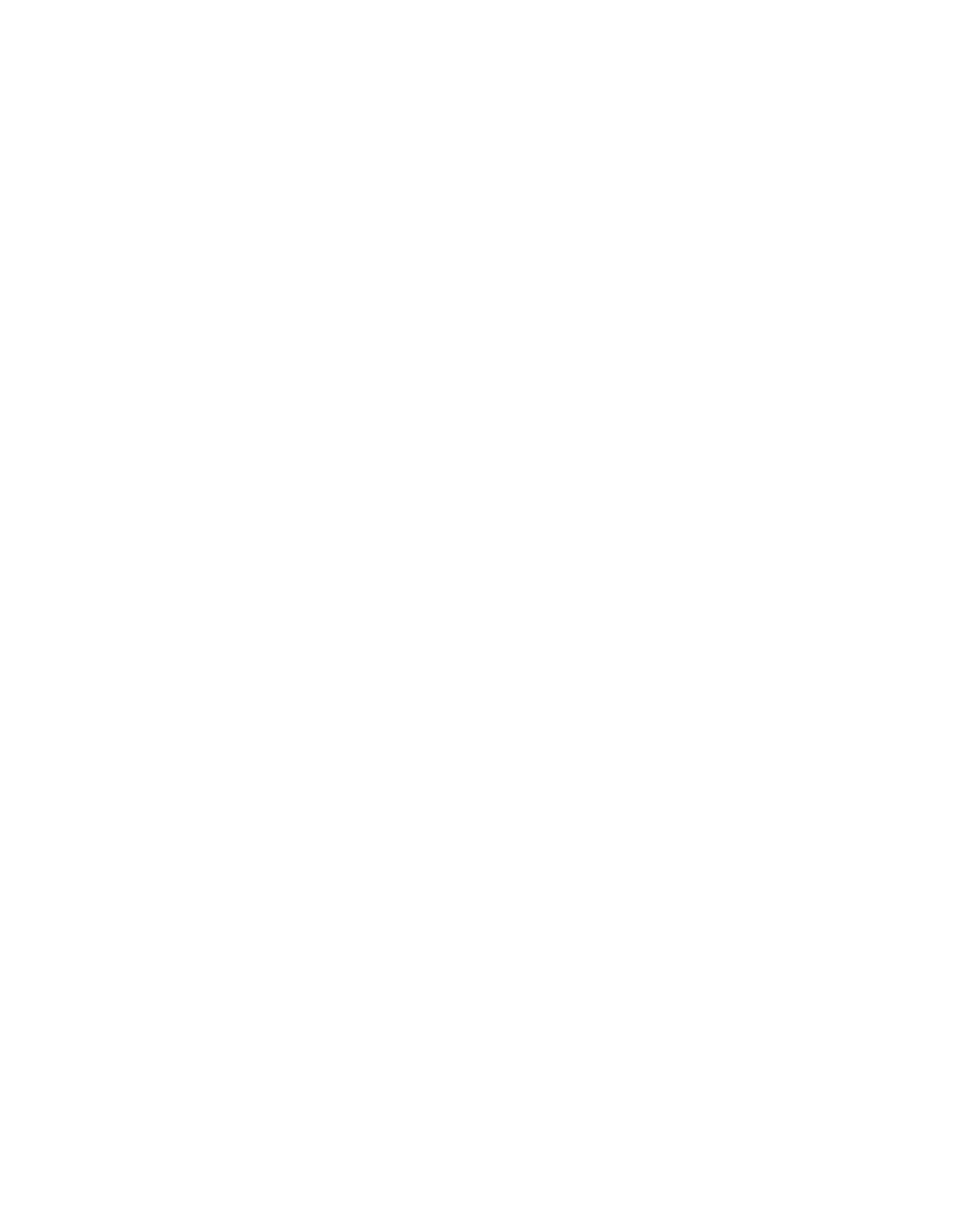## **Abstract**

This report presents the evaluation results for the energy efficiency projects and programs within the scope of the California Public Utilities Commission's (CPUC) Pacific Gas and Electric Fabrication, Process, and Manufacturing (PG&E Fab) evaluation contract group. The evaluation addresses program impacts for the 2006-2008 program cycle. PG&E carried out a very large and extensive implementation effort in the industrial sector, which by its nature is a challenging environment, although also one with significant cost effective efficiency opportunities. Based on the magnitude of the claimed savings, the PG&E Fab contract group was divided into three measure groupings for developing and reporting evaluation results. These groupings are: Pump-off controllers (POCs), all other electric measures ("Non-POC Electric") and Gas measures. The impact evaluation results address claimed savings, ex-post energy savings estimates, gross savings realization rates, and the net-of-free-ridership ratio (NTFR).

The evaluation results are based on a combined sample, for all 3 sampling domains, of 133 matched gross and net projects – 41 POC projects, 63 Non-POC Electric projects, and 29 Gas projects. The POC sample represents 42% of the savings associated with the entire population of 656 POC projects; the Non-POC Electric sample represents 34% of the population of 756 projects, and the Gas sample 82% of the population of 152 projects.

The overall net kWh realization rate for all of the industrial programs covered in the scope of this CPUC evaluation contract group is 0.33, with a gross realization rate of 0.49 and net-togross ratio of 0.53. The overall net realization rate for gas energy is 0.27, with a gross realization rate of 0.68 and an NTGR of 0.31.

There are a number of specific findings that help to explain why the evaluated ex-post savings estimates are significantly below the ex-ante estimates. These include the following: errors in baseline determination; inadequate basis for claims of how some measures save energy; inadequate enforcement of program and policy rules; inadequate consideration of total system energy analysis; effect of the economic recession; and high free ridership. Program influence was found to be minimal in many cases for a number of reasons. In some cases, the evidence indicates that program implementers arrived late in the decision making process and offered incentives for projects that had already been decided upon. The evidence also indicates that program claims were made on some projects that customers initiated for non-energy savings reasons and for which there was no alternative ever considered. It was also found that program incentives were offered for some measures and technologies that are industry standard practice. Program attribution was also limited when program incentives were offered for projects that were being implemented by end users in response to mandates from other regulatory agencies, for example, citations from air resource districts.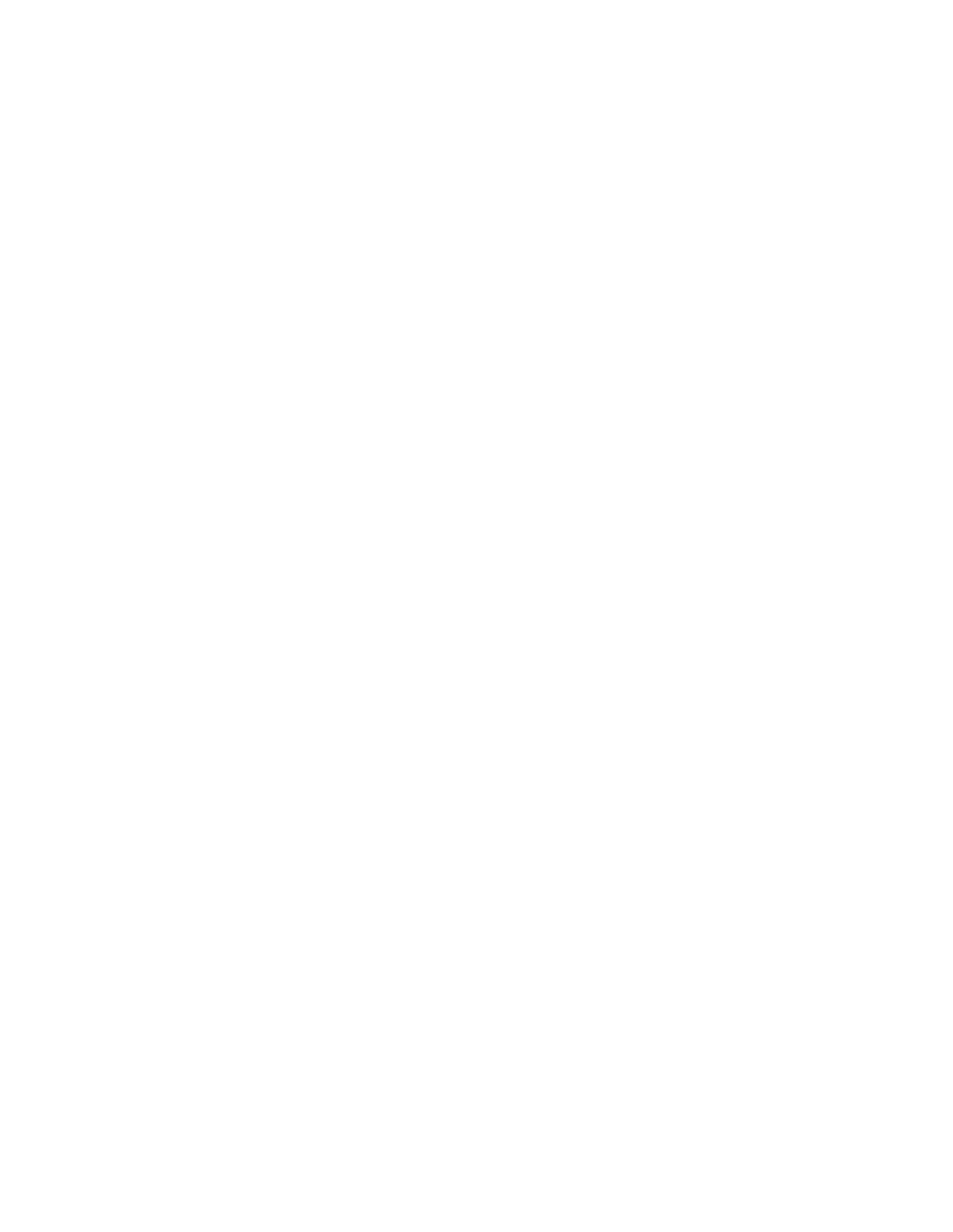# **Table of Contents**

| 1.1 Summary of Gross Realization Rate, Net-to-Gross Ratio, and Overall                 |  |
|----------------------------------------------------------------------------------------|--|
|                                                                                        |  |
| 1.2.1 Significant Problems with Baselines Used for Claimed Savings  1-5                |  |
|                                                                                        |  |
| 1.2.3 Some Projects with Inadequate Enforcement of Program and Policy Rules 1-6        |  |
| 1.2.4 Some Projects with Unverified and Undocumented Assumptions Used as Inputs for    |  |
| 1.2.5 Some Projects with Inadequate Declaration of Fuel Switching, Multi-Fuel Impacts, |  |
| 1.2.6 Some Projects with Inadequate Consideration of Total System Energy Analysis 1-6  |  |
|                                                                                        |  |
|                                                                                        |  |
|                                                                                        |  |
|                                                                                        |  |
|                                                                                        |  |
|                                                                                        |  |
| 2.2 Programs Goals and Claimed Program Accomplishments 2-3                             |  |
| 2.3 High Impact Measures (HIMs), Industrial Measure Groupings, and                     |  |
|                                                                                        |  |
|                                                                                        |  |
|                                                                                        |  |
|                                                                                        |  |
|                                                                                        |  |
|                                                                                        |  |
|                                                                                        |  |
|                                                                                        |  |
|                                                                                        |  |
|                                                                                        |  |
|                                                                                        |  |
|                                                                                        |  |
|                                                                                        |  |
|                                                                                        |  |
| 3.3.2 Sampling and Extrapolation Methods, Confidence and Precision 3-4                 |  |
|                                                                                        |  |
|                                                                                        |  |
| 3.4 Approach to Estimating Ex-Post Gross Energy Savings 3-11                           |  |
|                                                                                        |  |
|                                                                                        |  |
|                                                                                        |  |
|                                                                                        |  |
|                                                                                        |  |
|                                                                                        |  |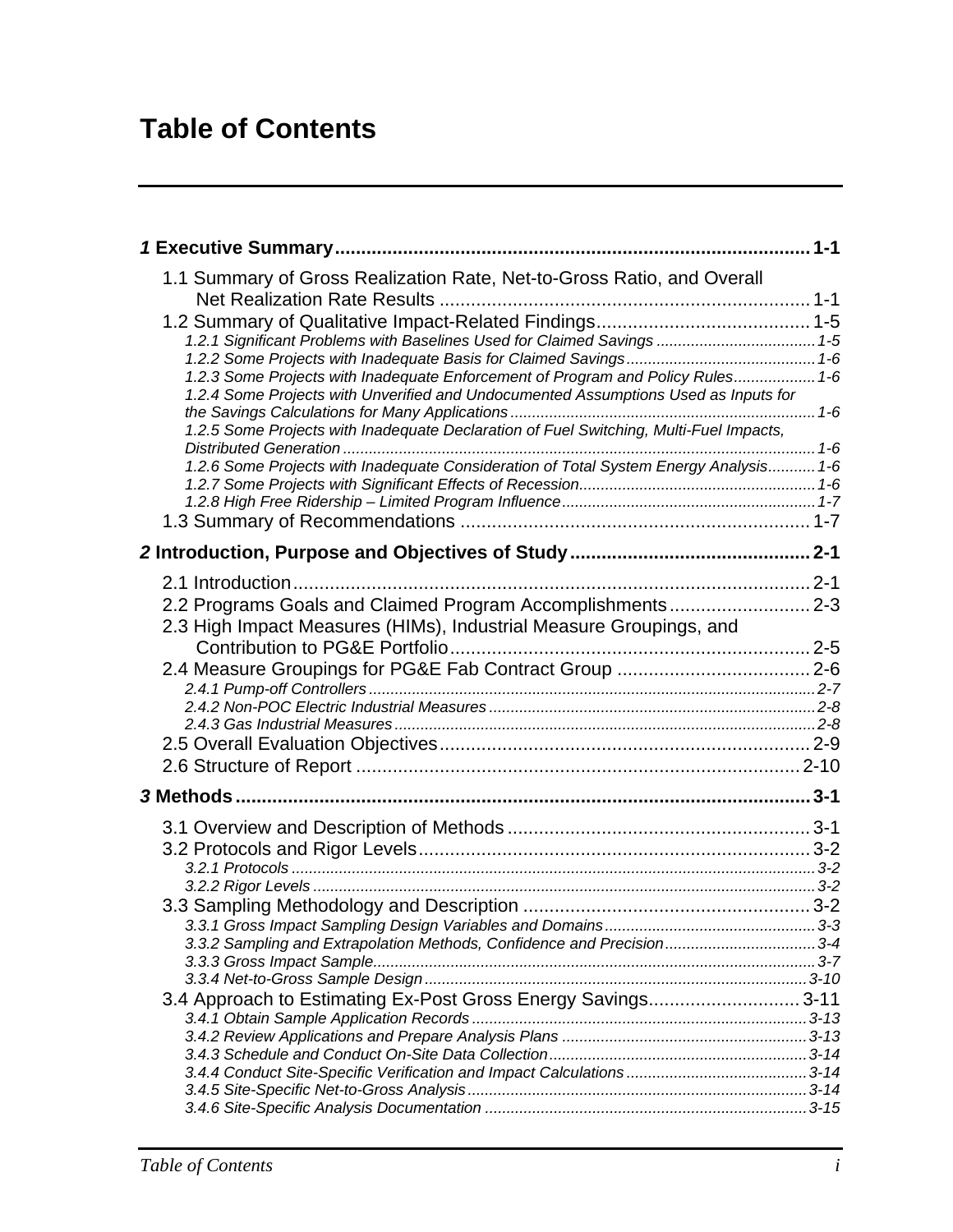| 3.4.8 Estimate Verification, Realization, and Impacts for Participant Population  3-15 |  |
|----------------------------------------------------------------------------------------|--|
|                                                                                        |  |
|                                                                                        |  |
|                                                                                        |  |
|                                                                                        |  |
|                                                                                        |  |
|                                                                                        |  |
|                                                                                        |  |
|                                                                                        |  |
|                                                                                        |  |
|                                                                                        |  |
|                                                                                        |  |
|                                                                                        |  |
|                                                                                        |  |
| 4.5 Weighted First-Year Overall Program Gross Realization Rates  4-13                  |  |
|                                                                                        |  |
|                                                                                        |  |
|                                                                                        |  |
|                                                                                        |  |
|                                                                                        |  |
|                                                                                        |  |
|                                                                                        |  |
|                                                                                        |  |
|                                                                                        |  |
| 5.2.3 Some Projects with Inadequate Enforcement of Program and Policy Rules5-4         |  |
| 5.2.4 General Issues with Ex-Ante Savings Calculations and Project Reviews5-5          |  |
| 5.2.5 Some Projects with Inadequate Declaration of Fuel Switching, Multi-Fuel Impacts, |  |
| 5.2.6 Some Projects with Inadequate Consideration of Total System Energy Analysis 5-7  |  |
|                                                                                        |  |
|                                                                                        |  |
| 5.3 Free Ridership - Moderate (Electric) to Low (Gas) Program Influence  5-8           |  |
|                                                                                        |  |
|                                                                                        |  |
|                                                                                        |  |
|                                                                                        |  |
|                                                                                        |  |
| 5.5.1 Unclear from Project Applications Whether Post-Installation Cost Tracking and    |  |
|                                                                                        |  |
|                                                                                        |  |
| 5.14 5.6 Tracking System and Electronic Claims-Related Findings 5-14                   |  |
|                                                                                        |  |
|                                                                                        |  |
|                                                                                        |  |
| 5.8 Evaluation-Related Findings and Recommendations 5-19                               |  |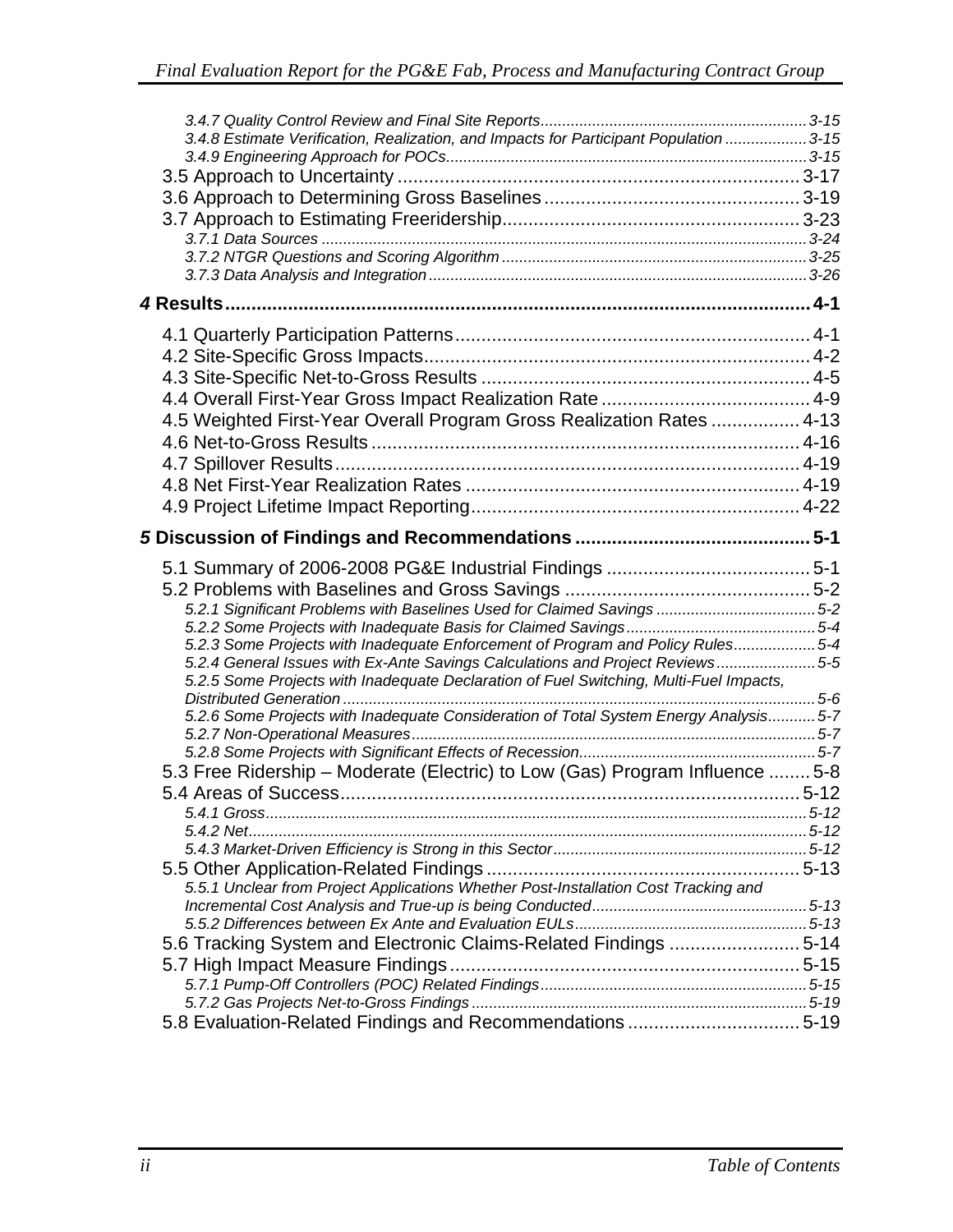## **List of Tables**

| Table 1-1: Overall Comparison of Evaluation-Estimated Net Savings with the |           |
|----------------------------------------------------------------------------|-----------|
| Table 1-2: Comparison of Evaluation-Estimated Net Savings with the Final   |           |
|                                                                            |           |
| Table 1-3: Comparison of Evaluation-Estimated Net Savings with the Final   |           |
| Program-Claimed Net Savings: Pump-Off Controller Projects 1-3              |           |
| Table 1-4: Comparison of Evaluation-Estimated Net Savings with the Final   |           |
| Program-Claimed Net Savings: Electric Non-POC Projects  1-4                |           |
| Table 1-5: Comparison of Evaluation-Estimated Net Savings with the Final   |           |
|                                                                            |           |
| Table 2-1: PG&E Fab Programs, Descriptions, and Key Elements 2-2           |           |
| Table 2-2: PG&E Fab Program 2006-2008 Net Goals and PG&E's Reported        |           |
|                                                                            | $2 - 4$   |
| Table 2-3: PG&E Fab HIM-Related Savings as Percent of Portfolio-Claimed    |           |
|                                                                            | $2 - 6$   |
| Table 2-4: Claimed Electric Savings from POCs for PG&E Fab Contract        |           |
| Group                                                                      | $.2 - 7$  |
| Table 2-5: Claimed Electric Savings for Non-POC Industrial Electric        |           |
|                                                                            |           |
| Table 2-6: Claimed Therm Savings for Industrial Gas Measures 2-8           |           |
| Table 2-7: Claimed Therms Savings from PGE Third-Party Programs 2-9        |           |
|                                                                            |           |
| Table 3-1: Distribution of Electric Projects by Stratum in the PG&E Fab    |           |
| Population and Final Sample Using Program Achievements as of Q4,           |           |
|                                                                            | $3 - 8$   |
| Table 3-2: Distribution of Electric Projects by End Use in the PG&E Fab    |           |
| Population and Final Sample Using Program Achievements as of Q4,           |           |
|                                                                            | $3-8$     |
| Table 3-3: Confidence and Precision Estimates, Under Alternate Error Ratio |           |
| Estimates, for PG&E Fab Electric Sample Using Program Achievements         |           |
|                                                                            | $3-9$     |
| Table 3-4: Distribution of Gas Projects by Stratum in the PG&E Fab         |           |
| Population and Final Sample using Program Achievements as of Q4,           |           |
|                                                                            | 3-9       |
| Table 3-5: Distribution of Projects by End Use in the PG&E Fab Population  |           |
| and Final Gas Sample using Program Achievements as of Q4, 2008  3-10       |           |
| Table 3-6: Confidence and Precision Estimates, Under Alternate Error Ratio |           |
| Estimates, for PG&E Fab Gas Sample using Program Achievements as           |           |
|                                                                            | $3 - 10$  |
| Table 3-7: PG&E Fab Net-to-Gross Sample Design - Electric Measures as of   |           |
|                                                                            | $.3 - 11$ |
| Table 3-8: PG&E Fab Net-to-Gross Sample Design - Gas Measures as of        |           |
|                                                                            |           |
|                                                                            |           |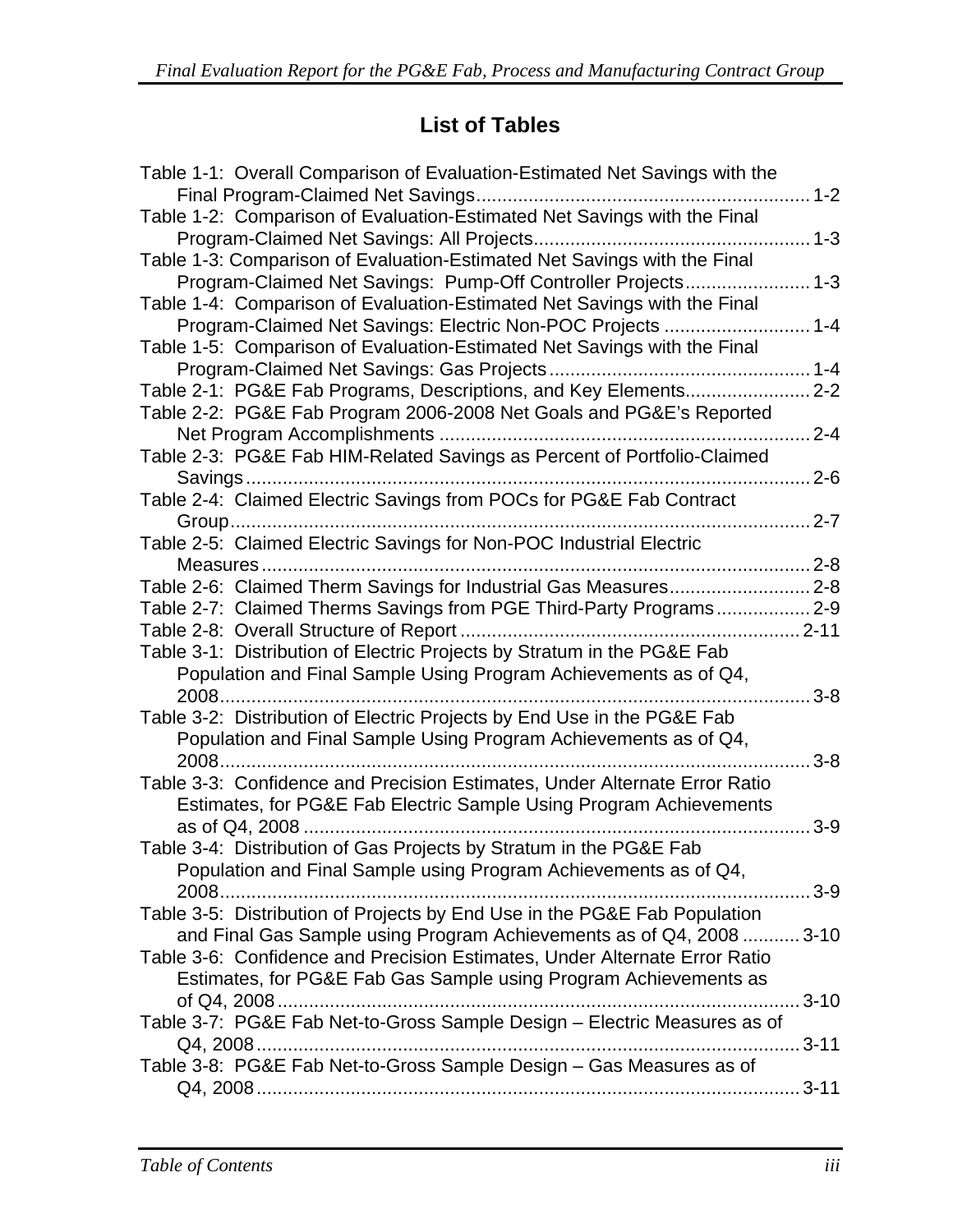| Table 3-10: Information Sources for Three Levels of NTGR Analysis3-25          |           |
|--------------------------------------------------------------------------------|-----------|
| Table 4-1: Summary of Ex-Ante and Ex-Post Savings for All Sampled              |           |
|                                                                                |           |
| Table 4-2: Summary of Site-Specific Net-to-Gross Results  4-6                  |           |
| Table 4-3: Tracking System and M&V Gross Sample kWh and kW Savings             |           |
| for PY2006-2008 Pump-Off Controllers by Gross Impact Weighting                 |           |
| Stratum                                                                        | $4 - 13$  |
| Table 4-4: Tracking System and M&V Gross Sample kWh and kW Savings             |           |
| for PY2006-2008 Electric Non-POC Projects by Gross Impact Weighting            |           |
| Stratum                                                                        | $4 - 13$  |
| Table 4-5: Tracking System and M&V Sample kWh and kW Savings for               |           |
| PY2006-2008 Gas Projects by Gross Impact Weighting Stratum  4-13               |           |
| Table 4-6: PY2006-2008 First-Year Gross Impact Realization Rates Across        |           |
|                                                                                |           |
| Table 4-7: PY2006-2008 First-Year Gross Impact Realization Rates for           |           |
|                                                                                | $4 - 14$  |
| Table 4-8: PY2006-2008 First-Year Gross Impact Realization Rates for           |           |
|                                                                                | $4 - 15$  |
| Table 4-9: PY2006-2008 First-Year Gross Impact Realization Rates for Gas       |           |
|                                                                                |           |
| Table 4-10: PY2006-2008 Net-to-Gross Evaluation Sample - Tracking              |           |
| System Savings by Gross Impact Weighting Stratum: Pump-Off                     |           |
| Controller Projects                                                            | $.4 - 16$ |
| Table 4-11: PY2006-2008 Net-to-Gross Evaluation Sample - Tracking              |           |
| System Savings by Gross Impact Weighting Stratum: Electric Non-POC             |           |
| Projects                                                                       | $4-16$    |
| Table 4-12: PY2006-2008 Net-to-Gross Evaluation Sample - Tracking              |           |
| System Savings by Gross Impact Weighting Stratum: Gas Projects  4-17           |           |
| Table 4-13: PY2006-2008 Net-to-Gross Ratio: All Projects  4-17                 |           |
| Table 4-14: PY2006-2008 Net-to-Gross Ratio: Pump-Off Controller Projects  4-18 |           |
| Table 4-15: PY2006-2008 Net-to-Gross Ratio: Electric Non-POC Projects 4-18     |           |
| Table 4-16: Comparison of First-Year Evaluation-Based Net Savings with the     |           |
|                                                                                |           |
| Table 4-17: Comparison of First-Year Evaluation-Based Net Savings with the     |           |
| Final Program-Claimed Net Savings: Pump-Off Controller Projects 4-20           |           |
| Table 4-18: Comparison of First-Year Evaluation-Based Net Savings with the     |           |
| Final Program-Claimed Net Savings: Electric Non-POC Projects 4-21              |           |
| Table 4-19: Comparison of First-Year Evaluation-Based Net Savings with the     |           |
|                                                                                |           |
| Table 4-20: Lifetime Unit Energy Consumption Shapes (normalized to first-      |           |
|                                                                                |           |
| Table 4-21: Lifetime Unit Energy Consumption Shapes (normalized to first-      |           |
|                                                                                |           |
| Table 4-22: Lifetime Unit Energy Consumption Shapes (normalized to first-      |           |
| year, gross ex ante savings): Electric Non-POC Projects 4-24                   |           |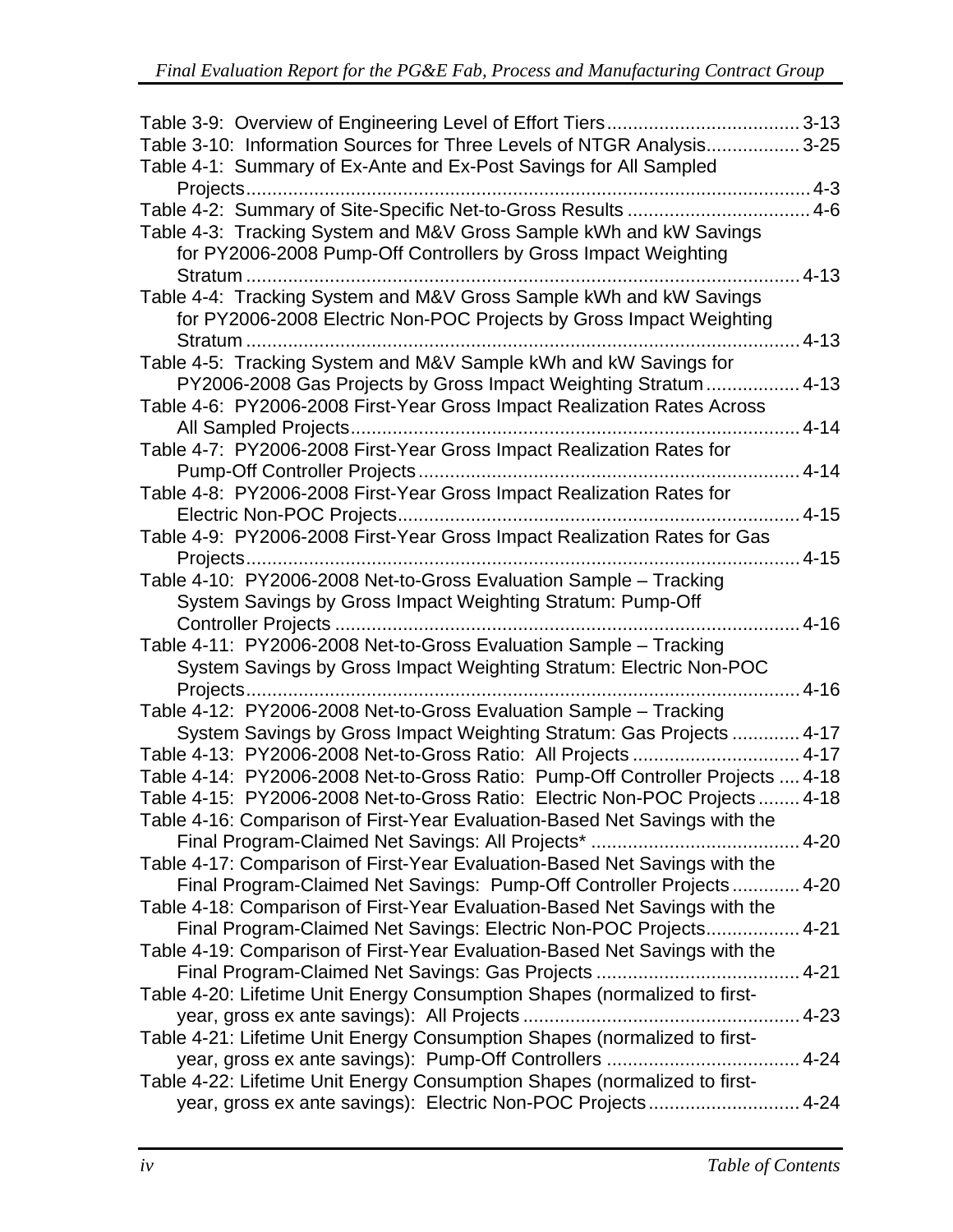| Table 5-1: Statewide Standard Performance Contracting (SPC) Program |  |
|---------------------------------------------------------------------|--|
|                                                                     |  |

## **List of Figures**

| Figure 3-1: Expected Relative Sampling Precision (at 95% Confidence Level)     |           |
|--------------------------------------------------------------------------------|-----------|
| Versus Sample Size with Stratified Ratio Estimation for Varying Error          |           |
| Ratios and Large Program Population (N=5,000)                                  | $3-6$     |
| Figure 3-2: Expected Relative Sampling Precision (at 90% Confidence Level)     |           |
| Versus Sample Size with Stratified Ratio Estimation for Varying Error          |           |
|                                                                                |           |
|                                                                                | $.3 - 22$ |
| Figure 4-1: Participation for Selected Programs (Q2 2007 through Q4 2008)  4-2 |           |
| Figure 4-2: First-Year Ex-Post and Ex-Ante Savings (kWh) for PY2006-2008       |           |
|                                                                                | $4 - 9$   |
| Figure 4-3: First-Year Ex-Post and Ex-Ante Savings (kW) for PY2006-2008        |           |
|                                                                                | $.4 - 10$ |
| Figure 4-4: First-Year Ex-Post and Ex-Ante Savings (Therms) for PY2006-        |           |
|                                                                                | $.4 - 10$ |
| Figure 4-5: First-Year Ex-Post and Ex-Ante Savings (kWh) for PY2006-2008       |           |
| Gross Pump-Off Controller Sample (n = 41)                                      | $.4 - 11$ |
| Figure 4-6: First-Year Ex-Post and Ex-Ante Savings (kW) for PY2006-2008        |           |
| Gross Pump-Off Controller Sample $(n = 41)$                                    | $4 - 11$  |
| Figure 4-7: First-Year Ex-Post and Ex-Ante Savings (kWh) for PY2006-2008       |           |
| Gross Electric Non-POC Sample $(n = 63)$                                       | $.4 - 12$ |
| Figure 4-8: First-Year Ex-Post and Ex-Ante Savings (kW) for PY2006-2008        |           |
|                                                                                |           |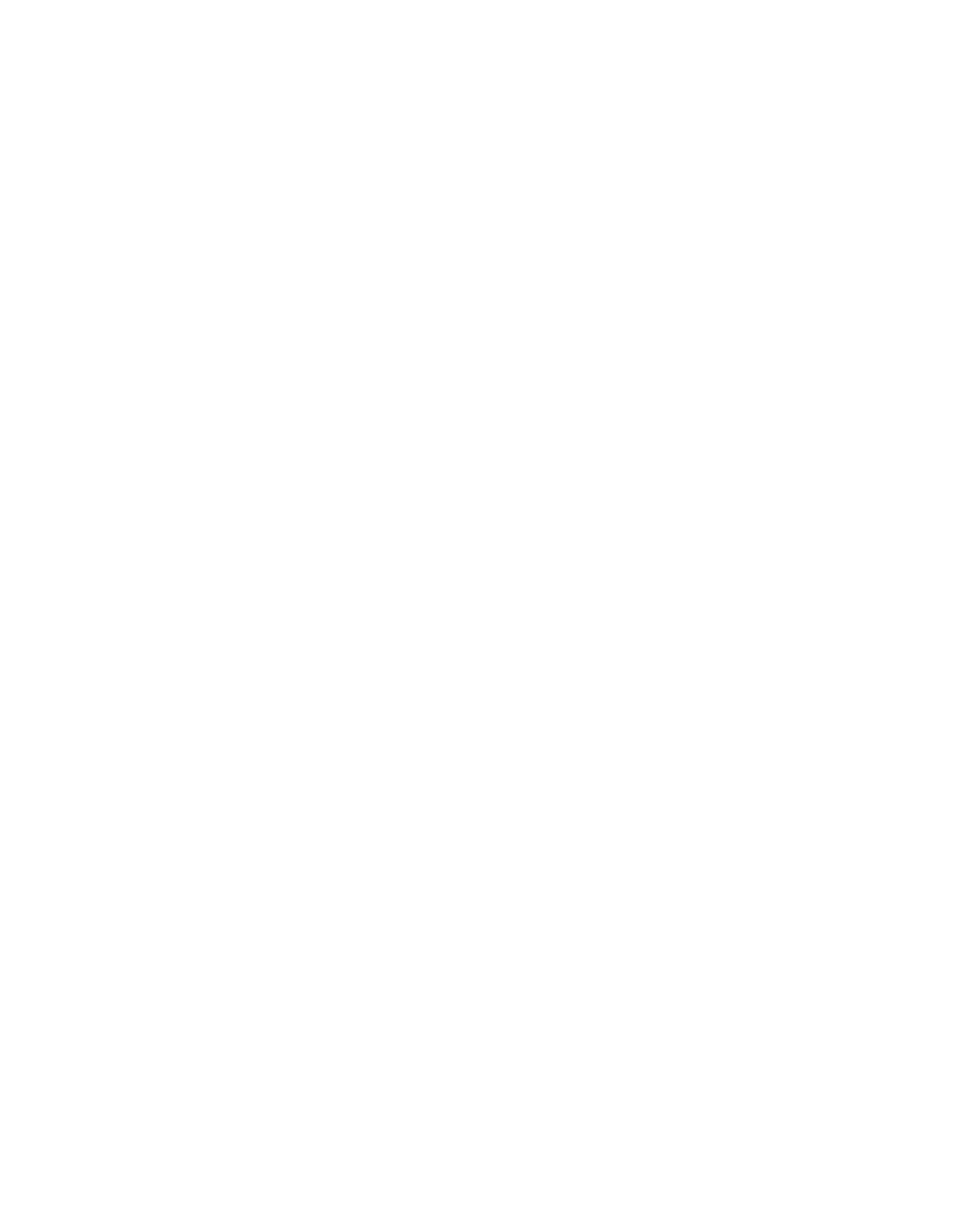# <span id="page-10-0"></span>**Executive Summary**

This report presents the evaluation results for the energy efficiency projects and programs within the scope of the California Public Utilities Commission's (CPUC) Pacific Gas and Electric Fabrication, Process, and Manufacturing (PG&E Fab) evaluation contract group. The PG&E Fabrication, Process and Manufacturing contract group is comprised of one core PG&E program (PGE2004) and nine third-party programs for the 2006-2008 energy efficiency program cycle. The evaluation addresses program impacts for the 2006-2008 energy efficiency program cycle. PG&E executed a very large and extensive implementation effort in the industrial sector, which by its nature is a challenging environment, although also one with significant cost effective efficiency opportunities.

Based on the magnitude of the claimed savings, the PG&E Fab contract group was divided into three measure groupings for developing and reporting evaluation results. These groupings are: Oil well pump-off controllers (POCs), all other electric measures ("Non-POC Electric") and Gas measures. Impact evaluation results were then developed separately for each of these analysis domains. This report presents evaluation results for all three domains combined, as well as for each separate domain. The impact evaluation results address exante savings, ex-post savings estimates, gross savings realization rates, $<sup>1</sup>$  $<sup>1</sup>$  $<sup>1</sup>$  and the Net-to-</sup> Gross-ratio (NTGR).

### **1.1 Summary of Gross Realization Rate, Net-to-Gross Ratio, and Overall Net Realization Rate Results**

The gross impact evaluation results are based on a combined sample, for all three sampling domains, of 133 projects – 41 POC projects, 63 Non-POC Electric projects, and 29 Gas projects. The POC sample represents 41% of the savings associated with the entire population of 656 POC projects; the Non-POC Electric sample represents 35% of the population of 756 projects for this domain, and the Gas sample 82% of the population of 152 projects. In addition, the Net-to-Gross (NTG) sample is much larger than the gross sample since it also includes a number of 'net-only' sites. A large number of NTG surveys were completed, representing very high percentages of the total population and providing for robust results.

 $\overline{a}$ 

<sup>1</sup> Realization rates are developed for each site and the program as a whole and are defined as the ratio of program ex-post savings estimated by the evaluation team divided by the ex-ante savings.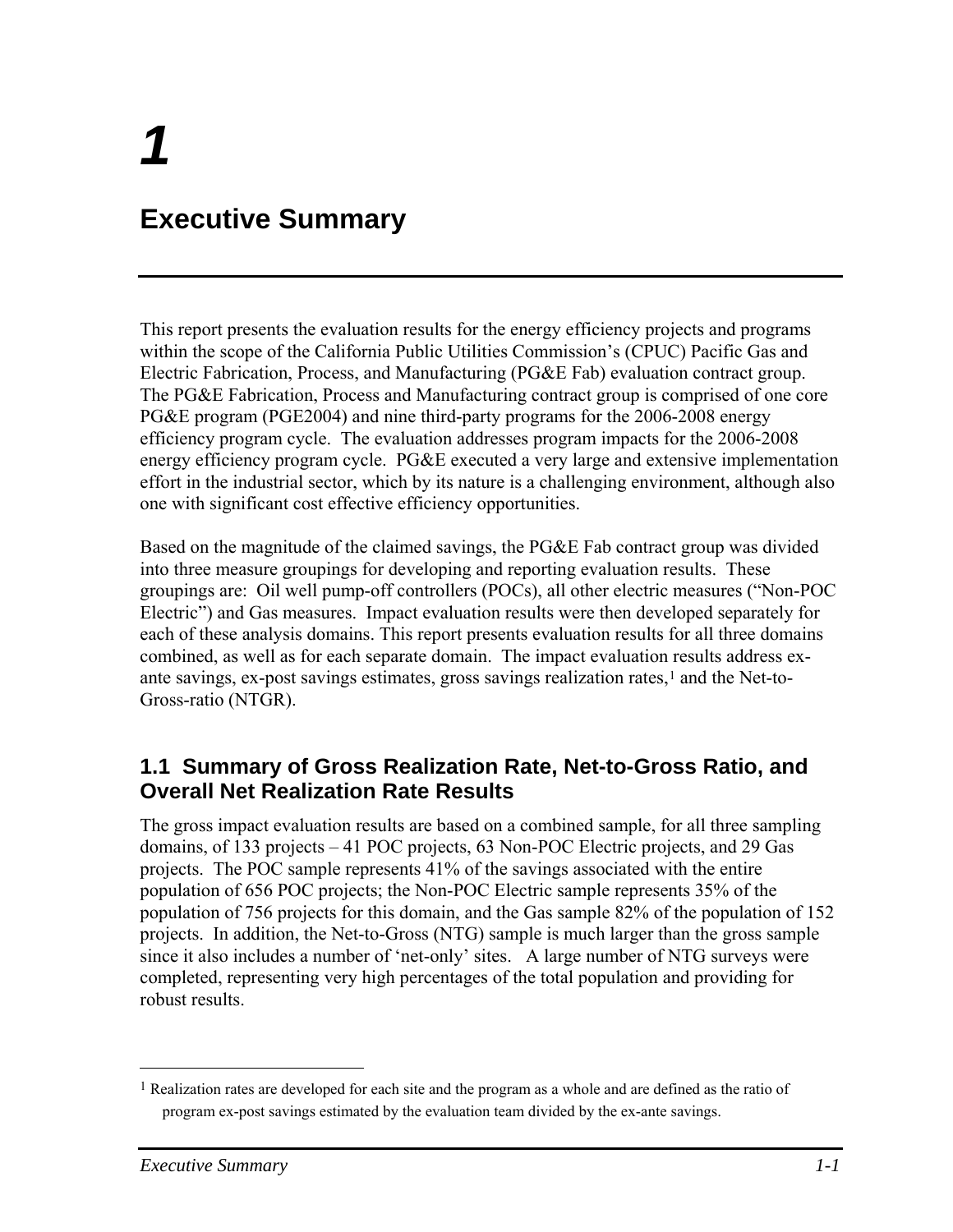<span id="page-11-0"></span>A site-specific engineering approach was utilized that included measurement and in-depth engineering analyses. The key steps involved in developing the overall savings estimate for the program were to develop site-specific measurement and verification (M&V) plans, independently verify reported measure installation records, develop ex-post estimates of the energy savings for each project in the sample, and statistically apply those findings to the full participant population.

[Table 1-1](#page-11-0) presents a summary of the program-claimed net savings for each of the analysis domains in this industrial contract group, this evaluation's estimates of net savings for each domain, and the evaluation-based savings as a percentage of program-claimed savings. Program-claimed savings are based on the final PY2006-2008 reports posted by PG&E on the CPUC's Energy Efficiency Groupware Application (EEGA). Evaluated net savings as a percentage of program claimed net savings range from 24% to 41%, depending on the sampling domain and savings metric. These values indicate that evaluation-based net program savings are on the order of one-fourth to less than one-half of claimed savings, significantly below program savings estimates.

|                                                              | <b>Electric Savings</b> |              | <b>Gas Savings</b> |
|--------------------------------------------------------------|-------------------------|--------------|--------------------|
| <b>Evaluation Domain</b>                                     | kWh/year                | Avg. peak kW | Therms/year        |
| <b>PG&amp;ENet Savings Claim</b>                             |                         |              |                    |
| All Electric Measures                                        | 379,657,050             | 46,677       |                    |
| Pump-Off Controllers (POC)                                   | 130,358,878             | 13,346       |                    |
| Non-POCs                                                     | 249,298,171             | 33,331       |                    |
| All Gas Measures                                             |                         |              | 30,325,098         |
| <b>Evaluation-Estimated Net Savings</b>                      |                         |              |                    |
| All Electric Measures                                        | 124,731,778             | 14,012       |                    |
| Pump-Off Controllers (POC)                                   | 33,542,611              | 3,458        |                    |
| Non-POCs                                                     | 100,680,800             | 12,703       |                    |
| All Gas Measures                                             |                         |              | 8,302,483          |
| <b>Evaluation-Based Savings as Percent of Program Claims</b> |                         |              |                    |
| All Electric Measures                                        | 33%                     | 30%          |                    |
| Pump-Off Controllers (POC)                                   | 26%                     | 26%          |                    |
| Non-POCs                                                     | 40%                     | 38%          |                    |
| All Gas Measures                                             |                         |              | 27%                |

**Table 1-1: Overall Comparison of Evaluation-Estimated Net Savings with the Final Program-Claimed Net Savings** 

\* Claimed results exclusive of the 58 PGE2004 records that were included in the New Construction Codes and Standards evaluation.

\*\* Consistent with current CPUC policy, the Net-to-Gross ratios in this evaluation reflect the effect of free ridership only and exclude any consideration of spillover.

[Table 1-2](#page-12-0) through [Table 1-5](#page-13-0) below provide more detailed comparison of the evaluationbased net savings with the final program-claimed net savings and show the effect of both the estimated gross realization rate and the net-to-gross ratio.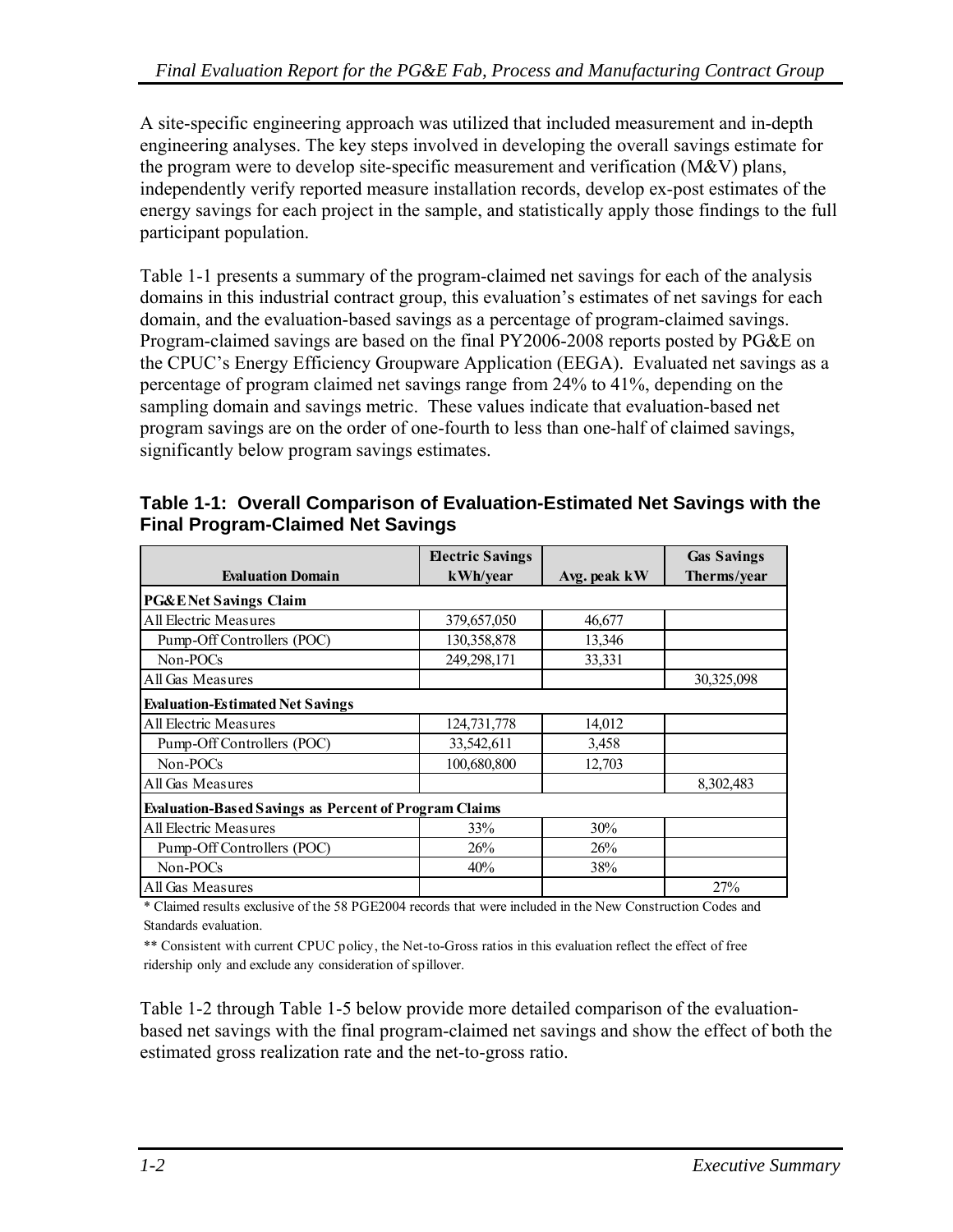|                                                         | <b>Electric Savings</b> |              | <b>Gas savings</b> |
|---------------------------------------------------------|-------------------------|--------------|--------------------|
|                                                         | kWh/year                | Avg. peak kW | Therms/year        |
| Tracking                                                |                         |              |                    |
| a. Claimed Gross Savings                                | 482,574,664             | 59,333       | 40,144,380         |
| b. Claimed NTG Ratio                                    | 0.79                    | 0.79         | 0.76               |
| c. Claimed Net Savings $(c = a x b)$                    | 379,657,050             | 46,677       | 30,325,098         |
| <b>Evaluation</b>                                       |                         |              |                    |
| d. Evaluation Gross Realization Rate                    | 0.49                    | 0.46         | 0.68               |
| e. Evaluated Gross Results ( $e = a x d$ )              | 237,003,506             | 27,093       | 27,169,773         |
| f. Evaluation NTG Ratio**                               | 0.53                    | 0.52         | 0.31               |
| g. Evaluated Net Results $(g = e \times f)$             | 124,731,778             | 14,012       | 8,302,483          |
| h. Evaluation Net Realization Rate ( $h = d \times f$ ) | 0.26                    | 0.236        | 0.21               |
| i. Evaluated Net Savings as a Fraction of               |                         |              |                    |
| Claimed Net Savings $(i = g / c)$                       | 0.33                    | 0.30         | 0.27               |

#### <span id="page-12-0"></span>**Table 1-2: Comparison of Evaluation-Estimated Net Savings with the Final Program-Claimed Net Savings: All Projects**

\* Claimed results exclusive of the 58 PGE2004 records that were included in the New Construction Codes and Standards evaluation.

\*\* Consistent with current CPUC policy, the Net-to-Gross ratios in this evaluation reflect the effect of free ridership only and exclude any consideration of spillover.

#### **Table 1-3: Comparison of Evaluation-Estimated Net Savings with the Final Program-Claimed Net Savings: Pump-Off Controller Projects**

|                                                    | <b>Electric Savings</b> |              |
|----------------------------------------------------|-------------------------|--------------|
|                                                    | kWh/year                | Avg. peak kW |
| Tracking                                           |                         |              |
| a. Claimed Gross Savings                           | 163,650,384             | 16,661       |
| b. Claimed NTG Ratio                               | 0.80                    | 0.80         |
| c. Claimed Net Savings $(c = a x b)$               | 130,358,878             | 13,346       |
| <b>Evaluation</b>                                  |                         |              |
| d. Evaluation Gross Realization Rate               | 0.46                    | 0.47         |
| e. Evaluated Gross Results ( $e = a x d$ )         | 75,349,452              | 7,842        |
| f. Evaluation NTG Ratio**                          | 0.45                    | 0.44         |
| g. Evaluated Net Results ( $g = e \times f$ )      | 33,542,611              | 3,458        |
| h. Evaluation Net Realization Rate ( $h = d x f$ ) | 0.20                    | 0.21         |
| i. Evaluated Net Savings as a Fraction of          |                         |              |
| Claimed Net Savings $(i = g / c)$                  | 0.26                    | 0.26         |

\* Claimed results exclusive of the 58 PGE2004 records that were included in the New

Construction Codes and Standards evaluation.

\*\* Consistent with current CPUC policy, the Net-to-Gross ratios in this evaluation reflect the effect of free ridership only and exclude any consideration of spillover.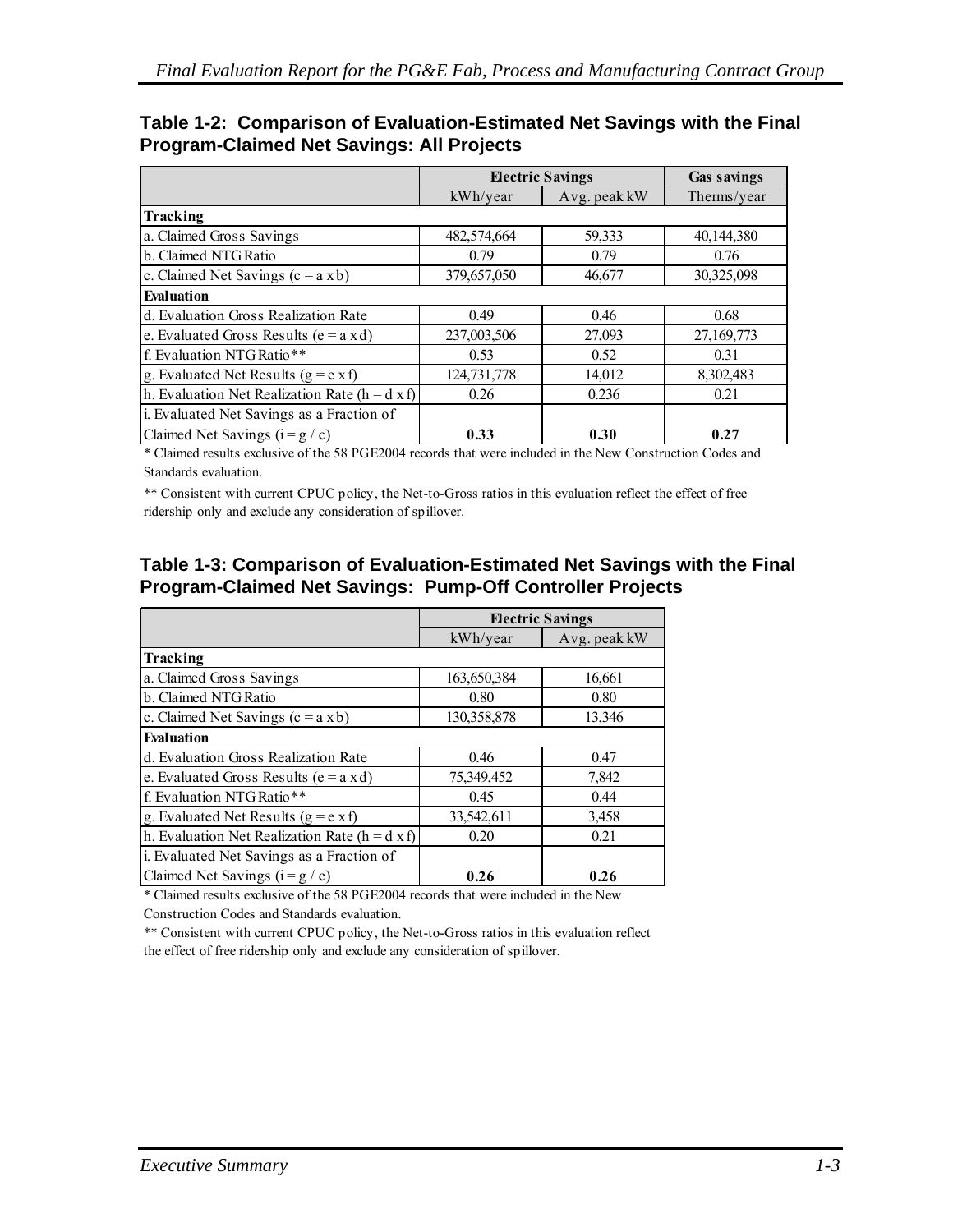#### <span id="page-13-0"></span>**Table 1-4: Comparison of Evaluation-Estimated Net Savings with the Final Program-Claimed Net Savings: Electric Non-POC Projects**

|                                                         | <b>Electric Savings</b> |              |
|---------------------------------------------------------|-------------------------|--------------|
|                                                         | kWh/year                | Avg. peak kW |
| Tracking                                                |                         |              |
| a. Claimed Gross Savings                                | 318,924,279             | 42,672       |
| b. Claimed NTG Ratio                                    | 0.78                    | 0.78         |
| c. Claimed Net Savings $(c = a x b)$                    | 249,298,171             | 33,331       |
| <b>Evaluation</b>                                       |                         |              |
| d. Evaluation Gross Realization Rate                    | 0.53                    | 0.51         |
| e. Evaluated Gross Results ( $e = a x d$ )              | 167,824,526             | 21,583       |
| f. Evaluation NTG Ratio**                               | 0.60                    | 0.59         |
| g. Evaluated Net Results ( $g = e \times f$ )           | 100,680,800             | 12,703       |
| h. Evaluation Net Realization Rate ( $h = d \times f$ ) | 0.32                    | 0.30         |
| i. Evaluated Net Savings as a Fraction of               |                         |              |
| Claimed Net Savings $(i = g / c)$                       | 0.40                    | 0.38         |

\* Claimed results exclusive of the 58 PGE2004 records that were included in the New Construction Codes and Standards evaluation.

\*\* Consistent with current CPUC policy, the Net-to-Gross ratios in this evaluation reflect the effect of free ridership only and exclude any consideration of spillover.

#### **Table 1-5: Comparison of Evaluation-Estimated Net Savings with the Final Program-Claimed Net Savings: Gas Projects**

|                                                         | <b>Gas Savings</b> |
|---------------------------------------------------------|--------------------|
|                                                         | Therms/Year        |
| Tracking                                                |                    |
| a. Claimed Gross Savings                                | 40,144,380         |
| b. Claimed NTG Ratio                                    | 0.76               |
| c. Claimed Net Savings $(c = a x b)$                    | 30,325,098         |
| <b>Evaluation</b>                                       |                    |
| d. Evaluation Gross Realization Rate                    | 0.68               |
| e. Evaluated Gross Results (e = $a$ x d)                | 27,169,773         |
| f. Evaluation NTG Ratio**                               | 0.31               |
| g. Evaluated Net Results ( $g = e \times f$ )           | 8,302,483          |
| h. Evaluation Net Realization Rate ( $h = d \times f$ ) | 0.21               |
| i. Evaluated Net Savings as a Fraction of               |                    |
| Claimed Net Savings $(i = g / c)$                       | 0.27               |

\* Claimed results exclusive of the 58 PGE2004 records that were included in the New Construction Codes and Standards evaluation.

\*\* Consistent with current CPUC policy, the Net-to-Gross ratios in this evaluation reflect the effect of free ridership only and exclude any consideration of spillover.

As indicated in the tables above, PG&E included ex-ante estimates of net-to-gross ratios in their claims but did not include any ex-ante realization rate ratios to adjust the gross impacts in their tracking system for industrial projects. As the tables show, evaluated gross realization rates range from 46% to 68%, depending on the sampling domain. (An evaluated gross realization rate of 100% would indicate evaluated gross savings which are identical to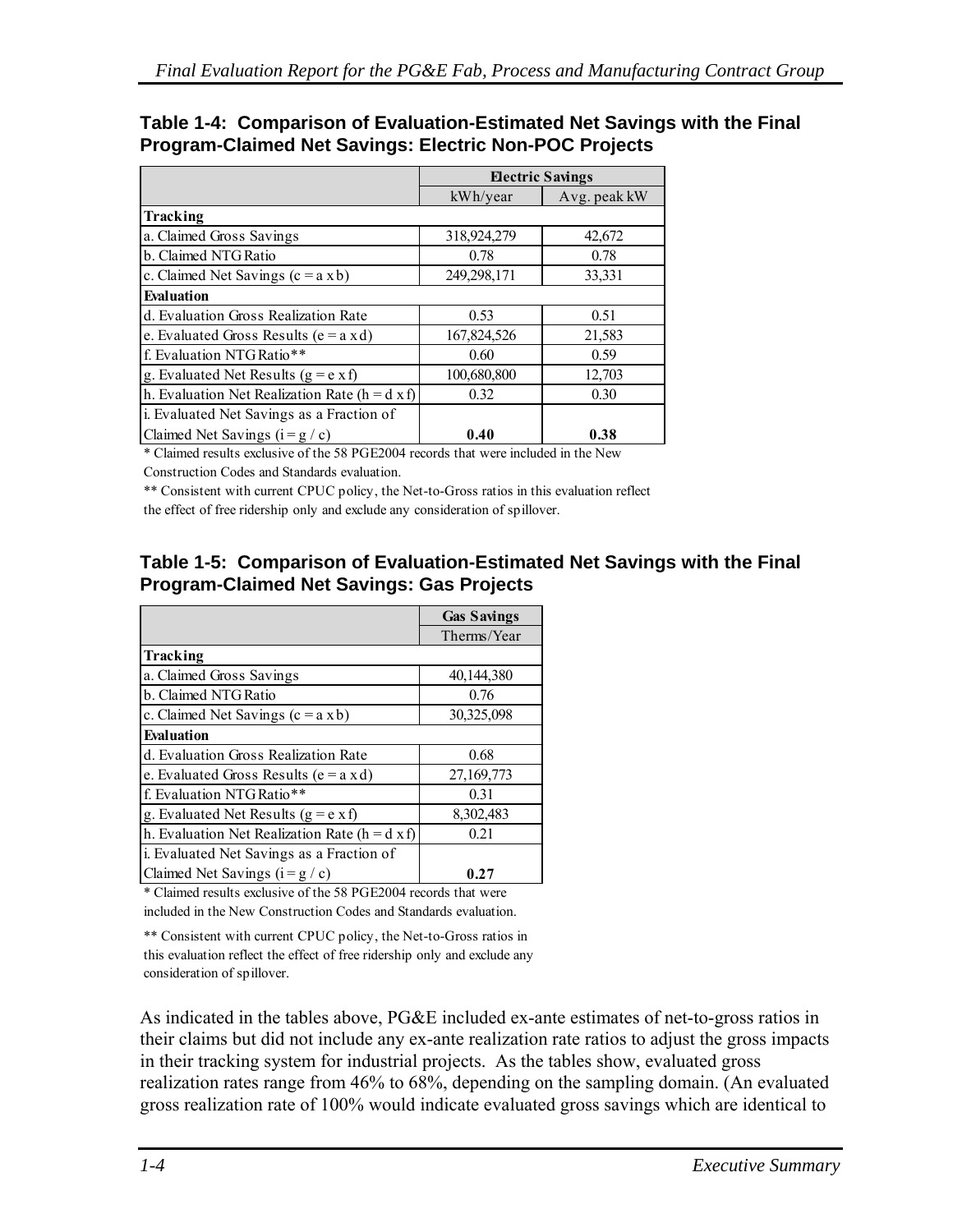<span id="page-14-0"></span>claimed gross savings.) The gross realization rates for the PG&E Fab program are lower than ex post evaluation gross realization rates estimated for the statewide Standard Performance Contract (SPC)[2](#page-14-0) program for 2002-2003 (0.89) and 2004-2005 (0.79).

There are fairly significant differences between claimed and evaluated NTGRs; even though the electric NTGRs for this evaluation are very similar to those estimated previously for the SPC program (the gas NTGR is significantly lower than previous SPC program-level NTFRs<sup>3</sup>). The primary source of these differences are that  $P G \& E$ 's ex ante NTGRs are substantially above evaluated values, which average 0.53 (kWh) across all evaluated electric projects and 0.31 across all evaluated gas projects.

Finally, evaluated net savings (inclusive of both gross realization rate and NTGR), as a percentage of program claimed net savings, range from 26% to 40%, depending on the sampling domain. These values indicate that evaluated net program savings are on the order of one-fourth to less than one-half of claimed savings, far below program savings estimates. The specific reasons for these low realization rates are noted below and discussed in more detail in Section 5 – Discussion of Findings and Recommendations.

## **1.2 Summary of Qualitative Impact-Related Findings**

There are a number of specific findings that help to explain why the ex post savings estimates are significantly below the ex-ante. These related key findings are summarized below. A more complete discussion along with references to site examples is provided in Section 5 of this report. The key problem areas pertain to assumed baseline conditions, gross savings estimation, and low program influence (free ridership). A number of these findings, particularly those related to program influence, have been found previously in the SPC program evaluations conducted since 1998. Each of these is discussed below.

#### *1.2.1 Significant Problems with Baselines Used for Claimed Savings*

The most common problem in the industrial programs is the use of pre-existing (often referred to as "in situ") equipment as the baseline for estimating program incentives and savings. In many cases, savings were calculated relative to an in situ baseline and then assumed to occur over the entire period of the effective useful life (EUL) of the new equipment. This assumption would only be justifiable in situations where the program induced an early replacement of equipment that would otherwise have had a very high probability of continuing in operation for a period equal to the EUL of the new equipment. Such cases are likely to be extremely rare in practice, yet they are the convention in the

 $\overline{a}$ 2 A statewide energy efficiency program offered by the investor owned utilities (PG&E; Southern California Edison; Southern California Gas; and San Diego Gas and Electric) to their non-residential customers. This program meets customer needs by being open to unlimited wide variety of custom energy efficiency retrofit projects involving commercial, industrial, and agricultural facilities.

<sup>3</sup> Note that this was the first time in recent years that the NTGR was developed separately for gas for large nonresidential SPC-type programs. The observation is based on a comparison of the gas NTGR of 0.31 in this evaluation versus an NTFR for the 2004-05 SPC program of 0.54 (exclusive of adjusters).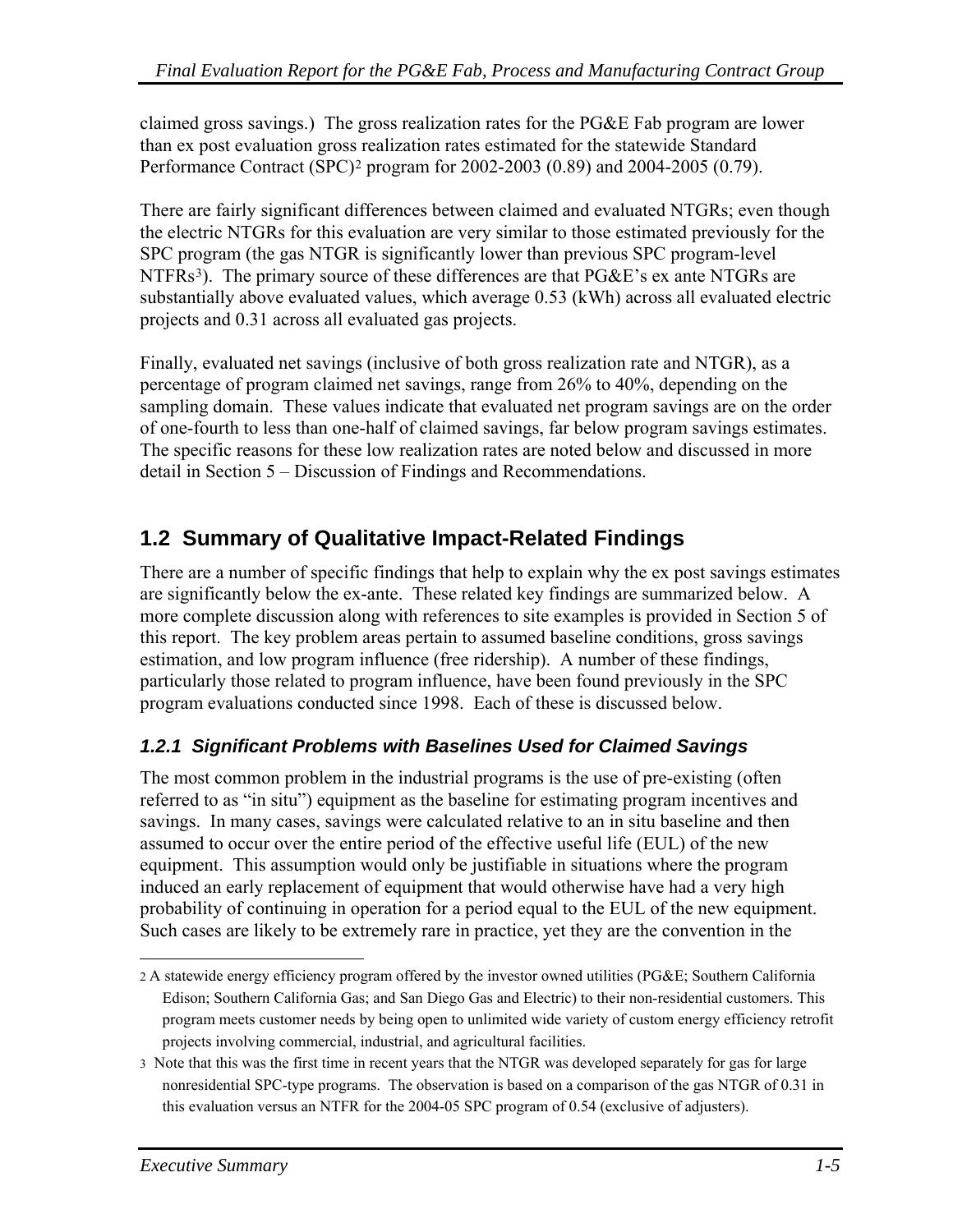<span id="page-15-0"></span>program claims. Instead, we find that many of the projects are in fact replace-on-burnout or natural turnover events, or are early replacement events for a period of time (the existing equipment's remaining useful life) that is significantly less than the effective useful life of the measure. That is, the pre-existing equipment was either at the end (or near the end) of its physical life or at the end of its effective life because the customer decided to replace the equipment for reasons other than achieving energy savings (e.g., to improve product quality, respond to regulatory requirements, increase production, etc.).

#### *1.2.2 Some Projects with Inadequate Basis for Claimed Savings*

Another related area concerns the basis for the savings claims being made. In some cases there was inadequate engineering or physical basis for claiming savings or little or no reference to empirical information to substantiate the estimate of savings. Measurements were inconclusive for some of these measures and, given the lack of empirical data on the basis for savings estimates, it was difficult both to accept the ex ante claim and to develop an ex post estimate of savings.

#### *1.2.3 Some Projects with Inadequate Enforcement of Program and Policy Rules*

There were a few of our sampled sites for which it was concluded that the project for which savings were claimed and incentives paid did not qualify for the program because of violations of the program rules or the CPUC's energy efficiency policy rules.

#### *1.2.4 Some Projects with Unverified and Undocumented Assumptions Used as Inputs for the Savings Calculations for Many Applications*

We found a number of cases where the assumptions for the program calculations were unverified and undocumented.

#### *1.2.5 Some Projects with Inadequate Declaration of Fuel Switching, Multi-Fuel Impacts, Distributed Generation*

We found that several of our sampled sites involved multiple fuels, or fuel switching, but that the savings claim and ex-ante analyses did not include these impacts. All program-induced changes in fuel use should be included in savings claims and associated analyses.

#### *1.2.6 Some Projects with Inadequate Consideration of Total System Energy Analysis*

Energy usage was in some cases only analyzed for a portion of the system that was directly affected by the measure or project even though there were energy interactions with other systems that were also materially affected by the project.

#### *1.2.7 Some Projects with Significant Effects of Recession*

For several of our sampled projects, the facility had closed down, resulting in zero savings (since measures have to be operational according to program and policy rules). In other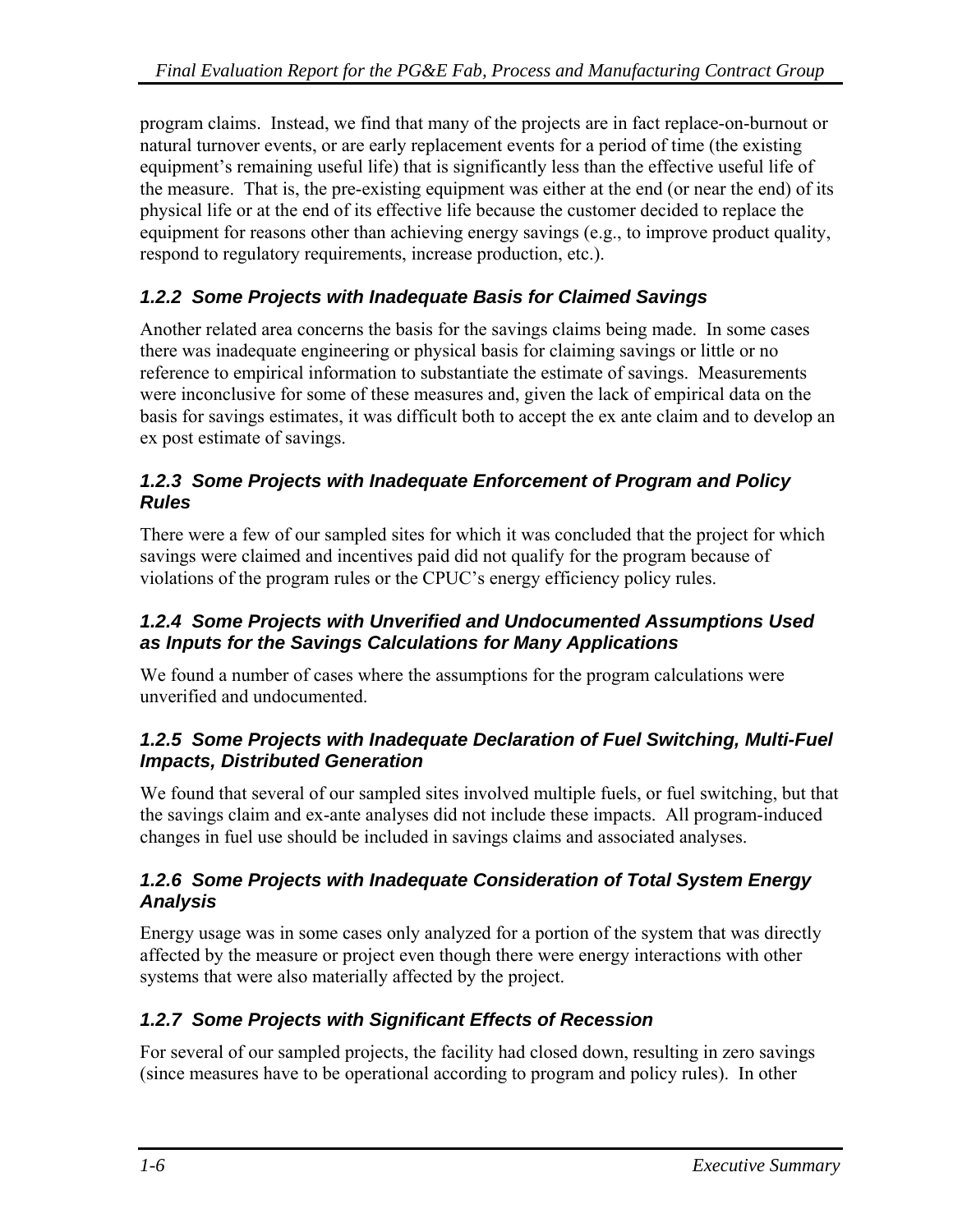<span id="page-16-0"></span>cases, production levels had been reduced, sometimes resulting in corresponding reductions in savings estimates.

#### *1.2.8 High Free Ridership – Limited Program Influence*

One important finding is that the programs have a low to moderate percentage of claimed savings that are estimated to be program-induced. Program influence was low in many cases for a number of different reasons. In some cases, the evidence indicates that program implementers arrived late in the decision making process and offered incentives for projects that had already been decided upon. The evidence also indicates that program claims were made on a number of projects that customers initiated for non-energy savings reasons and for which no alternative was ever considered. We also found program incentives were offered for measures and technologies that are industry standard practice (thus significantly increasing the odds of free ridership in any given application). Program attribution was also limited when program incentives were offered for projects that were being implemented by end users in response to mandates from other regulatory agencies, for example, citations from air resource districts.

### **1.3 Summary of Recommendations**

Below are several overarching recommendations aimed at improving the accuracy of savings claims and increasing the degree of program influence on rebated projects. These recommendations are based largely on the above findings and others in Section 5. The recommendations are suggestions for consideration with the end goal being improved gross realization rates and lower levels of free ridership on a percentage basis, while still maintaining high levels of total net savings. We recognize that the utility has ultimate responsibility for program implementation, and the CPUC has responsibility for energy efficiency policy, and each must weigh a variety of different factors, some of which are competing, in developing program requirements, implementation strategies, and policies. The recommendations are not meant to be prescriptive and the utility and CPUC may develop and prefer other approaches to achieve the same overarching goals.

#### *Recommendation: Improve Baseline Specification.*

 End the practice of using in situ baselines over the EUL of the measure as the baseline for estimating savings and paying incentives. Identify projects explicitly in program files as replace-on-burnout, natural turnover, or early replacement. For the replace-on-burnout and natural turnover cases, baselines should be based on the efficiency of alternative new equipment, not the existing in situ equipment. In the case of early replacement, provide evidence and documentation of the remaining useful life of the equipment replaced, the estimated time at which the equipment would have been replaced in the future, and the effect of the program in accelerating early replacement.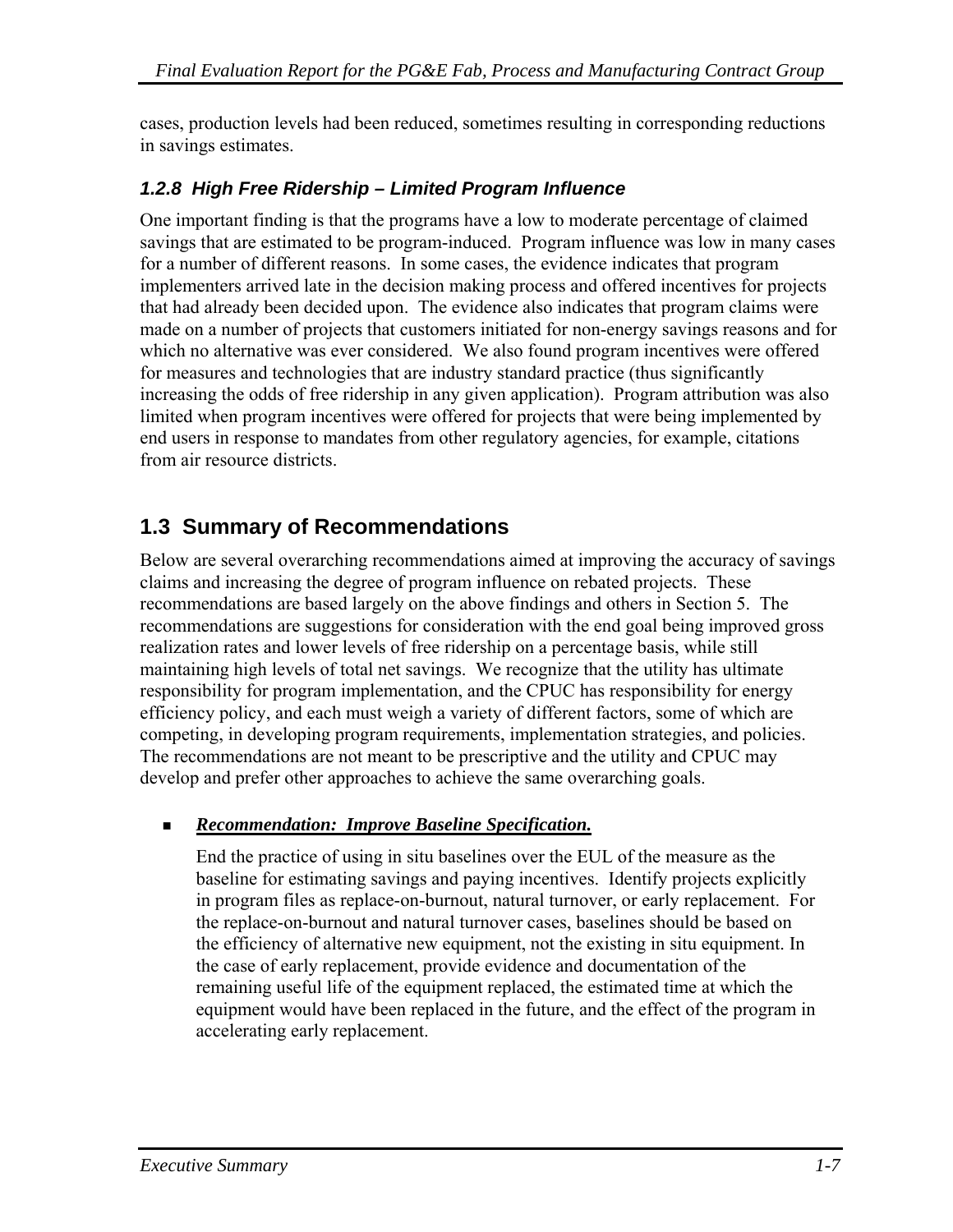#### <span id="page-17-0"></span> *Recommendation: Clarify and enforce the definition of "industry standard practice".*

 Industry standard practice should used to set baselines for savings estimates and incentives (such that program savings estimates improve as reflected in improved evaluation gross and net realization rates). It is recommended that, for the next EE program cycle (2010-2012), the CPUC and IOUs should ensure that program and policy references to "industry standard practice" are more precisely defined with respect to program participation requirements, incentive level payments, gross versus net savings attribution, and energy efficiency goal attainment.

#### *Recommendation: Be More Conservative in Estimating Savings.*

 We recommend that the programs make more conservative assumptions for calculated (custom) savings projects in the industrial sector in the next program cycle until ex post realization rates increase.

#### *Recommendation: Use a Gross Realization Rate Adjustment in Savings Claims in Program Tracking Systems.*

 Use of a realization rate adjustment in future program cycle ex ante estimates of custom measure claims should be strongly considered until future evaluation results indicate higher gross realization rates. The size of the adjustment to use for the next cycle is closely related to the extent to which the other recommendations made regarding improving specific aspects of gross savings estimation are addressed.

#### *Recommendation: Aggregate and Approve Fuel Switching and Distributed Generation-Related Projects in One or More Explicit Programs or Clearly Identified Program Elements.*

 If the CPUC approves use of fuel switching, it should require all applications to follow the three-prong test set forth in the CPUC Policy Manual[4](#page-17-0) and any other CPUC or other regulatory agency requirements (e.g., those related to GHG reduction goals)*.* If the CPUC approves use of fuel switching, it should investigate whether refinements are needed to the three-prong test to address the state's greenhouse gas reduction policies.

#### **Recommendation:** Increase the capability of the program to influence industrial *efficiency improvements.*

 To move these customers further along the efficiency spectrum takes time and advanced levels of technical expertise, often requiring expertise in specific

 $\overline{a}$ 

<sup>4</sup> The Three Prong Test requires that any fuel switching measures: (1) not increase source-BTU consumption; (2) have a TRC benefit-cost ratio of 1.0 or greater; and (3) not adversely affect the environment. Decision 92-10-020, Conclusion of Law 5.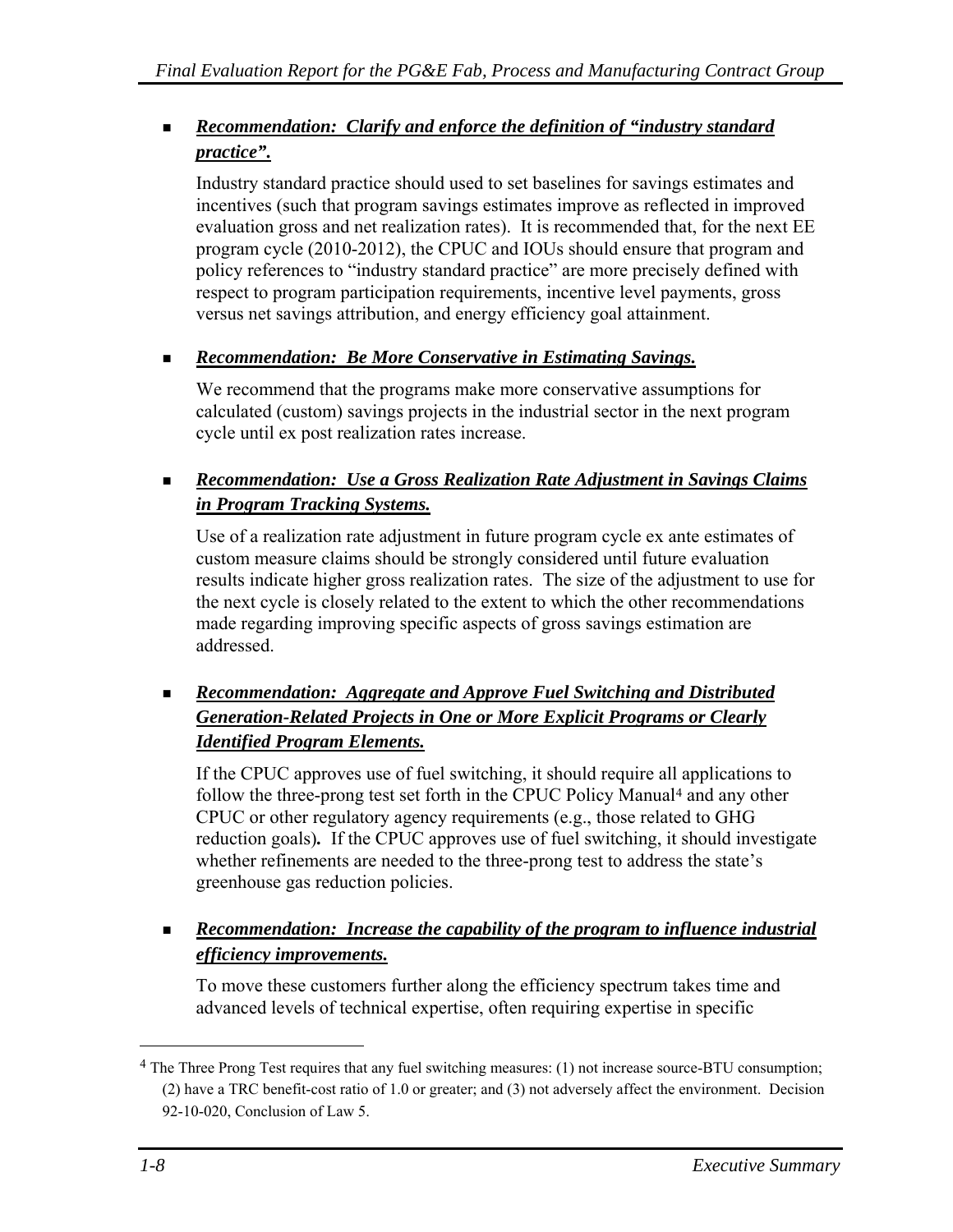industry production practices and options for improvement. This is a very difficult challenge in this sector. There is already significant industrial expertise available at the utility and third-party contractors and PG&E should be commended for having developed a large and strong industrial efficiency team for 2006-2008. This expertise should be built upon and further increased. Development of the depth of technical expertise required to increase the net effects of the programs is a long term endeavor that requires both utility and regulatory support.

#### *Recommendation: Influence and provide incremental energy efficiency options directly to end users at the earliest decision-making stages of major equipment or facility modifications.*

 Program involvement at an early stage to identify large equipment and facility changes helps ensure efficiency opportunities are appropriately considered and maximize the chances of program influence. Utilization of sales or related tracking systems helps prevent projects from becoming lost opportunities.

#### *Recommendation: Provide Continuity in Account Representative Assignments, Particularly for the Largest Customers.*

 We found many instances where the utility account reps had been reassigned one or more times during the project lifecycle. In some cases, this is unavoidable due to retirements or job changes. However, it should be noted that the likelihood of utility program influence is weakened in such cases, because the assigned representative lacks the long-term relationship and continuity needed to provide a significant influence on the installed project. The utility likely has an internal incentive to maintain continuity in account representative-customer relationships; utilities should seek to provide continuity in these account rep assignments, particularly for their largest customers.

#### *Recommendation: Consider Using Early Project NTG and Baseline Screening Prior to the Incentive Being Approved for the Largest Projects and those with Significant Policy Issues such as Fuel Switching, Self Generation, and Greenhouse Gas Impacts.*

 For the largest projects and those with significant policy issues, we recommend that the CPUC consider implementing an Early Project NTG and Baseline Screening step. This step would involve having the CPUC evaluation team review the baseline claim and conduct NTG interviews during the participant's project implementation and program participation decision process. The purpose of this screening would be to obtain critical information regarding program influence that could lead to the project being re-defined to increase efficiency levels and program influence or dropped for ratepayer-funded rebates if no influence is evident. This approach would also have the advantage of capturing critical information on program influence early in the decision making process, while the information is still fresh in the mind of the decisionmaker(s).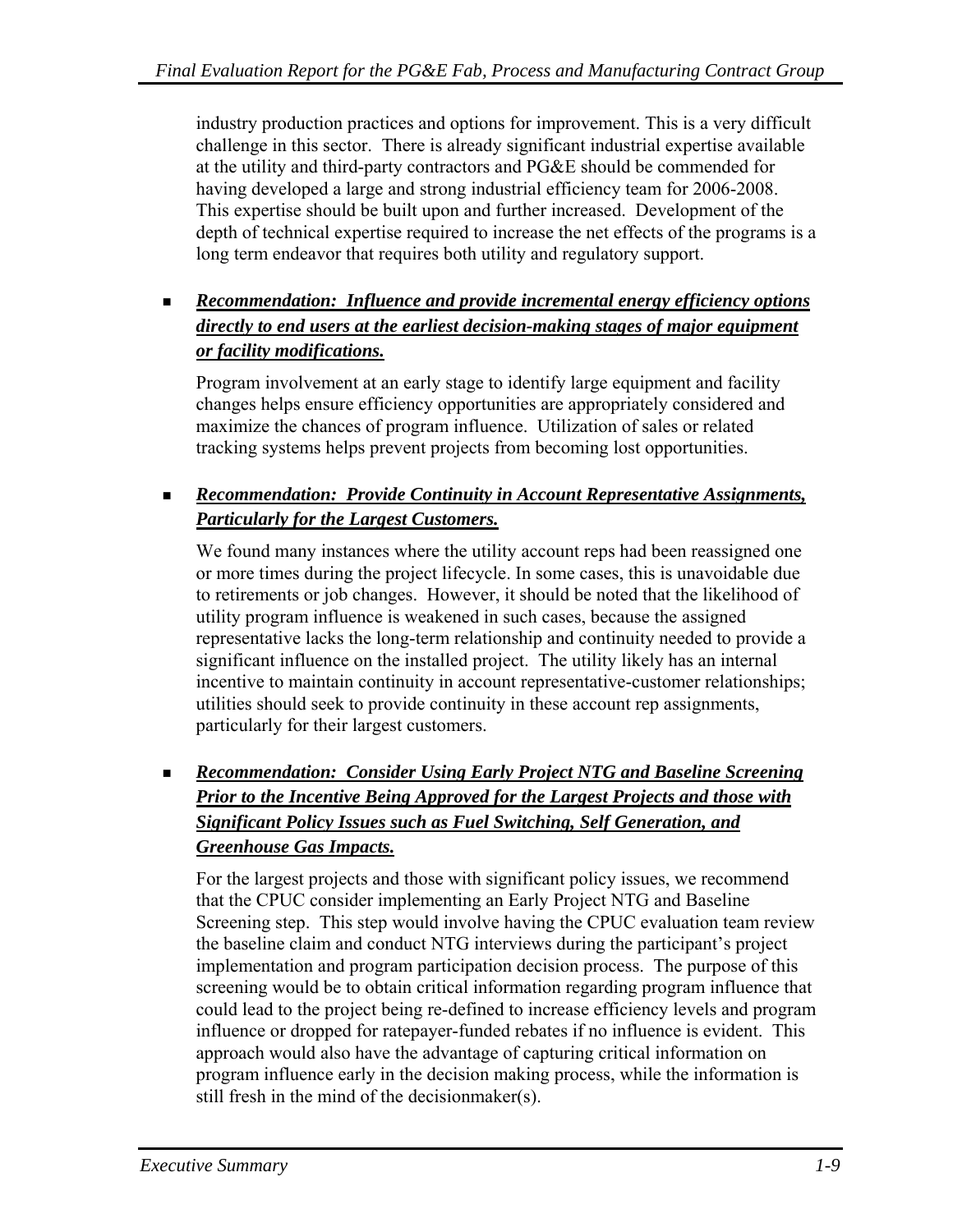#### *Recommendation: Increase enforcement of program eligibility and policy rule requirements.*

 Some of the evaluated projects were found to have violated program eligibility and policy rules. The CPUC should develop a process for reviewing projects for program eligibility prior to their being approved for a rebate.

#### *Recommendation: Carefully review the list of qualifying measures for each program and eliminate eligibility for those that are standard practice.*

 Measures that are already extremely likely to be installed by the vast majority of the market should in most cases not qualify for incentives. Although identification of such measures can be difficult in practice in the industrial sector, a number of such measures can be identified through investigation of industry practices (e.g., interviews with manufacturers, distributors, retailers, and designers), analysis of sales data, and review of evaluation results. In determining which measures to retain and which to eliminate, a balance must be struck between reducing free ridership and avoiding significant lost opportunities.

#### *Recommendation: Put measures with inadequate empirical basis for savings estimates in the emerging technologies program until more reliable information is developed.*

 The CPUC and IOUs should develop more explicit criteria for determining whether new measures are included under resource programs or the emerging technologies program. Measures with highly uncertain savings in need of detailed research to establish validity, expected savings, and repeatable algorithms and measurement protocols should be included in emerging technologies.

#### *Recommendation: Improve training of program implementation staff in several key areas.*

 These areas are: proper baseline specification, enforcement of program and policy rules, reasonableness of claims, comprehensive facility systems analysis, and increasing program influence on end user's efficiency-related decisions*.*

#### *Recommendation: Conduct analysis of customer incentives by customer and industry type. Conduct further research on the use of incentive caps.*

 Customer incentive caps have been utilized in various forms for many years. During times of low budgets and low goals, caps were set low to spread incentives to a broad pool of participants. More recently, as goals and budgets have significantly increased, caps have increased greatly as well. We are not aware of any systematic study of the effect of the incentives caps. Similarly, research is needed to explore how much total incentive dollars have been distributed across or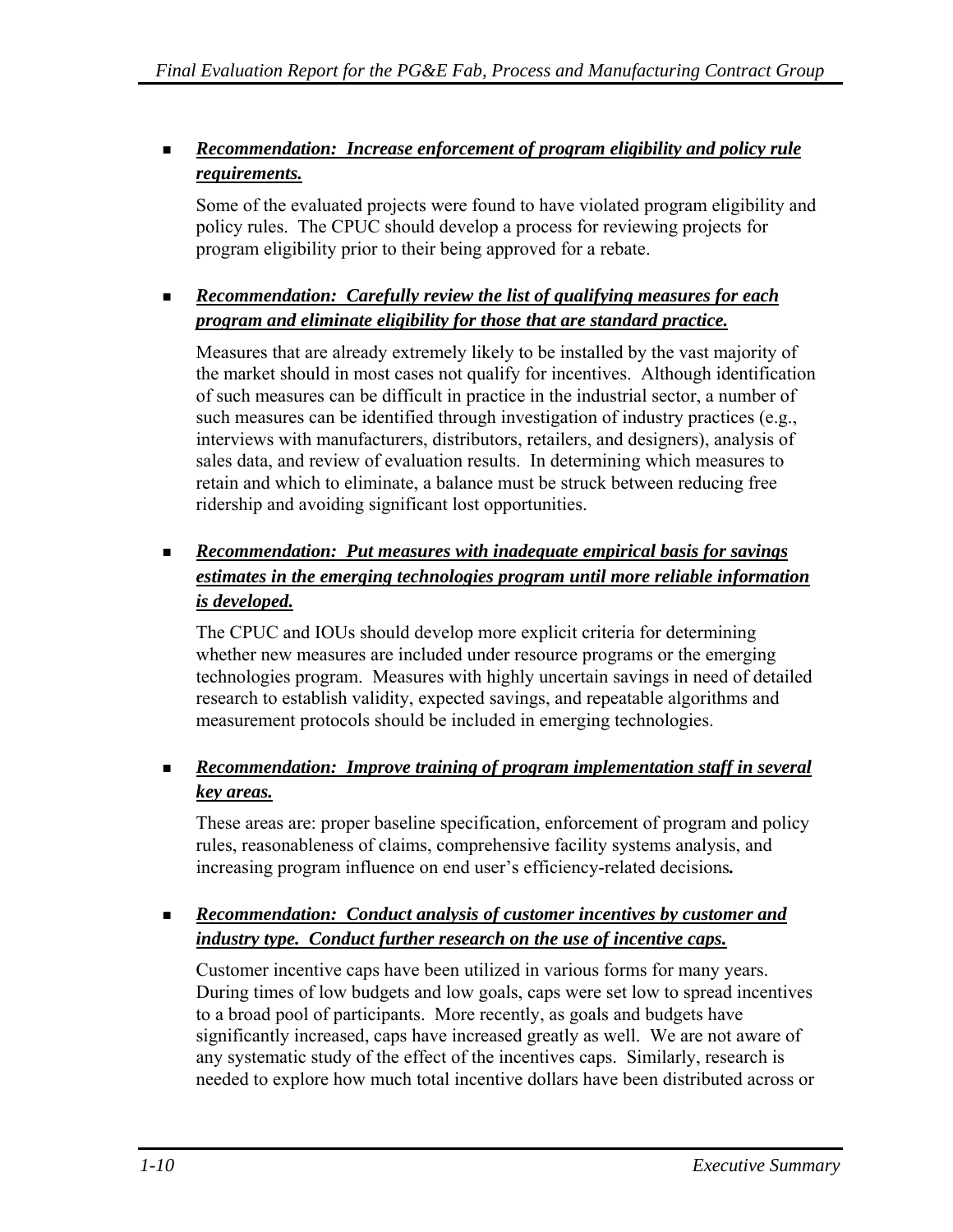<span id="page-20-0"></span>concentrated within certain customers to determine whether these patterns are aligned and supportive of efficiency policy goals.

#### *Recommendation: More information is needed on industrial project costs, nonenergy costs and benefits, net present value analysis, and associated participant cost-effectiveness analysis.*

There has been very little analysis conducted of the actual incremental costs of industrial energy efficiency projects. Rules of thumb, such as assuming that incentives represent half of incremental costs, appear to have been used instead as proxies. There is inadequate financial analysis conducted on program projects to determine what portion of the customer's financial investment threshold is associated with the energy savings of particular projects versus non-energy factors such as increases in production and reductions in labor, materials, and regulatory compliance costs. Further research is needed on industrial incremental measure costs in general. Increased financial analysis should be included in industrial project applications, especially for the projects with the largest incentives. Increased review of project financials inclusive of non-energy factors can also help to reduce free ridership.

**Recommendations to reduce free ridership.** The following are overarching free-ridershiprelated recommendations that are also relevant to this contract group:

#### *Recommendation: Consider Limiting or Excluding Incentive Payments to Known Free Riders[5](#page-20-0)*

 One obvious and simple approach to reducing free ridership is for program administrators to simply exclude projects from the program that they (or possibly the Energy Division) believe have a high probability of being free riders. Administrators in several other jurisdictions have used this approach.<sup>6</sup> In these cases, the administrator has the flexibility to determine total incentive amounts on a case-by-case basis, including zero incentives. We believe consideration should be given to implementation of a process by which projects considered to be very high likelihood free riders are excluded from participation (or, conversely, must go to higher efficiency levels than initially planned in order to participate).[7](#page-20-0) Alternatively, or in conjunction with this type of approach, rules could be developed that exclude incentive payments for projects that are driven exclusively

 $\overline{a}$ 

<sup>5</sup> From the California Public Utilities Commission Energy Efficiency Policy Manual, v. 4.0: "Free riders (Free Ridership) are program participants who would have installed the program measure or equipment in the absence of the program."

<sup>6</sup> Itron, 2005. National Energy Efficiency Best Practices Study. *Volume NR5 – Nonresidential Large Comprehensive Incentive Programs*. www.eebestpractices.com

<sup>7</sup> If necessary, such a process could involve an advisory group that includes staff from the Energy Division (to address any customer concerns). This would offer IOUs appropriate protection from claims that such exclusions were unfounded or unfair.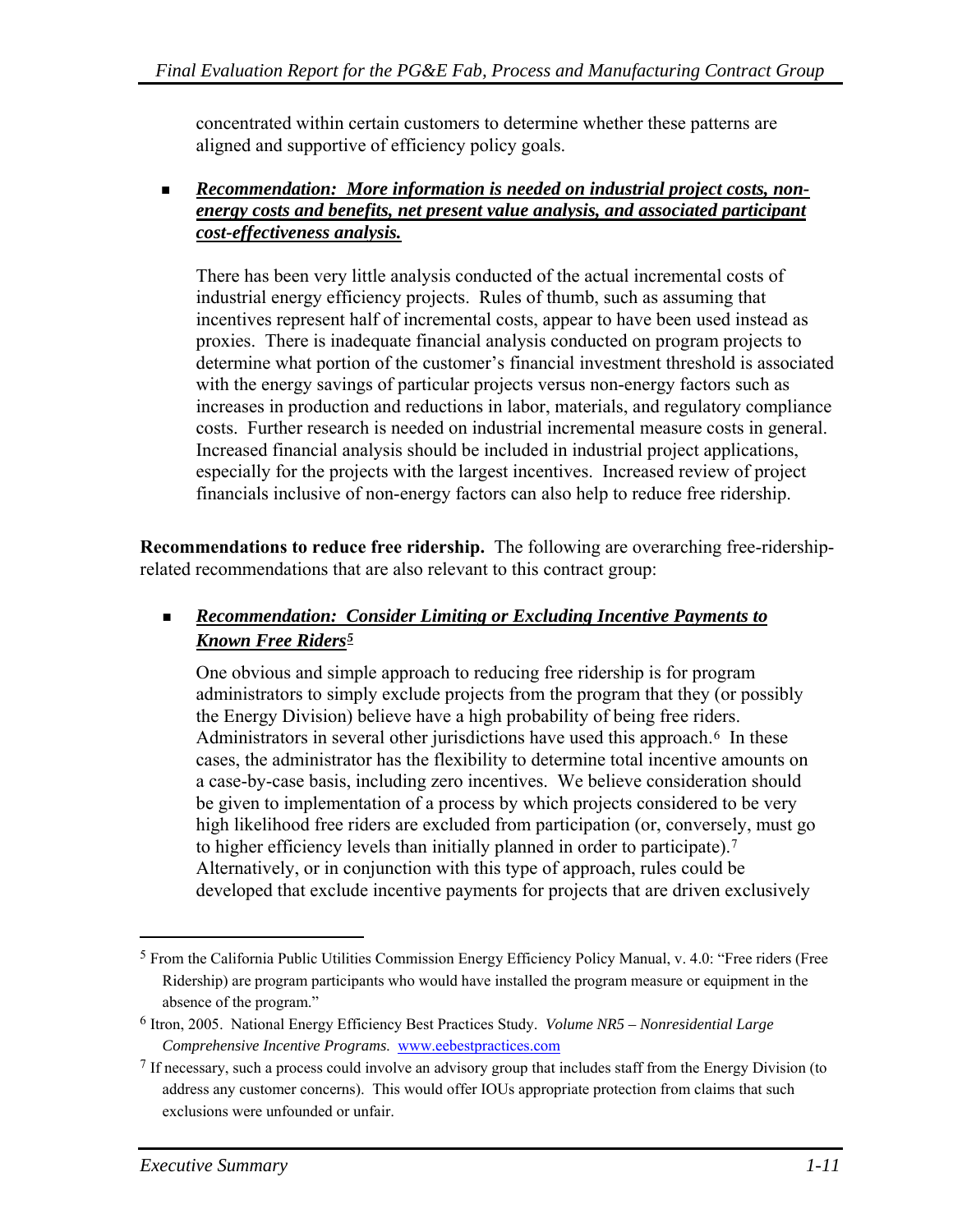by non-energy factors that produce energy savings as a by-product, such as some naturally-occurring improvements in certain industrial processes.

#### *Recommendation: Consider Incorporating a Payback Floor*

 The use of a payback floor (minimum payback level based on energy savings alone) can help to reduce free ridership be eliminating projects that have extremely quick paybacks and thus little need for ratepayer-funded incentives. With a payback floor, the program may also avoid incenting projects that are primarily being done for reasons other than energy savings (modernization, production efficiency, environmental compliance, etc.).

#### *Recommendation: Set Incentive Levels to Maximize Net (Not Gross) Program Impacts*

 Free riders dilute the market impact of program dollars. Payback floors and increasing incentives with increasing payback levels are one approach. Another is to tie incentive levels to individual measures or types of measures that are known to have extremely high or low naturally occurring adoption levels.

#### *Recommendation: Consider Tying Staff Performance to Independently Verified Net Results*

 Tying performance reviews of program staff to verified net savings as reported through an independent M&V or impact evaluation process is likely to increase project quality and the accuracy of initial savings estimates. Marketing staff, in particular, should have any financial incentives tied to savings that are independently verified.

**Evaluation Related Recommendations.** There are also a number of recommendations related to improving the evaluation process.

#### *Recommendation: Involve impact evaluators in large projects and a sample of projects on a real-time basis throughout the program cycle*

 The timing of evaluation processes should be accelerated. Moving the evaluation process forward in time to occur just after the project is installed would ensure the decisionmaker is still available, and that their memory of the basis for the project is still fresh. This can be accomplished through earlier contracting and implementation of the evaluation, combined with improved utility tracking and early reporting of installations (as well as projects in the pipeline), more frequent sampling and evaluation of projects throughout the program plan period.

#### *Recommendation: Evaluation participation requirements should be strengthened*

 In the course of conducting the evaluation, we experienced 'pushback' from many participants who either refused to participate in evaluation surveys and on-sites or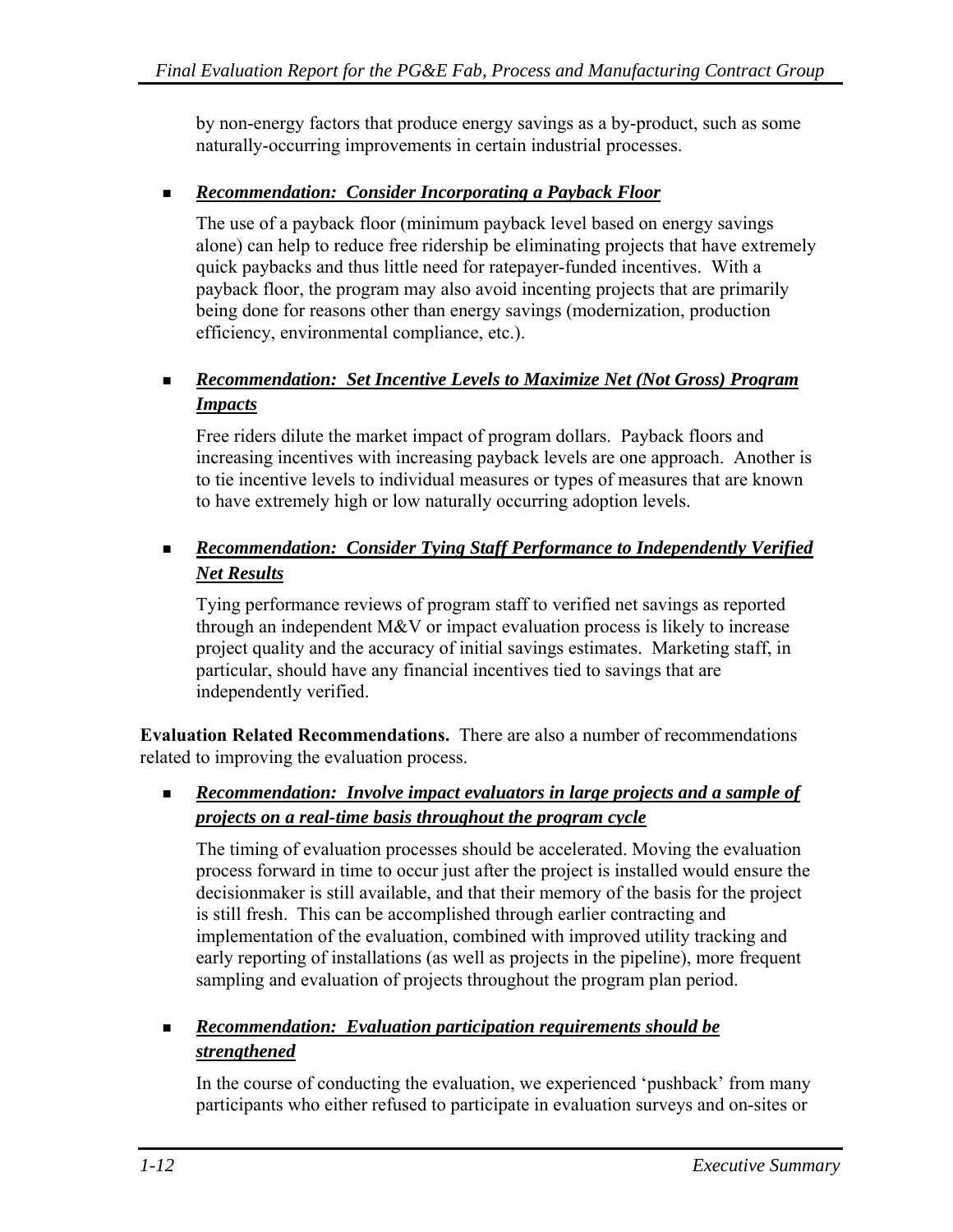declined to provide required data and documentation. This made it difficult to conduct the evaluation efficiently and can lead to systematic bias. Requirements for participating in evaluations need to be clearly explained to participants; both at the time they are paid incentives, and later, when evaluation activities commence. Evaluation participation should be clearly and obviously written into program participation and incentive payment agreements.

#### *Recommendation: Conduct a full complement of impact, process, and market evaluations*

 Large customer programs and markets are very dynamic and require regular assessment in order that they may be continuously improved by program managers and policymakers. Most of the effort for the 2006-2008 industrial evaluation focused on impact evaluation, in accordance with Energy Division's evaluation priorities. Future evaluations should consider more integration of process evaluation and market assessment to capture research economies and reduce customer and vendor interview burdens.

#### **Recommendation:** Stagger the timing of process and ex post impact tasks so *that process evaluations can be conducted and results communicated on a relatively real-time basis*

 If process and impact evaluations are more integrated in future evaluations, care must be taken to schedule activities and deliverables appropriately. Because of the sometimes long project installation lag after commitment in these programs, it is important to schedule process evaluation tasks to be conducted during or just after each program year so that results can be utilized to improve program processes for the subsequent program year (rather than producing results only late in the threeyear program cycle for use in the next program cycle).

#### *Recommendation: Conduct baseline research to establish standard industry practices for key measures in important industries*

 Significant research is needed to establish meaningful and defensible data, especially market share, for establishing industry standard practices for measures that are not completely site specific. Improved information on industry standard practices can then inform decisions about which measures to provide incentives for, which could in turn lead to reductions in free ridership.

#### *Recommendation: Conduct a persistence study of industrial sector savings*

 Few studies of the persistence of program savings in the industrial sector have been conducted, particularly within the last decade. As noted previously in this section, there were a number of participants who closed facilities or shut down processes associated with program measures due to economic factors. In addition, in some program years and cycles industrial production levels will be higher or lower depending on economic conditions. Some facilities that do close may stay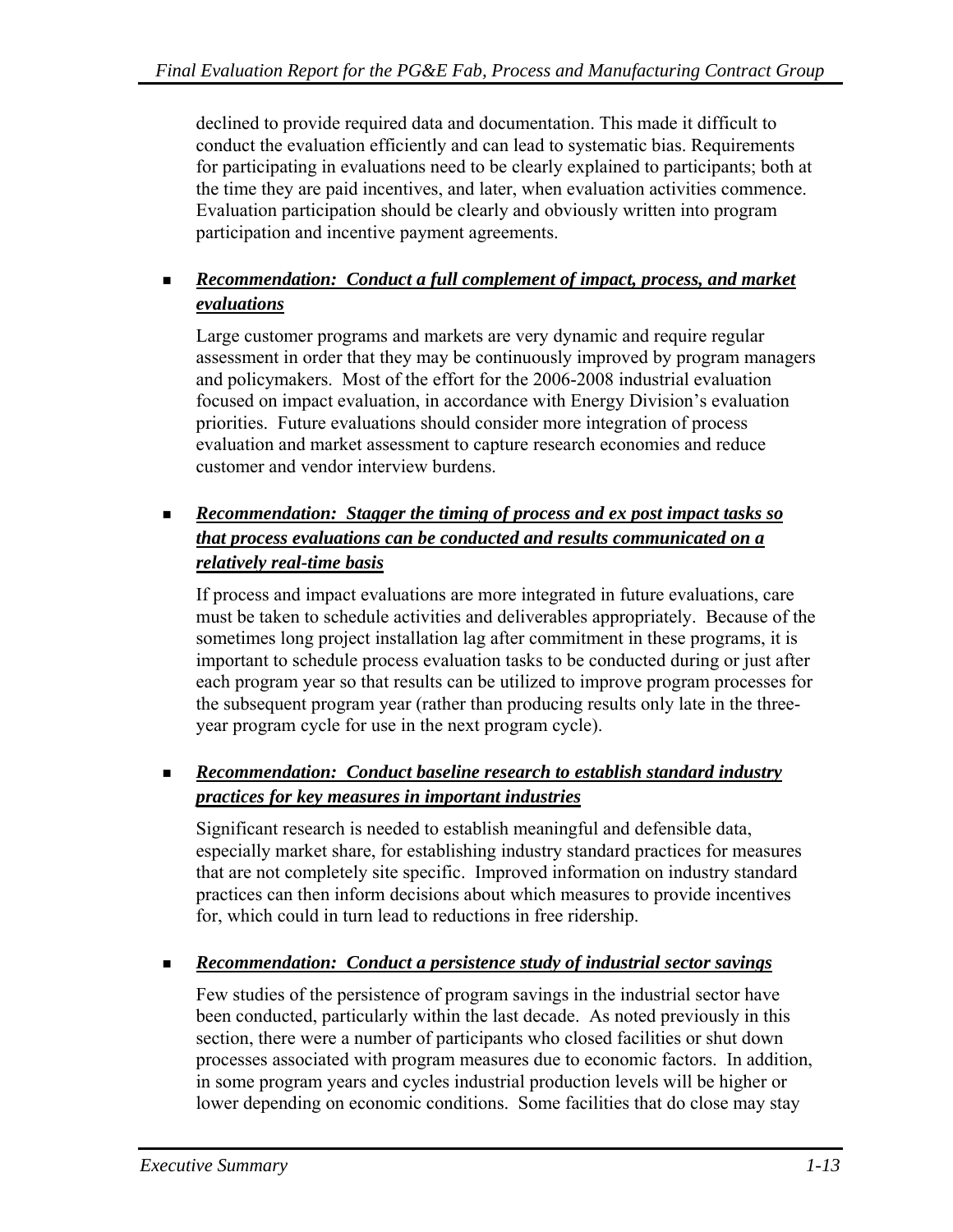closed while others may reopen and reutilize efficiency measures. Research is needed to measure the persistence of savings over time under a range of economic conditions. Sufficient time needs to pass in order to maximize the information provided from such persistence studies. We recommend waiting until the recession is completely over and the economy is in full recovery. To accelerate the time at which meaningful results would be obtained, studies can be conducted using earlier program cohorts, for example, going back to the 2002-2003 or 2004- 2005 program cycles (or earlier), rather than simple waiting for the 2006-2008 cohort to age.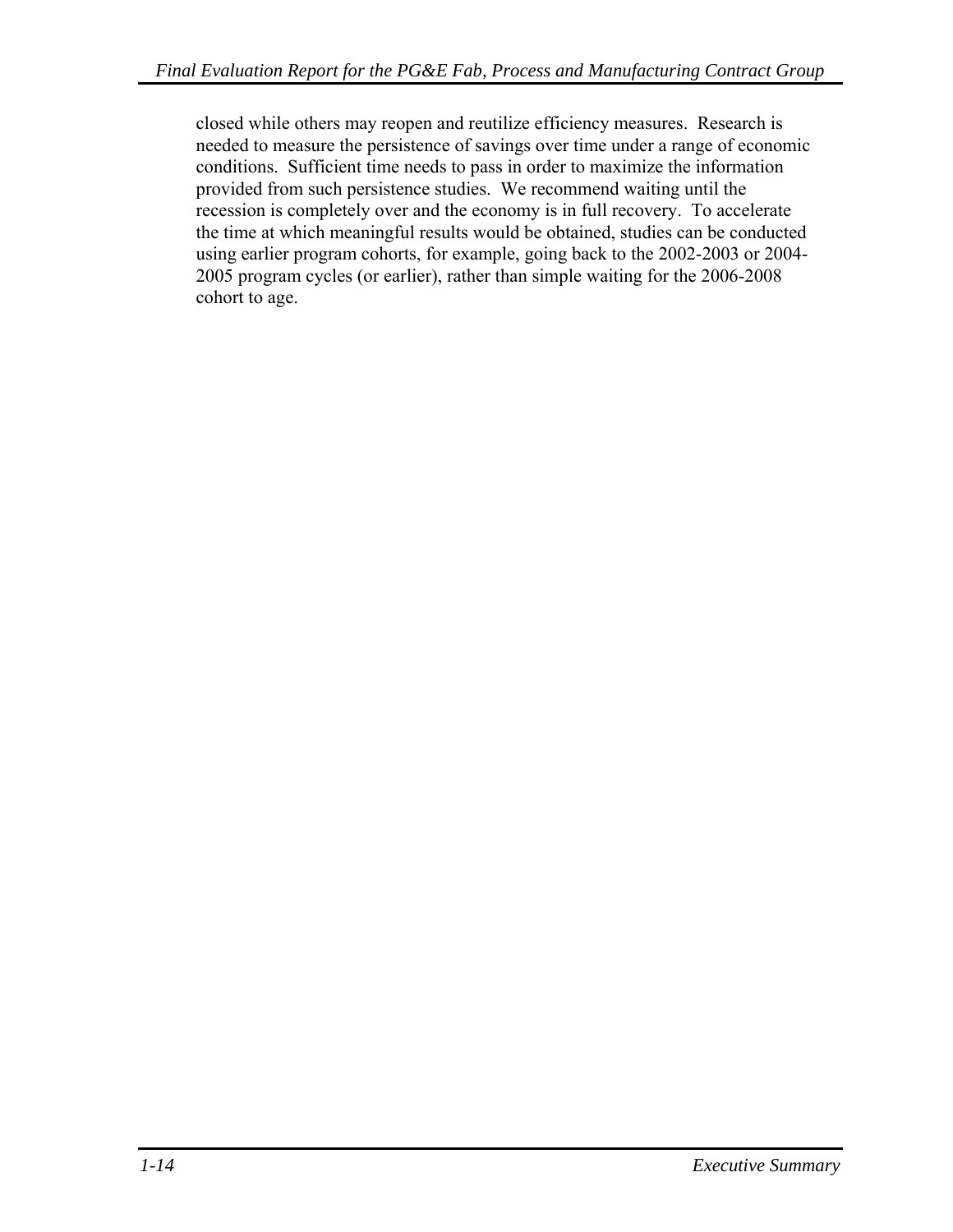1

## <span id="page-24-0"></span>**Introduction, Purpose and Objectives of Study**

### **2.1 Introduction**

This report presents the evaluation results for the energy efficiency projects and programs within the scope of the California Public Utilities Commission's (CPUC) Pacific Gas and Electric Fabrication, Process, and Manufacturing (PG&E Fab) evaluation contract group. The evaluation addresses program impacts for the 2006-2008 energy efficiency program cycle. This evaluation began in September 2007, midway through the 2006-2008 cycle.

Itron Inc. Consulting and Analysis group is the prime contractor for this evaluation. Itron was assisted by a team of subcontractors as indicated on the title page of this report. This evaluation was managed and directed by the Energy Division (ED) of the CPUC. Assistance was provided to the ED and Itron on study design and quality control by the CPUC's technical support contractors for this evaluation cycle (the Data Management and Quality Control (DMQC) contractor[8,](#page-24-0) the Master Evaluation Contract Team (MECT)[9](#page-24-0), and the Database for Energy Efficiency Resources (DEER) contractor). We refer in this evaluation to the group of Itron, its subcontractors, ED, and ED's support consultants as the evaluation team.

The PG&E Fabrication, Process and Manufacturing contract group is comprised of one core PG&E program (PGE2004) and nine third-party programs for the 2006-2008 energy efficiency program cycle. These programs address industrial and manufacturing facilities, water supply and treatment and wastewater treatment, and oil and gas extraction, refining and production. Each program offers one or more of the following interventions in order to encourage end-users to upgrade to energy efficient measures: site specific facility assessments, feasibility studies, project incentives, facility audits, pump testing, and specialized training.

The PG&E Fab group contains most but not all of the industrial programs in PG&E's 2006-2008 energy efficiency portfolio. Examples of industrial programs and measures addressed in other contract groups include the following: 1) the PG&E Food Processing and Agricultural evaluation contract group address impacts from food processing and agricultural

<sup>&</sup>lt;sup>8</sup> A group of consultants with specialized expertise in important aspects of program impact evaluation who are technical advisors to ED staff and MECT on issues related to data management and quality control.

<sup>&</sup>lt;sup>9</sup> A group of consultants with specialized expertise in important aspects of program impact evaluation who are technical advisors to ED staff and assist the evaluation contractors with development and execution of the verification and evaluation plans.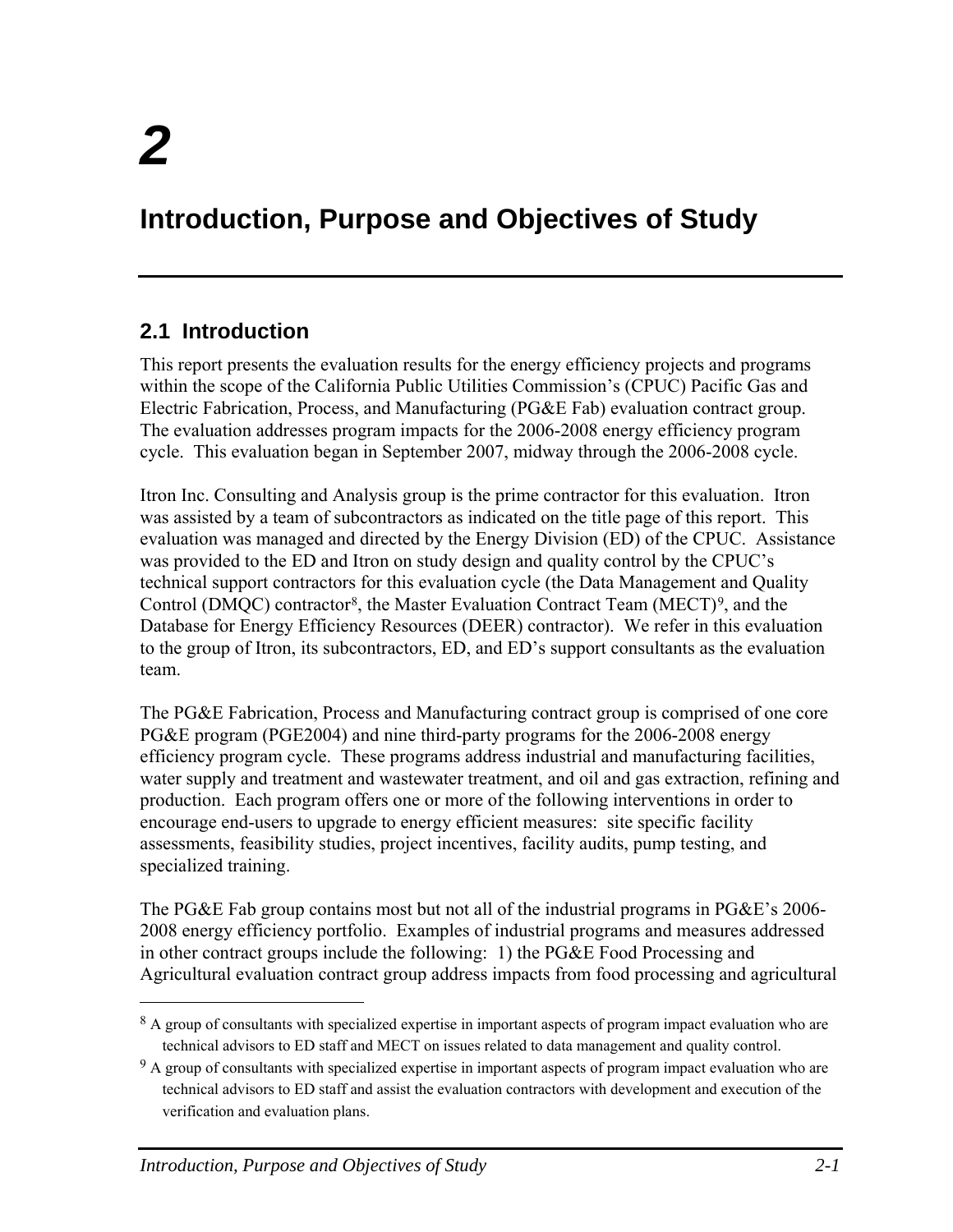<span id="page-25-0"></span>programs; 2) there were some new construction projects that were included in PG&E's PGE2004 program, however, for the purposes of the CPUC's evaluation, these new construction projects were addressed under the CPUC's New Construction evaluation contract group; 3) some industrial measures that were implemented through prescriptive rather than custom programs and had significant program claims are addressed in the CPUC's Southern California Industrial Programs contract, which includes statewide evaluations of pipe insulation and steam traps inclusive of industrial applications.

A list of the PG&E programs that are included in the PG&E Fab contract evaluation, and their basic program elements, is presented in [Table 2-1](#page-25-0) below.

| <b>Programs</b><br><b>Included in this</b><br><b>Evaluation</b>       | <b>Program Description</b>                                                                                                                                                                                                                                                                                | <b>Key Program Elements</b><br>(Note: As stated in original<br>program filings)                                                                                                     |
|-----------------------------------------------------------------------|-----------------------------------------------------------------------------------------------------------------------------------------------------------------------------------------------------------------------------------------------------------------------------------------------------------|-------------------------------------------------------------------------------------------------------------------------------------------------------------------------------------|
| PGE2004,<br>Fabrication, Process<br>and Manufacturing                 | Core PG&E program. Targets industrial<br>manufacturing; oil and gas extraction and<br>refining; water supply, water treatment<br>and wastewater treatment.                                                                                                                                                | Offers incentives, funds for audits and<br>technical studies, and access to energy<br>analysis tools.<br>Measures: highly varied, site-specific<br>measures; many oil well pump-off |
|                                                                       |                                                                                                                                                                                                                                                                                                           | controllers (POCs), many industrial<br>process measures, some HVAC and<br>lighting, some gas                                                                                        |
| PGE2042, Heavy<br><b>Industry Energy</b><br><b>Efficiency Program</b> | Third-party program administered by<br>Lockheed Martin Aspen Systems.<br>Identifies and facilitates the                                                                                                                                                                                                   | Offers audits, design assistance, financial<br>incentives, construction oversight, and<br>savings verification.                                                                     |
|                                                                       | implementation of major process-oriented<br>and other energy-efficiency upgrades for<br>PG&E's very large (>500 kW) heavy<br>industry and water/wastewater customers.                                                                                                                                     | Measures: highly varied, site-specific;<br>mostly electric, some gas                                                                                                                |
| PGE2046, California<br><b>Wastewater Process</b><br>Optimization      | Third-party program administered by<br>QuEST. Focuses on improving the energy<br>efficiency of water and wastewater<br>treatment plants.                                                                                                                                                                  | Offers facility audits, engineering<br>assistance, project management support<br>and financial incentives.                                                                          |
| Program                                                               |                                                                                                                                                                                                                                                                                                           | Measures: water/wastewater; electric<br>Offers a turnkey custom-measure                                                                                                             |
| PGE2058, Energy<br><b>Efficiency Services</b>                         | Third-party program administered by<br>Global Energy Partners (GEP). Targets                                                                                                                                                                                                                              | incentive program.                                                                                                                                                                  |
| for Oil Production                                                    | oil and gas producers with annual usage<br>greater than 1 million kWh. Facilities<br>served include wells, extraction<br>equipment, surface transport, field<br>augmentation, water steam and gas<br>injection, product separation and<br>treatment, storage and distribution, and<br>pipeline transport. | Measures: highly varied, site-specific,<br>including POCs; all electric                                                                                                             |
| PGE2062,<br><b>Wastewater Process</b><br><b>Efficiency Initiative</b> | Third-party program administered by<br>KEMA Services Inc. Focuses on<br>improving the energy efficiency of<br>medium and large wastewater treatment<br>plants.                                                                                                                                            | Offers site-specific energy audits,<br>engineering assistance, process design,<br>project management support and<br>financial incentives.                                           |
|                                                                       |                                                                                                                                                                                                                                                                                                           | Measures: water/wastewater; all electric                                                                                                                                            |

**Table 2-1: PG&E Fab Programs, Descriptions, and Key Elements**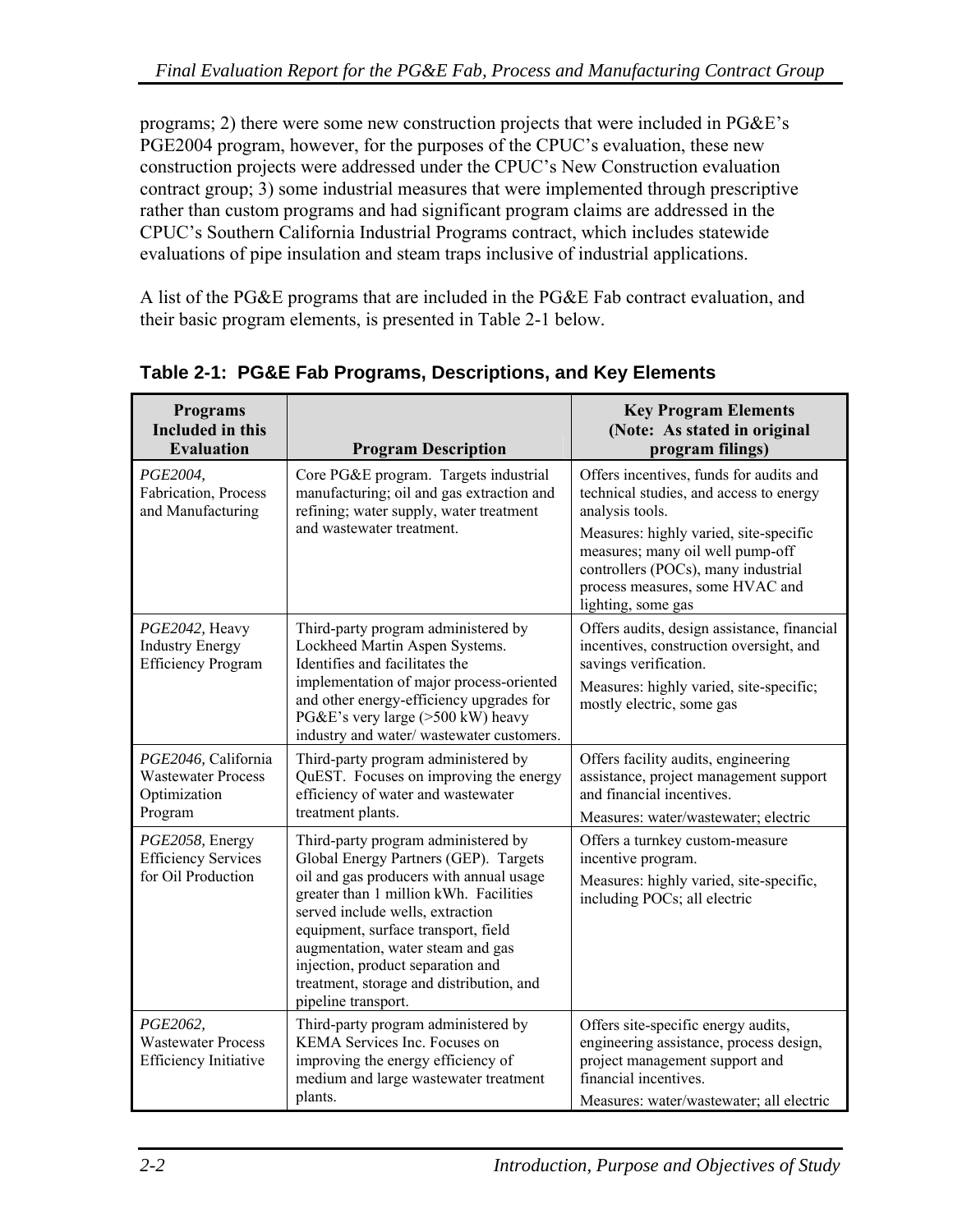| <b>Programs Included in</b><br>this Evaluation                                              | <b>Program Description</b>                                                                                                                                                                                                                                                                                       | <b>Key Program Elements</b><br>(Note: As stated in original<br>program filings)                                                                                                                                                                                 |
|---------------------------------------------------------------------------------------------|------------------------------------------------------------------------------------------------------------------------------------------------------------------------------------------------------------------------------------------------------------------------------------------------------------------|-----------------------------------------------------------------------------------------------------------------------------------------------------------------------------------------------------------------------------------------------------------------|
| PGE2064, Refinery<br><b>Energy Efficiency</b><br>Program                                    | Third-party program administered by<br>Nexant. Targets petroleum refining<br>facilities of any size.                                                                                                                                                                                                             | Offers audits, training, design<br>assistance, financial incentives and<br>installation assistance.<br>Measures: highly varied, site-specific;<br>all electric                                                                                                  |
| PGE2081, Assessment,<br>Implementation and<br>Monitoring                                    | Third-party program administered by<br>Air Power USA. Focuses on<br>improving the energy efficiency of<br>large compressed air systems over<br>1,000 horsepower in size. Targets oil<br>refineries, auto manufacturing, food<br>processing and other large<br>manufacturing processes.                           | Offers audits, training, installation<br>assistance, savings verification and<br>post-project technical support for<br>compressed air systems.<br>Measures: compressed air, site-<br>specific; all electric                                                     |
| PGE2082, VeSM (Value<br>and Energy Stream<br>Mapping) Advantage<br><b>Plus<sub>TM</sub></b> | Third-party program administered by<br>California Manufacturing Technology<br>Consulting. Focuses on identifying<br>and quantifying energy efficiency<br>process and equipment improvements.                                                                                                                     | Was planned to offer a tailored energy<br>savings assessment and action plan<br>prioritizing the process improvements<br>recommended.<br>Measures were to be: highly varied,<br>site-specific; electricity and gas<br>Program cancelled                         |
| PGE2084, Energy<br><b>Efficiency of Compressed</b><br>Systems                               | Third-party program administered by<br>Ecos Consulting. Focuses on<br>improving the energy efficiency of<br>compressed air systems 100 to 1,000<br>horsepower in size.                                                                                                                                           | Offers audits, training and installation<br>assistance.<br>Measures: compressed air, site-<br>specific; all electric                                                                                                                                            |
| PGE2087, Commercial<br>and Industrial Boiler<br><b>Efficiency Program</b>                   | Third-party program administered by<br>Enovity. Targets industrial and<br>manufacturing facilities, food and<br>beverage manufacturing, agriculture<br>and crop production, large institutions,<br>high tech facilities, and large offices<br>with large commercial and industrial<br>fuel-fired boiler systems. | Offers free audits and technical<br>assessment, but also boiler engineering<br>evaluations, technical implementation<br>assistance and financial incentives.<br>Measures: highly varied boiler-related<br>measures, site-specific; mostly gas,<br>some electric |

#### <span id="page-26-0"></span>**Table 2**–**1: PG&E Fab Programs, Descriptions, and Key Elements (continued)**

## **2.2 Programs Goals and Claimed Program Accomplishments**

As noted above, this evaluation began in September 2007, midway through the 2006-2008 program cycle. At that time, many of the industrial programs in scope were still early in their program implementation activities. As a result, the evaluation team began its evaluation planning work using the program goals that PG&E submitted to the CPUC at the outset of the program cycle. With so many programs it would not be unexpected to have the actual levels and relative distributions of savings across programs vary significantly from what was originally planned. As discussed in the Methodology section of this report, we anticipated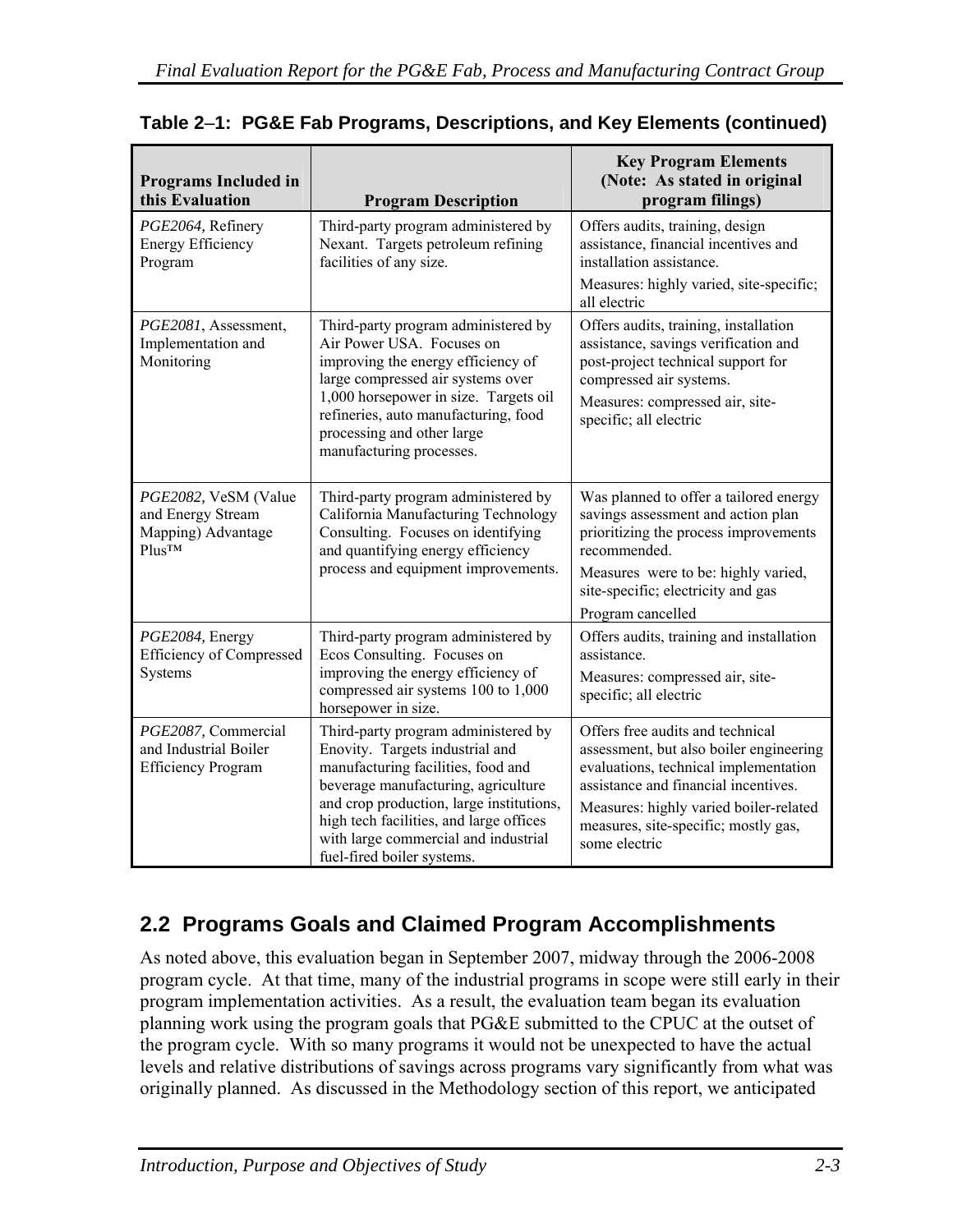<span id="page-27-0"></span>and expected such changes to occur and designed our sampling process accordingly. Beginning the evaluation activities during the program cycle was an important and effective aspect of the study and we recommend that evaluation activities begin even earlier in the next program cycle. At the same time, there are challenges associated with designing and conducting evaluations that are concurrent with program implementation, particularly when there are many programs and it is difficult to predict which programs will end up with more or less of the portfolio impact. This can be seen by considering the differences between the original program goals and the final claimed accomplishments for the programs in this contract group. The savings goals as compared to the claimed accomplishments for the programs in the PG&E Fab Contract Group can be found in [Table 2-2](#page-27-0) below.

|                |                          |              |        | <b>PG&amp;E Claimed</b> |             |                  |                  |
|----------------|--------------------------|--------------|--------|-------------------------|-------------|------------------|------------------|
|                |                          | <b>Goals</b> |        | Accomplishments         |             |                  |                  |
| Program        | <b>Program Name</b>      | kWh          | kW     | <b>Therms</b>           | kWh         | kW               | <b>Therms</b>    |
|                | Fabrication,             |              |        |                         |             |                  |                  |
|                | Process and              |              |        |                         |             |                  |                  |
| <b>PGE2004</b> | Manufacturing            | 164,935,530  | 26,390 | 12,310,200              | 196,870,975 | 25,152           | 23, 231, 560     |
|                | Heavy Industry           |              |        |                         |             |                  |                  |
|                | <b>Energy Efficiency</b> |              |        |                         |             |                  |                  |
| <b>PGE2042</b> | (Lockheed)               | 15,400,000   | 3,667  | 1,613,333               | 51,476,477  | 7,940            | 4,632,680        |
|                | <b>CA Wastewater</b>     |              |        |                         |             |                  |                  |
|                | Process                  |              |        |                         |             |                  |                  |
|                | Optimization             |              |        |                         |             |                  |                  |
| <b>PGE2046</b> | (QuEST)                  | 3,600,000    | 360    | 141,000                 | 11,969,913  | 1,100            | 465,020          |
|                | <b>Energy Efficiency</b> |              |        |                         |             |                  |                  |
|                | for Oil Production       |              |        |                         |             |                  |                  |
|                | (Global Energy           |              |        |                         |             |                  |                  |
| <b>PGE2058</b> | Partners)                | 104,346,317  | 11,912 | $\theta$                | 97,595,931  | 9,994            | $\mathbf{0}$     |
|                | <b>Wastewater Plant</b>  |              |        |                         |             |                  |                  |
|                | Efficiency               |              |        |                         |             |                  |                  |
|                | Improvement              |              |        |                         |             |                  |                  |
| <b>PGE2062</b> | Initiative (KEMA)        | 9,114,300    | 1,040  | $\theta$                | 1,495,764   | 175              | $\overline{0}$   |
|                | Refinery Energy          |              |        |                         |             |                  |                  |
|                | Efficiency               |              |        |                         |             |                  |                  |
| <b>PGE2064</b> | Program (Nexant)         | 23,760,000   | 3,000  | $\mathbf{0}$            | 7,349,989   | 785              | $\mathbf{0}$     |
|                | AIM (Assessment,         |              |        |                         |             |                  |                  |
|                | Implementation           |              |        |                         |             |                  |                  |
| <b>PGE2081</b> | and Monitoring)          | 28,044,000   | 3,506  | $\boldsymbol{0}$        | 10,947,511  | 1,428            | $\mathbf{0}$     |
|                | VeSM Advantage           |              |        |                         |             |                  |                  |
| <b>PGE2082</b> | <b>Plus<sub>TM</sub></b> | 4,469,513    | 334    | 417,155                 | $\theta$    | $\boldsymbol{0}$ | $\mathbf{0}$     |
| <b>PGE2084</b> | ECO Air (ECOS)           | 14,710,480   | 3,664  | $\Omega$                | 11,181,902  | 1,657            | $\boldsymbol{0}$ |
|                | Commercial /             |              |        |                         |             |                  |                  |
|                | <b>Industrial Boiler</b> |              |        |                         |             |                  |                  |
|                | Efficiency               |              |        |                         |             |                  |                  |
| <b>PGE2087</b> | Program (Enovity)        | 1,162,000    | 88     | 1,948,000               | 1,383,089   | 327              | 2,088,401        |
| <b>Total</b>   |                          | 369,542,140  | 53,961 | 16,429,688              | 390,271,551 | 48,558           | 30,417,661       |

#### **Table 2-2: PG&E Fab Program 2006-2008 Net Goals and PG&E's Reported Net Program Accomplishments**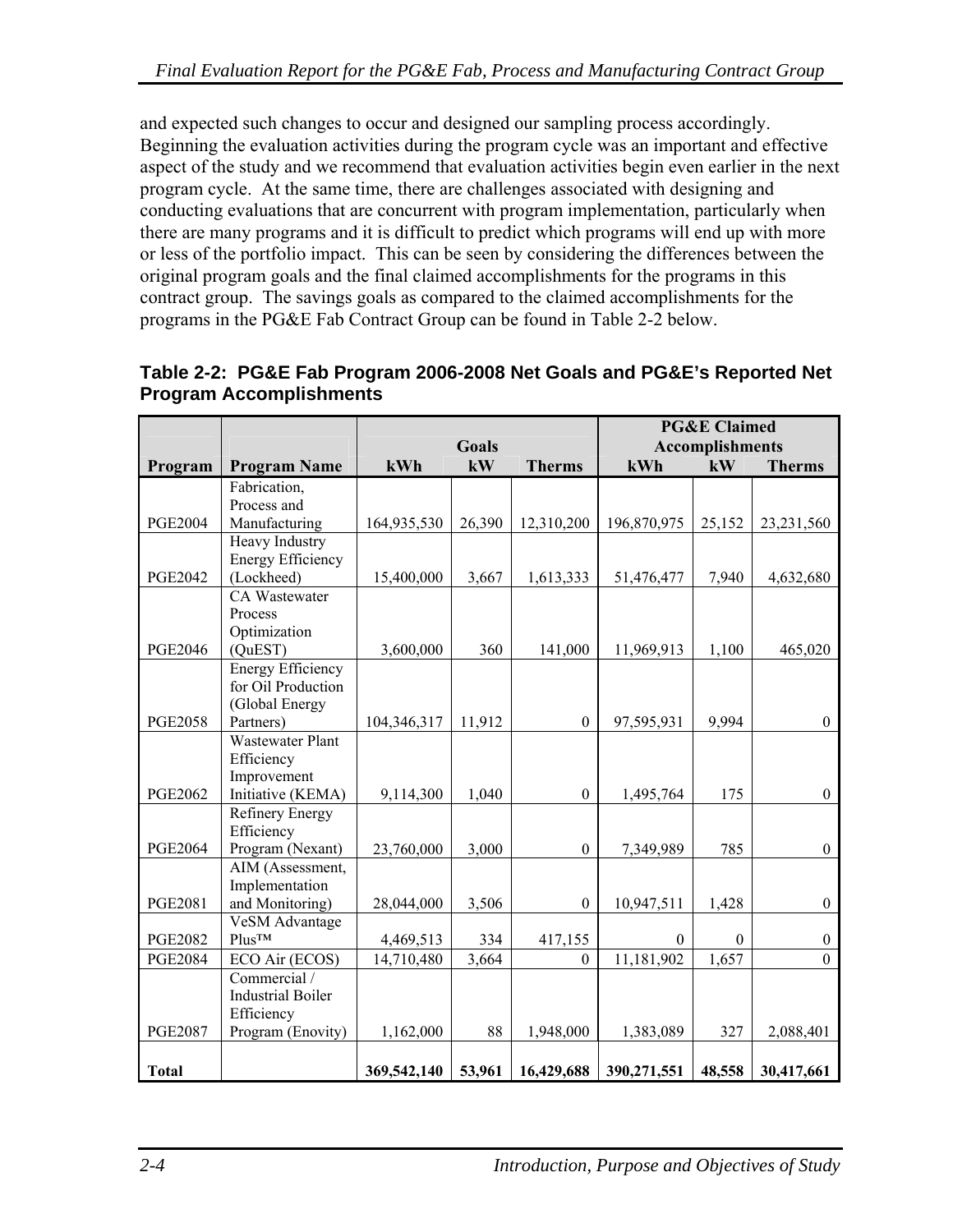### <span id="page-28-0"></span>**2.3 High Impact Measures (HIMs), Industrial Measure Groupings, and Contribution to PG&E Portfolio**

Although the evaluation planning process initially took utility programs as a key organizational element, it was also emphasized by many evaluation team analysts that the portfolio should be examined from the perspective of key measures. In this evaluation, this approach is referred to as the high impact measure (HIM) approach. The philosophy behind the HIM approach is straightforward. Energy and demand impacts are organized by measure group and energy metric (electric energy, electric demand, and gas energy) across programs at the utility level. An advantage of the HIM approach is that it seeks to standardize the analytical methods and data collection approaches for key measures across programs and contract groups to increase consistency and accuracy.

The first step in the HIM process was to identify which measures or like group of measures contributed most to each of the energy metrics for each of the utilities. For much of the portfolio, the measures that contributed most significantly were common pieces of equipment associated with mass market implementation like compact fluorescent lamps and linear fluorescent lamps. The industrial sector was different in this regard due to the intrinsically heterogeneous nature of the sector and efficiency projects. Many of the industrial sector efficiency projects involve complex energy systems and processes that are unique to a particular industry or even individual site. There are, of course, also some efficiency measures and equipment types that do cut across industries and customers such as air compressors, refrigeration compressors, variable-speed drives, and boilers.

ED staff and their consultants developed a preliminary list of HIMs from the E3 calculators delivered by the IOUs covering program savings claims through the end of the second quarter of 2008 (Q2-2008). A single Access database containing the E3 measure line items from the Input tab of the E3 calculator was created. Each of the measures was assigned to a measure name using a consistent measure naming scheme. The savings claims for each IOU were tabulated for each named measure, and the contribution of each measure to the total IOU portfolio savings claim for kWh, kW and Therms was calculated. A list of HIMs was developed by identifying all measures that contributed more than 1% of the portfolio savings by IOU.

Analysis of the PG&E Fab tracking data indicated that only two measure groups represented a significant proportion of the PG&E electric energy, demand, and natural gas metrics. These were oil well pump-off controllers (POCs) for electric and industrial boilers for gas. POCs ultimately accounted for a third of the total energy savings claims for the in-scope PG&E Fab programs. Gas boilers represented approximately two-thirds of the industrial gas claims for PG&E Fab in-scope programs.

It was also recognized that industrial custom projects could collectively be considered a highimpact measure group - one that required a consistent approach to conducting highly complex, site specific measurement and verification (M&V) and savings estimation analyses. Ultimately, the evaluation team determined that only the POC measure would be classified as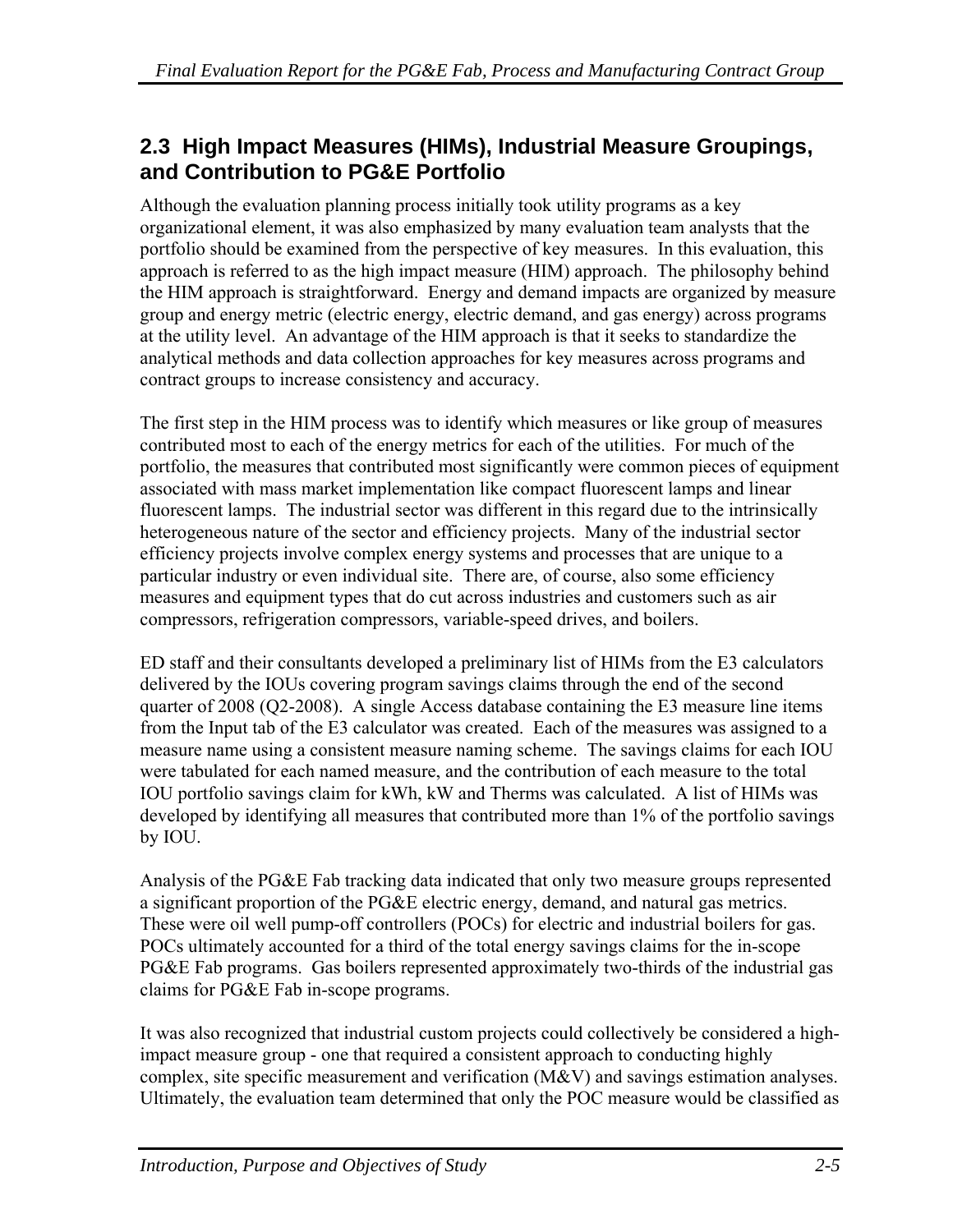<span id="page-29-0"></span>a HIM in terms of development of a sampling, measurement, and analysis plan that would address all POCs across programs and applications; and that the remaining electric and gas projects would be handled exclusively through site-specific measurement and analysis planning.

Thus, gross impact sampling domains for the PGE Fab contract group were organized into the following three sampling and impact reporting domains:

- Oil well pump-off controllers (electric only measure, referred to as the "POC" electric domain),
- All other electric industrial measures (referred to as the "non-POC" electric domain), and
- All gas industrial measures (referred to as the "Gas" industrial domain).

As shown in [Table 2-3](#page-29-0), in terms of PG&E's total electric energy claim for the entire 2006- 2008 portfolio, this represented 8% of PG&E's reporting as of November 15, 2009. Industrial gas measures, in terms of PG&E's 2006-2008 gas energy savings claims, represented 48% of PG&E's reporting as of the same date.

#### **Table 2-3: PG&E Fab HIM-Related Savings as Percent of Portfolio-Claimed Savings**

|                 | <b>PG&amp;E Fab Contract Group*</b> |             | <b>PG&amp;E Portfoliot</b> |                     |             | <b>Percent of PG&amp;E</b><br><b>Portfolio</b> |       |       |               |
|-----------------|-------------------------------------|-------------|----------------------------|---------------------|-------------|------------------------------------------------|-------|-------|---------------|
| <b>Measure</b>  | Gross<br>kWh                        | Gross<br>kW | Gross<br><b>Therms</b>     | <b>Gross</b><br>kWh | Gross<br>kW | <b>Gross</b><br><b>Therms</b>                  | kWh   | kW    | <b>Therms</b> |
| POC             | 163,650,384                         | 16.661      |                            | 6,278,262,259       | 992.144     | 83,107,401                                     | 3%    | $2\%$ |               |
| Electric        | 318,924,279                         | 42,672      |                            |                     |             |                                                | $5\%$ | 4%    |               |
| $non-POC$       |                                     |             |                            |                     |             |                                                |       |       |               |
| Gas             |                                     |             | 40,144,380                 |                     |             |                                                |       |       | 48%           |
| <b>Measures</b> |                                     |             |                            |                     |             |                                                |       |       |               |
| Gas Boiler      |                                     |             | 25,906,233                 |                     |             |                                                |       |       | 31%           |
| Measures        |                                     |             |                            |                     |             |                                                |       |       |               |

Excludes 58 records from program PGE2004 that became part of the New Construction Codes and Standards evaluation

† Best numbers available on 11/15/09

## **2.4 Measure Groupings for PG&E Fab Contract Group**

The PG&E Fab Contract Group was divided into three measure groupings for reporting evaluation results. As noted above, these groupings are: Pump-off Controllers, Non-POC Electric Measures and Gas Measures. Information on these measure groupings and details regarding claimed savings impacts can be found in the following subsections. Additional information related to tracking data analysis and sampling is provided in Section 3 – Methodology.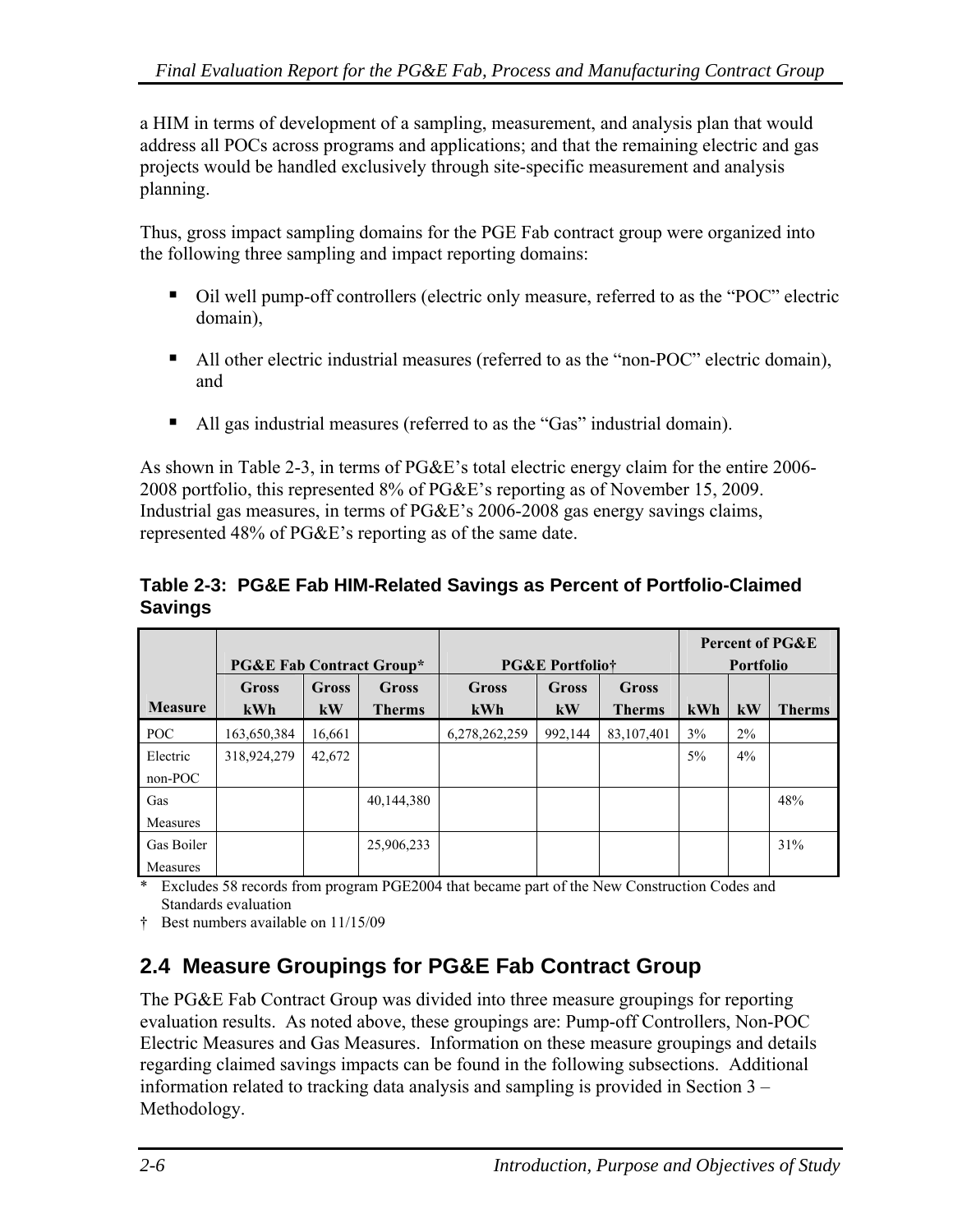#### <span id="page-30-0"></span>*2.4.1 Pump-off Controllers*

Pump off controllers (POCs) are a control device that turns off pump motors used on rotary beam pump oil wells whenever the well is in a "pumped-off" condition, i.e., when there is not enough fluid in the well, causing the pump to "pound" and experience significant strain. When a sensor indicates that enough fluid has accumulated (or after an operator-specified interval) the POC turns the pump on again. By reducing the amount of time a pump is run ineffectively, at relatively low overall pump efficiency, POCs reduce power consumption per unit of fluid pumped without affecting output. Since POCs also reduce the number of instances when a well motor continues to run without an adequate fluid level at the subsurface pump, POCs reduce the number of pump failures, parted rods or tubing leaks. This, in turn, reduces downtime, maintenance costs and repair costs. Thus, there are substantial non-energy benefits from POC installations, in addition to direct energy benefits.

POCs are typically placed on mature wells and also on other wells that are high producers to enable well monitoring. POCs may also be placed on wells that are maintenance intensive and problem prone. The POC acts as a real time monitoring device, and protects the physical well and the investment in that well.

POCs are not a new technology, having been available and installed on a limited scale since the early '90s. However, advances in POC design, networking, telemetry and software over the past decade have reduced the cost of installing and using POCs on a large scale to manage oil field operations.

The PG&E Fabrication, Process and Heavy Industrial Manufacturing program (PGE2004) offered POC rebates for both existing and new well installations. POC rebates were very popular during 2006-2008. As shown in [Table 2-4](#page-30-0), POCs account for 92,331,461 gross kWh of ex-ante savings, representing 39% of the portion of PGE2004 program claims that was evaluated in the Industrial evaluation.

POCs are also a significant measure in the industrial third party program administered by Global Energy Partners. The Energy Efficiency Services for Oil Production program (PGE2058) offered rebates for both existing and new wells. [Table 2-4](#page-30-0) shows that through Q4 2008, this program claimed gross savings of 71,818,923 kWh from POCs, and this measure accounted for 29% of the gross kWh savings from PG&E's Industrial Third Party Programs.

| Program        | <b>POC Savings</b><br><b>Claims Gross</b><br><b>kWh</b> | <b>PG&amp;E Fab Entire</b><br><b>Contract Group</b><br><b>Savings Gross kWh</b> | POC % of PG&E Fab<br><b>Gross kWh Savings</b> |
|----------------|---------------------------------------------------------|---------------------------------------------------------------------------------|-----------------------------------------------|
| <b>PGE2004</b> | 92,331,461                                              | 236,885,702                                                                     | 39%                                           |
| Non-PGE 2004   | 71,318,923                                              | 245,688,961                                                                     | 29%                                           |
| Total          | 163,650,384                                             | 482,574,663                                                                     | 34%                                           |

**Table 2-4: Claimed Electric Savings from POCs for PG&E Fab Contract Group**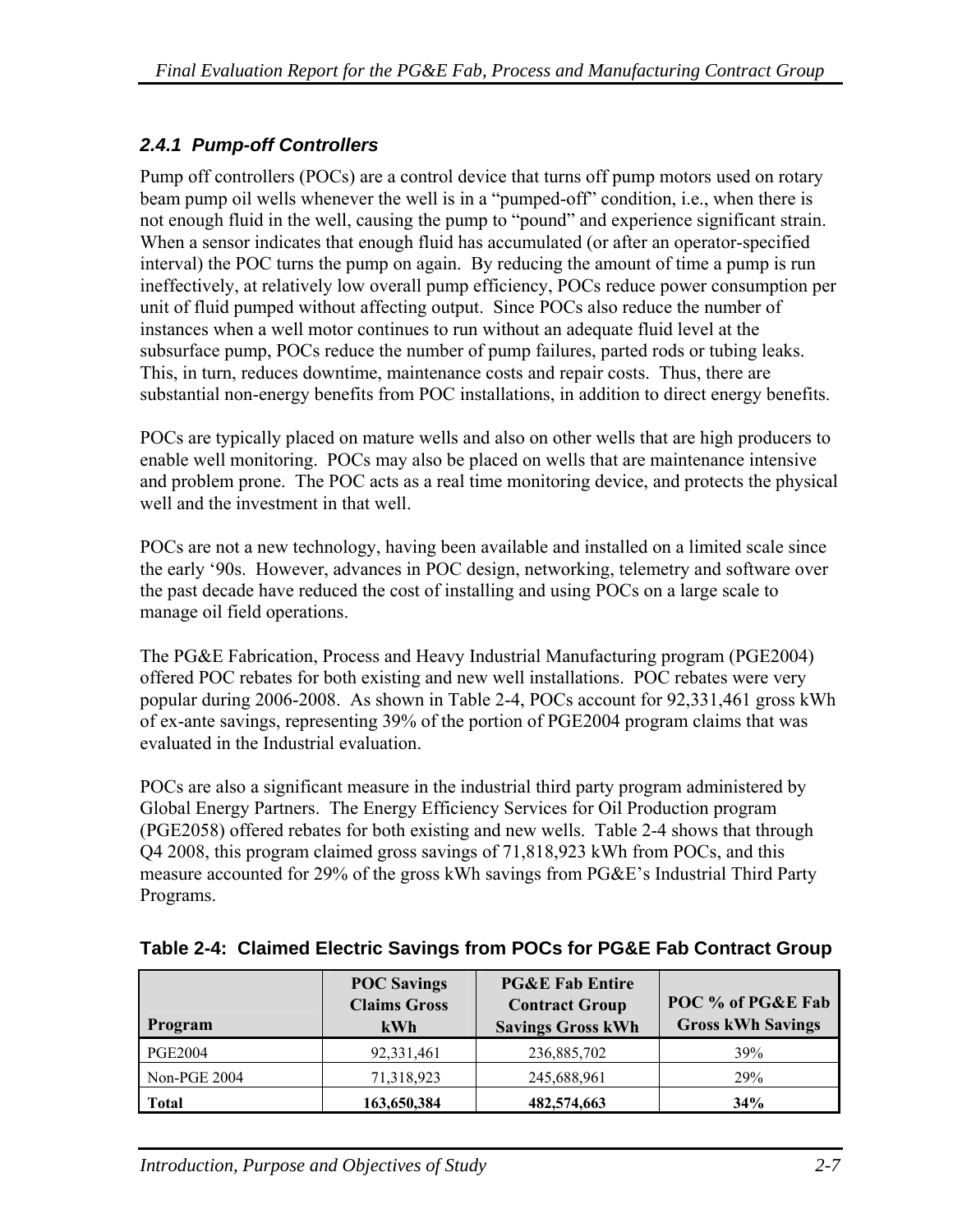#### <span id="page-31-0"></span>*2.4.2 Non-POC Electric Industrial Measures*

Non-POC Industrial electric measures include process other and process customized, lighting, air compressors, motors, injection molding machines, space heating and cooling, HVAC controls, adjustable speed drives and pumps.

[Table 2-5](#page-31-0) shows that gross impact claims for Non-POC electric measures for PGE2004 and the Third Party Programs totaled 318,924,279 kWh or 66% of the portfolio's gross kWh impacts for the PG&E Fab Contract Group. Of this amount, PGE2004 accounted for 144,554,242 kWh, with 174,370,038 kWh coming from the programs administered by third parties. [Table 2-5](#page-31-0) also indicates that the Non-POC PGE2004 electric measures accounted for 61% of the gross impacts savings for PGE2004. Seventy one percent (71%) of the Third Party program impacts come from the Non-POC electric measures.

| <b>Measure group</b> | <b>Savings Claims</b><br><b>Gross kWh</b> | <b>PG&amp;E Fab Entire</b><br><b>Contract Group</b><br><b>Savings Gross kWh</b> | Non-POC % of<br><b>PG&amp;E Fab Gross</b><br><b>kWh Savings</b> |
|----------------------|-------------------------------------------|---------------------------------------------------------------------------------|-----------------------------------------------------------------|
| Non-POC, PGE2004     | 144,554,242                               | 236,885,702                                                                     | 61%                                                             |
| Non-POC, Non-PGE2004 | 174,370,038                               | 245,688,961                                                                     | 71%                                                             |
| <b>Total</b>         | 318,924,279                               | 482,574,663                                                                     | 66%                                                             |

**Table 2-5: Claimed Electric Savings for Non-POC Industrial Electric Measures** 

#### *2.4.3 Gas Industrial Measures*

Industrial gas measures include process and non-process boiler measures, boiler upgrades and controls, boiler heat recovery, pipe and duct insulation and packaged HVAC, general process changes, and complex multi-system process changes.

[Table 2-6](#page-31-0) shows that the majority of gas savings claims (78%) comes from PGE2004 with 22% of the claimed savings from three Third Party Programs: PGE2042 (Heavy Industry Energy Efficiency Program), PGE2046 (California Wastewater Process Optimization Program) and PGE2087 (Commercial and Industrial Boiler Efficiency Program). PGE2004 claimed 31,161,754 gross therm savings from gas measures. The three PG&E Third-Party Programs claimed a combined contribution of 8,982,626 gross therms.

| Table 2-6: Claimed Therm Savings for Industrial Gas Measures |  |
|--------------------------------------------------------------|--|
|--------------------------------------------------------------|--|

| Program        | <b>Savings Claims Gross</b><br><b>Therms</b> | % of Gross<br><b>Therm Savings</b> |
|----------------|----------------------------------------------|------------------------------------|
| <b>PGE2004</b> | 31, 161, 754                                 | 78%                                |
| Non-PGE2004    | 8,982,626                                    | <b>22%</b>                         |
| Total          | 40,144,380                                   | 100%                               |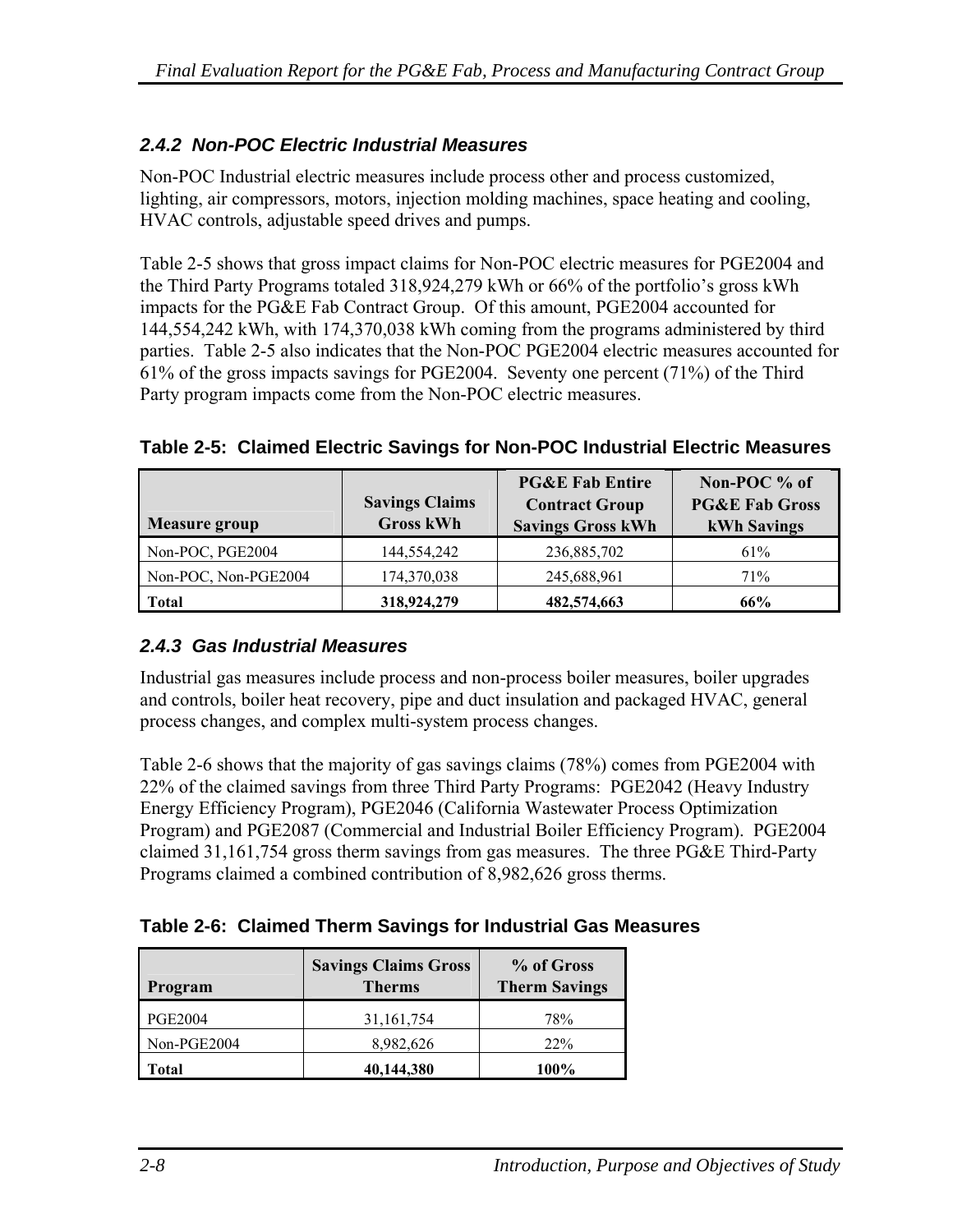<span id="page-32-0"></span>The gross therm savings impacts from PG&E Third-Party Programs can be found in [Table](#page-32-0)  [2-7](#page-32-0) below.

| <b>Third Party</b> | <b>Gross Claimed</b>  |  |  |
|--------------------|-----------------------|--|--|
| <b>Programs</b>    | <b>Therms Impacts</b> |  |  |
| <b>PGE2042</b>     | 5,790,850             |  |  |
| <b>PGE2046</b>     | 581,275               |  |  |
| <b>PGE2087</b>     | 2,610,501             |  |  |
| <b>Total</b>       | 8,982,626             |  |  |

**Table 2-7: Claimed Therms Savings from PGE Third-Party Programs** 

## **2.5 Overall Evaluation Objectives**

The principal overarching objective of this evaluation was to address the research issues identified in the Research Plan for the PG&E Fab Contract Group.[1](#page-32-0)0 These include the following:

- Verify installations. Verifying reported measure installations to validate what was reported by PG&E. Due to the substantial savings per project and small number of projects in the population of this contract group, the verification sample is nested in the gross impact sample. The verification sample was implemented for program years 2006-2007 and the results were reported in June of 2008. The installation rates developed in the verification report were utilized by ED on an interim basis for the 2006-2007 program cycles, and the cumulative 2006-2008 program cycle, prior to completion of the final evaluation report.
- Estimate gross savings. The Gross Impact Evaluation features an assessment of direct program impact for participating sites that received incentive payments. It involved on-site data collection, monitoring and analysis of a representative sample of PG&E Industrial and Fabrication contract group projects, in order to a) develop ex post estimates and realization rates of the energy and demand savings for each project in the sample, and b) apply those findings to the full participant population to obtain a complete estimate of program impact for each of the sampling and reporting domains (i.e., POCs, non-POC, and therms). For the sampled participant sites, the engineering analysis methods and degree of monitoring varied from project to project, depending on the complexity of the measure, the size of the associated savings, the reliability of engineering input parameters and the availability and reliability of existing data.

 $\overline{a}$ 

<sup>&</sup>lt;sup>10</sup> PG&E Fabrication, Process and Manufacturing Evaluation Plan submitted to the CPUC on February 28, 2008; available at http://www.energydataweb.com/cpuc/default.aspx.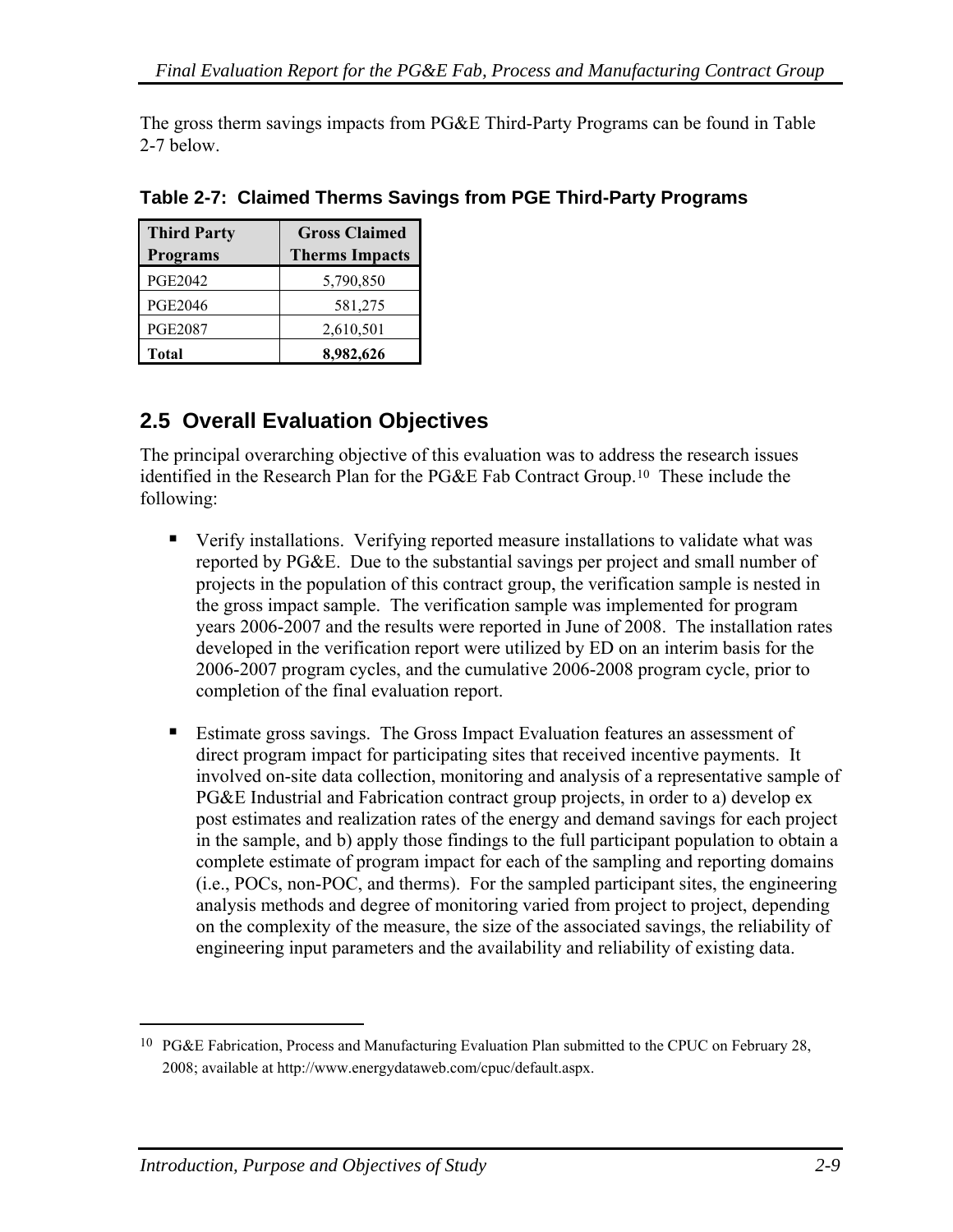- <span id="page-33-0"></span>Estimate savings net of free riders.<sup>[1](#page-33-0)1</sup> The net-to-gross work was based on the methodology developed by the Large Nonresidential NTGR working group which was composed of ED staff, its consultants, and evaluation contractors and was formed to craft consistent batteries of questions to be used in surveys. Building on lessons learned in past evaluations and the experience of contractors and ED consultants, the group developed batteries of questions and associated scoring algorithms for calculating NTGRs. The non-residential questionnaires and scoring algorithms were submitted for public review and comment prior to finalizing. The net-to-gross samples were significantly larger than the gross impact samples due to the lower cost of conducting net-to-gross interviews. Net-to-gross results were developed for the three reporting domains.
- Estimate overall net program realization rates. The gross and net-to-gross results were combined to produce an overall estimate of the net ex post realization rate for each of the analysis and reporting domains. These results compare the overall ex post savings estimates to PG&E's gross and net savings claims.
- Develop results that will become inputs into ED's final report.
- **Provide findings and recommendations to improve programs.** The results of the evaluation include findings and recommendations designed to aid the Investor Owned Utilities (IOUs),<sup>[1](#page-33-0)2</sup> CPUC, and energy efficiency stakeholders and policy makers to develop programs and policies that will further increase implementation of cost effective energy efficiency improvements in the industrial sector.

## **2.6 Structure of Report**

The overall organizational structure of this report can be found in [Table 2-8](#page-34-0) below.

 $\overline{a}$ 

<sup>&</sup>lt;sup>11</sup> Program participants who would have installed the program measure or equipment in the absence of the program.

<sup>12</sup> They include Pacific Gas and Electric (PG&E), Southern California Edison (SCE), San Diego Gas and Electric (SDG&E), and Southern California Gas (SCG).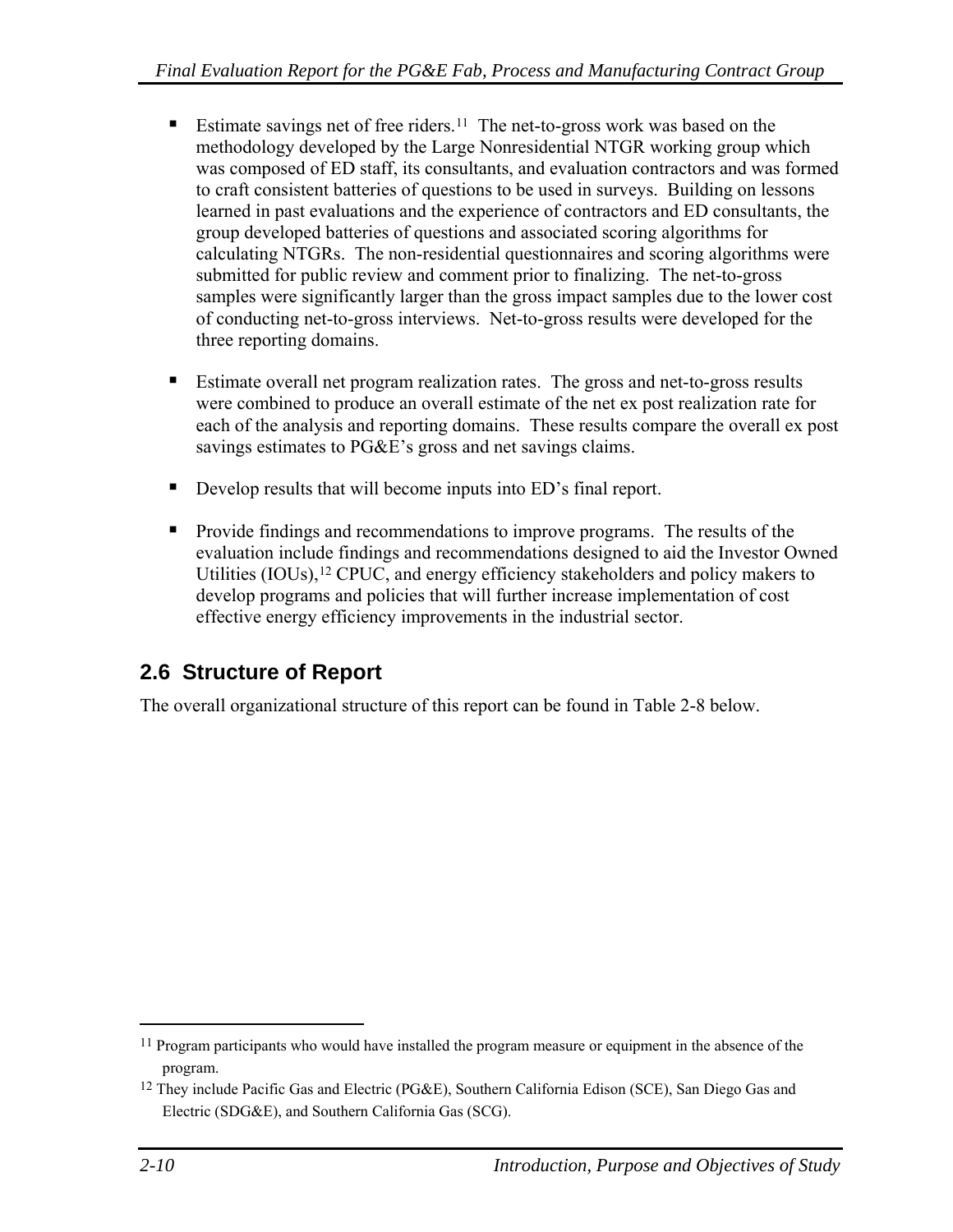| Section #               | <b>Title</b>                                             | Content                                                                                                                                                                                                                                        | <b>Subsections</b>                                                            |  |
|-------------------------|----------------------------------------------------------|------------------------------------------------------------------------------------------------------------------------------------------------------------------------------------------------------------------------------------------------|-------------------------------------------------------------------------------|--|
| $\mathbf{1}$            | <b>Executive Summary</b>                                 |                                                                                                                                                                                                                                                |                                                                               |  |
| $\mathbf{2}$            | Introduction,<br><b>Purpose and</b><br><b>Objectives</b> | Objectives and savings claims                                                                                                                                                                                                                  |                                                                               |  |
| 3                       | <b>Methods</b>                                           | Sampling, on-site surveys, self-report<br>NTG surveys of participants and their<br>vendors                                                                                                                                                     | Each report section will<br>first provide the cross<br>cutting information    |  |
| $\overline{\mathbf{4}}$ | <b>Results</b>                                           | Gross impacts and realization rate, net<br>of free ridership ratios and results,<br>spillover results, net realization rates<br>and 20 year impact reporting                                                                                   | followed by information<br>specific to 1) Pump-Off<br>Controllers, 2) Non-POC |  |
| 5                       | <b>Detailed Findings and</b><br><b>Recommendations</b>   | Tracking system, participation,<br>assessment of impact evaluation and<br>ex-ante, ex-post or other<br>data/equipment considerations, free<br>ridership, baseline, program rules, net-<br>to-gross, and evaluation-related<br>recommendations. | Electric Measures, and 3)<br>Non-POC Gas Measures                             |  |

<span id="page-34-0"></span>**Table 2-8: Overall Structure of Report**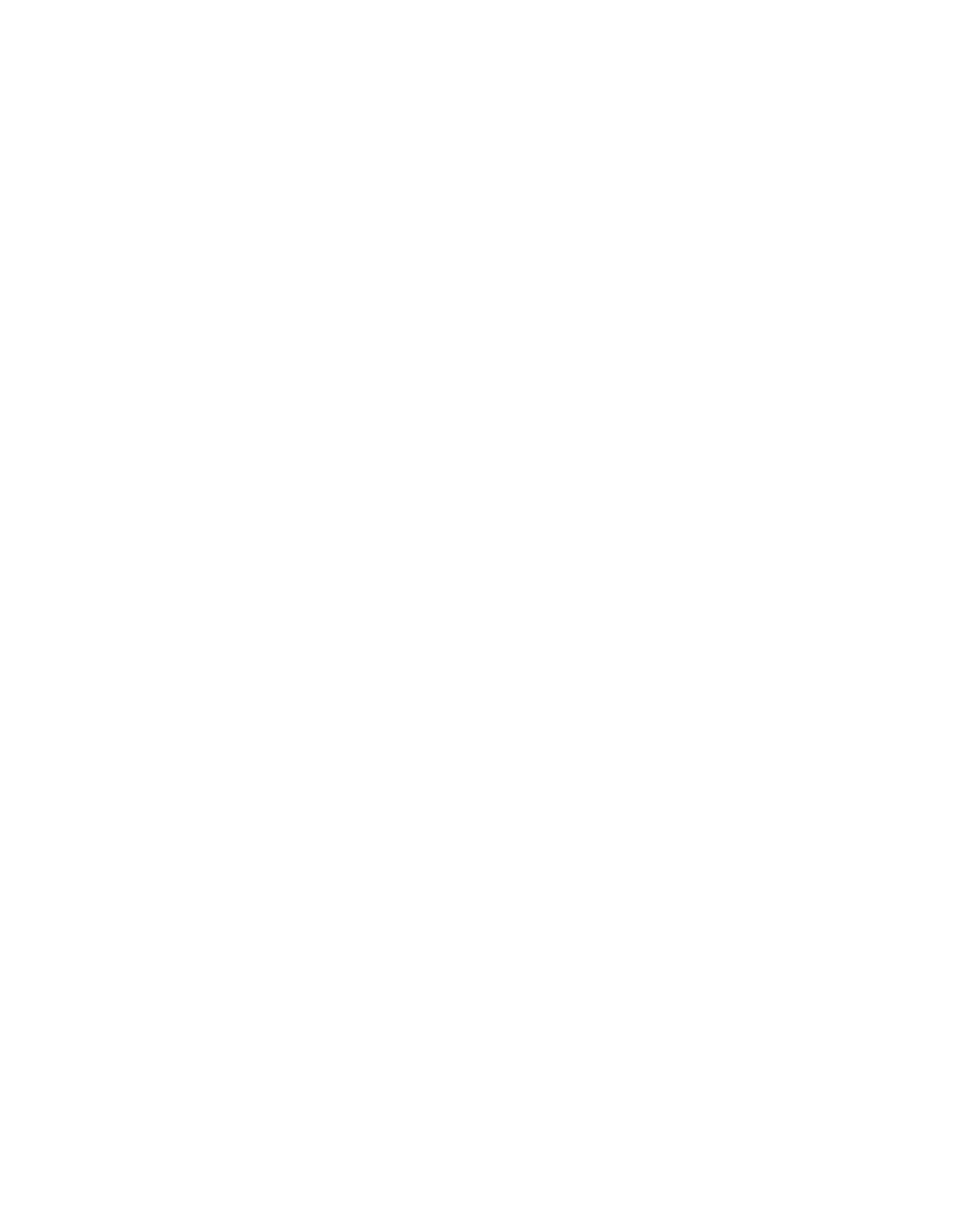# <span id="page-36-0"></span>**Methods**

This section presents the methods used to evaluate the programs in the PG&E Fab Contract Group. As discussed in Section 2 of this report, this evaluation was organized around three industrial measure groups: oil well pump-off controllers (POCs), non-POC electric measures and gas measures. With a few exceptions, the same general methods were used to evaluate POCs, non-POC electric measures and gas measures. For each subsection the overall approach is provided first followed by any deviations and more detailed approaches for POCs, non-POC electric and gas, if applicable.

## **3.1 Overview and Description of Methods**

The methods developed and implemented for this evaluation were designed to be compliant with CPUC evaluation protocols and guidance and to produce the most accurate and defensible results possible given project resources and timelines. The approaches followed in this evaluation were guided by the CPUC Evaluation Protocols; however, the CPUC allowed for slight deviations. These variances were consistent with the intent of the Protocols, were expected to produce reliable and robust results, and consisted of:

- A sampling approach that focused on measure group domains, as discussed in Section 2 (POCs, non-POC electric measures, and gas measures), utilized size stratification, and included site-specific measurement and verification plans to address the unique measurement challenges associated with industrial efficiency measures.
- A flexible application of gross energy and demand rigor at the site and measure level, rather than a pre-determined level of rigor by program, given that variation across sites is often more significant than that across programs and that this evaluation utilized only a few sampling domains, within which site complexity and size drove evaluation planning.
- Small deviations from the minimum net-to-gross sample size guidance by program (setting sample sizes at half of the program population or 300, whichever was less).
- Use of site-specific M&V impact methods that were often a hybrid of IPMVP<sup>[1](#page-36-0)3</sup> Option A and B to maximize precision in a cost-effective manner. This hybrid method fell between the Basic and Enhanced rigor levels.

<u>.</u>

<sup>13</sup> IPMVP refers to the *International Performance Measurement and Verification Protocol*, which specifies alternative measurement and analysis methods that can be used to estimate gross energy and demand savings from a measure installed under a program being evaluated. See www.evo-world.org.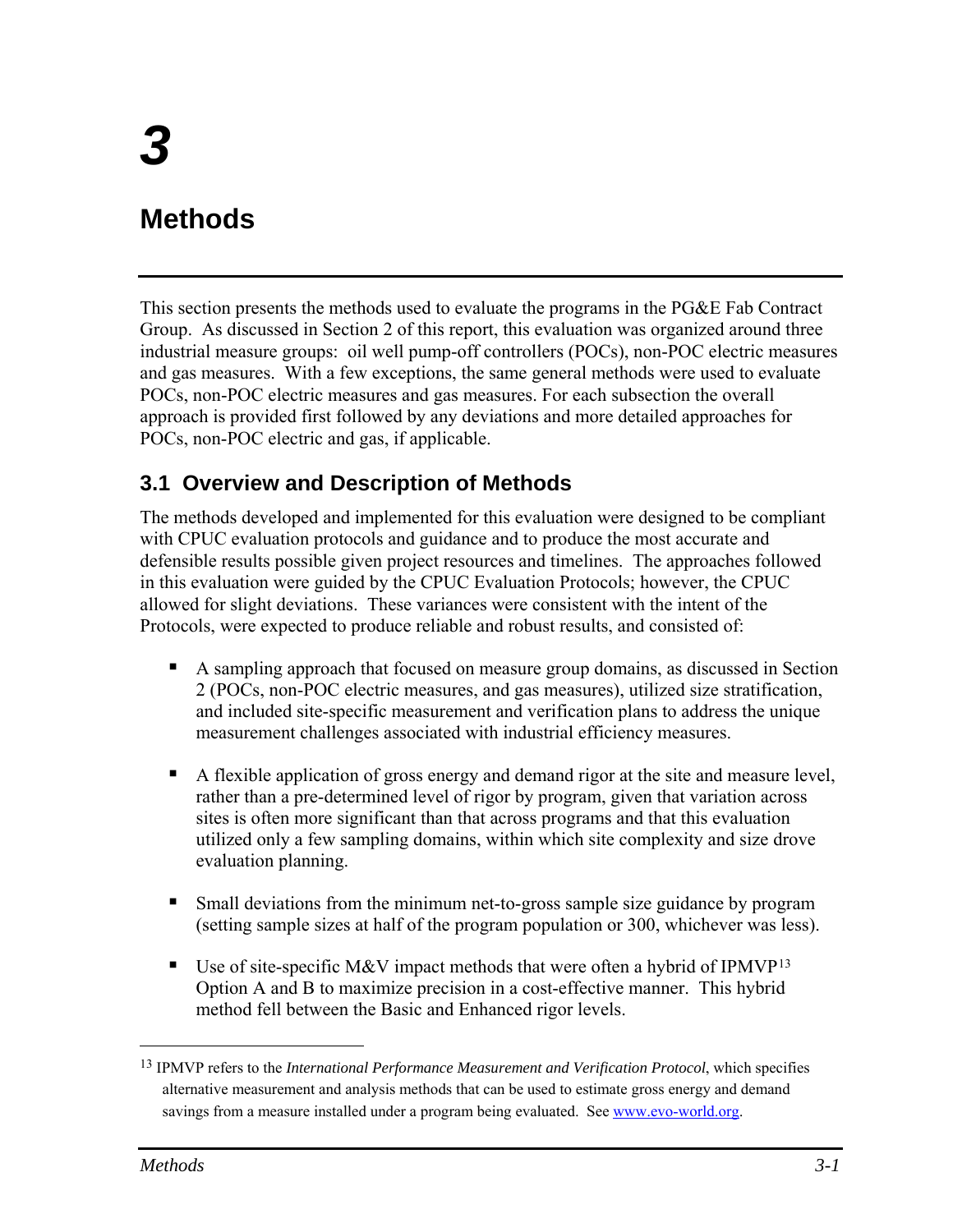## <span id="page-37-0"></span>**3.2 Protocols and Rigor Levels**

### *3.2.1 Protocols*

This evaluation was guided by the *California Energy Efficiency Evaluation Protocols: Technical, Methodological, and Reporting Requirements for Evaluation Professionals.*[14](#page-37-0) The following protocols were used:

- Impact Evaluation Protocol
	- − Gross Energy Impact Protocol
	- − Gross Demand Impact Protocol
	- − Participant Net Impact Protocol
- Measurement and Verification Protocol
- Sampling and Uncertainty Protocol
- Evaluation Reporting Protocol

## *3.2.2 Rigor Levels*

As mentioned above, the rigor levels for this evaluation deviated slightly from the Protocols in that specific participant sites and their measure mix were used to drive the evaluation type and rigor assignments rather than each of the ten distinct programs.

Regardless of program, the evaluation type for all sample points used the Protocol Guided Direct Impact for this evaluation. Additionally, the assignment of gross energy and demand rigor was set to a hybrid of Basic and Enhanced for all programs in this contract group. That is, the rigor assignment was included in the site-level analysis planning stage of each sampled project, and those assignments were applied by measure. Based on past experience and the level of certainty required by this evaluation, Itron strongly believed that a blended rigor level between Basic and Enhanced was most appropriate, and that the flexible application of rigor by site/measure ensured that evaluation resources were applied to produce the most reliable results possible given the budgeted resources. The same reasons applied to the NTG rigor assignments, which were made at the sampled project and not the program level.

## **3.3 Sampling Methodology and Description**

This section describes the proposed approach to developing and implementing sampling to support the overall evaluation for the PG&E Fabrication, Process, and Manufacturing contract group. Additional information on our sampling approaches and implementation is provided in Appendix A.

 $\overline{a}$ 

<sup>14</sup> TecMarket Works, April, 2006, available at http://www.calmac.org/events/EvaluatorsProtocols\_Final\_AdoptedviaRuling\_06-19-2006.pdf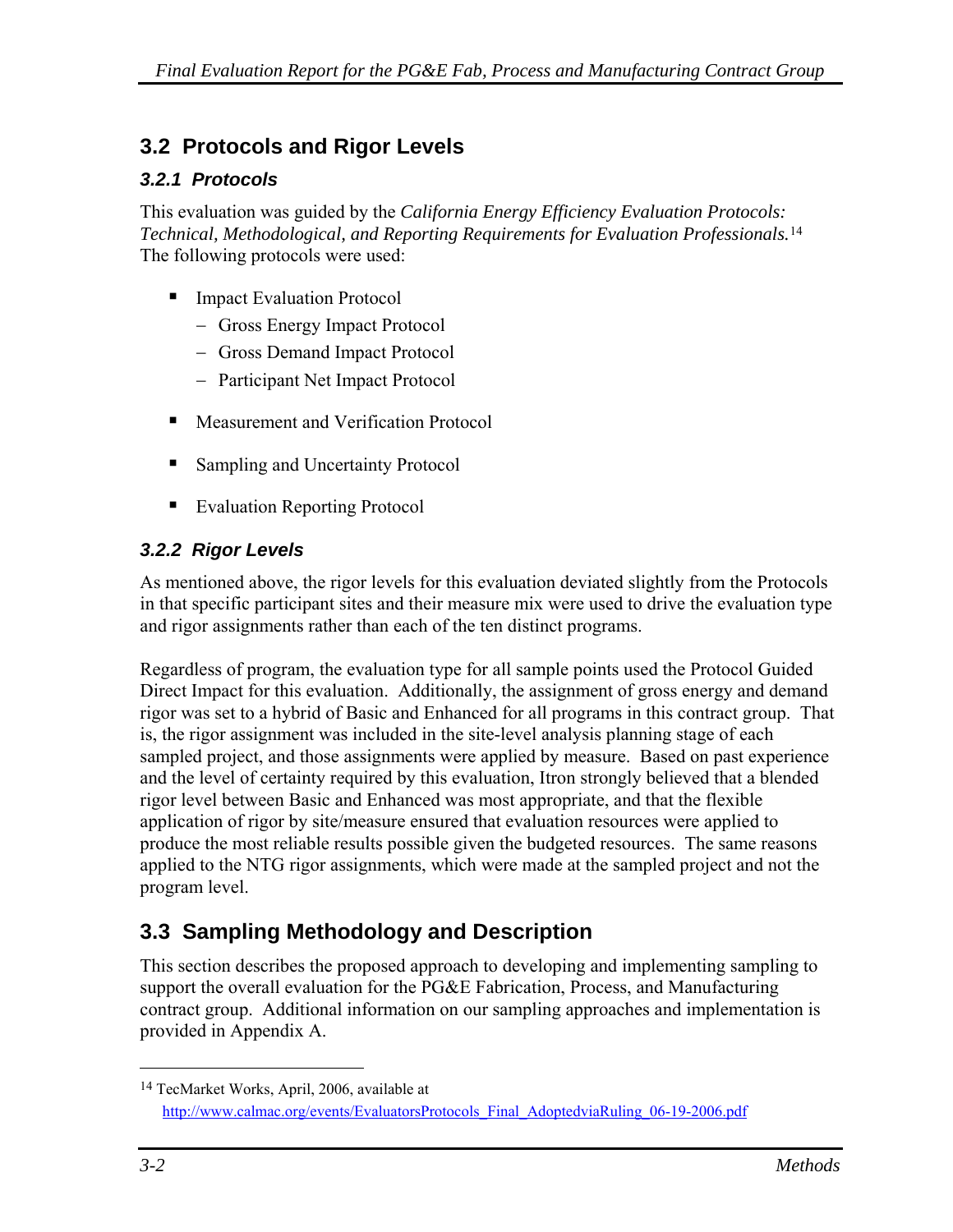There are several important questions that must be addressed in order to develop any sample design. These include the following:

- What are the sampling design variables and sampling domains?
- Which statistical method will be used to estimate sampling size and precision levels? What type of stratification, if any, will be utilized?
- What is the desired level of statistical confidence and precision? Or conversely, what statistical precision will be achieved for a desired (or affordable) number of sample points?
- What level of variance is expected for the sampling design variables?

Each of these questions is addressed in the remainder of this section.

#### *3.3.1 Gross Impact Sampling Design Variables and Domains*

In any sample design, the first question to ask is which sampling variables and research objectives are important enough to be used in defining separate domains of study for the evaluation. As discussed here, a domain of study is a sub-population for which sufficient sample will be allocated to achieve estimates of savings with a pre-assigned precision goal, e.g., 90/10. In general, the total sample size of a study is directly proportional to the number of sampling domains, e.g., doubling the number of domains doubles the overall sample size.

The CPUC ED identified three energy metrics as being at the core of the 2006-2008 impact evaluations. These are: energy savings associated with electric energy (kWh/year), electric demand (peak kW), and natural gas energy (therms).

As discussed in Section 2, with respect to high-impact measure groups and individual measures, the evaluation team determined that only one individual PG&E industrial sector electric measure warranted its own sampling domain. This measure was oil well pump-off controller (POCs), which accounted for 34% of PG&E claimed electric savings for the programs in this contract group. POCs were also selected as a sampling and analysis domain because it was preferred that a consistent engineering and measurement approach be developed and implemented for estimating gross savings for this measure.

We determined that the remaining measures were too numerous and the associated savings too low at the measure level to warrant additional measure-level sampling domains. This was also because of the high cost per site of conducting industrial savings analyses.

When we combined the energy savings metrics with the high-impact measure analysis, we arrived at the three sampling domains for this evaluation: POCs, all other non-POC electric measures, and all natural gas measures.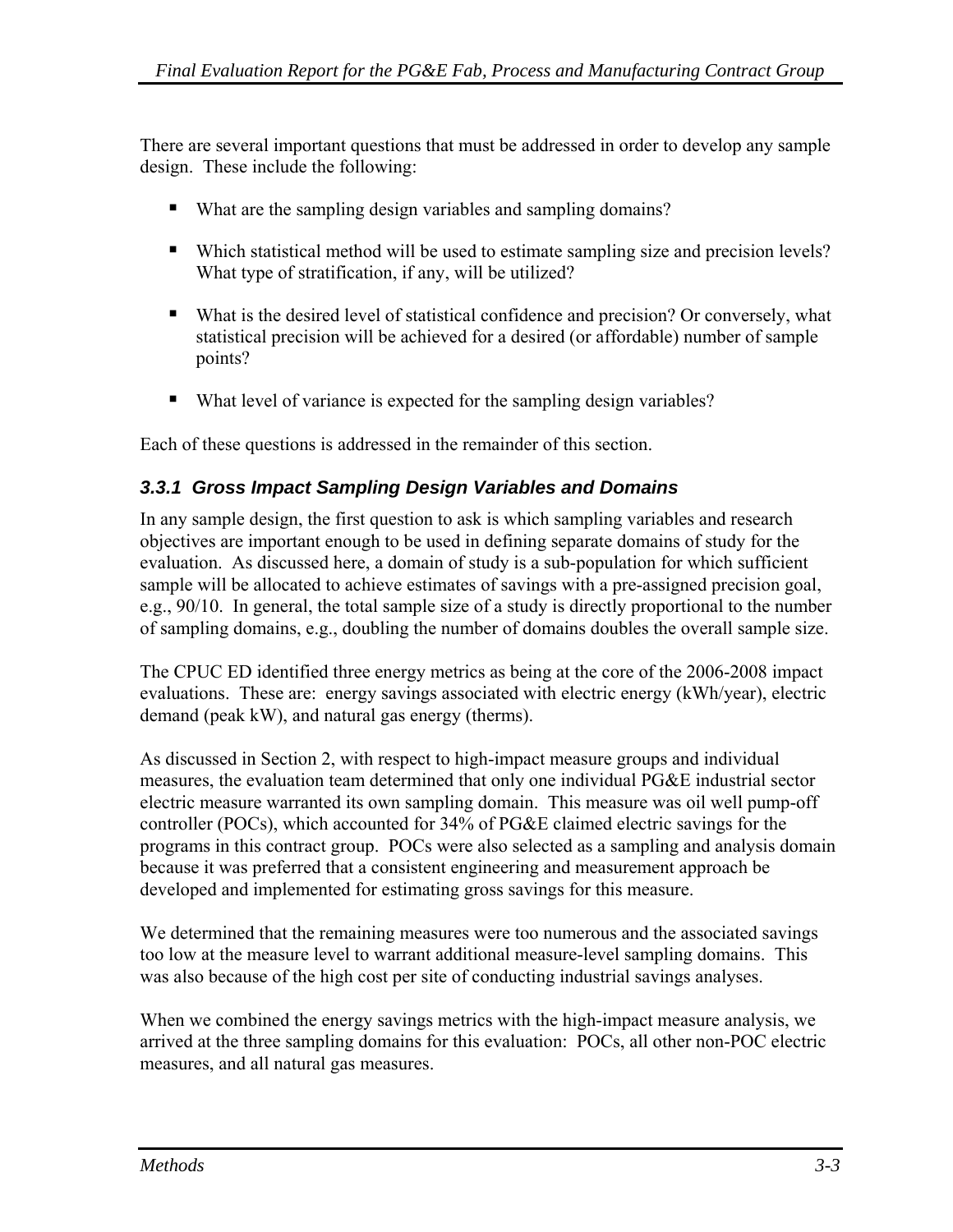### <span id="page-39-0"></span>*3.3.2 Sampling and Extrapolation Methods, Confidence and Precision*

The PG&E Fabrication Process and Manufacturing ("PG&E Fab") contract group uses the ratio-estimation approach for sample design described in Chapter 13 of the *Evaluation Framework Study[1](#page-39-0)5* and referenced in the *California Energy Efficiency Evaluation Protocols*.[16](#page-39-0) This approach was also used to develop program realization rates for the 2002, 2003 and 2004-2005 Statewide SPC program impact evaluations.

A key input to the ratio-estimation sample planning methodology is the error ratio (*er*) that is expected to result given the evaluation sample size selected (the *error ratio* is defined below). As with the a priori use of the expected coefficient of variation in other sampling methods, the variance in the parameter of interest is not known prior to completing the evaluation work. Instead, analysts must estimate the *er* from other related studies and work or summarize expected sampling results across a range of possible *er* (as is often done with confidence levels).

To more formally investigate the expected precision levels for the 2006-2008 PG&E Fab impact evaluation the precision level achieved for two relevant past evaluations was first reviewed -- for the 2002-2003 and 2004-2005 SPC impact evaluation samples. The precision estimation process was carried out as described for ratio estimation-based samples in Chapter 13 of the *Evaluation Framework Study*. Specifically, the error ratio was calculated and the precision expected was estimated, with alternative sample sizes as described on pages 358 and 365 of the *Study*, respectively, using the results from the 2002- 2003 SPC ratio estimation process.[1](#page-39-0)7 From these past studies, we calculated error ratios (*er*) of 0.35 to 0.45 using the following formula:

$$
\hat{e}r = \frac{\sqrt{\left(\sum_{i=1}^{n} w_i e_i^2 / x_i^{\gamma}\right) \left(\sum_{i=1}^{n} w_i x_i^{\gamma}\right)}}{\sum_{i=1}^{n} w_i y_i}
$$

where

$$
\gamma = 0.8
$$

 $e_i = y_i - \hat{B} x_i$ <br>*w<sub>i</sub>* is the case weight,

*x* is the tracking estimate of savings for each project, and

y is an estimate of the estimated savings from the ex post evaluation.

 $\overline{a}$ 

<sup>15</sup> http://www.calmac.org/publications/ California\_Evaluation\_Framework\_June\_2004.pdf

<sup>16</sup> Chapter 13 – Sampling, page 358, of the TecMarket Works, 2004. *2002 Evaluation Framework Study*, prepared by TecMarket Works for Southern California Edison Company, June.

<sup>17</sup> See Chapter 7 of Quantum Consulting, 2005*. 2003 Statewide Nonresidential Standard Performance Contract (SPC) Program Measurement and Evaluation Study*, prepared by Quantum Consulting, Inc. for Southern California Edison Company, SCE Study ID: SCE0206.01, December.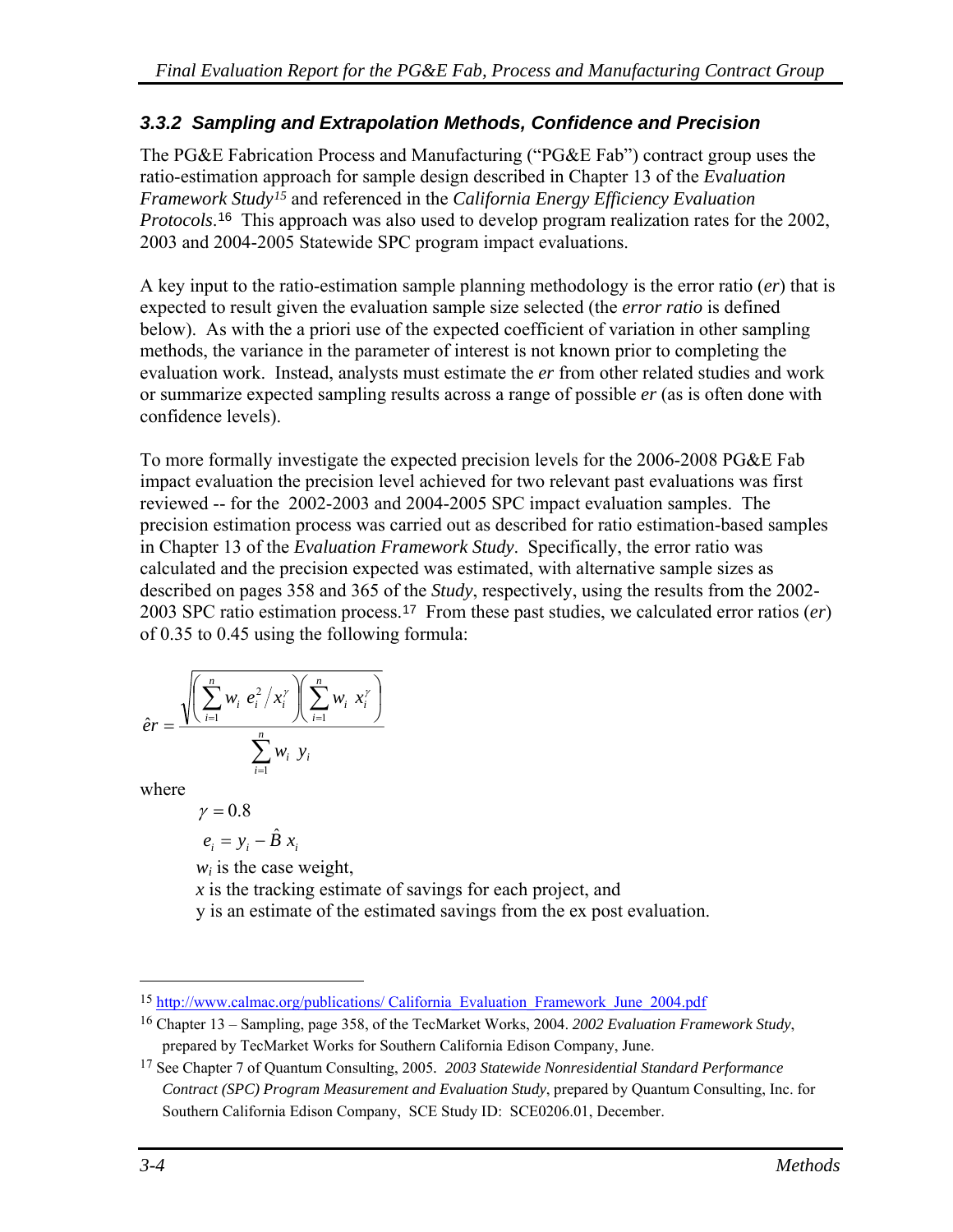Based again on the 2002-2003 and 2004-2005 SPC results, we used the case weights to calculate the stratified ratio estimator of  $\vec{B}$ , denoted  $\vec{B}$ , as follows:

$$
\hat{B} = \frac{\hat{Y}}{\hat{X}} = \frac{\sum_{i=1}^{n} w_i \ y_i}{\sum_{i=1}^{n} w_i \ x_i}
$$

We then estimated relative precision of  $\hat{B}$ , at the 95 and 90 percent confidence levels, for alternative sample sizes using the equation below (which includes finite population correction):

$$
rp = 1.96 \sqrt{1 - \frac{n}{N} \frac{er}{\sqrt{n}}}
$$
 95% CL

$$
rp = 1.645 \sqrt{1 - \frac{n}{N}} \frac{er}{\sqrt{n}}
$$
 90% CL

The resulting precision levels for alternative samples are shown in [Figure 3-1](#page-41-0) and [Figure 3-2](#page-41-0) below for the calculated *er* of 0.35 and 0.45 as well as a range of error ratios that might occur in a large  $(N=5,000)$  and small  $(N=100)$  program population. We took under consideration that error ratios might be somewhat higher for the 2006-2008 impact evaluation than they were for the 2002-2003 SPC and 2004-2005 SPC evaluations because the scope of those impact efforts was much smaller than the expected  $M\&V$  scope of the 2006-2008 evaluation. The more limited 2002-2003 and 2004-2005 impact scopes may have resulted in a higher fraction of cases in which evaluation engineers defaulted the realization rate to 1.0 because they were not able to conduct a more rigorous analysis than was conducted as part of the program savings estimation process. Conversely, the error ratio expected for the 2006-2007 verification sample and analysis was hypothesized to be possibly lower than 0.35, since verification rates are usually high and variation low for programs with mandatory verification included in the implementation process (as is the case with some of the programs in this contract group).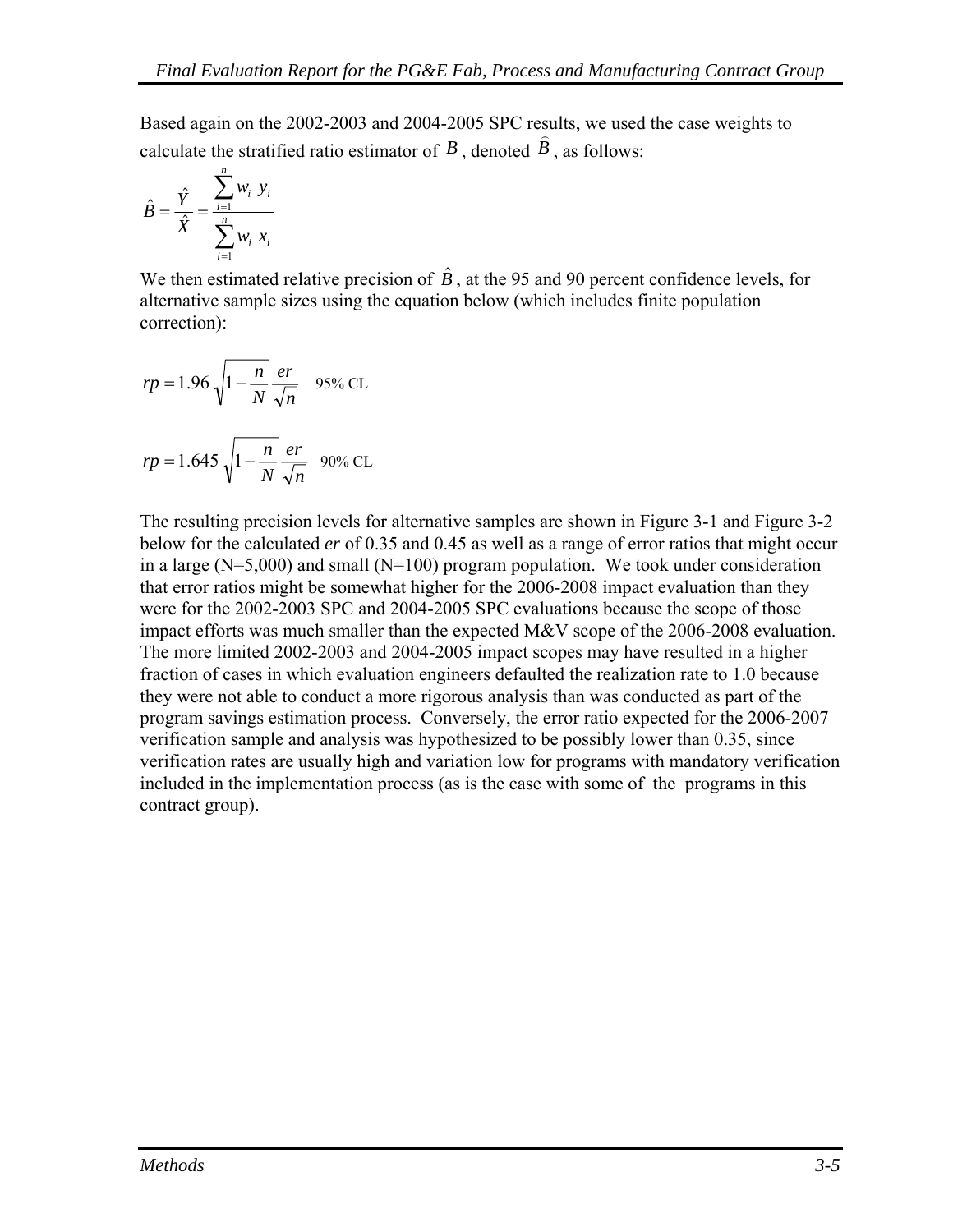#### <span id="page-41-0"></span>**Figure 3-1: Expected Relative Sampling Precision (at 95% Confidence Level) Versus Sample Size with Stratified Ratio Estimation for Varying Error Ratios and Large Program Population (N=5,000)**



**Figure 3-2: Expected Relative Sampling Precision (at 90% Confidence Level) Versus Sample Size with Stratified Ratio Estimation for Varying Error Ratios and Small Program Population (N=100)** 

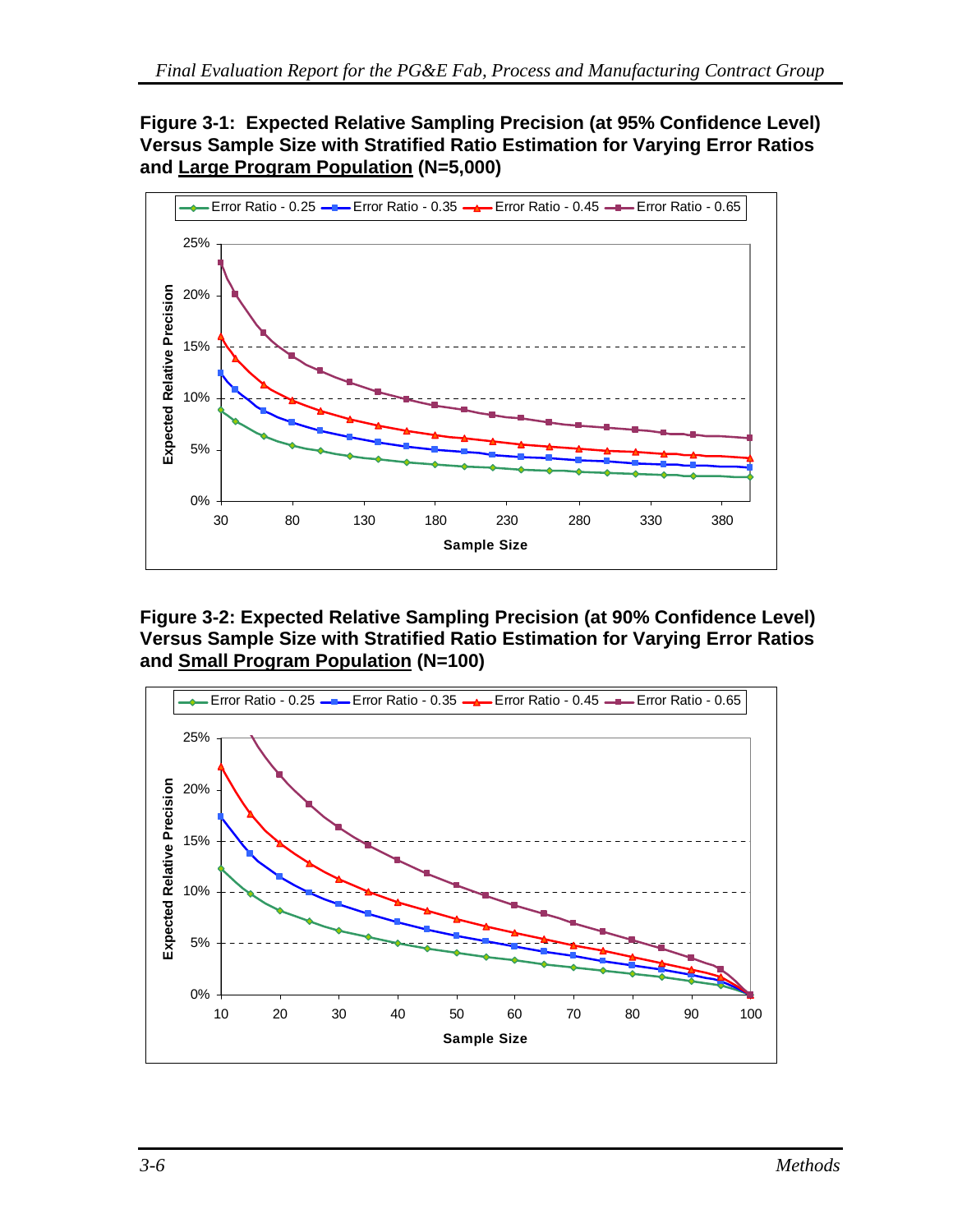The results in the figures are generally consistent with the example given in the *Evaluation Framework Study* (p. 366) and show that precision levels as a function of sample size are highly non-linear.

Perhaps the most important aspect of any sample design for programs that address medium and large nonresidential customers is the use of stratification based on the amount of savings associated with each project. In implementing size stratification, typically projects are grouped into 3 to 5 strata from largest to smallest within which total savings are relatively equal for each stratum. It is not uncommon to find a 100-fold difference in average savings between the stratum with the largest and smallest projects (for example, the difference between strata 1 and 5 for the 2004-2005 SPC Evaluation was 75 fold). The improvement in sampling efficiency that can result from size stratification in the nonresidential sector can often be an order of magnitude decrease in sample sizes that would otherwise be required.

## *3.3.3 Gross Impact Sample*

There were a number of sampling steps carried out on this impact evaluation over a multiyear period beginning in 2007 and ending in 2009. This multi-year sampling was conducted in response to the fact that the evaluation was being conducting during the program implementation cycle (2006-2008) and program-reported projects were changing throughout the period. The multi-stage sampling included an initial sample for the 2006-2007 PG&E Fabrication Contract Group Verification Report. These periodic sampling steps are described in Appendix A. The remainder of this section focuses on summarizing the final evaluation sample.

In March 2009, a HIM Plan Addendum for the PG&E Fabrication, Process and Manufacturing Evaluation Contract Group was submitted to ED. Based on an analysis of program data through Q3, 2008, the Addendum proposed assigning 103 electric sample points and 27 gas points to projects across all PG&E Fab programs.

It is important to note that in Q4, 2008, ED decided that 58 new construction-related project records from program PGE2004, representing 1.15 million kWh and 97 thousand therms gross ex ante savings, would be included in the New Construction Codes and Standards (NCCS) evaluation contract group. Thus, in what follows, the PG&E Fab "population" refers to the PG&E Fab extract as of Q4, 2008 minus the 58 records included in the NCCS evaluation.

#### *Electric Sample*

As discussed in greater detail in Appendix A, a size-stratified sample of 30 electric points was drawn from the tracking extract for PGE2004 through Q4, 2007, to support the 2006- 2007 Verification Report. Following the release of the Q2, 2008 tracking extract, an additional size-stratified sample of 30 M&V electric points was drawn from program PGE2004. The PG&E Fab third party programs had much lower activity levels at the time, and were therefore not included in the sampling effort. Thus, following the Q2, 2008 tracking extract, a size-stratified sample of 60 points had been selected. The remaining electric sample points (104 targeted minus 60 pulled through Q2 2008 = 44 remaining points)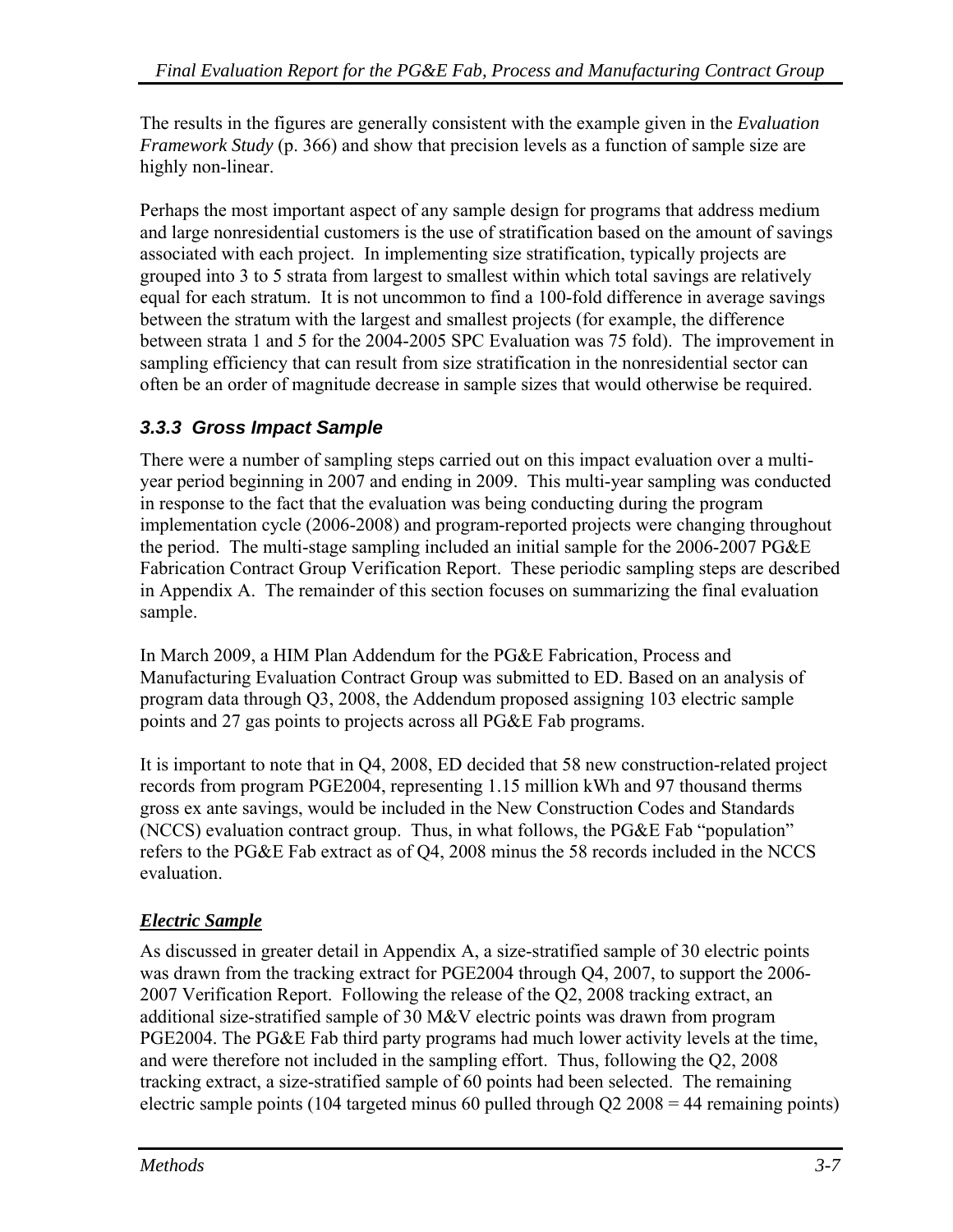<span id="page-43-0"></span>were drawn from the portion of the Q4 2008 program population extract that was incremental to the Q2 2008 population extract.

[Table 3-1](#page-43-0) compares the program achievements through Q4, 2008 with the final overall sample disposition, by stratum. The overall sample includes nearly a census of stratum 1 (large) projects installed in the PG&E Fab programs and captures almost one-third of claimed savings with a sample of 10 percent of projects.

#### **Table 3-1: Distribution of Electric Projects by Stratum in the PG&E Fab Population and Final Sample Using Program Achievements as of Q4, 2008**

|                 | Population |       |               | Total Sample |     |         |             |         |
|-----------------|------------|-------|---------------|--------------|-----|---------|-------------|---------|
| Strata          | N          | $\%N$ | kWh           | $%$ kWh      | N   | $\%N$   | kWh         | $%$ kWh |
|                 | 34         | $2\%$ | 142,447,707   | 30%          | 27  | 26%     | 116,620,304 | 65%     |
| $\overline{2}$  | 28         | $2\%$ | 55,226,868    | 11%          | 13  | 13%     | 25,784,795  | 14%     |
|                 | 201        | 14%   | 169, 110, 120 | 35%          | 38  | 37%     | 32,816,755  | 18%     |
| 14              | 260        | 18%   | 70,534,548    | 15%          | 14  | 13%     | 4,065,321   | $2\%$   |
|                 | 889        | 63%   | 45.255.421    | $9\%$        | 12  | 12%     | 472,578     | $0\%$   |
| A <sup>II</sup> | l.412      | 100%  | 482,574,664   | 100%         | 104 | $100\%$ | 179,759,752 | 100%    |

[Table 3-2](#page-43-0) shows a comparison between the end use disposition in the PG&E Fab population and the end use disposition in the final sample. Since the sample was randomly selected by stratum, the distribution of sample projects by end use is very similar to that in the population. The sample has a slightly higher percentage of POC projects and a slightly lower percentage of lighting and HVAC projects than the program population of projects.

#### **Table 3-2: Distribution of Electric Projects by End Use in the PG&E Fab Population and Final Sample Using Program Achievements as of Q4, 2008**

|                 | Population |        |             | Total Sample |     |         |             |         |
|-----------------|------------|--------|-------------|--------------|-----|---------|-------------|---------|
| End Use         |            | $\%$ N | kWh         | $%$ kWh      |     | $\%$ N  | kWh         | $%$ kWh |
| <b>POC</b>      | 656        | 46%    | 163,650,384 | 34%          | 41  | 39%     | 67,838,981  | 38%     |
| Lighting        | 117        | 8%     | 45,832,432  | $9\%$        | 10  | 10%     | 13,852,479  | 8%      |
| <b>HVAC</b>     | 86         | $6\%$  | 16,585,308  | $3\%$        |     | 3%      | 4,877,928   | 3%      |
| Other Electric  | 553        | 39%    | 256,506,539 | 53%          | 50  | 48%     | 93,190,364  | 52%     |
| A <sup>II</sup> | .412       | 100%   | 482,574,664 | 100%         | 104 | $100\%$ | 179,759,752 | 100%    |

As shown in [Table 3-3](#page-44-0), the estimated confidence and precision for this sample design, at the time of the sample design, was 90/6 if the error ratio was 0.35 and 90/8 if the error ratio was 0.5. If the error ratio was 0.35, the estimated confidence and precision for the 41 POC projects would be 90/9, and for the remaining electric projects 90/7. Assuming the error ratio was no higher than 0.40, the estimated confidence/precision for both POCs and non-POCs would be equal or better than 90/10. The actual error ratios and precision levels that resulted from the evaluation sample are provided in Section 4 of this report.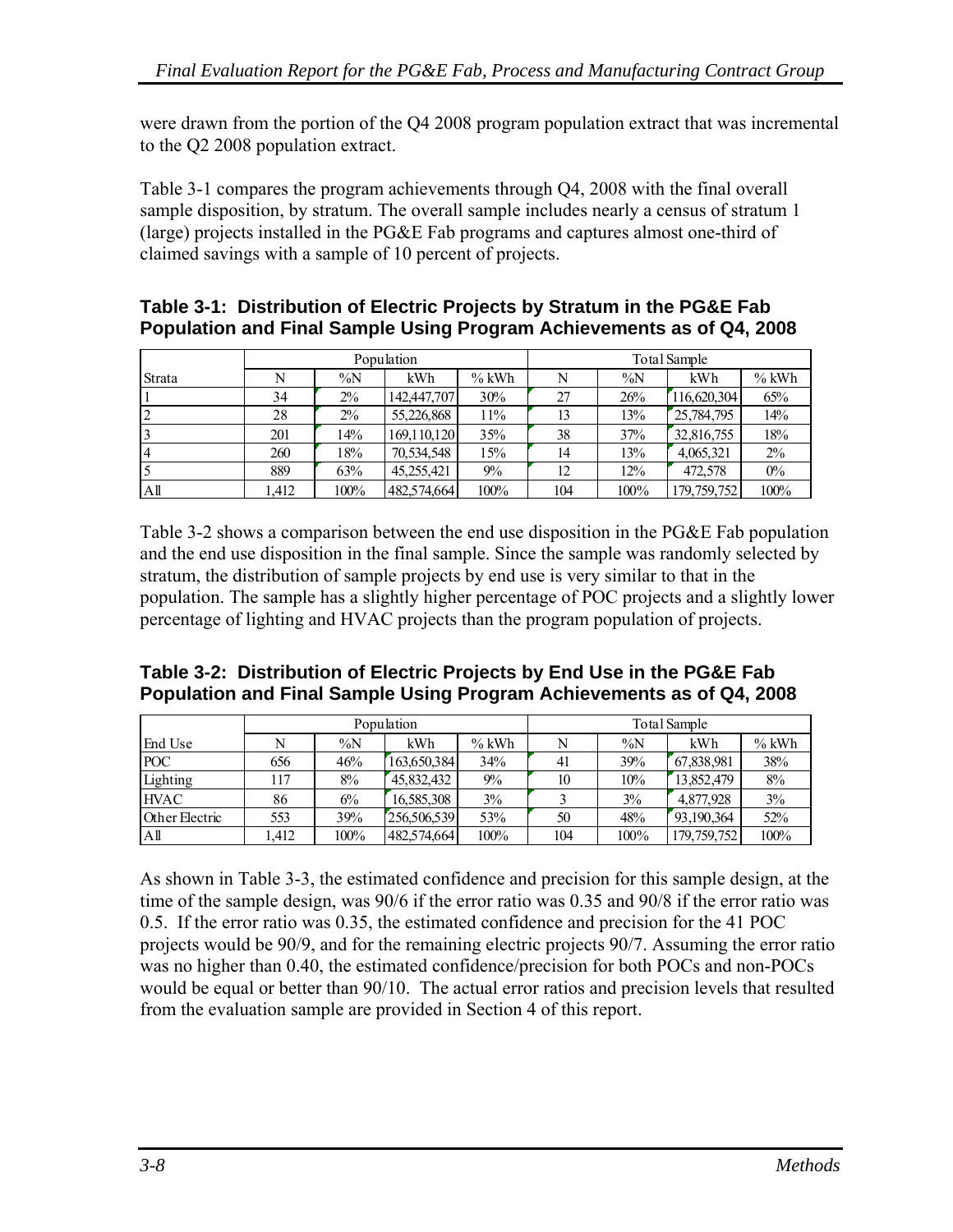<span id="page-44-0"></span>

|          | Table 3-3: Confidence and Precision Estimates, Under Alternate Error Ratio |
|----------|----------------------------------------------------------------------------|
|          | Estimates, for PG&E Fab Electric Sample Using Program Achievements as of   |
| Q4, 2008 |                                                                            |

|                |            |        | Precision   |          |  |
|----------------|------------|--------|-------------|----------|--|
| End Use        | Population | Sample | $ER = 0.35$ | $ER=0.5$ |  |
| POC            | 656        | 41     | 90/9        | 90/12    |  |
| Other Electric | 756        | 63     | 90/7        | 90/10    |  |
|                | 1.412      | 104    | 90/6        | 90/8     |  |

### *Gas Sample*

The approach used for electric sampling was employed to isolate the 14 gas sample points drawn through Q2, 2008 and to allocate the balance of 15 gas sample points from the incremental Q4 2008 population by sample stratum to achieve the total targeted sample of 29 points. For consistency with the verification and EM&V work already completed, the number of size strata and the strata boundaries defined in the verification sample design were preserved, and the gross therms savings were used to proportionally assign sample points to each stratum.

[Table 3-4](#page-44-0) compares the program achievements through Q4, 2008 with the final sample disposition, by stratum. The sample includes a census of projects from strata 1, 2 and 3 (largest three strata). The sample captures 80 percent of the claimed savings with only 27 sample points (representing roughly 20 percent of the number of projects in the population).

|              |     | Population |            |            | Total Sample |       |            |            |
|--------------|-----|------------|------------|------------|--------------|-------|------------|------------|
| Strata       |     | $\%N$      | Therms     | $%$ Therms | N            | $\%N$ | Thems      | $%$ Therms |
|              |     | $5\%$      | 24,058,701 | 60%        |              | 28%   | 24,058,701 | 72%        |
|              |     | $1\%$      | 1,059,000  | 3%         |              | 21%   | 4,878,873  | 15%        |
|              |     | $4\%$      | 4,878,873  | 12%        | 6            |       |            |            |
| <sup>4</sup> |     | 3%         | 2,720,285  | 7%         |              | 17%   | 2,720,285  | 8%         |
|              | 132 | 87%        | 7,427,520  | 19%        | 10           | 34%   | 1,568,509  | $5\%$      |
| All          | 152 | 100%       | 40,144,380 | 100%       | 29           | 100%  | 33,226,369 | 100%       |

**Table 3-4: Distribution of Gas Projects by Stratum in the PG&E Fab Population and Final Sample using Program Achievements as of Q4, 2008** 

[Table 3-5](#page-45-0) shows a comparison between the gas end use disposition in the PG&E Fab population and the end use disposition in the final gas sample. Since the sample selection was random by stratum, the distribution of sample projects by end use is very similar with the end use distribution in the population. The final sample has a slightly higher percentage of heating boilers and a slightly lower percentage of process boilers than the program population of projects.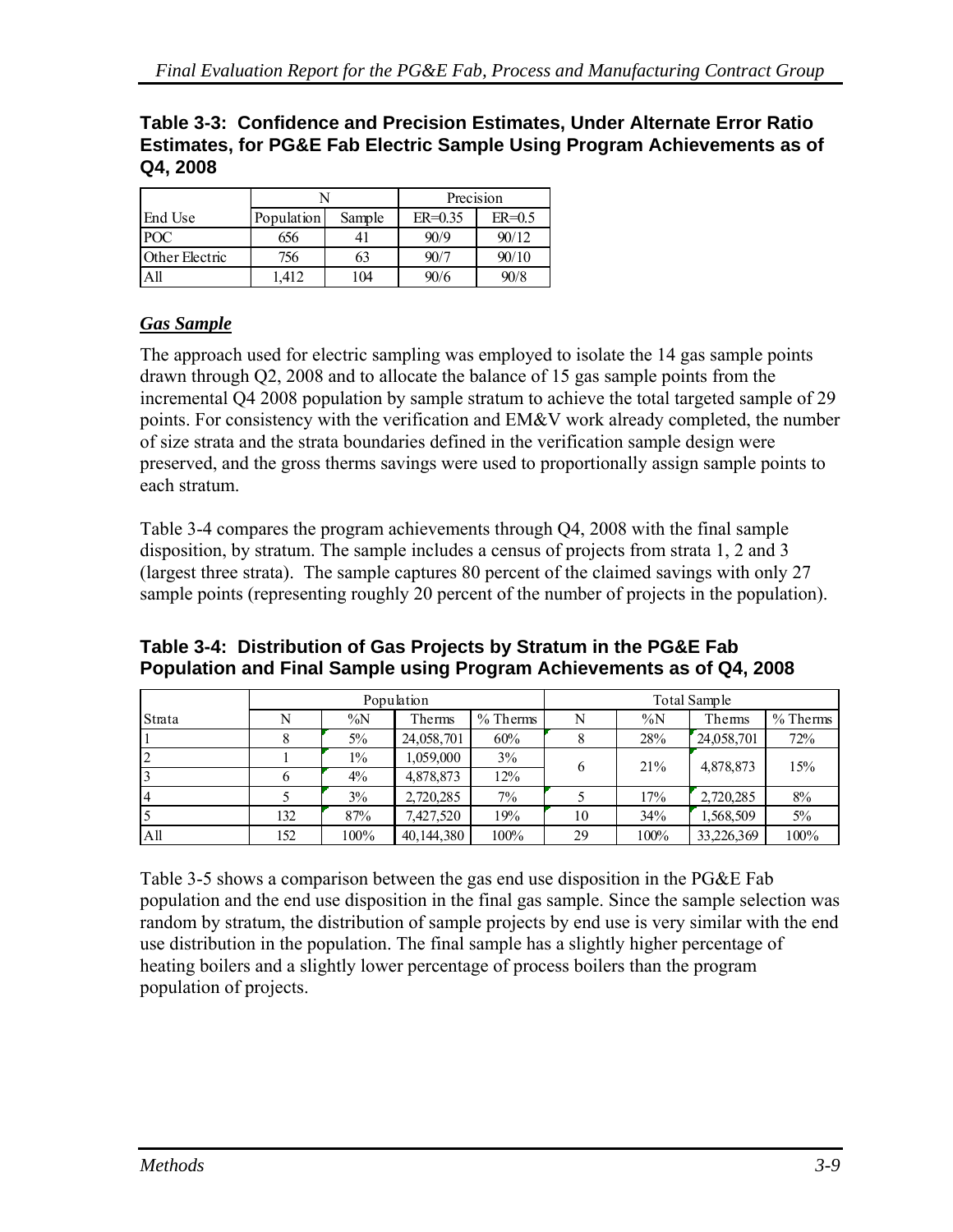|                        | Population |       |              | Total Sample |    |       |            |         |
|------------------------|------------|-------|--------------|--------------|----|-------|------------|---------|
| End Use                |            | $\%N$ | kWh          | $%$ kWh      |    | $\%N$ | kWh        | $%$ kWh |
| Process Boiler         | 50         | 33%   | 8,569,002    | 21%          | 10 | 34%   | 6,589,545  | 20%     |
| Heating Boiler         | 29         | 19%   | 17,237,876   | 43%          |    | 24%   | 16,213,895 | 49%     |
| <b>Boiler Controls</b> |            | $5\%$ | 99.355       | $0\%$        |    | $0\%$ |            | $0\%$   |
| Other Gas              | 65         | 43%   | 14, 238, 147 | 35%          | 12 | 41%   | 10,422,928 | 31%     |
| A <sup>11</sup>        | 152        | 100%  | 40,144,380   | 100%         | 29 | 100%  | 33,226,369 | 100%    |

#### <span id="page-45-0"></span>**Table 3-5: Distribution of Projects by End Use in the PG&E Fab Population and Final Gas Sample using Program Achievements as of Q4, 2008**

As shown in [Table 3-6](#page-45-0), the estimated confidence and precision levels for the final sample are 90/10, assuming an error ratio of 0.35 and 90/15 assuming an error ratio of 0.5. The actual error ratios and confidence and precision levels that resulted from the evaluation are presented in Section 4.

**Table 3-6: Confidence and Precision Estimates, Under Alternate Error Ratio Estimates, for PG&E Fab Gas Sample using Program Achievements as of Q4, 2008** 

|               |            |        | Precision   |          |  |
|---------------|------------|--------|-------------|----------|--|
| End Use       | Population | Sample | $ER = 0.35$ | $ER=0.5$ |  |
| <b>Boiler</b> | 87         | 17     | 90/15       | 90/21    |  |
| Other Gas     | 65         | 12     | 90/14       | 90/20    |  |
| $A$ ll        | 152        | 29     | 90/10       | 90/15    |  |

## *3.3.4 Net-to-Gross Sample Design*

The original research plan submitted to ED for the PG&E Fab contract group included net-togross evaluations by program based on "300 sample points or one-half of the program size, whichever is lowest."

Based on a program tracking database extract for Q3, 2008, a net-to-gross sample of 350 points was drawn for program PGE2004. Similarly, a net-to-gross sample of 164 points was drawn for third-party programs in the PGE Fab contract group. The number of points drawn was higher than 300 or one-half of program size as of Q3, 2008 to allow for backups in case of survey non-response. The M&V sample was nested in the net-to-gross sample.

After the Q4, 2008 tracking database was received and the final M&V sample was finalized, the sample points that were added to the M&V sample in Q4, 2008 were also added to the net-to-gross sample. Since our evaluation approach had shifted focus from program-level to domain level the resulting net-to-gross sample size already exceeded the "300 or one-half of program size" rule. The sample was not further expanded with additional measures installed in Q4, 2008.

[Table 3-7](#page-46-0) below summarizes the NTG sample design for electric measures installed in the PG&E Fab programs, and [Table 3-8](#page-46-0) shows the same for the gas measures installed in the PG&E Fab programs.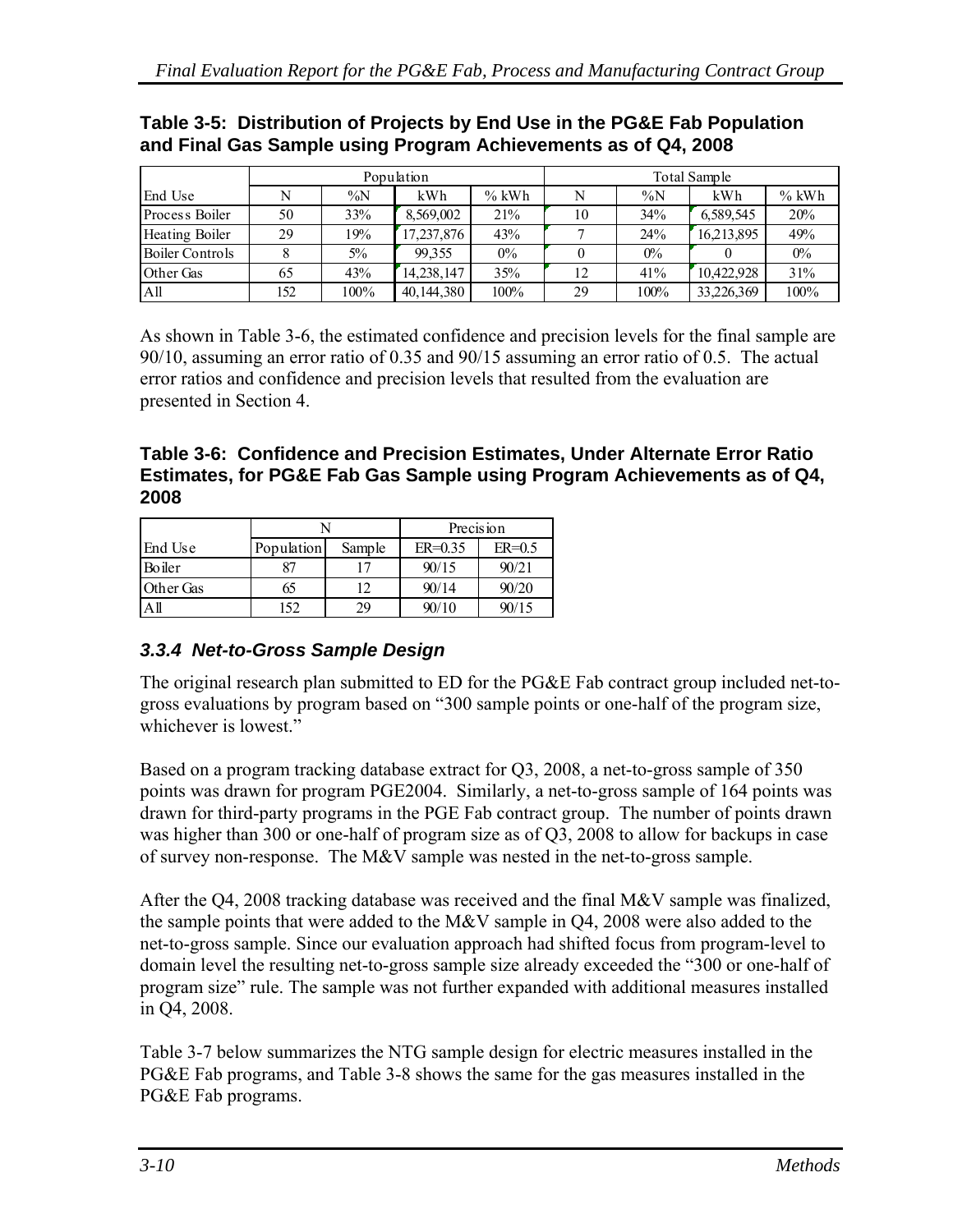<span id="page-46-0"></span>Overall, extremely high percentages of the claimed electric (69 percent) and gas (87 percent) savings were captured in the net-to-gross samples.

|          | Table 3-7: PG&E Fab Net-to-Gross Sample Design – Electric Measures as of |  |
|----------|--------------------------------------------------------------------------|--|
| Q4, 2008 |                                                                          |  |

|                         | PGE Fab Programs |             |           | NTG Sample  | NTG Sample Precent |           |
|-------------------------|------------------|-------------|-----------|-------------|--------------------|-----------|
| <b>Strata</b>           | N records        | Gross kWh   | N records | Gross kWh   | N records          | Gross kWh |
|                         | 34               | 142,447,707 | 27        | 116,620,304 | 79%                | 82%       |
|                         | 28               | 55,226,868  | 20        | 39,485,533  | 71%                | 71%       |
|                         | 201              | 169,110,120 | 147       | 122,784,283 | 73%                | 73%       |
|                         | 260              | 70,534,548  | 171       | 44,892,447  | 66%                | 64%       |
|                         | 889              | 45.255.421  | 188       | 8.802.084   | 21%                | 19%       |
| Total Electric Measures | 1,412            | 482,574,664 | 553       | 332,584,649 | 39%                | 69%       |

|      | Table 3-8: PG&E Fab Net-to-Gross Sample Design – Gas Measures as of Q4, |
|------|-------------------------------------------------------------------------|
| 2008 |                                                                         |

|                           | PGE Fab Programs |              |           | NTG Sample    | NTG Sample Precent |              |
|---------------------------|------------------|--------------|-----------|---------------|--------------------|--------------|
| <i><b>Strata</b></i>      | N records        | Gross Therms | N records | Gross Therms! | N records          | Gross Therms |
|                           |                  | 24,058,701   |           | 24,058,701    | $100\%$            | 100%         |
| $\mathsf{I}2$             |                  | 1,059,000    |           | 1,059,000     | 100%               | 100%         |
|                           |                  | 4,878,873    |           | 4,878,873     | 100%               | 100%         |
| 114                       |                  | 2,720,285    |           | 2,720,285     | 100%               | 100%         |
|                           | 132              | 7,427,520    | 34        | 2,038,612     | 26%                | 27%          |
| <b>Total Gas Measures</b> | I 52             | 40,144,380   | 54        | 34,755,471    | 36%                | 87%          |

## **3.4 Approach to Estimating Ex-Post Gross Energy Savings**

This evaluation used a similar set of approaches to estimating ex-post gross energy savings as used in previous California IOU industrial program evaluations, relying primarily on sitespecific measurement and verification for the impact evaluation. The key steps used to develop an overall savings estimate for the contract group were to:

- independently verify reported measure installation records,
- develop ex-post estimates of the energy savings for each project in the sample, and
- **•** apply those findings to the full participant population to obtain a complete estimate of program impacts.

The approach to the impact analysis consists of a distinct set of steps that are listed below and discussed in the subsections that follow. These steps include: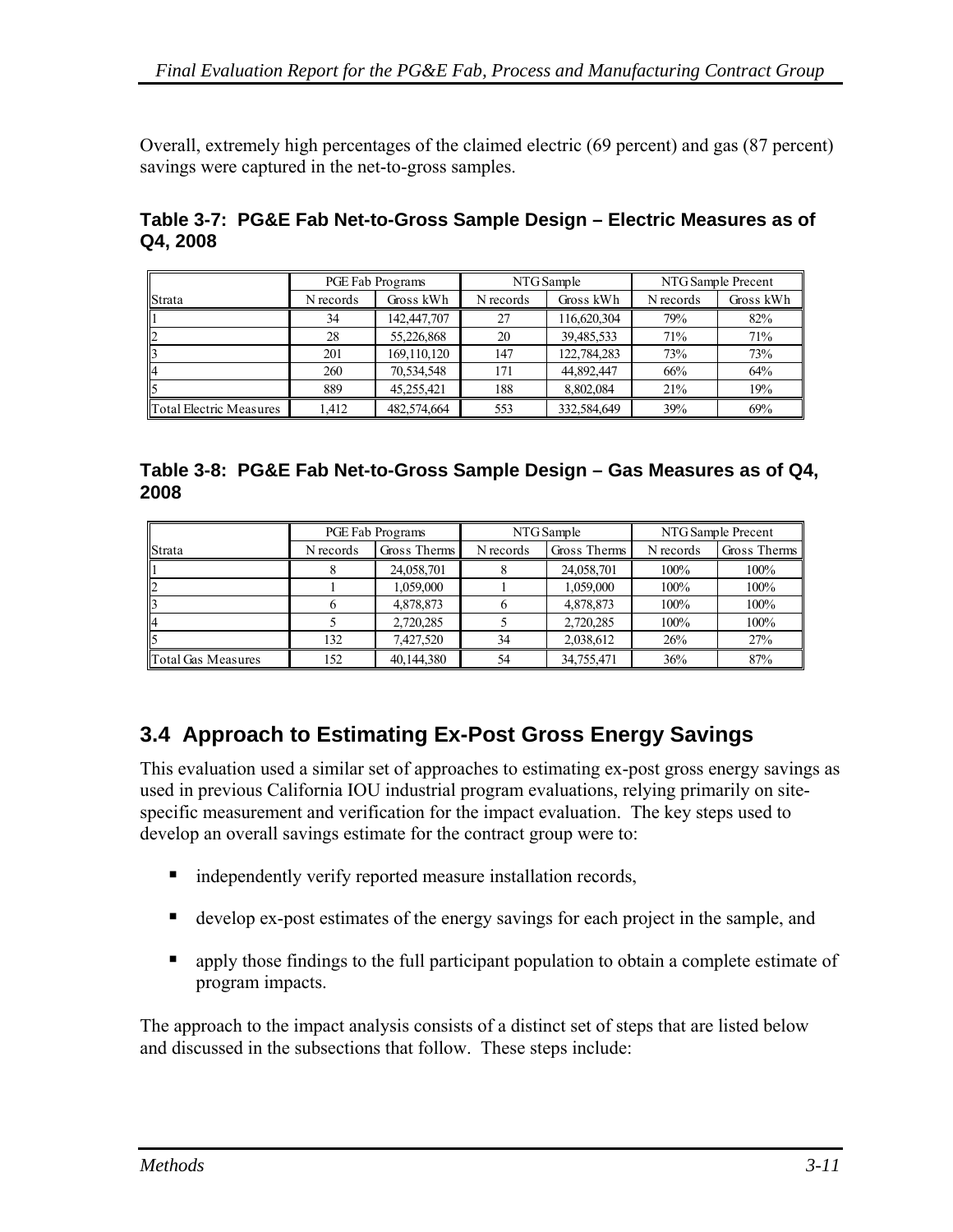- Developing and implementing the sample design;
- Obtaining the sample of application files and associated documentation;
- Reviewing the applications and preparing the ex-post analysis plans by site;
- Scheduling and conducting the on-site data collection, conducting project verification, and developing the ex-post impact estimates for each site;
- **Preparing detailed, site-specific impact evaluation reports;**
- Carrying out a quality control review of the ex-post impact estimates and the associated draft site reports and implementing any necessary revisions;
- Estimating a net-of-free-ridership ratio for each site;
- Extrapolating the final ex-post realization and net-of-free ridership estimates for the sample to the remaining applications; and
- Reviewing each of the steps above with Energy Division and its consultants.

For the sampled participant sites, the engineering analysis methods and degree of monitoring varied from project to project, depending on the complexity of the measure, the size of the associated savings, and the availability and reliability of existing data.

To address the wide range in size and complexity across projects, and to maximize the number of sample points for the evaluation, a multi-tiered level of effort for the site-specific engineering work was planned and implemented, from least to most complex and engineering resource intensive. [Table 3-9](#page-48-0) below provides an overview of the engineering level of effort tiers. The complexity and heterogeneity of expected projects required that enough effort be spent on each site's M&V to produce an accurate and defensible ex post savings estimate. Increasing the reliability of the ex post estimates is as important as increasing the reliability of the sample (which occurs by increasing the number of sample points). In the table below, we summarize the range of M&V efforts that we incorporated into our sample design and site evaluation resource plans.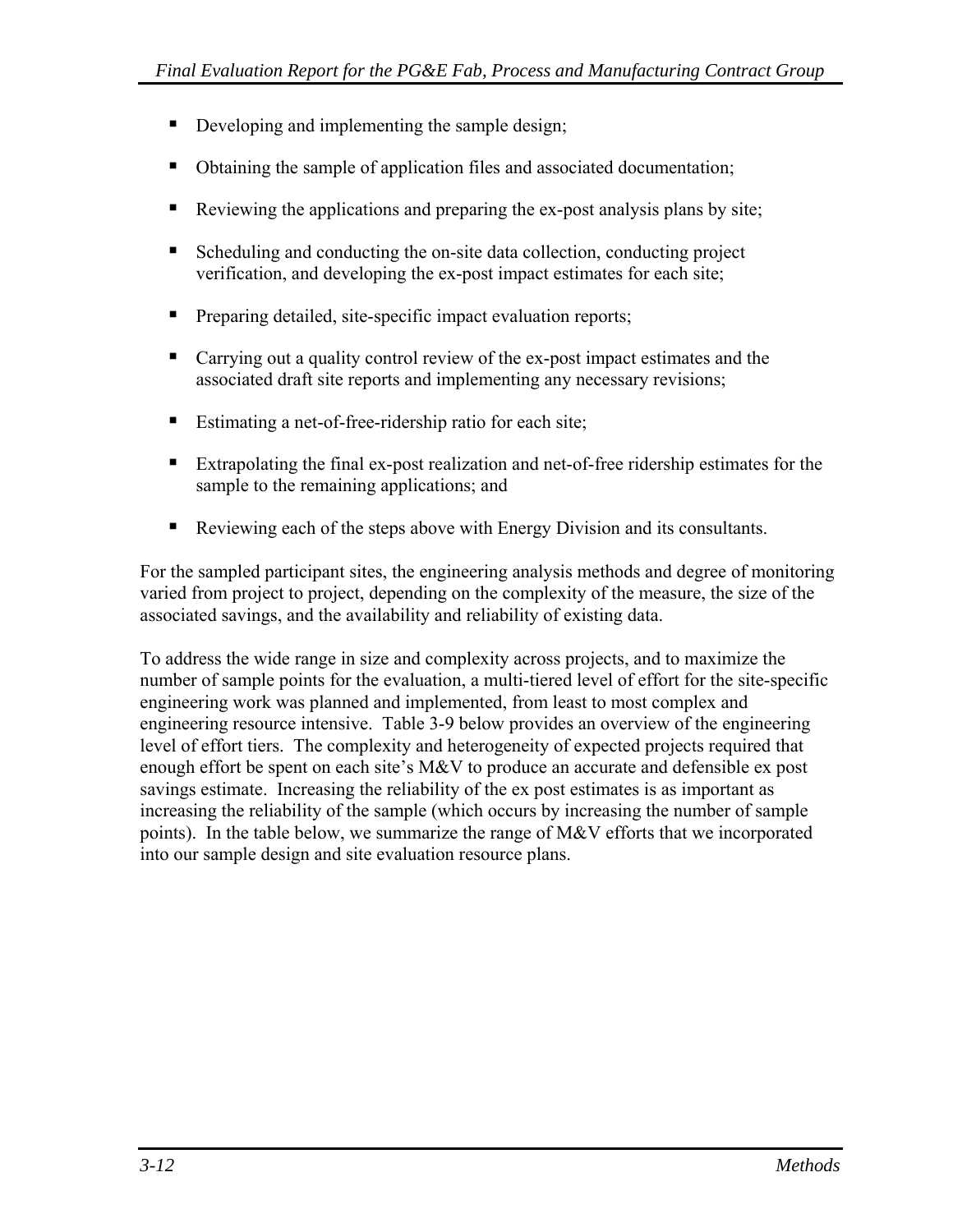| <b>M&amp;V</b> Tier | <b>Description</b>                                                                                                                                                                                                                                                                                             |
|---------------------|----------------------------------------------------------------------------------------------------------------------------------------------------------------------------------------------------------------------------------------------------------------------------------------------------------------|
| Level 1             | • Largest and most complex projects. Detailed application review, on-site verification, collection of<br>data on key parameters, billing/interval data analysis, calibrated simulation models, spot                                                                                                            |
|                     | measurements, long-term post monitoring, pre- verification and short-term measurement.                                                                                                                                                                                                                         |
|                     | Approximate hours per site: 200                                                                                                                                                                                                                                                                                |
| Level 2             | • Large, complex projects. Detailed application review, on-site verification, collection of data on key<br>parameters, billing/interval data analysis, engineering models, spot measurements, mid-term post<br>monitoring, pre-verification.                                                                   |
|                     | Approximate hours per site: 160                                                                                                                                                                                                                                                                                |
| Level 3             | • Large or relatively complex projects. Detailed application review, on-site verification, collection of<br>data on key parameters, billing/interval data analysis, engineering models, spot measurements, short-<br>term post monitoring, pre-verification.<br>Approximate hours per site: 100                |
| Level 4             | • Medium size projects requiring monitoring or metering. Detailed application review, on-site<br>verification, collection of data on key parameters, revised engineering calculations, billing data<br>analysis, and spot measurements, possible short term post monitoring.<br>Approximate hours per site: 60 |
| Level 5             | • Smaller, simpler projects. Detailed application review, on-site verification, collection of data on key<br>parameters, revised engineering calculations, billing data analysis, and possible spot measurements.<br>Approximate hours per site: 30                                                            |

<span id="page-48-0"></span>**Table 3-9: Overview of Engineering Level of Effort Tiers** 

## *3.4.1 Obtain Sample Application Records*

As discussed in Section 3.3, sample was pulled at various points in the evaluation. Once a sample of projects was selected, Itron submitted a formal data request to PG&E for the application records, including site data, verification records, all savings calculations, and all information transactions. Once those documents were received, the individual engineer assigned to each application conducted an initial review to assess the need for additional documentation.

## *3.4.2 Review Applications and Prepare Analysis Plans*

For each selected application, the assigned engineer performed an in-depth application review to assess the engineering methods, parameters and assumptions used to generate all ex-ante impact estimates. Application review served to familiarize the assigned engineer with the gross impact approach applied in the program calculations. This also allowed an assessment of the additional data and monitoring needs that were required to complete each analysis and the likely sources for obtaining those analytic inputs. Data sources were to include interviews on-site personnel, visual inspection of the systems and equipment, EMS data downloads, spot measurements, short-term monitoring (e.g., less than four weeks), and mid-term monitoring (4 to 8 weeks).

A site-specific measurement and verification plan was developed for each site and submitted to ED staff and their consultants for review and approval. This plan outlined the general expost impact approach to be used (including monitoring plan), provided an analysis of the current inputs and identified calculations necessary to complete the evaluation. The plan specified what data was required to be collected during the site visit.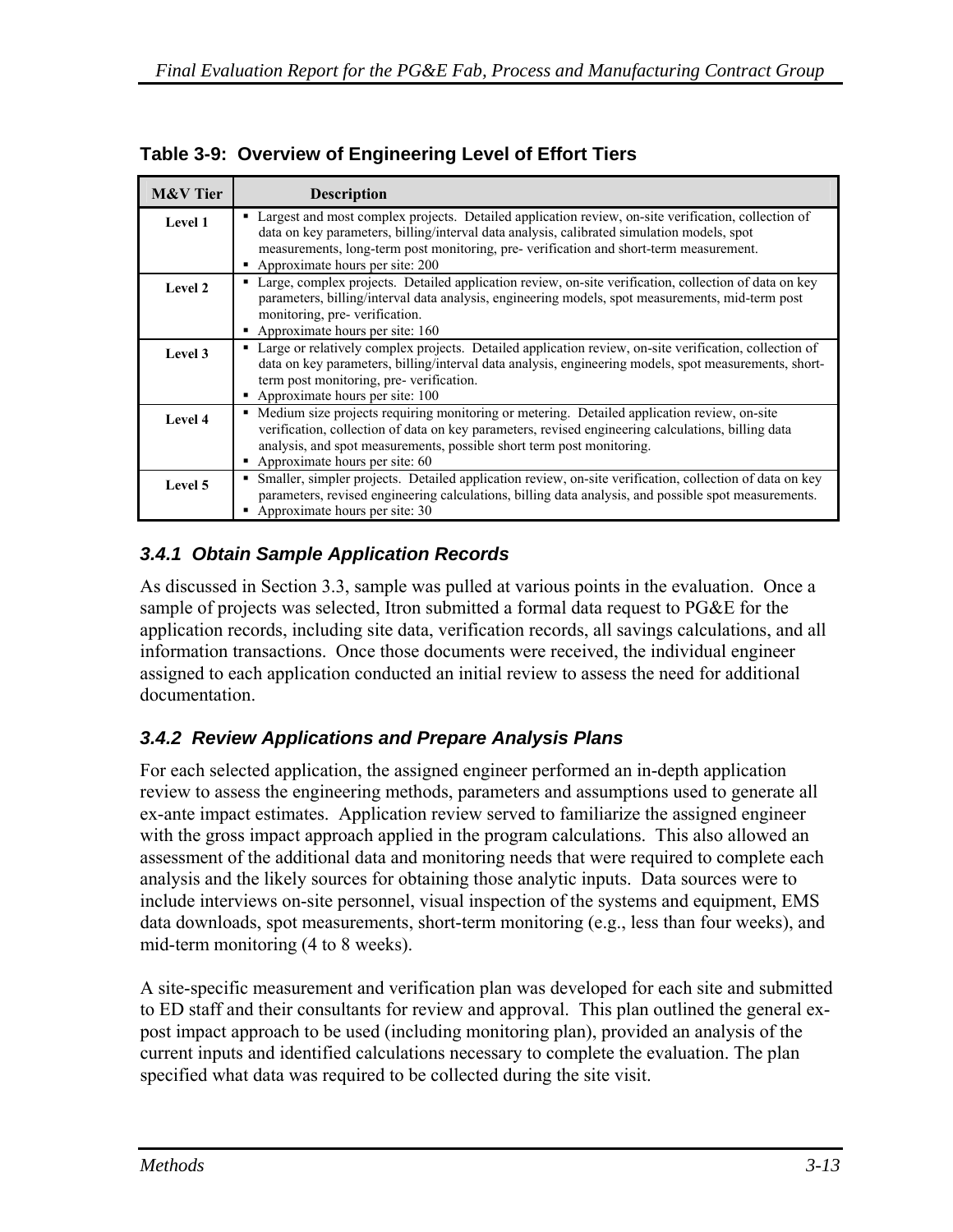## *3.4.3 Schedule and Conduct On-Site Data Collection*

On-site surveys and data collection were completed for each of the 130 PG&E customer projects in the sample. The on-site data collection form can be found in Appendix B. During the site visit, the Itron team engineer met with a facility representative knowledgeable about the equipment and operation, and asked a series of questions regarding operating schedules, location of equipment, and equipment operating practices. During the on-site survey, data identified in the measurement and verification plan was collected, including monitoring records (such as instantaneous spot watt measurements, measured fluid and gas temperatures, data from equipment logs, energy management system (EMS) downloads, and Supervisory Control and Data Acquisition (SCADA) system data); equipment nameplate data; system operation sequences and operating schedules; and a careful description of the baseline condition being modeled. Information related to net-to-gross analysis and baseline specification was also collected, including financial information on project economics, reasons for conducting the project, and remaining useful life of replaced equipment. The netto-gross information collected from the gross impact site visit is supplemental to the primary net-to-gross (NTG) data collection process which focused on interviewing project decision makers. Section 3.7 describes the NTG interview process.

## *3.4.4 Conduct Site-Specific Verification and Impact Calculations*

After all of the field data was collected, energy and demand savings were developed based on the on-site data, monitoring data, application information, third-party implementer records and, in some cases, billing/interval data.

Energy savings calculations were accomplished using methods that included short-term monitoring, simulation modeling, bin models, application of engineering methods and algorithms, analysis of pre- and post-installation billing and interval data, and other specialized algorithms and models. Short-term monitoring was a priority for all sites, and peak demand savings were also estimated for all projects in the sample. In cases where billing/interval data analysis was used to estimate energy savings, peak demand savings were estimated using principally interval data (if available) and engineering calculations based on estimates of operating profiles and coincident peak diversity factors.

## *3.4.5 Site-Specific Net-to-Gross Analysis*

As discussed in Section 3.7 below, a detailed net-to-gross analysis was conducted for each project in the net-to-gross sample. The primary net-to-gross interviews were conducted with the customer's energy efficiency project decision makers. All of the gross impact sites were included in the net-to-gross sample and most of the associated net-to-gross interviews were completed. Net-to-gross interviews were conducted by both professional consulting staff and by staff in Itron's computer-aided telephone interviewing (CATI) center depending on the rigor level of the sample point. For the higher rigor level interviews, the net-to-gross interviewing team worked with the engineering team to prepare for both NTG and gross impact surveys, share information collected from each survey, and to discuss issues related to determining the final NTG and gross impact estimates. Care was taken to ensure that the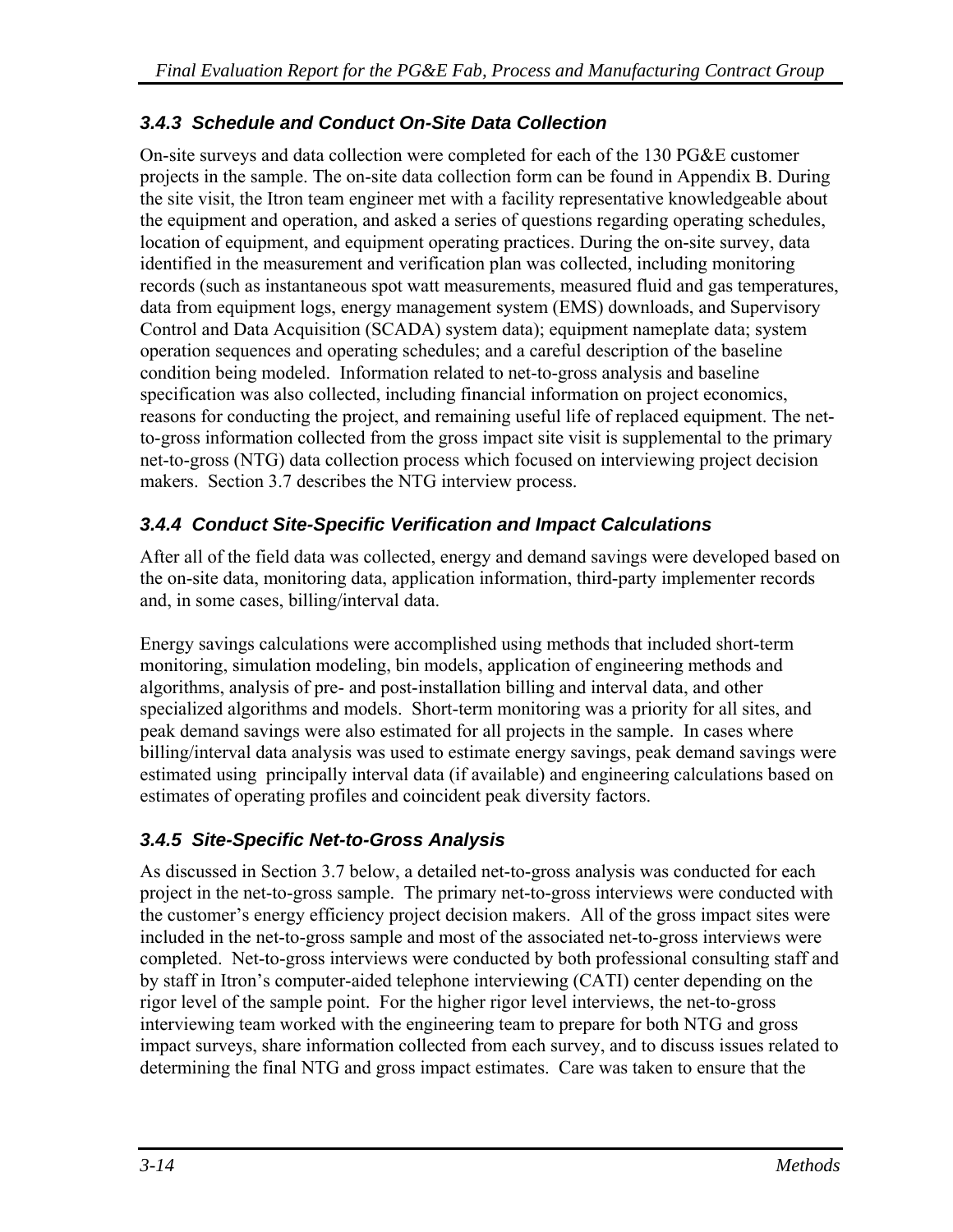results were internally consistent and did not include any double counting of effects between the two samples. Detailed Site-Specific NTG Results can be found in Appendix D.

### *3.4.6 Site-Specific Analysis Documentation*

Detailed documentation is provided in the site report appendix for each site included in the gross impact analysis. The site report documentation includes the following elements:

- **Measure Description**
- Summary of Program Impact Calculations
- **Comments on Program Impact Calculations**
- **Description of the Impact Evaluation Process**
- **Impact Evaluation Results**
- Supporting Documentation

#### *3.4.7 Quality Control Review and Final Site Reports*

The Itron engineering and project management team reviewed and commented on all draft site reports and provided feedback to each assigned engineer for revisions or other improvements. Each assigned engineer then revised the draft reports as necessary to produce the final report as approved by Itron.

The second level of quality control consisted of submitting the draft site reports to ED and its consultants for review and approval. This review provided an important additional level of quality assurance. This review also enabled ED to make final decisions on application of policy-related requirements for project eligibility and baseline specification.

#### *3.4.8 Estimate Verification, Realization, and Impacts for Participant Population*

Extrapolation of the site-specific ex-post results to the population was carried out following the statistical procedures for ratio estimation discussed in Section 3.3 and in the *California Evaluation Framework Study*. The population-weighted results are provided in Section 4 of this report.

#### *3.4.9 Engineering Approach for POCs*

The general steps for conducting site-specific gross impact analysis for POCs were much the same as for the other industrial measures in this contract group, with exceptions and additional details provided in this subsection. Itron's engineering team and ED consultants worked very closely on various iterations regarding the engineering approach to use for this HIM.

Site characteristics in oil production are variable, including well sizes and depths, equipment sizes, differences in subsurface geologic formation in each reservoir and fluid/oil/water characteristics. The variability of these characteristics influences the on/off state over which the POCs have control. Measurement of the on/off period is difficult in practice; however, it is critical in determining the energy savings for this measure.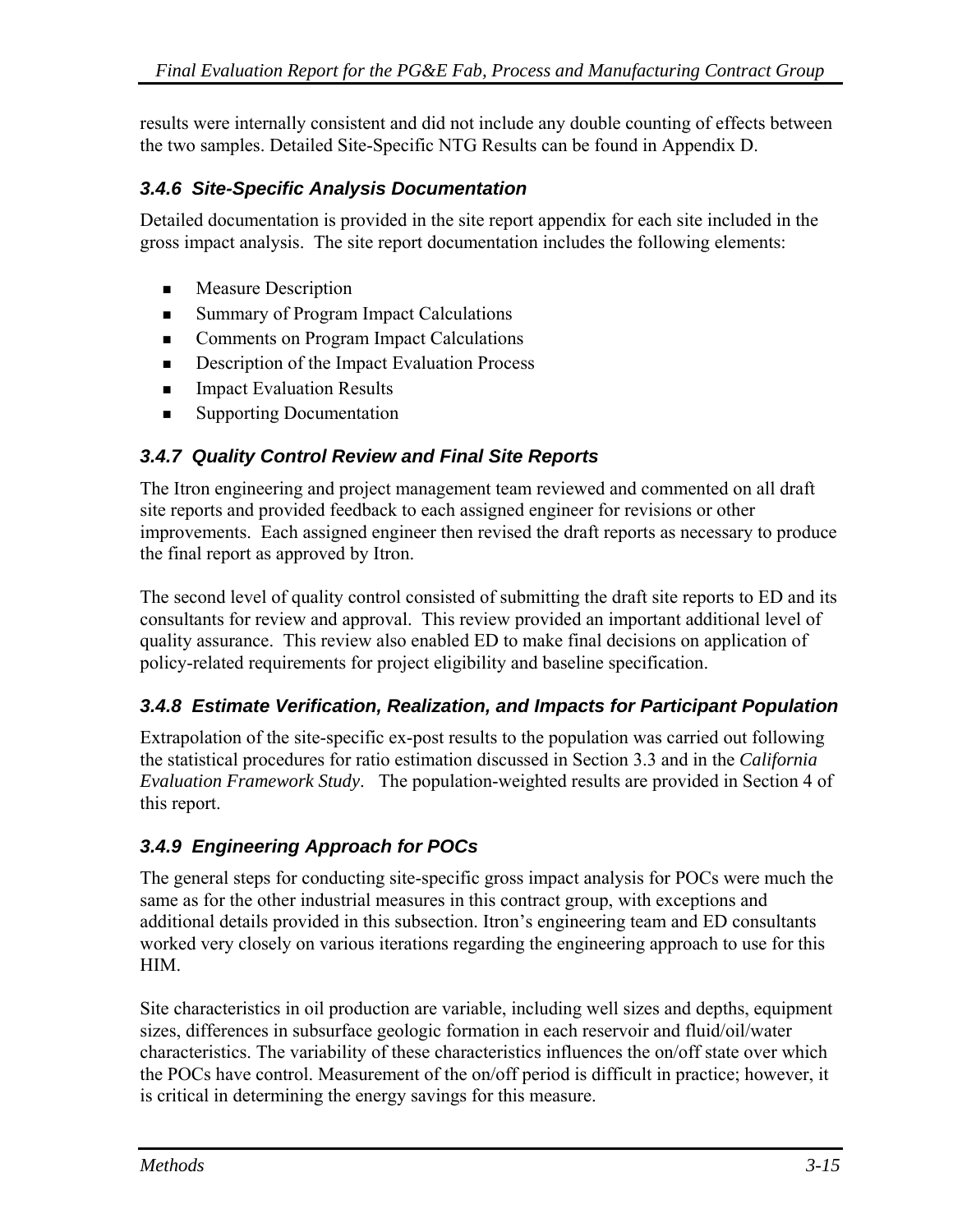POC applications from the same customer were grouped for M&V purposes. For sampling, wells were tiered based on level of expected savings by the size and production levels of each well. Selection was determined using stratified random sampling and generally based on a 90/20 precision target.

Dent Elite Pro kW data loggers were placed on the pump motor conductors for the sampled wells to record kW, kWh, voltage, amps and power factor data every five minutes for a minimum of 4 weeks. Data was also obtained from the facility's Supervisory Control and Data Acquisition (SCADA) system for comparison with the logger data.

Expected baseline or pre-retrofit power draw (kW) was collected by de-energizing the POC and allowing the well to stabilize for 7 days. A well may stabilize to pre-retrofit operation immediately after it is pumped-off; however, the longer period allows for a better reading of the baseline condition. Short-term metering was also conducted during the baseline condition testing. This allowed for a field-specific baseline kW adjustment factor and an average oil field baseline kW adjustment factor to be determined.

With this adjustment to the baseline kW made, the following algorithms were used for all but one large customer to determine the energy and demand impacts as a result of the POC installation. Note that site specific algorithms are provided in the site-specific results which can be found in Appendix D. In addition, a supplementary POC methods and results discussion is provided in Appendix E.

 $kWh/yr$  saved =  $kWh$  pre-retrofit –  $kWh$  (post-retrofit)

*where*,

kWh (pre-retrofit) =  $[(kW (post-retrofit) \times 81.35\%) \times (hrs/yr pre-retrofit))]$ 

```
kWh (post-retrofit)) = [kW (post-retrofit) x hrs/yr post-retrofit (from SCADA data)]
```
- kW (post-retrofit) = Measured true kW (On-period kW average) during the logged duration
- Hrs/yr (pre-retrofit) =  $8,760$  x operating factor (2% for downtime and equipment maintenance)
- Hrs/yr (post-retrofit) = SCADA system hours (corroborated by Dent logger findings)

The peak period kW demand reduction was calculated using the pre- and post-retrofit energy use averaged over the entire year (8,760 hours), since controlled and uncontrolled well pump operation is not weather-dependent and equally likely to occur at any time of the year, and since downtime, maintenance or POC de-energization could also occur at any time. This hypothesis was confirmed through analysis of the measured kW and SCADA data, as well as customer interviews.

```
kW avg (pre-retrofit) = kWh (pre-retrofit) / 8,760 hours per year
```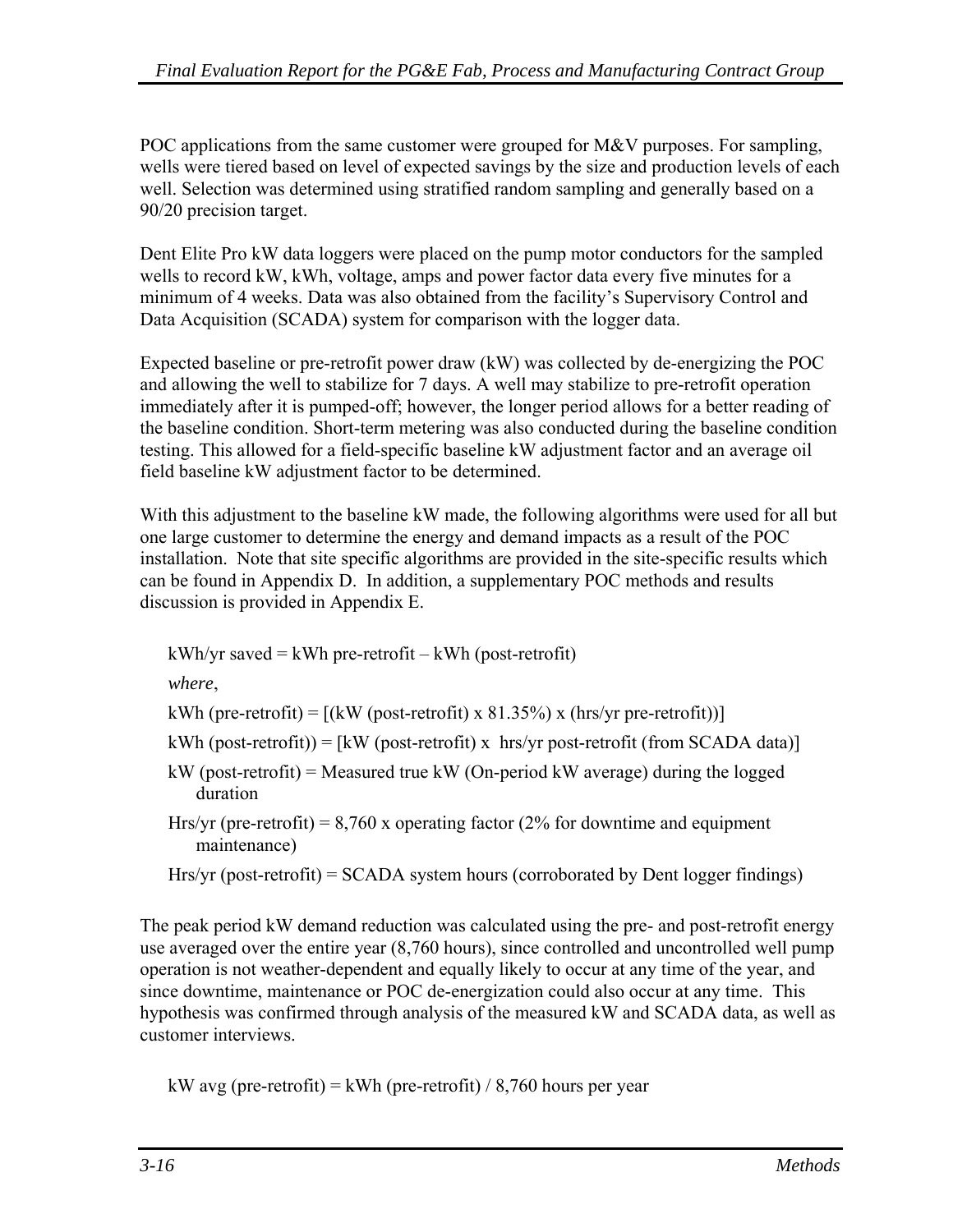kW avg (post-retrofit) = kWh (post-retrofit) / 8,760 hours per year

kW saved  $=$  kW avg (pre-retrofit)  $-$  kW avg (post-retrofit)

For one very large POC customer, we were able to use measured kW for the baseline instead of the adjustment factor used for the other fields. For this customer, the following algorithms were used to calculate energy savings for the wells with simulated pre-retrofit and postretrofit measurements:

- Pre-retrofit energy usage  $(kWh/yr)$  = measured pre kW x pre annual operating hours (8760 hours/year x 0.97)
- Post—retrofit annual operating hours  $=$  % on time from SCADA in normal operation x pre annual operating hours (8760 hours / year x 0.97)
- Post-retrofit energy usage  $(kWh/yr)$  = measured post kW x post-retrofit annual operating hours (hours/ year)
- Energy savings  $(kWh/yr)$  = Pre-retrofit energy usage  $(kWh/yr)$  Post-retrofit energy usage (kWh/yr)

Demand savings  $(kW)$  = Energy savings  $(kWh/yr)/8760$ 

## **3.5 Approach to Uncertainty**

The consideration of uncertainty was an important part in this evaluation. In addition to the uncertainty that is associated with sampling error, there also uncertainty associated with the estimation and measurement of savings. It is well-known that there is uncertainty in both the ex-ante and the ex-post energy savings estimates. Program level savings estimates are affected by both the number of points sampled (sampling error) and the degree to which the measured site level energy savings estimates reflect the "true" savings (measurement error). The purpose of conducting rigorous site-level evaluation of savings for custom efficiency projects in heterogeneous applications is to estimate savings as reliably as possible (i.e., minimize measurement error) given available resources and the need to maintain a large enough sample to provide adequate sampling precision.

If the component of measurement uncertainty could be directly observed then a mathematical trade-off could be made to optimally reduce the uncertainty of both sampling and measurement error, that is, by sampling more points to decrease the standard error of the mean, or by investing more time and money into each individual site to reduce the individual site measurement error. The dispersion of the sample cannot be characterized directly, but it can be inferred, knowing the total uncertainty and the measurement uncertainty if we assume that the two components to the dispersion (measurement error of the "true" value and variation of "true" values within the population) combine in quadrature to yield the combined dispersion of the sample. Sampling error can be estimated a priori using error ratios and standard errors from similar evaluation efforts conducted previously; however, measurement error cannot be easily estimated as the true savings values are not directly observed. Thus, the trade between the number of sample points and level of effort to reduce measurement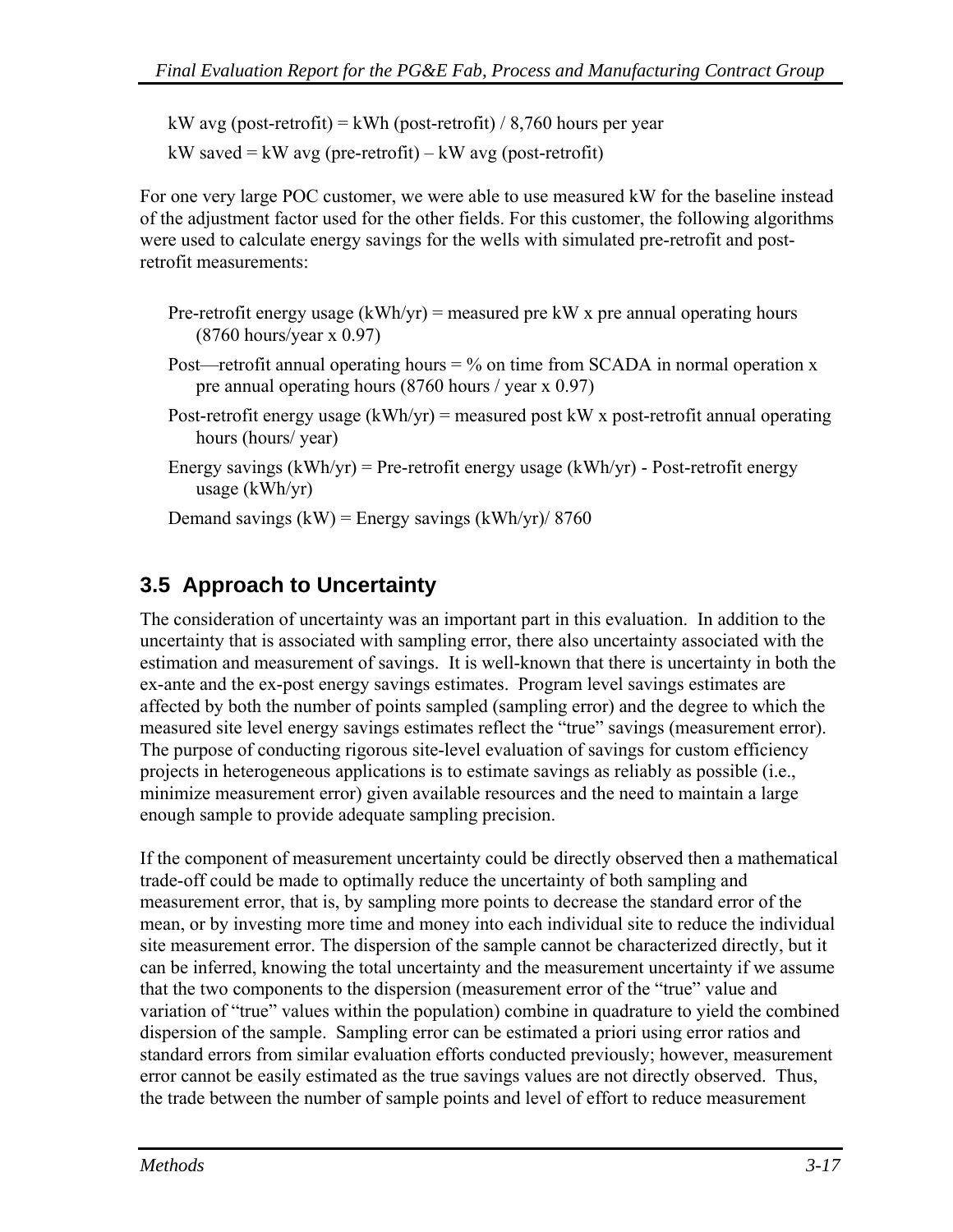uncertainty through increased site-specific evaluation efforts requires judgment. This is a value maximization exercise in which a sample size is specified to meet the study requirements and then the available resources are allocated across the sites based on their size and complexity to minimize the measurement error.

The discussion above concerns tradeoffs between sample error and measurement error for the overall evaluation planning effort. In addition, uncertainty was also addressed in developing the M&V plan for each individual site in this evaluation. Site level energy savings uncertainty was addressed in a two-fold effort. In the first step, in the M&V planning stage, uncertainty analysis was used to understand which variables were likely to have the largest contributions to the overall measurement error in order to focus the site M&V effort on reducing error in the most cost-effective and feasible manner. In the second step, after the M&V work and associated analysis was complete, the ex post results were used to revisit the uncertainty analysis to investigate the levels of uncertainty that remained. This information is useful both to better understand the results of the current study and as input to help characterize measurement uncertainty to improve evaluation and  $M\&V$  planning for similar future studies.

Because the data collection and savings calculation methods are different for varied industrial sites with different types of measures, an uncertainty analysis could not be done in aggregate for the whole program, but instead was needed at the site level. With over one hundred sites in the sample, it was not possible to perform detailed uncertainty analysis with statistical methods (e.g., Monte Carlo) on every site.

However, in the M&V planning stage for nearly every site, the individual components driving uncertainty – the variables in an energy savings equation – were analyzed to aid in the design of M&V that would result in reduced uncertainty, even if a formal analysis was not performed.

Measurement uncertainty stems from several sources: instruments to monitor variables such as power, flow, or even on/off periods have potential measurement error. Instrument error can be reduced by choice of more accurate equipment and proper training on equipment use. A mean measured value can also be characterized more precisely by monitoring it for a longer time period, as the uncertainty of the mean is inversely proportional to the square root of the number of measurements made. In most cases, we are interested in the mean value of the variables we measure, so monitoring for a longer period is very valuable in reducing measurement error at a site.

For non-measured values, there was an evaluator-determined uncertainty as to the expected range for that variable, informed by observations on site, conversations with on site staff, and familiarity with possible and expected ranges for the type of variable. As an example, hours can range from 0 to 8,760 hours per year, but for a regularly scheduled application, like factory lighting fixtures on an energy management system, the hours may be known fairly well with only a relatively small range of error.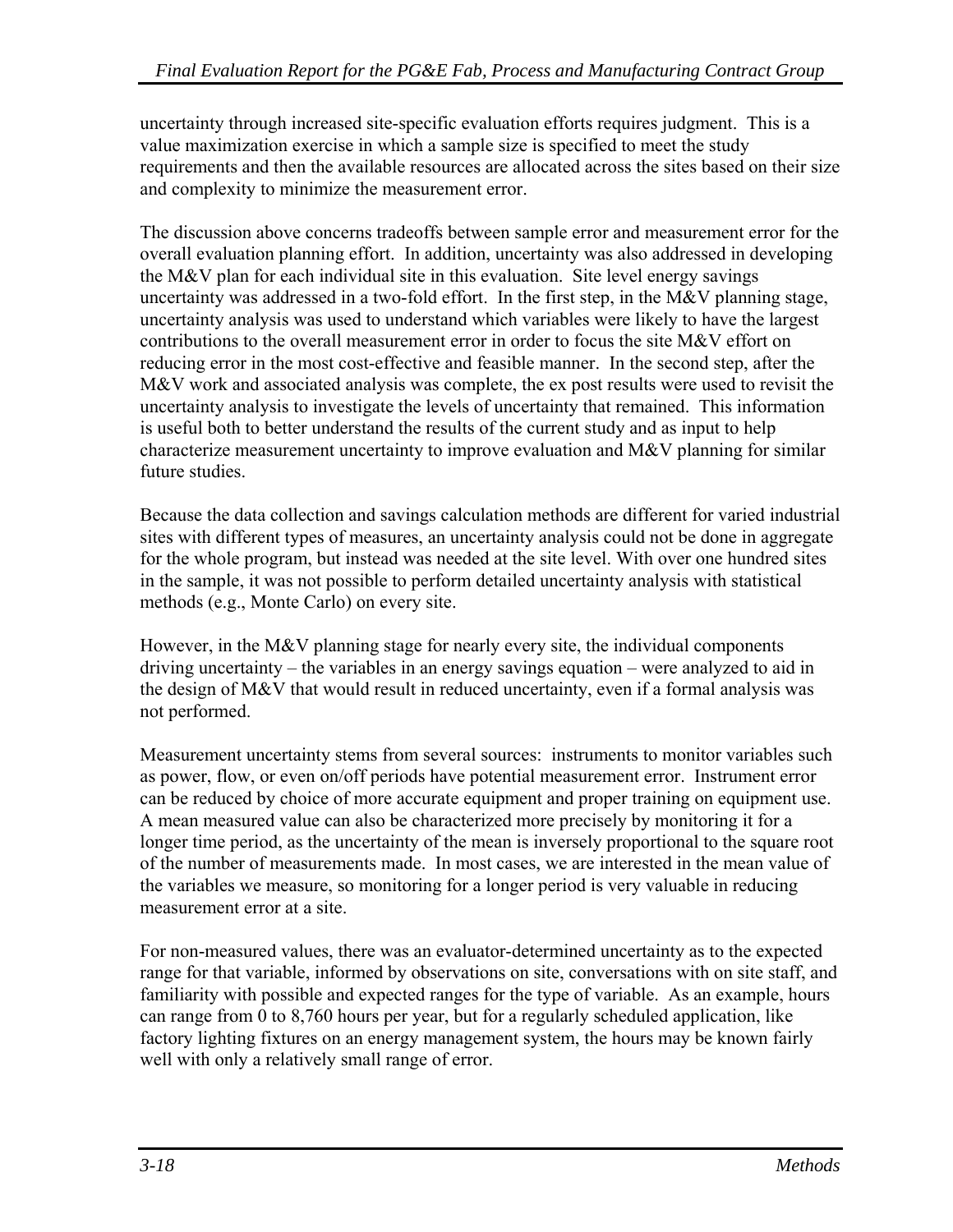For those cases for which a Monte Carlo analysis was conducted, each of the key variables were described with an expected range, the type of error distribution (e.g., normal, triangular, lognormal, etc.), and either standard deviations or maximum /minimum values. For some sites, detailed uncertainty analysis was performed using Crystal Ball  $\rm{^{tm}}$  or At Risk $\rm{^{tm}}$  software to run a Monte Carlo simulation and propagate the uncertainty through the energy savings equation or calculation. Monte Carlo is an appropriate method to use on both simple sites and sites where the calculation is complex and there are multiple parameters of import.

Where uncertainty analysis was conducted in the site planning and ex post analysis, it is discussed in the site reports in Appendix D.

## **3.6 Approach to Determining Gross Baselines**

Over the course of this evaluation, Itron worked through baseline determination and adjustment issues and free ridership in projects with ED and its consultants. Assessment of both full free ridership and partial free ridership is related to the selection of baselines used for gross savings analysis. Free ridership occurs when the program participant would have installed the program-incented or recommended measure in the absence of the program. Partial free-ridership can occur when, in the absence of the program, the participant would have installed something more efficient than the baseline efficiency specified for the gross savings estimation but not as efficient as the item actually installed as a result of the program. For example, in the absence of the program, a participant states that they would have installed 5 VSDs rather than the 10 installed through the program. Or, as another example, in the absence of the program, a participant might have installed an industrial boiler system with an efficiency of 82% (greater than a program-assumed baseline of an existing efficiency code, e.g., efficiency of 80%) rather than the 85% efficiency that was installed through the program.

A challenge that occurs in a number of industrial projects is how to define the evaluation's baseline for gross savings with respect to program requirements that reference "industry standard practice" as the basis for the baseline. In some cases, the availability of efficiency options above the industry standard practice baseline may leave room for further savings adjustment due to partial free ridership. In other cases, there may be few or no efficiency options above the industry standard practice baseline, the result of which may be low or zero gross savings. Evaluators' choices of baselines may differ from those selected by program administrators for a number of reasons as discussed in the remainder of this subsection.

Differences in baseline choices between evaluators and implementers will lead to differences in savings estimates and evaluation realization rates. Documenting these baseline selection differences and explaining the basis for them is an important part of the industrial evaluation process and final evaluation report findings and recommendations.

Below are several principles that Itron used as guidance for determining the appropriate baseline to be used in calculating the gross savings for a project in the PG&E Fab contract group: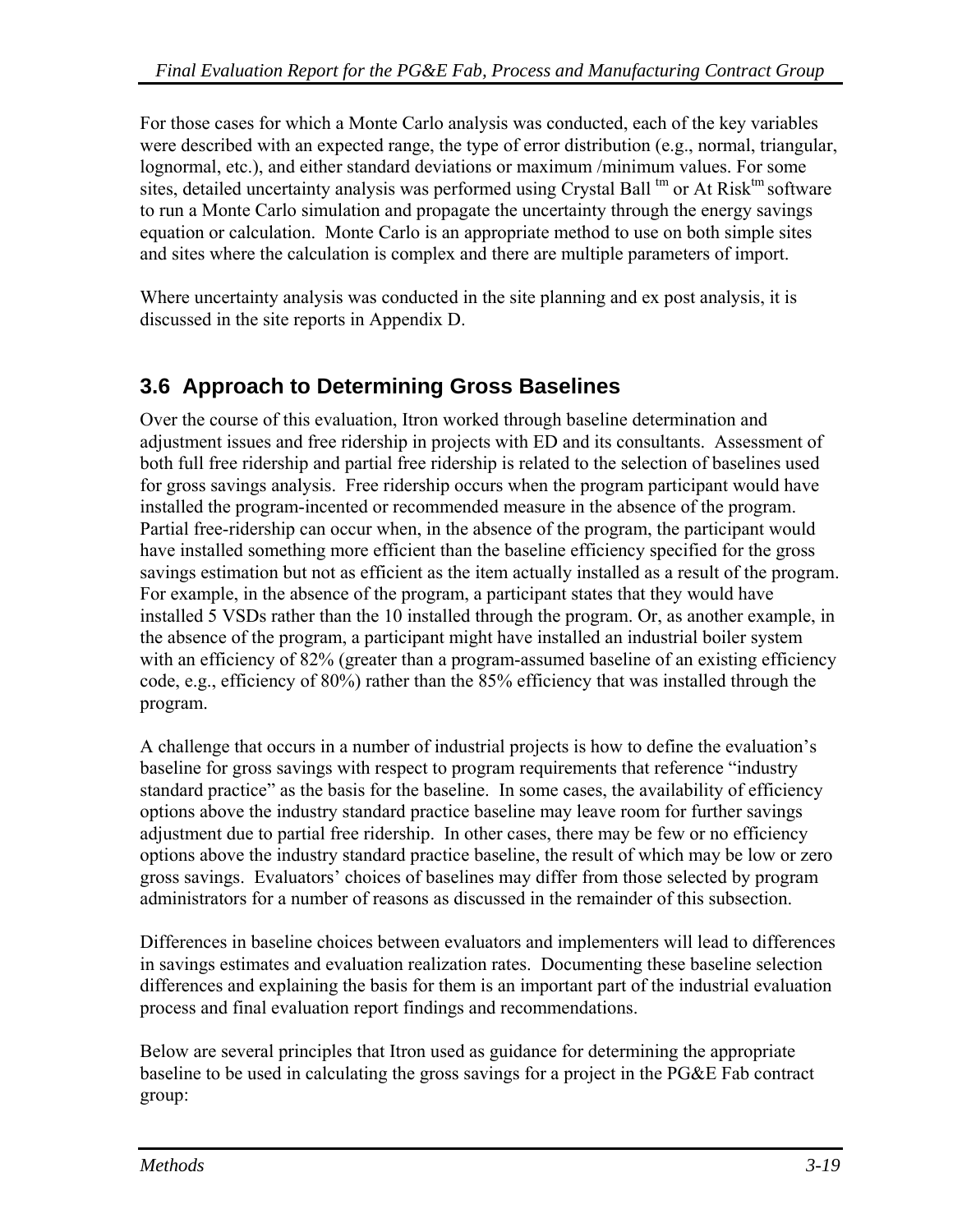#### *Code or market baselines were used for replace-on-burnout and 'natural turnover.'*

In situ baselines were only used for the portion of the remaining useful life (RUL) of the preexisting equipment that was eliminated due to the program. Consideration was given to the specifics of the application with respect to the remaining life, if any, of the pre-existing equipment when selecting the baseline including:

- $\blacksquare$  In-situ equipment was used as the gross baseline only when the existing equipment was not at the end of its useful life and there was compelling evidence that the preexisting equipment had a remaining useful life.
- Code requirements or industry standard practice baseline were used for replace-onburnout or natural turnover situations.
- Care was taken in the use of industry standard practice baseline with respect to how much, if any, savings adjustments applied to gross versus net savings.

#### *CPUC policy rules and IOU program eligibility rules governed the baseline.*

Careful review of utility and third-party program and CPUC policy rules were made and adjustments were applied to gross savings in some cases, while in others to net savings. The adjustments were applied to gross when there was clear evidence from program or policy rules that savings claims could not be made nor rebates paid for the case in question. Program rules also came into play with respect to gross baseline requirements, e.g., specifying a given efficiency level or percentage above code. In situations where program or policy rules were in question, the case was reviewed by the Itron project management team, ED's consultants, and ED, with ED making the final judgment on whether rules were violated and whether associated corrections were required in the baseline determination or measure qualification.

#### *Minimum production or energy service requirements govern the baseline.*

In some situations, a measure for which savings were claimed was determined to be the only acceptable equipment for an application. In such cases, the baseline was set at the minimum needed to meet the requirements. Care was taken to ensure that the changes in production or energy service requirements were not merely preferences but were fundamentally required. An example would be an industrial process where only a variable-speed drive pumping system could meet the production requirements.

For situations where the baseline conditions were changed (such as production levels), the baseline equipment was defined as the minimum equipment needed to meet the revised conditions. This could result in changes in gross savings if claimed savings were set at preinstallation requirements.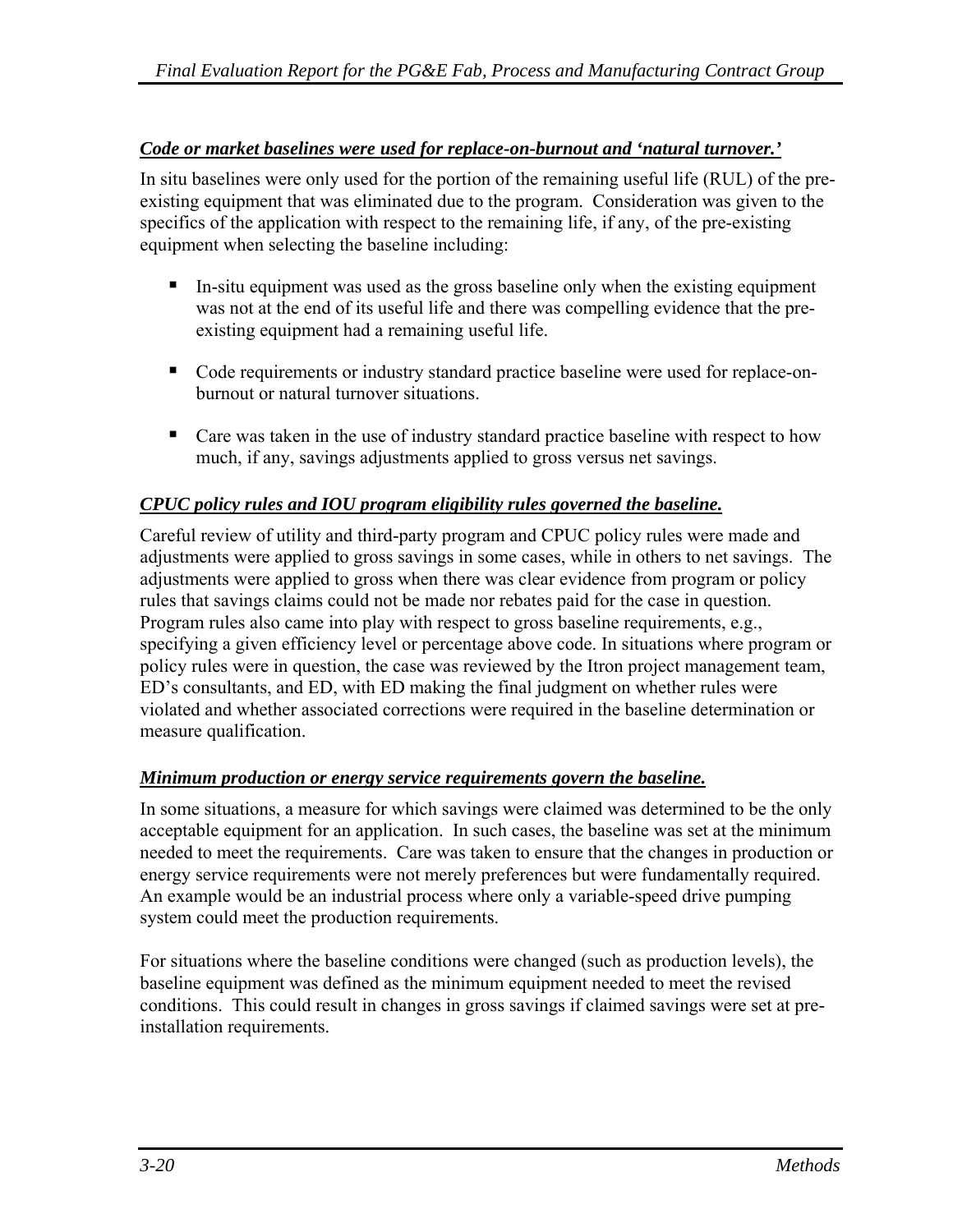#### *Evaluate early replacement RULs and program inducement.*

The gross engineering team determined whether there was evidence that early replacement actually occurred, that is, that there was remaining life on the equipment replaced. If so, an estimate was made of the associated RUL. The net team, in consultation with the engineering team, was responsible for determining whether the early replacement was program induced. If the early replacement was not program induced, the gross baseline was set based on the replace on burnout/natural turnover guidelines.

The decision tree used as guidance for determining the baseline for gross savings can be found in [Figure 3-3](#page-57-0) below. The application of site specific baselines, gross and net baseline approaches were reviewed by ED and its consultants.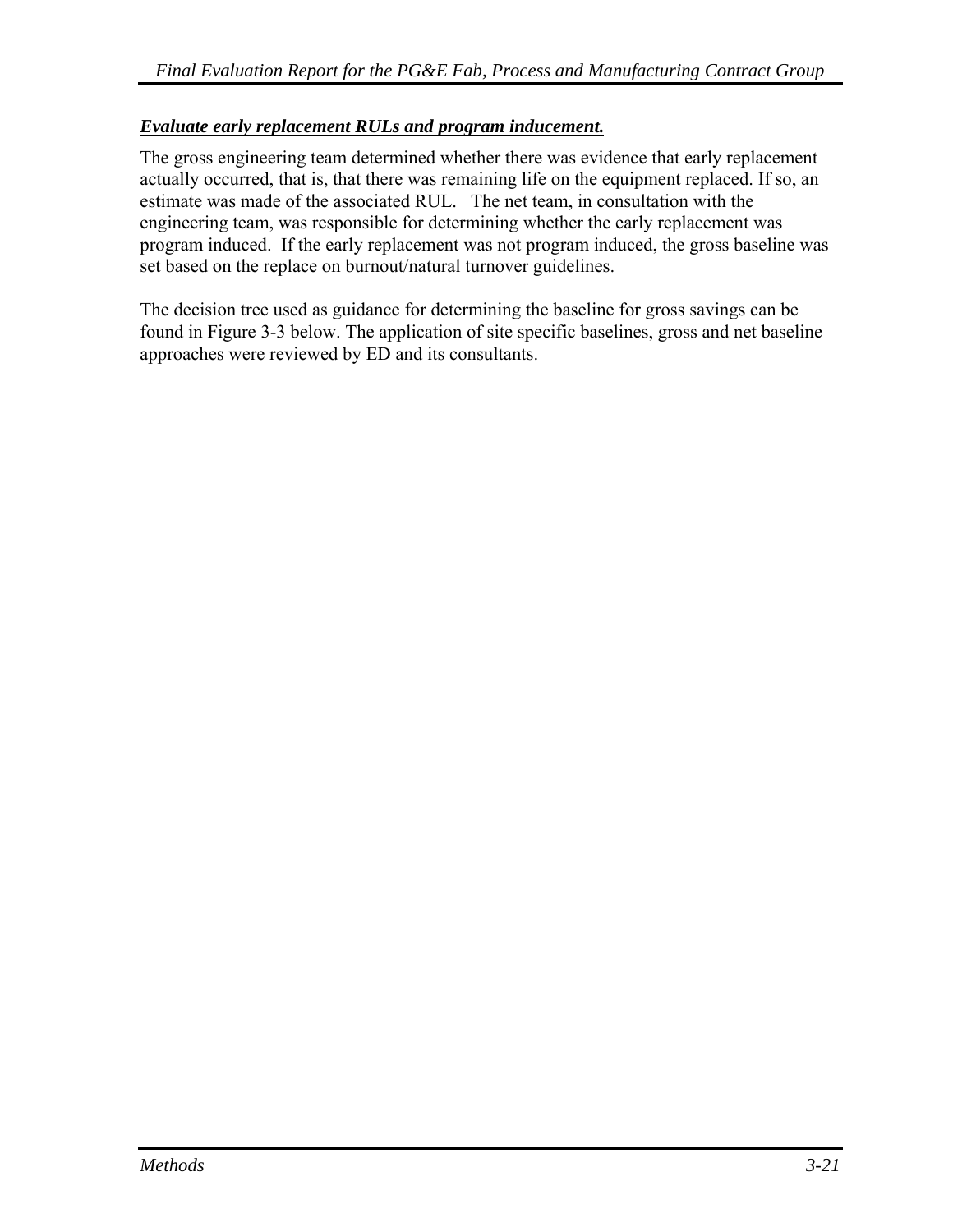### <span id="page-57-0"></span>**Figure 3-3: Baseline Guidance**





Take Most Efficient of All Applicable Cases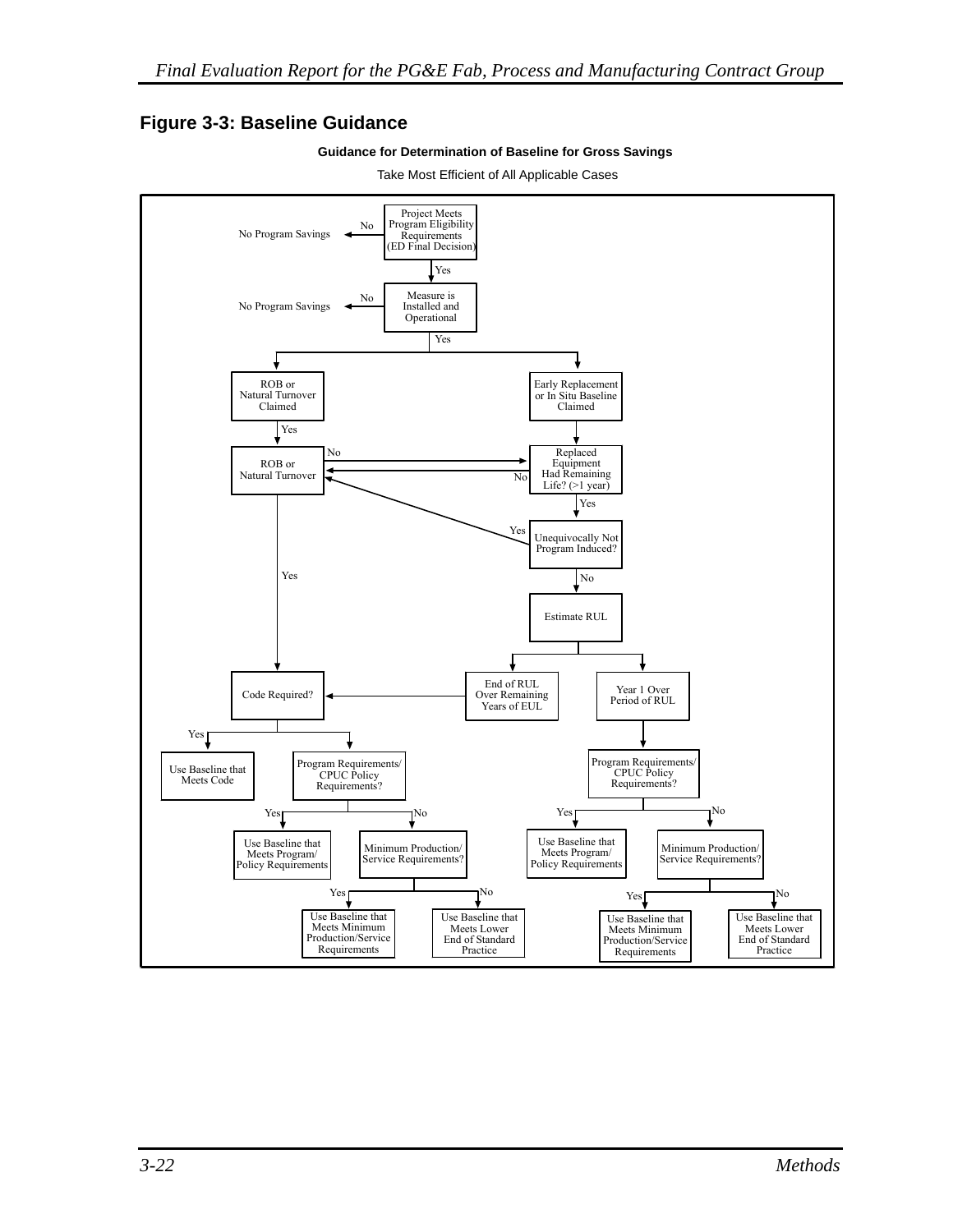## <span id="page-58-0"></span>**3.7 Approach to Estimating Freeridership**

This section provides a summary of this evaluation's approach to estimating the net-to-gross ratios for the analysis domains in the PG&E Fab contract group. A more extensive discussion of the methods used is provided in Appendix C-1 to this report. As part of the evaluation of the 2006-08 energy efficiency programs designed and implemented by the four investor-owned utilities and third parties, ED formed a nonresidential net-to-gross ratio working group that was composed of experienced evaluation professionals. The main purpose of this group was to develop a standard methodological framework, including decision rules, for integrating in a systematic and consistent manner the findings from both quantitative and qualitative information in estimating net-to-gross ratios.

The methodology described in this section was developed to address the unique needs of Large Nonresidential customer projects developed through energy efficiency programs offered by the four California investor-owned utilities and third-parties. This method relies exclusively on the Self-Report Approach (SRA) to estimate project and domain-level Net-to-Gross Ratios (NTGRs), since other available methods and research designs are not feasible for the types of Large Nonresidential Custom programs that were the subject of this evaluation. For example, in the industrial sector, three barriers are immediately apparent. First, there is an expected very small signal to noise ratio (low statistical power) in a participant/nonparticipant billing analysis i.e., the expected difference in monthly energy use between participants and nonparticipants is too small to detect reliably compared to other sources of variation in kWh that vary greatly across individual industrial sites. In addition, some large industrial customers targeted by the program may have been influenced by participation in energy efficiency programs in prior years, making it very difficult to find true nonparticipants. Finally, even if the first two problems were absent, the large industrial customers targeted by the program are each unique making it unlikely that one could find a group of nonparticipants that could be matched with participants on critical variables.

This SRA methodology provides a standard framework, including decision rules, for integrating findings from both quantitative and qualitative information in the calculation of the net-to-gross ratio in a systematic and consistent manner. This approach was designed to fully comply with the *California Energy Efficiency Evaluation: Protocols: Technical, Methodological, and Reporting Requirements for Evaluation Professionals* (Protocols) and the *Guidelines for Estimating Net-To-Gross Ratios Using the Self-Report Approaches*  (Guidelines), as demonstrated in the Nonresidential NTGR Methods Appendix C-1.[18](#page-58-0)

 $\overline{a}$ 

<sup>18</sup> Appendix C-1 contains the detailed *Methodological Framework for Using the Self-Report Approach to Estimating Net-to-Gross Ratios for Nonresidential Customers*, which includes a demonstration of how this methodology complies with the *California Energy Efficiency Evaluation: Protocols: Technical, Methodological, and Reporting Requirements for Evaluation Professionals* (Protocols) and the *Guidelines for Estimating Net-To-Gross Ratios Using the Self-Report Approaches* (Guidelines).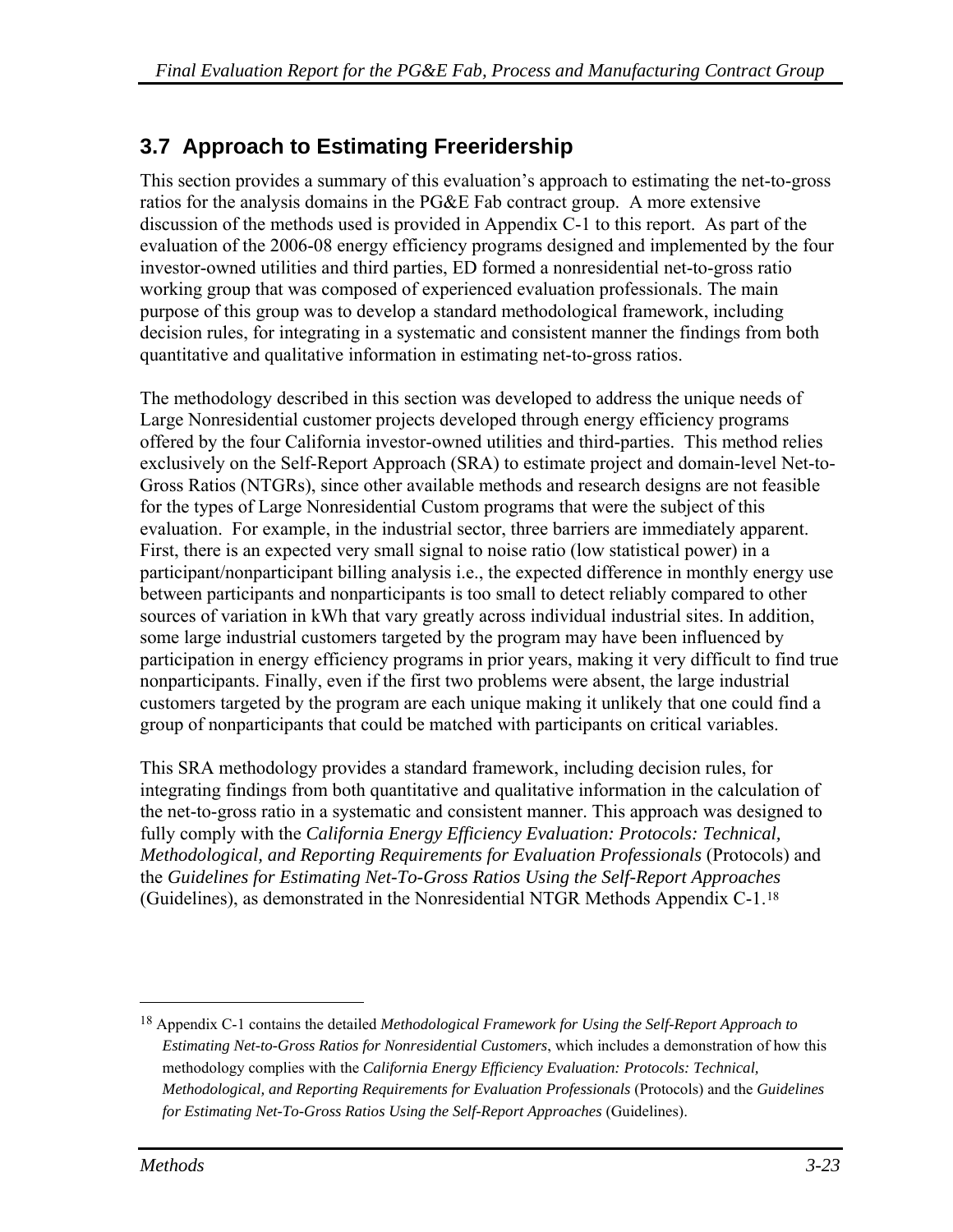- <span id="page-59-0"></span> $\blacksquare$  The method used a 0 to 10 scoring system for key questions used to estimate the NTGR rather than using fixed categories that were assigned weights. It asked respondents to jointly consider and rate the importance of the many likely events or factors that may have influenced their energy efficiency decision making, rather than focusing narrowly on only their rating of the program's importance. This question structure more accurately reflected the complex nature of the real-world decision making and helped to ensure that all non-program influences were taken into account in assessing the unique contribution of the program as reflected in the NTGR.
- There are three levels of free-ridership analysis. The most detailed level of analysis, the Standard – Very Large Project NTGR, was applied to the largest and most complex projects (representing 10 to 20% of the total) with the greatest expected levels of gross savings.[19](#page-59-0) The Standard NTGR, involving a somewhat less detailed level of analysis, was applied to projects with moderately high levels of gross savings. The least detailed analysis, the Basic NTGR, was applied to all remaining projects. Evaluators exercised their own discretion as to what the appropriate thresholds should be for each of these three levels.

## *3.7.1 Data Sources*

There are five sources of free-ridership information in this study. Each level of analysis relies on information from one or more of these sources.

[Table 3-10](#page-60-0) below shows the data sources that were used in each of the three levels of freeridership analysis. Although more than one level of analysis may share the same source, the amount of information that was utilized in the analysis varied. For example, all three levels of analysis obtained core question data from the Decision Maker survey. The Large Nonresidential NTG Survey Instrument can be found in Appendix C-2.

 $\overline{a}$ 

<sup>&</sup>lt;sup>19</sup> Note that we do not refer to an Enhanced level of analysis, since this is defined by the Protocols to involve the application of two separate analysis approaches, such as billing analysis or discrete choice modeling.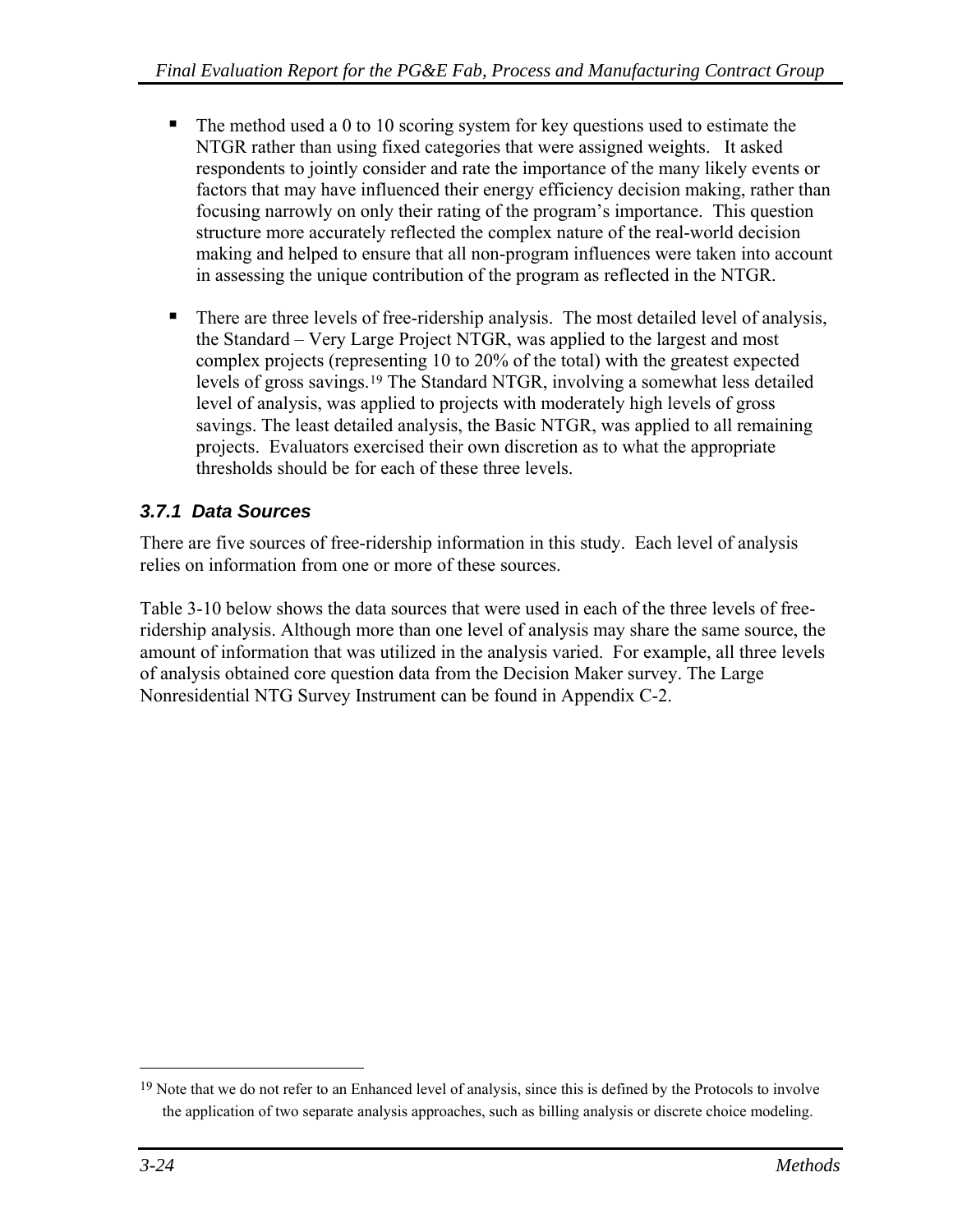|                                        | Program<br>File | <b>Decision</b><br><b>Maker</b><br><b>Survey</b><br>Core<br>Question | <b>Vendor</b><br><b>Surveys</b> | <b>Decision</b><br><b>Maker Survey</b><br>Supplemental<br><b>Questions</b> | Utility $\&$<br>Program<br><b>Staff</b><br><b>Interviews</b> | Other<br>Research<br><b>Findings</b> |
|----------------------------------------|-----------------|----------------------------------------------------------------------|---------------------------------|----------------------------------------------------------------------------|--------------------------------------------------------------|--------------------------------------|
| <b>Basic NTGR</b>                      |                 | ٦Ι                                                                   | $\sqrt{1}$                      |                                                                            | $\sqrt{2}$                                                   |                                      |
| Standard<br><b>NTGR</b>                | V               | V                                                                    | $\sqrt{1}$                      |                                                                            |                                                              |                                      |
| Standard NTGR -<br>Very Large Projects | V               | V                                                                    | $\sqrt{3}$                      | V                                                                          | N                                                            | N                                    |

<span id="page-60-0"></span>

|  | Table 3-10: Information Sources for Three Levels of NTGR Analysis |  |
|--|-------------------------------------------------------------------|--|
|  |                                                                   |  |

Footnotes below reference question numbers provided in Appendix C-2.<br> $\frac{1}{2}$  Only next formed for sites that indicate a vender influence seems (N2d) are

Only performed for sites that indicate a vendor influence score (N3d) greater than maximum of the other program element scores (N3b, N3c, N3g, N3h, N3l).

only performed for sites that have a utility account representative<br>by only performed if significant vendor influence reported or if secondary research indicates the installed measure may be becoming standard practice.

## *3.7.2 NTGR Questions and Scoring Algorithm*

The NTGR was calculated as an average of three scores. Each of these scores represented the highest response or the average of several responses given to one or more questions about the decision to install a program measure.

- 1. A **Timing and Selection** score that reflected the influence of the **most important** of various program and program-related elements in the customer's decision to select the specific program measure at this time. Program influence through vendor recommendations was also incorporated in this score.
- 2. A **Program Influence** score that captured the perceived importance of the program (whether rebate, recommendation, training, or other program intervention) relative to non-program factors in the decision to implement the specific measure that was eventually adopted or installed. This score was determined by asking respondents to assign importance values to both the program and most important non-program influences so that the two total 10. The program influence score was adjusted (i.e., divided by 2) if respondents said they had already made their decision to install the specific program qualifying measure before they learned about the program.
- 3. A **No-Program** score that captures the likelihood of various actions the customer might have taken at this time and in the future if the program had not been available (the counterfactual). This score also accounted for deferred free ridership by incorporating the likelihood that the customer would have installed programqualifying measures at a later date if the program had not been available.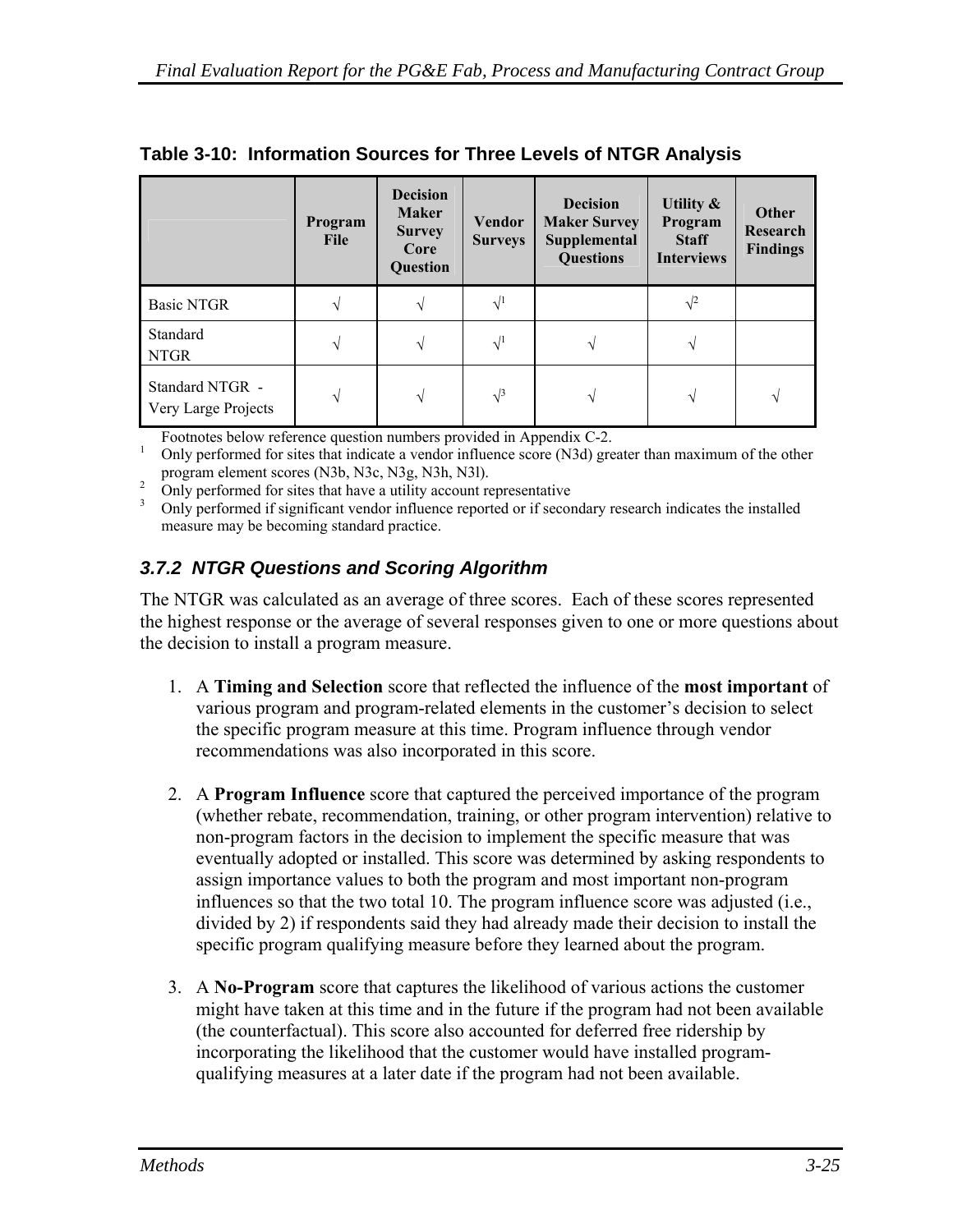<span id="page-61-0"></span>When there were multiple questions that fed into the scoring algorithm, as was the case for both the **Timing and Selection** and **No-Program** scores, the maximum score was always used. The rationale for using the maximum value was to capture the most important program element in the participant's decision making. Thus, each score was always based on the strongest influence indicated by the respondent. However, high scores that were inconsistent with other previous responses triggered consistency checks and led to follow-up questions to clarify and resolve the discrepancy.

When there were missing data or 'don't knows' to critical elements of each score, one of two options was used. The missing element was sometimes backfilled with a value that represented the average of the lowest and highest extreme values. Alternatively, if it was one of several other elements that were considered in the algorithm, the missing element may simply have been excluded from consideration.

The self-reported core NTGR in most cases was simply the average of the Program Influence, Timing and Selection, and No-Program Scores, divided by 10. The one exception to this was when the respondent indicated a 10 in 10 probability of installing the same equipment at the same time in the absence of the program, in which case the NTGR was based on the average of the Program Influence and No-Program scores only.

## *3.7.3 Data Analysis and Integration*

The calculation of the Core NTGR was generally mechanical and was based on the answers to the closed-ended questions. However, the reliance of the Standard NTGR – Very Large on more information from so many different sources required more of a case study level of effort. The SRA Guidelines point out that a case study is one method of assessing both quantitative and qualitative data in estimating a NTGR. A case study is an organized presentation of all these data available about a particular customer site with respect to all relevant aspects of the decision to install the efficient equipment. In such cases where multiple interviews were conducted eliciting both quantitative and qualitative data and a variety of program documentation had been collected, all of this information was integrated into an internally consistent and coherent story that supported a specific NTGR.

Sometimes, *all* the quantitative and qualitative data clearly pointed in the same direction while, in others, the *preponderance* of the data pointed in the same direction. Other cases were more ambiguous. In all cases, in order to maximize reliability, it was essential that more than one person be involved in analyzing the data. Each person analyzed the data separately and then compared and discussed the results. Important insights can emerge from the different ways in which two analysts look at the same set of data. Ultimately, differences were resolved and a case made for a particular NTGR. Careful training of analysts in the systematic use of rules was carried out to insure inter-rater reliability.<sup>[2](#page-61-0)0</sup>

 $\overline{a}$ 

<sup>20</sup> Inter-rater reliability is the extent to which two or more individuals (coders or raters) agree. Inter-rater reliability addresses the consistency of the implementation of a rating system.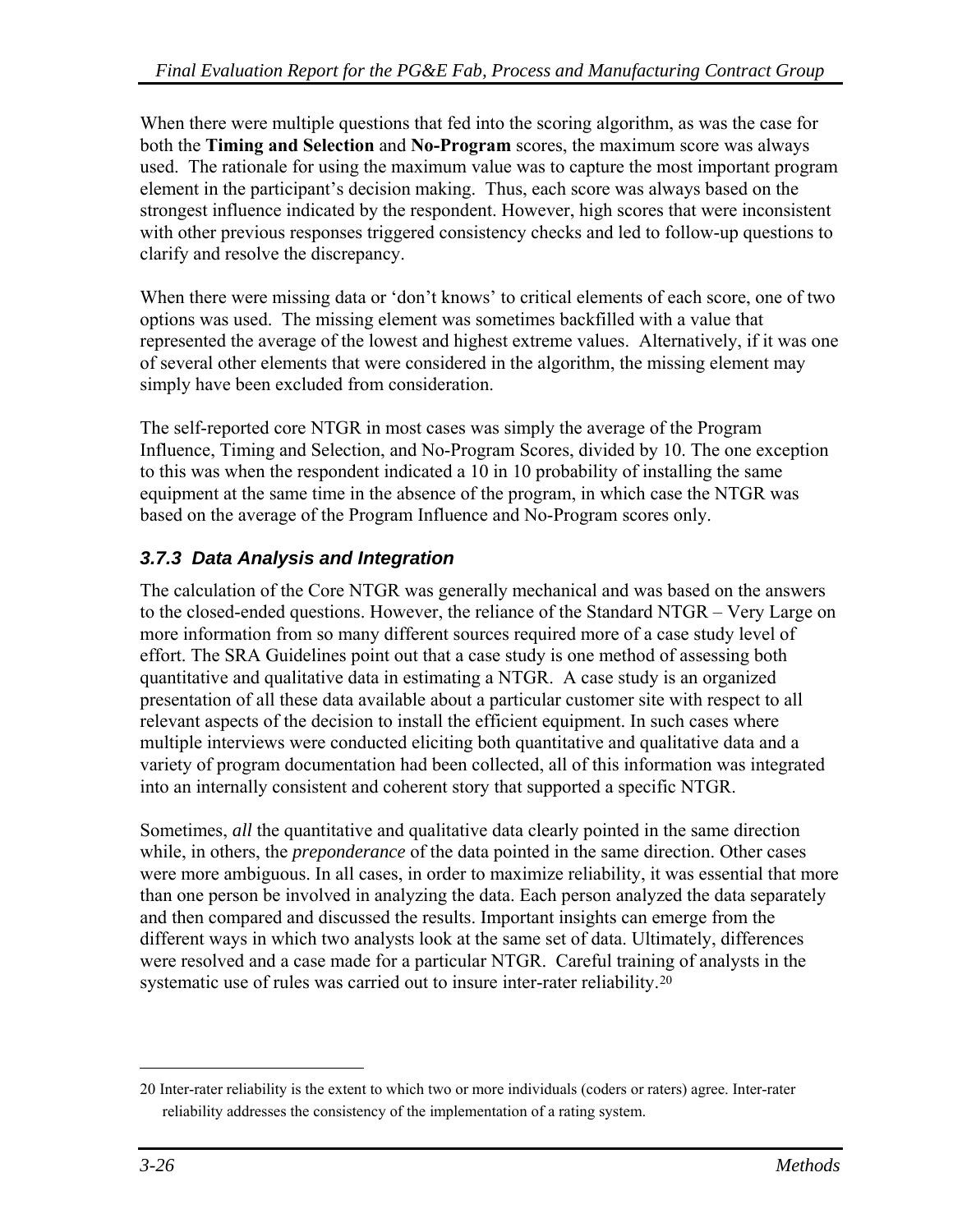Once the individual analysts completed their review, they discussed their respective findings and presented their respective rationales for any recommended changes to the equationderived NTGR. The outcome of this discussion was the final NTGR for a specific project.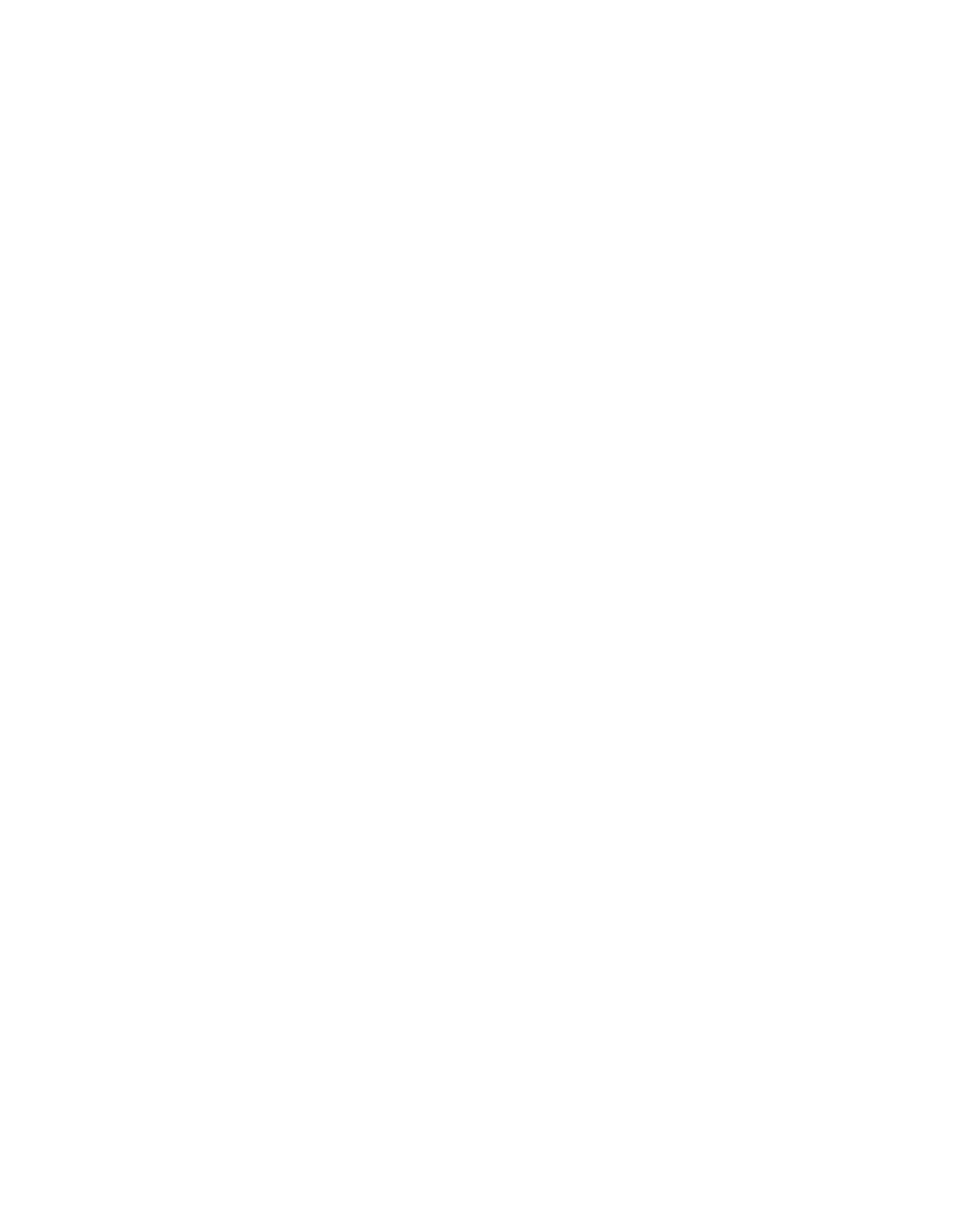# <span id="page-64-0"></span>**Results**

This section presents the quantitative results of the PG&E Fab impact evaluation. It begins with an analysis of program-specific participation patterns by quarter and then continues with a detailed reporting of gross and net realization rates for each sampling domain. Sampling domains are defined in Sections 2 and 3 of this report and include pump-off controllers (POCs), all other electric measures (non-POCs), and gas measures.

## **4.1 Quarterly Participation Patterns**

During the first two years of the funding cycle, two programs accounted for virtually all of the participation and claimed savings, the PG&E Fabrication, Process and Heavy Industrial Manufacturing program (PGE2004) and the Energy Efficiency Services for Oil Production program (PGE2058) operated by Global Energy Partners. In 2008, several additional third party programs contributed to the mix of participation, including

- **PGE2042, the Heavy Industry Energy Efficiency Program operated by Lockheed** Martin
- *PGE2046, QuEST's California Wastewater Process Optimization Program*
- *PGE2064*, Nexant's Refinery Energy Efficiency Program
- *PGE2081*, Air Power USA's Assessment, Implementation and Monitoring Program
- *PGE2084,* Ecos Consulting's Energy Efficiency of Compressed Systems
- *PGE2087*, Enovity's Commercial and Industrial Boiler Efficiency Program

[Figure 4-1](#page-65-0) below summarizes these participation patterns, in terms of claimed ex-ante gross kWh savings for the PG&E Fab contract group<sup>[2](#page-64-0)1</sup>, and selected programs within that group that accounted for the largest shares of participation.

<u>.</u>

<sup>&</sup>lt;sup>21</sup> Please note that the reported total ex-ante gross kWh savings for this group of programs includes 11,497,218 gross kWh of savings from 58 projects classified as New Construction - Commercial that were transferred to the New Construction contract group for evaluation. They were not addressed in this evaluation.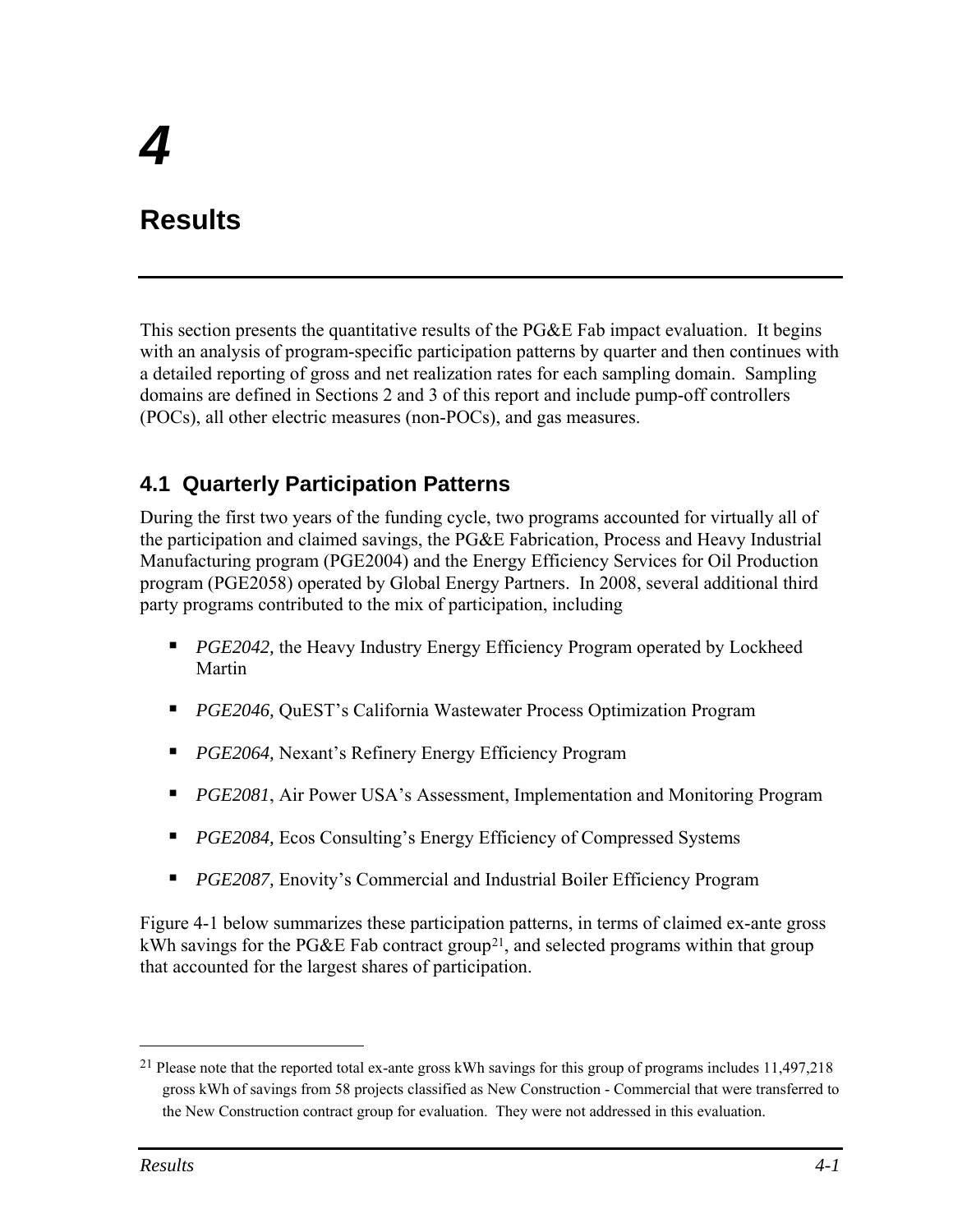

<span id="page-65-0"></span>**Figure 4-1: Participation for Selected Programs (Q2 2007 through Q4 2008)** 

The data clearly demonstrate the 'hockey stick' pattern of participation in these types of Industrial programs, whereby long-lead-time projects lead to relatively low savings claims during the early part of the plan period, and dramatically higher savings claims at the end of the plan period. For example, total reported and claimed electric energy savings doubled between Q2 2007 and Q2 2008, and then doubled again to reach 494 GWh in Q4 2008.

## **4.2 Site-Specific Gross Impacts**

In this sub-section we present our gross impact results on an unweighted basis by project. Anonymous site-specific results are included in summary tables. The impact evaluation results are based on a combined sample, for all three sampling domains, of 130 matched gross and net projects – 41 POC projects, 61 Non-POC electric projects, and 28 gas projects. In addition, the net-to-gross sample is larger than the gross sample since it also includes a number of 'net-only' sites.

As described in Section 3, a complete M&V plan and an impact evaluation report were developed for each site. The resulting detailed site-specific project descriptions, ex-ante methods, ex-post methods, and ex-post results are provided in the site reports which comprise Appendix F.

Ex-ante energy savings from the installation report, ex-post savings from this impact evaluation, and associated realization rates are shown in [Table 4-1](#page-66-0) for each project in the evaluation sample. .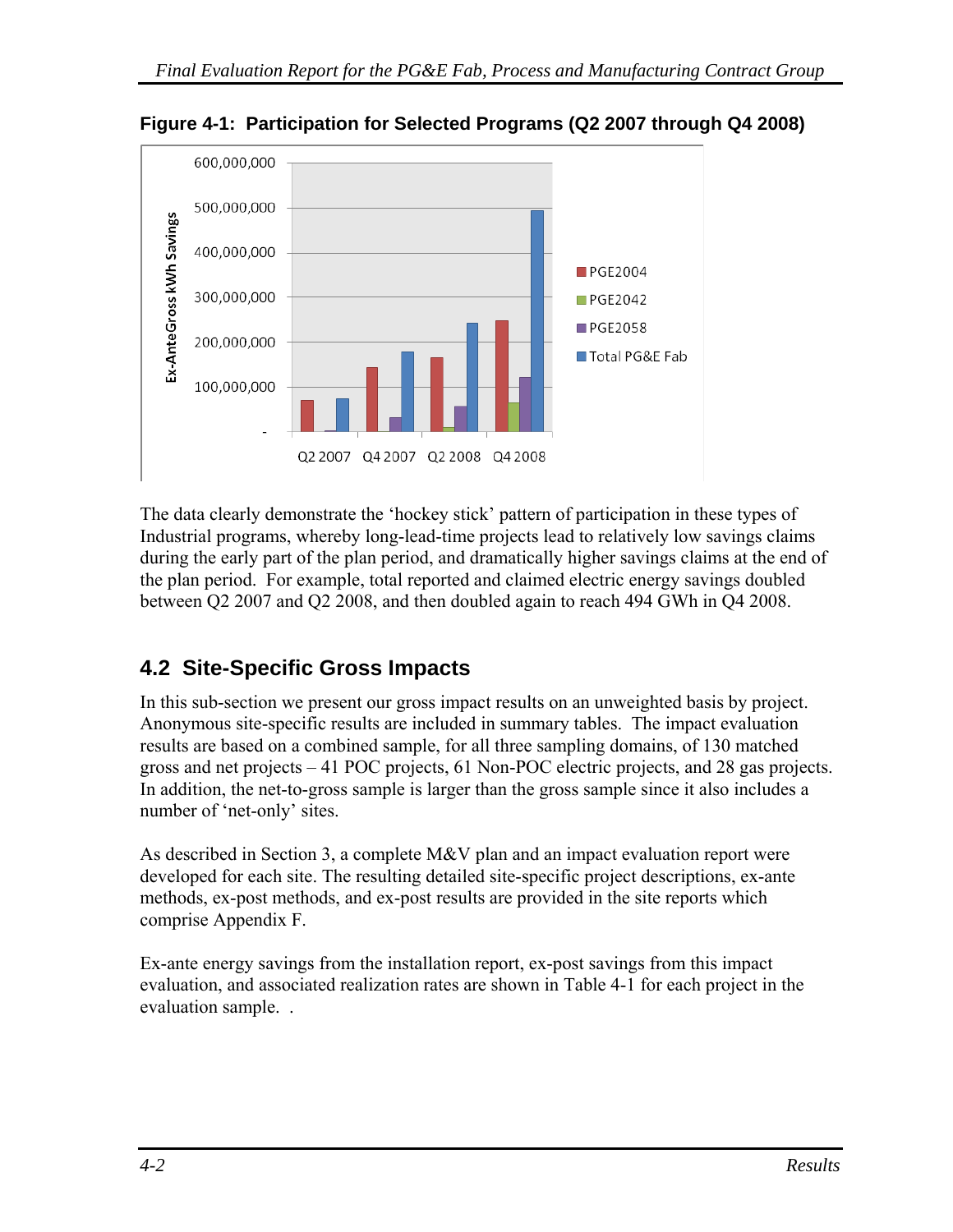|                            |                        | Fuel                 | Ex Ante Savings  |                     |                              | Ex Post Savings |                   | <b>Realization Rate</b>      |                   |                |                                    |
|----------------------------|------------------------|----------------------|------------------|---------------------|------------------------------|-----------------|-------------------|------------------------------|-------------------|----------------|------------------------------------|
| Site ID                    | <b>IOU ID</b>          | Sampled              | kWh              | kW                  | Therms                       | kWh             | kW                | Therms                       | kWh               | kW             | Therms                             |
| <b>B001</b>                | 2K6-L0204E             | Electric             | 3,902,824        | 394                 | $\mathbf{0}$                 | 2,209,538       | 219               | $\mathbf{0}$                 | 0.566             | 0.556          |                                    |
| <b>B002</b>                | 2K6-L0196E             | Electric             | 3,819,518        | 370                 | $\mathbf{0}$                 | 2,162,376       | 206               | $\mathbf{0}$                 | 0.566             | 0.556          | $\blacksquare$                     |
| <b>B003</b>                | 2K6-L0210E             | Electric             | 3,327,156        | 333                 | $\mathbf{0}$                 | 1,883,631       | 185               | $\mathbf{0}$                 | 0.566             | 0.556          |                                    |
| <b>B004</b>                | 2K6-L0205E             | Electric             | 2.369.046        | 248                 | $\mathbf{0}$                 | 1,341,208       | 138               | $\mathbf{0}$                 | 0.566             | 0.556          | $\overline{\phantom{a}}$           |
| <b>B005</b>                | 2K6-S0214E             | Electric             | 2,211,749        | 201                 | $\boldsymbol{0}$             | 1,110,298       | 101               | $\boldsymbol{0}$             | 0.502             | 0.504          | $\overline{\phantom{m}}$           |
| <b>B006</b>                | 2K6-L0522E             | Electric             | 2,131,152        | 202                 | $\boldsymbol{0}$             | 1,369,488       | 156               | $\mathbf{0}$                 | 0.643             | 0.773          | $\blacksquare$                     |
| <b>B007</b>                | 2K6-S0215E             | Electric             | 2,101,575        | 203                 | $\mathbf{0}$                 | 1,054,991       | 102               | $\mathbf{0}$                 | 0.502             | 0.504          |                                    |
| <b>B008</b>                | 2K6-L0202E             | Electric             | 2,003,552        | 212                 | $\mathbf{0}$                 | 1,134,287       | 118               | $\mathbf{0}$                 | 0.566             | 0.556          | $\sim$                             |
| <b>B009</b>                | 2K6-S0212E             | Electric             | 1,921,175        | 182                 | $\bf{0}$                     | 964,430         | 92                | $\mathbf{0}$                 | 0.502             | 0.504          | ÷.                                 |
| <b>B010</b>                | 2K6-L0203E             | Electric             | 1,741,438        | 173                 | $\mathbf{0}$                 | 985,895         | 96                | $\mathbf{0}$                 | 0.566             | 0.556          | $\sim$                             |
| <b>B011</b>                | 2K6-L0216E             | Electric             | 1,618,033        | 154                 | $\mathbf{0}$                 | 749,709         | 72                | $\mathbf{0}$                 | 0.463             | 0.465          | ÷.                                 |
| <b>B012</b>                | 2K6-L0010E             | Electric             | 504,570          | 27                  | $\mathbf{0}$                 | 504,570         | 27                | $\mathbf{0}$                 | 1.000             | 1.000          | $\sim$                             |
| <b>B013</b>                | 2K6-L0443E             | Electric             | 923,551          | $\mathbf{0}$        | $\mathbf{0}$                 | 1,332,681       | $-14$             | $\mathbf{0}$                 | 1.443             | ÷              | ÷.                                 |
| <b>B014</b>                | 2K6-L0308E             | Electric             | 620,707          | 85                  | $\mathbf{0}$                 | 489,596         | 56                | $\mathbf{0}$                 | 0.789             | 0.657          | $\blacksquare$                     |
| <b>B015</b>                | 2K6-L0235E             | Electric             | 557,213          | 116                 | $\bf{0}$                     | 591,497         | 118               | $\boldsymbol{0}$             | 1.062             | 1.015          | $\sim$                             |
| <b>B016</b>                | 2K6-S0211E             | Electric             | 1,340,656        | 134                 | $\boldsymbol{0}$             | 559,053         | 56                | $\mathbf{0}$                 | 0.417             | 0.418          | $\sim$                             |
| <b>B017</b>                | 2K6-L0290E             | Electric             | 630,747          | 73                  | $\bf{0}$                     | 126,187         | 19                | $\bf{0}$                     | 0.200             | 0.257          | $\sim$                             |
| <b>B018</b>                | NC0045069              | Electric             | 928,106          | 106                 | $\boldsymbol{0}$             | 525,436         | 59                | $\mathbf{0}$                 | 0.566             | 0.556          | $\blacksquare$                     |
| <b>B019</b>                | NC0044109              | Electric             | 152,008          | 17                  | $\bf{0}$                     | 90,199          | 10                | $\bf{0}$                     | 0.593             | 0.606          | $\sim$                             |
| <b>B020</b>                | 2K6-L0306E             | Electric             | 233,773          | 30                  | $\boldsymbol{0}$             | 119,483         | 17                | $\boldsymbol{0}$             | 0.511             | 0.579          | $\blacksquare$                     |
| B021                       | 2K6-L0152E             | Electric             | 251,328          | 68                  | $\boldsymbol{0}$             | 298.344         | 96                | $\boldsymbol{0}$             | 1.187             | 1.412          | $\sim$                             |
| <b>B022</b>                | NC0052813              | Electric             | 248,021          | 30                  | $\mathbf{0}$                 | 117,015         | 13                | $\mathbf{0}$                 | 0.472             | 0.448          | $\blacksquare$                     |
| B023a                      | 2K6-S0213E             | Electric             | 1,502,391        | 145                 | $\boldsymbol{0}$             | 754,200         | 73                | $\mathbf{0}$                 | 0.502             | 0.504          | $\sim$                             |
| B024a                      | 2K6-L0762E             | Electric             | 7,456,038        | 857                 | $\mathbf{0}$                 | 5.869.628       | 774               | $\mathbf{0}$                 | 0.787             | 0.903          | ÷.                                 |
| <b>B025</b>                | NC0054415              | Electric             | 17,580           | $\overline{c}$      | $\mathbf{0}$                 | $\mathbf{0}$    | $\mathbf{0}$      | $\mathbf{0}$                 | 0.000             | 0.000          | $\sim$                             |
| <b>B026a</b>               | NC0050053              | Electric             | 6,612,695        | 754                 | $\mathbf{0}$                 | 1,308,333       | 149               | $\mathbf{0}$                 | 0.198             | 0.198          | $\sim$                             |
| <b>B027</b><br><b>B028</b> | NC0049256<br>NC0051917 | Electric<br>Electric | 17,580<br>65,925 | $\overline{c}$<br>8 | $\mathbf{0}$<br>$\mathbf{0}$ | 0<br>45,534     | $\mathbf{0}$<br>5 | $\mathbf{0}$<br>$\mathbf{0}$ | 0.000<br>0.691    | 0.000<br>0.693 | $\sim$<br>$\overline{\phantom{a}}$ |
| <b>B029</b>                | NC0050920              | Electric             | 65.925           | 8                   | $\mathbf{0}$                 | 42,452          | 5                 | $\mathbf{0}$                 | 0.644             | 0.667          | $\sim$                             |
| <b>B030</b>                | NC0060217              | Electric             | 52,740           | 6                   | $\mathbf{0}$                 | 48,784          | 6                 | $\mathbf{0}$                 | 0.925             | 0.933          | $\overline{\phantom{a}}$           |
| <b>B036a</b>               | 2K6-L0349E             | Electric             | 3,741,621        | 384                 | $\mathbf{0}$                 | 3,499,715       | 389               | $\mathbf{0}$                 | 0.935             | 1.013          | $\sim$                             |
| <b>B044</b>                | TCA0001250             | Electric             | 917,813          | 89                  | $\mathbf{0}$                 | 444,588         | 43                | $\mathbf{0}$                 | 0.484             | 0.484          | $\overline{\phantom{a}}$           |
| <b>B046</b>                | TCA0001250             | Electric             | 3,696,381        | 358                 | $\mathbf{0}$                 | 1,790,525       | 173               | $\mathbf{0}$                 | 0.484             | 0.484          | $\sim$                             |
| B047                       | TCA0001250             | Electric             | 3,238,915        | 321                 | $\mathbf{0}$                 | 1,568,929       | 155               | $\mathbf{0}$                 | 0.484             | 0.484          | $\sim$                             |
| <b>B048a</b>               | TAA0001639             | Electric             | 5,032,246        | 904                 | $\mathbf{0}$                 | 4,782,240       | 842               | $\mathbf{0}$                 | 0.950             | 0.932          | $\overline{\phantom{a}}$           |
| <b>B048b</b>               | TAA0001789             | Electric             | 42,731           | $\boldsymbol{0}$    | $\boldsymbol{0}$             | 50,849          | $\mathbf{0}$      | $\mathbf{0}$                 | 1.190             | ÷,             | $\overline{\phantom{a}}$           |
| <b>B048c</b>               | TAA0001789             | Electric             | 802,090          | 147                 | $\mathbf{0}$                 | 770,394         | 144               | $\mathbf{0}$                 | 0.960             | 0.981          |                                    |
| <b>B049</b>                | TAA0001789             | Electric             | 415,741          | $\boldsymbol{0}$    | $\mathbf{0}$                 | 0               | $\mathbf{0}$      | $\mathbf{0}$                 | 0.000             |                | $\sim$                             |
| <b>B050</b>                | TAA0001789             | Electric             | 1,505,214        | 32                  | $\mathbf{0}$                 | $\mathbf{0}$    | $\mathbf{0}$      | $\mathbf{0}$                 | 0.000             | 0.000          |                                    |
| <b>B052</b>                | TAA0001758             | Electric             | 728,232          | 83                  | $\boldsymbol{0}$             | 698,289         | 86                | $\mathbf{0}$                 | 0.959             | 1.030          | $\overline{\phantom{a}}$           |
| <b>B053</b>                | TAA0001758             | Electric             | 1,040,375        | 119                 | $\bf{0}$                     | 872,603         | 131               | $\boldsymbol{0}$             | 0.839             | 1.101          | $\overline{\phantom{a}}$           |
| <b>B055</b>                | TBA0001717             | Electric             | 3,015,908        | 355                 | $\boldsymbol{0}$             | $\mathbf{0}$    | $\mathbf{0}$      | $\mathbf{0}$                 | 0.000             | 0.000          | $\overline{\phantom{a}}$           |
| <b>B056</b>                | TBA0001717             | Electric             | 185,549          | 22                  | $\mathbf{0}$                 | -353,683        | $-42$             | $\mathbf{0}$                 | $-1.906$          | $-1.906$       | $\overline{\phantom{a}}$           |
| <b>B057</b>                | TAA0001771             | Electric             | 1,237,788        | 141                 | $\boldsymbol{0}$             | $-227,194$      | $-23$             | $\boldsymbol{0}$             | $-0.184$          | $-0.162$       | $\overline{\phantom{a}}$           |
| <b>B058</b>                | TAA0001771             | Electric             | 424,620          | 63                  | $\mathbf{0}$                 | 390,235         | 44                | $\mathbf{0}$                 | 0.919             | 0.688          | $\overline{\phantom{a}}$           |
| <b>B062</b>                | 2K08007843             | Electric             | 406.443          | $\boldsymbol{0}$    | $\mathbf{0}$                 | 198,510         | $\mathbf{0}$      | $\mathbf{0}$                 | 0.488             |                | $\overline{\phantom{a}}$           |
| <b>B063</b>                | NC0021889              | Electric             | 3,451,202        | 394                 | $\mathbf{0}$                 | $-5,563,434$    | $-1,107$          | 9,128,462                    | $-1.612$          | $-2.810$       | $\overline{\phantom{a}}$           |
| <b>B064</b>                | NC0065636              | Electric             | 2,722,524        | 349                 | $\mathbf{0}$                 | 2,722,524       | 349               | $\mathbf{0}$                 | 1.000             | 1.000          |                                    |
| <b>B065</b>                | 2K6-L0208E             | Electric             | 2,299,921        | 240                 | $\boldsymbol{0}$             | 1,302,073       | 134               | $\boldsymbol{0}$             | 0.566             | 0.556          | $\overline{\phantom{a}}$           |
| <b>B066</b>                | NC0046290              | Electric             | 2,193,879        | 219                 | $\boldsymbol{0}$             | 1,265,432       | 145               | $\boldsymbol{0}$             | 0.577             | 0.664          | $\overline{\phantom{a}}$           |
| <b>B067</b>                | NC0051153              | Electric             | 2,036,807        | 262                 | $\bf{0}$                     | 1,589,275       | 211               | $\boldsymbol{0}$             | 0.780             | 0.806          | $\overline{\phantom{a}}$           |
| <b>B068</b>                | 2K6-L0195E             | Electric             | 2,010,736        | 198                 | $\boldsymbol{0}$             | 1,138,355       | 110               | $\boldsymbol{0}$             | 0.566             | 0.556          | $\overline{\phantom{a}}$           |
| <b>B069</b>                | 2K07000602             | Electric             | 1,707,423        | 263                 | $\bf{0}$                     | 513,026         | 116               | $\boldsymbol{0}$             | 0.300             | 0.440          | $\overline{\phantom{a}}$           |
| <b>B070a</b>               | TAA0001341             | Electric             | 975,873          | 112                 | $\boldsymbol{0}$             | 938,945         | 109               | $\boldsymbol{0}$             | 0.962             | 0.974          | $\overline{\phantom{a}}$           |
| <b>B071</b>                | NC0058114              | Electric             | 674,256          | 77                  | $\boldsymbol{0}$             | 595,333         | 68                | $\boldsymbol{0}$             | 0.883             | 0.883          |                                    |
| <b>B072</b>                | 2K07000363             | Electric             | 626,641          | 86                  | $\boldsymbol{0}$             | 25,301          | $\sqrt{2}$        | $\boldsymbol{0}$             | 0.040             | 0.021          | $\overline{\phantom{a}}$           |
| <b>B073</b>                | NC0052113              | Electric             | 618,418          | 73                  | $\boldsymbol{0}$             | 54.869          | 6                 | $\boldsymbol{0}$             | 0.089             | 0.086          |                                    |
| <b>B074</b>                | NC0057254              | Electric             | 527,397          | 60                  | $\boldsymbol{0}$             | 298,580         | 34                | $\boldsymbol{0}$             | 0.566             | 0.556          |                                    |
| <b>B075</b>                | NC0061813              | Electric             | 523,973          | 60                  | $\boldsymbol{0}$             | 399,920         | 46                | $\boldsymbol{0}$             | 0.763             | 0.758          |                                    |
| <b>B076</b>                | 2K6-L0690E             | Electric             | 444,093          | 210                 | $\boldsymbol{0}$             | 23,800          | 5                 | $\boldsymbol{0}$             | 0.054             | 0.023          |                                    |
| <b>B077</b>                | 2K6-L0461E             | Electric             | 334,668          | 50                  | $\boldsymbol{0}$             | 14,815          | $\sqrt{2}$        | $\boldsymbol{0}$             | 0.044             | 0.049          |                                    |
| <b>B078</b>                | 2K07000364             | Electric             | 289,219          | 40                  | $\boldsymbol{0}$             | 92,578          | 12                | $\boldsymbol{0}$             | 0.320             | 0.314          |                                    |
| <b>B079</b>                | 2K6-L0465E             | Electric             | 282,799          | 33                  | $\boldsymbol{0}$             | 309,443         | 36                | $\boldsymbol{0}$             | 1.094             | 1.075          |                                    |
| <b>B080</b>                | NC0059813              | Electric             | 208,479          | 35                  | $\boldsymbol{0}$             | $-4,225$        | $-1$<br>9         | $\boldsymbol{0}$             | $-0.020$<br>0.397 | $-0.037$       |                                    |
| <b>B081</b>                | 2K6-L0572E             | Electric             | 188,580          | 75                  | $\boldsymbol{0}$             | 74,921          |                   | $\boldsymbol{0}$             |                   | 0.116          |                                    |
| <b>B082</b>                | 2K6-L0828E             | Electric             | 77,070           | 9                   | $\boldsymbol{0}$             | 91,380          | 14                | $\boldsymbol{0}$             | 1.186             | 1.585          |                                    |

## <span id="page-66-0"></span>**Table 4-1: Summary of Ex-Ante and Ex-Post Savings for All Sampled Projects**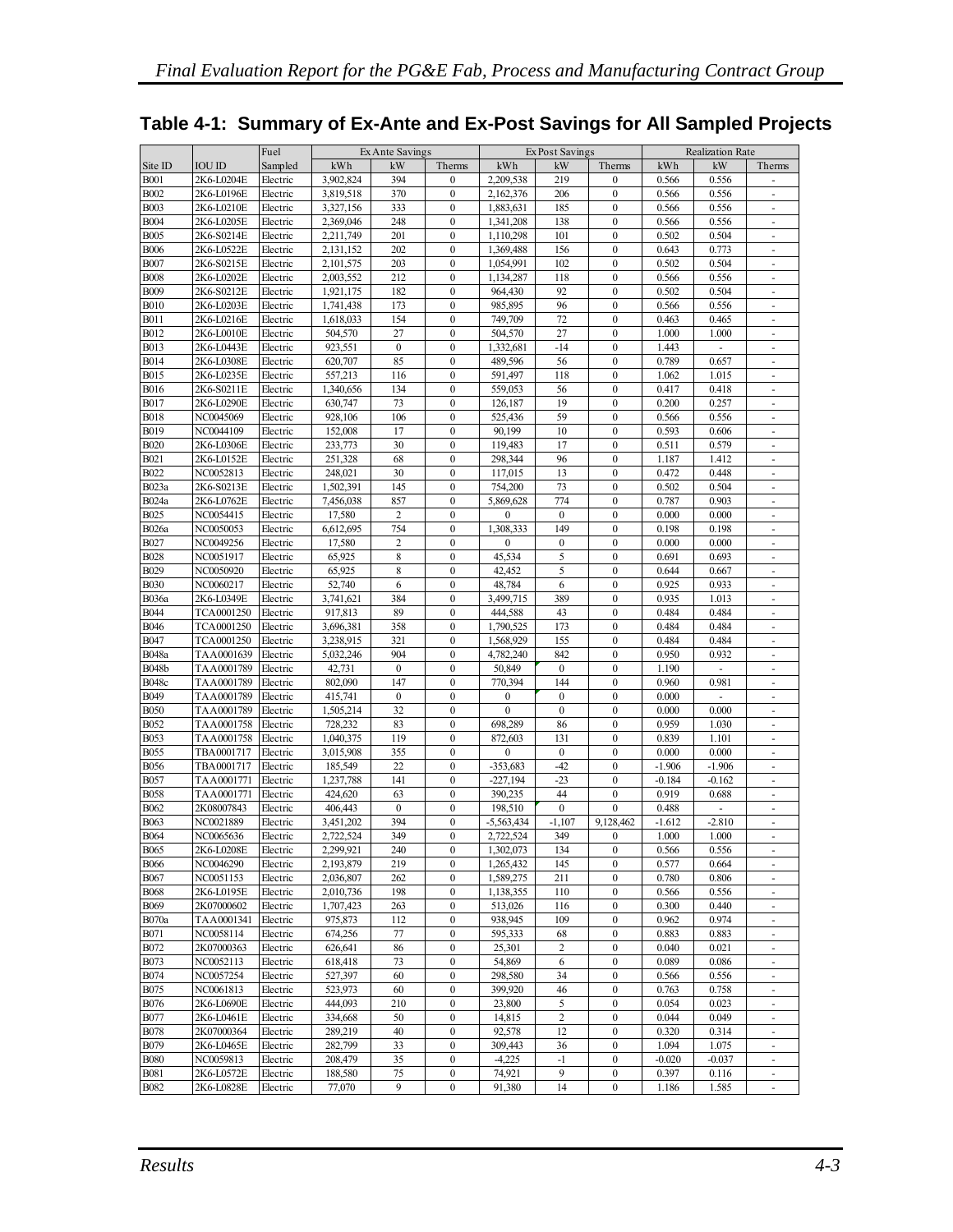|                            |                          | Fuel                 | Ex Ante Savings      |                  |                                  | Ex Post Savings        |                  | Realization Rate                 |                          |                             |                          |
|----------------------------|--------------------------|----------------------|----------------------|------------------|----------------------------------|------------------------|------------------|----------------------------------|--------------------------|-----------------------------|--------------------------|
| Site ID                    | <b>IOU ID</b>            | Sampled              | kWh                  | kW               | Therms                           | kWh                    | kW               | Therms                           | kWh                      | kW                          | Therms                   |
| <b>B083</b>                | NC0061421                | Electric             | 65,925               | 8                | $\mathbf{0}$                     | $\Omega$               | $\mathbf{0}$     | $\mathbf{0}$                     | 0.000                    | 0.000                       |                          |
| <b>B084</b>                | NC0060256                | Electric             | 17,580               | 2                | $\mathbf{0}$                     | 4,277                  | 1                | $\boldsymbol{0}$                 | 0.243                    | 0.250                       |                          |
| <b>B085</b>                | NC0060273                | Electric             | 17,580               | $\overline{c}$   | $\boldsymbol{0}$                 | $\mathbf{0}$           | $\boldsymbol{0}$ | $\boldsymbol{0}$                 | 0.000                    | 0.000                       | ÷.                       |
| <b>B086</b>                | NC0058597                | Electric             | 17,580               | 2                | $\boldsymbol{0}$                 | 5,993                  | 1                | $\boldsymbol{0}$                 | 0.341                    | 0.350                       |                          |
| <b>B087</b>                | NC0042109                | Electric             | 14,362               | $\overline{c}$   | $\mathbf{0}$                     | 2,415                  | $\mathbf{0}$     | $\mathbf{0}$                     | 0.168                    | 0.000                       | $\omega$                 |
| <b>B088</b>                | 2K6-L0268E               | Electric             | 2,877,912            | 354              | $\boldsymbol{0}$                 | 2,709,637              | 328              | $\boldsymbol{0}$                 | 0.942                    | 0.926                       | ٠                        |
| <b>B089</b>                | NC0053434                | Electric             | 2.699.832            | 308              | $\boldsymbol{0}$                 | 3,974,712              | 454              | $\boldsymbol{0}$                 | 1.472                    | 1.472                       | $\overline{\phantom{a}}$ |
| <b>B090</b>                | 2K6-L0391E               | Electric             | 1,212,803            | 532              | $\boldsymbol{0}$                 | $\mathbf{0}$           | $\mathbf{0}$     | $\mathbf{0}$                     | 0.000                    | 0.000                       |                          |
| B091a                      | TBA0001525               | Electric             | 1,807,356            | 163              | $\boldsymbol{0}$                 | 1,799,671              | 163              | $\boldsymbol{0}$                 | 0.996                    | 1.000                       | ×,                       |
| B092                       | NC0046973                | Electric             | 628.455              | 45               | $\mathbf{0}$                     | 129,391                | 15               | $\mathbf{0}$                     | 0.206                    | 0.329                       | ×.                       |
| B095                       | TAA0001789               | Electric             | 14,966,829           | 3,452            | $\boldsymbol{0}$                 | $-30,324$              | $\boldsymbol{0}$ | $\boldsymbol{0}$                 | $-0.002$                 | 0.000                       |                          |
| <b>B096</b>                | TAA0001758               | Electric             | 4,782,886            | 436              | $\mathbf{0}$                     | $\mathbf{0}$           | $\mathbf{0}$     | $\boldsymbol{0}$                 | 0.000                    | 0.000                       | ÷.                       |
| B097                       | 2K07000022               | Electric             | 10,096,226           | 1,002            | $\boldsymbol{0}$                 | 4,814,890              | 480              | $\boldsymbol{0}$                 | 0.477                    | 0.479                       |                          |
| <b>B098</b>                | 2K6-S0456E               | Electric             | 2,471,624            | 237              | $\overline{0}$                   | 1,178,717              | 114              | $\mathbf{0}$                     | 0.477                    | 0.479                       | ä,                       |
| <b>B099</b>                | 2K6-S0457E               | Electric             | 3,110,328            | 325              | $\boldsymbol{0}$                 | 1,483,315              | 156              | $\bf{0}$                         | 0.477                    | 0.479                       | ٠                        |
| <b>B100</b>                | CDI0000066               | Electric             | 2,979,032            | 347              | $\boldsymbol{0}$                 | 817,053                | 113              | $\boldsymbol{0}$                 | 0.274                    | 0.325                       | $\sim$                   |
| <b>B101</b>                | 2K08006373               | Electric             | 4,136,817            | $\mathbf{0}$     | $\boldsymbol{0}$                 | 130,370                | $\mathbf{0}$     | $\boldsymbol{0}$                 | 0.032                    | ÷,                          |                          |
| <b>B102a</b>               | TAA0001098               | Electric             | 5,377,755            | 614              | $\mathbf{0}$                     | 918,925                | 104              | $\boldsymbol{0}$                 | 0.171                    | 0.169                       | $\overline{\phantom{a}}$ |
| <b>B103</b>                | 2K6-L0269E               | Electric             | 2,751,685            | 406              | $\mathbf{0}$                     | 1,049,331              | 120              | $\mathbf{0}$                     | 0.381                    | 0.295                       |                          |
| <b>B104</b>                | NC0057214                | Electric             | 2,483,163            | 283              | $\boldsymbol{0}$                 | 1,405,814              | 157              | $\boldsymbol{0}$                 | 0.566                    | 0.556                       | ×.                       |
| <b>B105</b>                | NC0053293                | Electric             | 3,025,212            | 447              | $\mathbf{0}$                     | 3,025,212              | $\mathbf{0}$     | $\mathbf{0}$                     | 1.000                    | 0.000                       | ÷.                       |
| <b>B106</b>                | TCA0001784               | Electric             | 2,474,928            | 83               | $\boldsymbol{0}$                 | 748,613                | 85               | $\boldsymbol{0}$                 | 0.302                    | 1.030                       |                          |
| <b>B107</b>                | TBA0000481               | Electric             | 943,435              | 101              | $\boldsymbol{0}$                 | 786,883                | 83               | $\boldsymbol{0}$                 | 0.834                    | 0.821                       | $\overline{\phantom{a}}$ |
| <b>B108</b>                | TCA0001175               | Electric             | 626,641              | 57               | $\boldsymbol{0}$                 | 171,868<br>100.157     | 19               | $\boldsymbol{0}$<br>$\mathbf{0}$ | 0.274                    | 0.327                       |                          |
| <b>B109</b>                | TCA0001784               | Electric             | 646,483              | 64<br>105        | $\boldsymbol{0}$<br>$\mathbf{0}$ |                        | 12               | $\mathbf{0}$                     | 0.155<br>1.532           | 0.186<br>1.241              | ÷                        |
| <b>B110</b><br><b>B111</b> | TAA0001093<br>TCA0000258 | Electric<br>Electric | 908,564<br>1,344,741 | 157              | $\boldsymbol{0}$                 | 1,391,805<br>2,019,566 | 130<br>231       | $\boldsymbol{0}$                 | 1.502                    | 1.472                       |                          |
| <b>B111a</b>               | TCA0000893               | Electric             | 596,509              | 63               | $\boldsymbol{0}$                 | 180,053                | 21               | $\boldsymbol{0}$                 | 0.302                    | 0.336                       | $\overline{\phantom{a}}$ |
| <b>B112</b>                | TCA0001175               | Electric             | 873,171              | 85               | $\mathbf{0}$                     | 239,483                | 28               | $\mathbf{0}$                     | 0.274                    | 0.325                       |                          |
| <b>B113</b>                | TAA0001259               | Electric             | 1,088,430            | 124              | $\mathbf{0}$                     | 921,990                | 105              | $\mathbf{0}$                     | 0.847                    | 0.847                       | ×.                       |
| <b>B114</b>                | TBA0000304               | Electric             | 952.115              | 111              | $\boldsymbol{0}$                 | 1,124,410              | 131              | $\boldsymbol{0}$                 | 1.181                    | 1.181                       | ÷.                       |
| <b>B115</b>                | TCA0001784               | Electric             | 719,604              | 65               | $\boldsymbol{0}$                 | 197,364                | 21               | $\mathbf{0}$                     | 0.274                    | 0.325                       |                          |
| <b>B116a</b>               | TBA0000815               | Electric             | 965,563              | 112              | $\mathbf{0}$                     | 307,306                | 35               | $\boldsymbol{0}$                 | 0.318                    | 0.312                       | ٠                        |
| <b>B117</b>                | TCA0001331               | Electric             | 780,133              | 59               | $\overline{0}$                   | 213,965                | 19               | $\mathbf{0}$                     | 0.274                    | 0.325                       | ä,                       |
| <b>B118</b>                | TAA0001767               | Electric             | 1,358,695            | 155              | $\boldsymbol{0}$                 | 519,502                | 99               | $\boldsymbol{0}$                 | 0.382                    | 0.635                       | $\sim$                   |
| <b>B119</b>                | TCA0000744               | Electric             | 487,263              | 50               | $\mathbf{0}$                     | 147,077                | 17               | $\mathbf{0}$                     | 0.302                    | 0.337                       | ٠                        |
| <b>B120</b>                | TAA0001772               | Electric             | 765,274              | 93               | $\mathbf{0}$                     | 155,607                | 22               | $\boldsymbol{0}$                 | 0.203                    | 0.234                       |                          |
| <b>B121</b>                | TBA0001420               | Electric             | 732,865              | 96               | $\mathbf{0}$                     | 511,220                | 68               | $\mathbf{0}$                     | 0.698                    | 0.709                       |                          |
| <b>B031</b>                | NC0056653                | Gas                  | $\boldsymbol{0}$     | $\boldsymbol{0}$ | 1,264,741                        | $\bf{0}$               | $\mathbf{0}$     | 1,269,988                        |                          |                             | 1.004                    |
| <b>B033</b>                | 2K6-L0633G               | Gas                  | $\boldsymbol{0}$     | $\boldsymbol{0}$ | 754,518                          | $\boldsymbol{0}$       | $\boldsymbol{0}$ | 585,092                          | ×,                       | L,                          | 0.775                    |
| <b>B034</b>                | 2K6-L0830G               | Gas                  | $\mathbf{0}$         | $\mathbf{0}$     | 624,204                          | $\Omega$               | $\mathbf{0}$     | 972,726                          | $\omega$                 | $\mathbf{r}$                | 1.558                    |
| B035                       | NC0043970                | Gas                  | $\boldsymbol{0}$     | $\bf{0}$         | 530,950                          | $\boldsymbol{0}$       | $\boldsymbol{0}$ | 2,065,336                        | ×,                       | L,                          | 3.890                    |
| B037                       | 2K6-L0641G               | Gas                  | $\mathbf{0}$         | $\mathbf{0}$     | 477,292                          | $\mathbf{0}$           | $\mathbf{0}$     | 497,747                          | $\bar{a}$                | $\overline{\phantom{a}}$    | 1.043                    |
| <b>B038</b>                | NC0054093                | Gas                  | $\boldsymbol{0}$     | $\boldsymbol{0}$ | 260,000                          | $\boldsymbol{0}$       | $\boldsymbol{0}$ | $\bf{0}$                         | ÷,                       | ÷,                          | 0.000                    |
| B039                       | 2K6-L0308G               | Gas                  | $\boldsymbol{0}$     | $\boldsymbol{0}$ | 132.699                          | $\mathbf{0}$           | $\mathbf{0}$     | 137,605                          | $\bar{a}$                | $\blacksquare$              | 1.037                    |
| <b>B040</b>                | 2K6-L0757G               | Gas                  | $\mathbf{0}$         | $\mathbf{0}$     | 198.494                          | $\mathbf{0}$           | $\boldsymbol{0}$ | 182,565                          | ÷.                       | ä,                          | 0.920                    |
| B041a                      | 2K07000155               | Gas                  | $\overline{0}$       | $\boldsymbol{0}$ | 4,919,708                        | $\mathbf{0}$           | $\mathbf{0}$     | $\mathbf{0}$                     | $\overline{\phantom{a}}$ | $\frac{1}{2}$               | 0.000                    |
| B042                       | 2K6-L0010G               | Gas                  | $\mathbf{0}$         | $\mathbf{0}$     | 56,939                           | $\mathbf{0}$           | $\mathbf{0}$     | 56,935                           |                          |                             | 1.000                    |
| B042a                      | 2K6-L0443G               | Gas                  | $\mathbf{0}$         | $\mathbf{0}$     | 33,489                           | $\mathbf{0}$           | $\boldsymbol{0}$ | 24,036                           |                          | i,                          | 0.718                    |
| B043                       | 2K6-L0754G               | Gas                  | $\boldsymbol{0}$     | $\boldsymbol{0}$ | 4,063,495                        | $\boldsymbol{0}$       | $\boldsymbol{0}$ | 250,452                          |                          |                             | 0.062                    |
| <b>B061</b>                | TAA0001766               | Gas                  | $\boldsymbol{0}$     | $\boldsymbol{0}$ | 65,922                           | $\bf{0}$               | $\boldsymbol{0}$ | 73,318                           | ×.                       | ä,                          | 1.112                    |
| <b>B093</b>                | 2K6-L0261G               | Gas                  | $\boldsymbol{0}$     | $\bf{0}$         | 2,179,147                        | $\mathbf{0}$           | $\mathbf{0}$     | 897,223                          |                          |                             | 0.412                    |
| <b>B094</b>                | NC0062033                | Gas                  | $\bf{0}$             | $\bf{0}$         | 1,037,385                        | $\bf{0}$               | $\boldsymbol{0}$ | 1,292,229                        | $\sim$                   | ä,                          | 1.246                    |
| <b>B122</b>                | 2K08005445               | Gas                  | $\boldsymbol{0}$     | $\bf{0}$         | 3,725,770                        | $\bf{0}$               | $\boldsymbol{0}$ | 3,008,858                        | $\blacksquare$           | ÷,                          | 0.808                    |
| <b>B123</b>                | 2K07000224               | Gas                  | $\boldsymbol{0}$     | $\bf{0}$         | 3,497,000                        | $\bf{0}$               | $\boldsymbol{0}$ | 1,093,590                        | ٠                        | ÷,                          | 0.313                    |
| <b>B124</b>                | TAA0001789               | Gas                  | $\bf{0}$             | $\bf{0}$         | 1,654,351                        | $\mathbf{0}$           | $\mathbf{0}$     | 1,384,296                        | ÷.                       | $\blacksquare$              | 0.837                    |
| <b>B125</b>                | NC0068194                | Gas                  | $\mathbf{0}$         | $\boldsymbol{0}$ | 959.743                          | $\mathbf{0}$           | $\mathbf{0}$     | 959,743                          | $\sim$                   | $\overline{\phantom{m}}$    | 1.000                    |
| <b>B126</b>                | TAA0001341               | Gas                  | $\boldsymbol{0}$     | $\boldsymbol{0}$ | 2,754,489                        | $\mathbf{0}$           | $\boldsymbol{0}$ | 2,072,672                        | $\blacksquare$           | ÷,                          | 0.752                    |
| B127a                      | 2K6-L0032G               | Gas                  | $\boldsymbol{0}$     | $\bf{0}$         | 506,780                          | $\mathbf{0}$           | $\mathbf{0}$     | $\bf{0}$                         |                          |                             | 0.000                    |
| <b>B128a</b>               | TAA0001341               | Gas                  | $\boldsymbol{0}$     | $\boldsymbol{0}$ | 623,988                          | $\boldsymbol{0}$       | $\boldsymbol{0}$ | 758,454                          | $\bar{a}$                | $\blacksquare$              | 1.215                    |
| <b>B129</b>                | NC0071593                | Gas                  | 2,078,448            | 129              | 861,120                          | 610,713                | $-53$            | 473,616                          | $\omega$                 | ä,                          | 0.550                    |
| <b>B130</b>                | 2K6-L0588G               | Gas                  | $\boldsymbol{0}$     | $\bf{0}$         | 641,903                          | $\mathbf{0}$           | $\mathbf{0}$     | 219,615                          | ÷.                       | ä,                          | 0.342                    |
| <b>B131</b>                | TAA0001758               | Gas                  | $\boldsymbol{0}$     | $\bf{0}$         | 581.275                          | $\mathbf{0}$           | $\boldsymbol{0}$ | 1,454,652                        |                          | ä,                          | 2.503                    |
| <b>B132</b>                | TAA0001352               | Gas                  | $\bf{0}$             | $\bf{0}$         | 165,879                          | -48,946                | $-24$            | 239,557                          | $\sim$                   | ÷,                          | 1.444                    |
| <b>B133</b>                | TAA0000423               | Gas                  | $\boldsymbol{0}$     | $\bf{0}$         | 156,586                          | $\boldsymbol{0}$       | $\boldsymbol{0}$ | 184,405                          | $\overline{\phantom{a}}$ | $\frac{1}{2}$               | 1.178                    |
| <b>B134</b>                | TAA0001352               | Gas                  | $\mathbf{0}$         | $\boldsymbol{0}$ | 59,895                           | $\bf{0}$               | $\boldsymbol{0}$ | 69,424                           | $\overline{\phantom{a}}$ | $\overline{\phantom{a}}$    | 1.159                    |
| B135                       | 2K07002369               | Gas                  |                      | $\mathbf{0}$     | 438,606                          |                        | $\overline{0}$   | 496,881                          | $\omega$                 | $\mathcal{L}_{\mathcal{A}}$ | 1.133                    |

### **Table 4-1: Summary of Ex-Ante and Ex-Post Savings for All Sampled Projects (Continued)**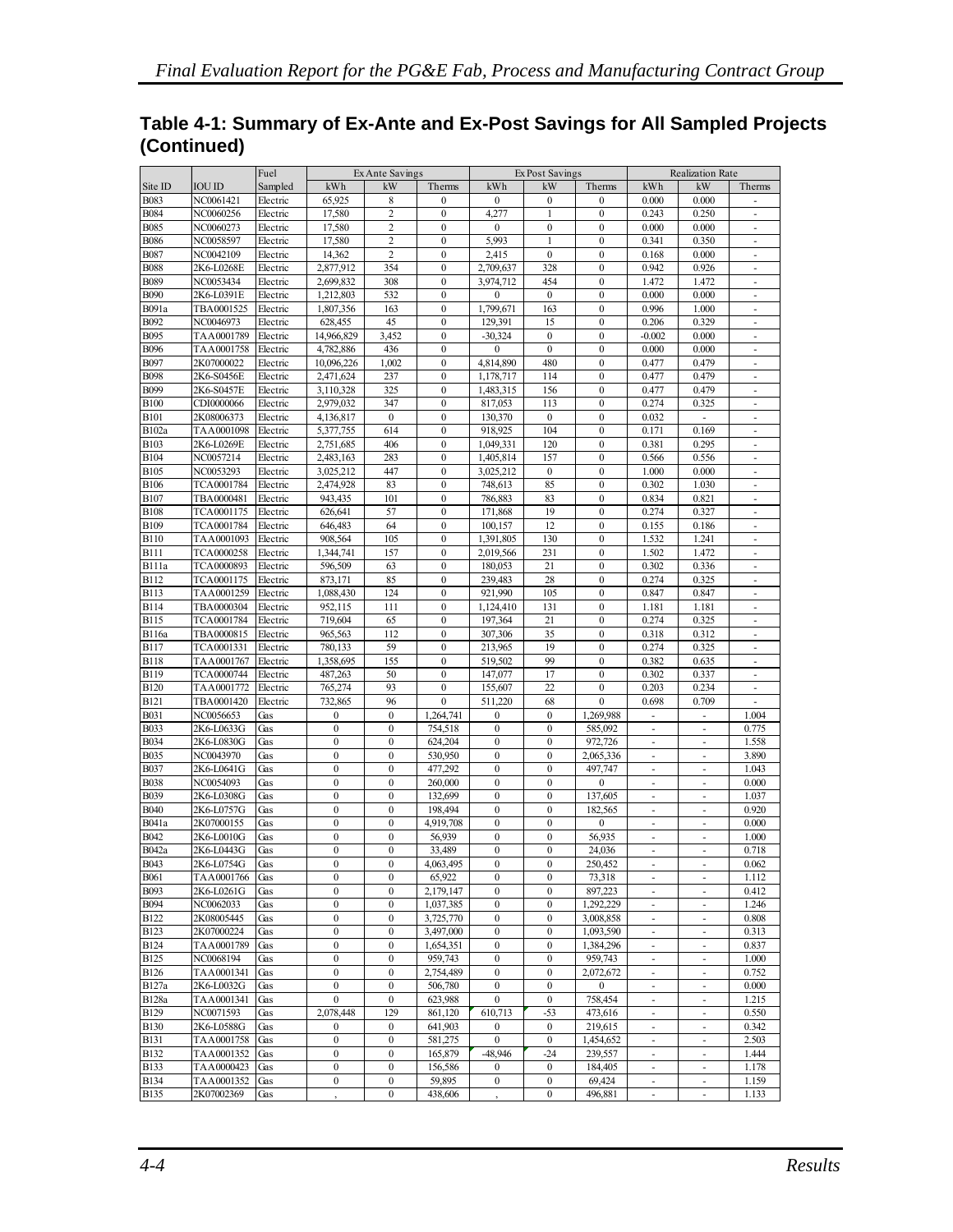## **4.3 Site-Specific Net-to-Gross Results**

[Table 4-2](#page-69-0) provides a summary of the net-to-gross results for all sampled projects. As discussed in the methodology section, the estimated NTGR is an average of three scores: a timing and selection score that reflects the influence of the most important of the program elements in the customer's decision to select the program measure; a program influence score that captures the perceived influence of the program relative to non-program factors in the decision to implement the measure; and a no-program score that captures the likelihood of various actions the customer might have taken in the absence of the program.

As the table shows, NTGRs range from a low of 0.00 to a high of 1.00. In the NTG table below "adj" refers to cases in which an adjustment was made to the default NTG algorithm as described in Section 3 and the detailed site reports in Appendix D.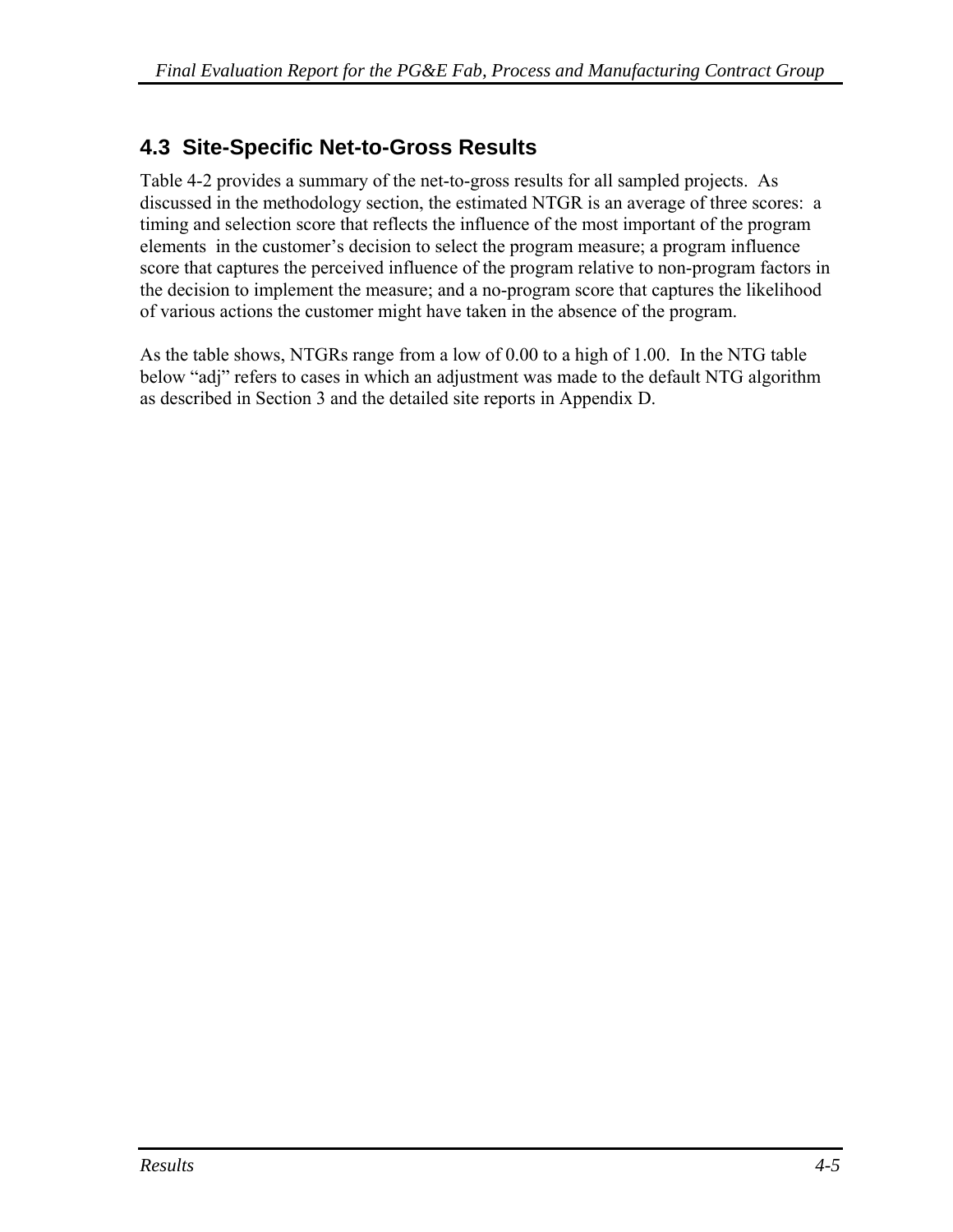<span id="page-69-0"></span>

|              | <b>Timing and</b>       |                        |                |             |      |                         |               |                                                       |                |
|--------------|-------------------------|------------------------|----------------|-------------|------|-------------------------|---------------|-------------------------------------------------------|----------------|
|              | <b>Selection</b>        | Program                | No-Program     |             |      |                         |               |                                                       |                |
| <b>Rigor</b> | <b>Score</b>            | <b>Influence Score</b> | <b>Score</b>   | <b>NTGR</b> | Adj. | <b>Itron ID</b>         | <b>APP ID</b> | <b>MEASURE</b>                                        | <b>PROGRAM</b> |
|              |                         |                        |                |             |      | B001, B002, B003, B004, |               |                                                       |                |
|              |                         |                        |                |             |      | B005, B007, B008, B009, |               |                                                       |                |
|              |                         |                        |                |             |      | B010, B011, B016, B018, |               |                                                       |                |
|              |                         |                        |                |             |      | B023a, B068, B074,      |               |                                                       |                |
| Std - VL     | 10                      | 5.9                    | 8.5            | 0.62        | Yes  | B097, B098, B099, B104  | Various       | Pump off Controllers                                  | <b>PGE2004</b> |
| Standard     | 10                      | 8                      | 5.5            | 0.68        |      | <b>B015</b>             | 2K6-L0235     | EE lighting, occupancy sensors                        | <b>PGE2004</b> |
| Std - VL     | 8                       | 3                      | 10             | 0.70        |      | <b>B017</b>             | 2K6-L0290E    | Injection molding machine                             | <b>PGE2004</b> |
| Standard     | 10                      | 5                      | $\overline{3}$ | 0.60        |      | <b>B019</b>             | NC0044109     | Pump off Controllers                                  | <b>PGE2004</b> |
| Standard     | 10                      | 9                      | 5.4            | 0.68        |      | <b>B020</b>             | 2K6-L0306E    | Air Compressor sequencer/controls                     | <b>PGE2004</b> |
| Standard     | $\overline{4}$          | 10                     | $\overline{4}$ | 0.60        |      | <b>B022</b>             | NC0052813     | Injection molding machine                             | <b>PGE2004</b> |
| Std - VL     | $\overline{7}$          | 6                      | $\,8\,$        | 0.70        |      | B024a                   | 2K6-L0762E    | Injection molding machine                             | <b>PGE2004</b> |
|              |                         |                        |                |             |      | B025, B027, B028, B029, |               |                                                       |                |
|              |                         |                        |                |             |      | B030, B083, B084, B085, |               |                                                       |                |
|              |                         |                        |                |             |      | B086, B044, B045, B046, |               |                                                       |                |
| Std - VL     | $\bf{0}$                | $\mathbf{0}$           | $\bf{0}$       | 0.00        |      | <b>B047</b>             | Various       | Pump off Controllers                                  | <b>PGE2058</b> |
| Std - VL     | $\,8\,$                 | 6                      | 6.6            | 0.69        |      | B026a                   | NC0050053     | Cawello Pipeline                                      | <b>PGE2004</b> |
| Std - VL     | 8                       | $\overline{4}$         | $\overline{4}$ | 0.40        | Yes  | B031, B035 and B094     | Various       | relocating the SCR                                    | <b>PGE2004</b> |
| Std - VL     | $\mathbf{0}$            | $\mathbf{0}$           | $\mathbf{0}$   | 0.00        |      | <b>B032</b>             | 2K6-L0726G    | flue gas heat recovery preheat coil                   | <b>PGE2004</b> |
|              |                         |                        |                |             |      |                         |               | Replacement of the condensate receiver tank and Waste |                |
| Std - VL     | 8                       | 7                      | 10             | 0.83        |      | <b>B033</b>             |               | heat recovery from pulp dryer condensate.             |                |
| Std - VL     | $\overline{4}$          | 5                      | 9.4            | 0.61        |      | B036a                   | 2K6-L0349E    | Lighting retrofit                                     | <b>PGE2004</b> |
| Std - VL     | 6                       | 0.8                    | $\mathbf{0}$   | 0.04        | Yes  | B041a                   | 2K07000155    | 4 mile pipeline, heat recovery                        | <b>PGE2004</b> |
|              |                         |                        |                |             |      | B048, B048a,            | TAA0001789,   |                                                       |                |
| Std - VL     | 10                      | 6                      | 8.3            | 0.81        |      | B048b, B048c            | TAA0001639    | Facility wide lighting retrofit.                      | <b>PGE2042</b> |
| Std - VL     | 10                      | 6                      | 10             | 0.87        |      | B050, B042, B049, B101  | Various       | <b>DDC</b> Controls                                   | <b>PGE2004</b> |
| Standard     | 10                      | 5                      | $\mathbf{0}$   | 0.25        |      | <b>B052</b>             | TAA0001758    | PROCESS CHANGE/ADD EQUIPMENT                          | <b>PGE2046</b> |
| Standard     | 9                       | 3                      | 9.1            | 0.70        |      | <b>B053</b>             | TAA0001758    | PROCESS CHANGE/ADD EQUIPMENT                          | <b>PGE2046</b> |
| Std - VL     | 10                      | 6                      | 10             | 0.87        |      | <b>B056</b>             | TBA0001717    | VFD on Fire water Jockey Pump. pump & vfd             | <b>PGE2064</b> |
| Basic        | 8                       | 5                      | 5.4            | 0.61        |      | <b>B061</b>             | TAA0000820    | Process boiler economizer                             | <b>PGE2087</b> |
| Basic        | $\overline{7}$          | 6                      | 7.7            | 0.69        |      | <b>B062</b>             | 2K08007843    | <b>DDC</b> Controls                                   | <b>PGE2004</b> |
| Std - VL     | $\overline{\mathbf{3}}$ |                        | $\overline{3}$ | 0.30        | Yes  | <b>B063</b>             | NC0021889     | New Reverse Osmosis Plant                             | <b>PGE2004</b> |

## **Table 4-2: Summary of Site-Specific Net-to-Gross Results**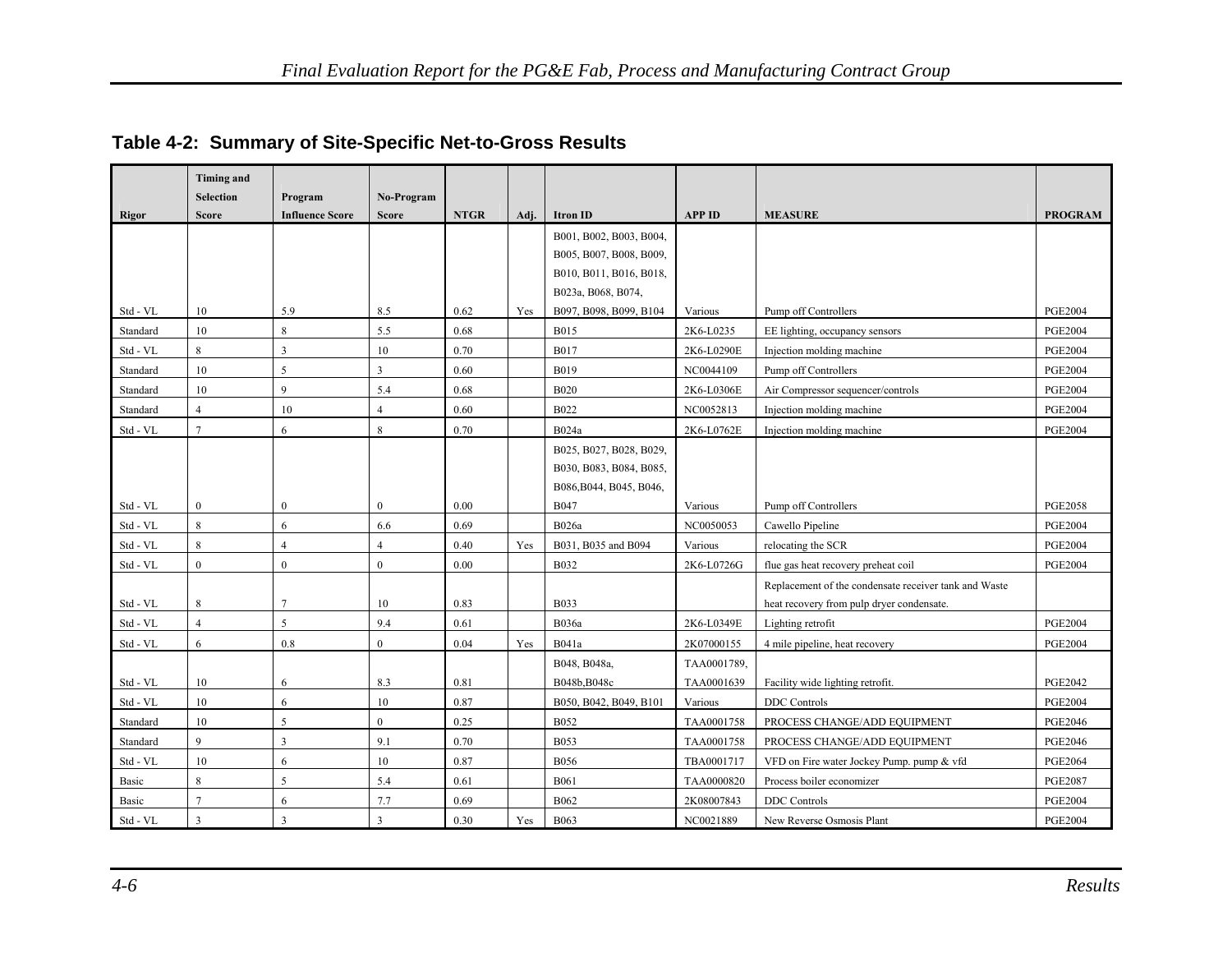|                          | <b>Timing and</b>       |                        |                         |             |      |                        |               |                                                           |                |
|--------------------------|-------------------------|------------------------|-------------------------|-------------|------|------------------------|---------------|-----------------------------------------------------------|----------------|
|                          | <b>Selection</b>        | Program                | No-Program              |             |      |                        |               |                                                           |                |
| <b>Rigor</b>             | <b>Score</b>            | <b>Influence Score</b> | <b>Score</b>            | <b>NTGR</b> | Adj. | <b>Itron ID</b>        | <b>APP ID</b> | <b>MEASURE</b>                                            | <b>PROGRAM</b> |
| Standard                 | 10                      | $\varsigma$            | $\theta$                | 0.25        |      | <b>B064</b>            | NC0065636     | Energy Efficient Motors, VFDs                             | <b>PGE2004</b> |
| Std - VL                 | 10                      | $\overline{2}$         | $\mathbf{0}$            | 0.10        | Yes  | <b>B066</b>            | NC0046290     | Install new VFD on Air Compressor                         | <b>PGE2004</b> |
| Standard                 | 5                       | 6                      | 10                      | 0.70        |      | <b>B067</b>            | NC0051153     | VFDs, Premium Efficient Motors                            | <b>PGE2004</b> |
| Std - VL                 | $\overline{7}$          | $\overline{4}$         | 6                       | 0.57        |      | <b>B069</b>            | 2K07000602    | Low pressure air recovery system $\&$ monitoring controls | <b>PGE2004</b> |
| Standard                 | 8                       | 10                     | 10                      | 0.93        |      | <b>B070a</b>           | TAA0001341    | MH FIXTURES - INDOOR                                      | <b>PGE2042</b> |
| Std - VL                 | 9                       | 8                      | 10                      | 0.90        |      | B071                   | NC0058114     | VSDs on reinjection pump and skim water pump. Phase 4     | <b>PGE2004</b> |
| Std - VL                 | $\overline{9}$          | 5                      | 10                      | 0.80        |      | B072                   | 2K07000363    | Injection molding machine                                 | <b>PGE2004</b> |
| Std - VL                 | $\mathbf{Q}$            | 8                      | 10                      | 0.90        |      | B073                   | NC0052113     | Install 15 VFDs on collection system pumps                | <b>PGE2004</b> |
| Standard                 | $\overline{4}$          | 10                     | $\overline{4}$          | 0.60        |      | <b>B075</b>            | NC0061813     | Injection molding machine                                 | <b>PGE2004</b> |
| Basic                    | 10                      | 8                      | 10                      | 0.93        |      | <b>B076</b>            | 2K6-L0690E    | No more detail in Site Planning Tool                      | <b>PGE2004</b> |
|                          |                         |                        |                         |             |      |                        | 2K6-L0461E,   |                                                           |                |
| Std - VL                 | 10                      | 6                      | 7.7                     | 0.79        |      | B077, B080             | NC0059813     | Injection molding machines                                | <b>PGE2004</b> |
| Std - VL                 | 8                       | 3                      | 10                      | 0.70        |      | <b>B078</b>            | 2K07000364    | Injection molding machine                                 | <b>PGE2004</b> |
| Basic                    | $\overline{9}$          | 5                      | $\overline{7}$          | 0.70        |      | <b>B081</b>            | 2K6-L0572E    | Install VFD on Baghouse Fan                               | <b>PGE2004</b> |
| Std - VL                 | 10                      | $\overline{7}$         | 10                      | 0.90        |      | <b>B082</b>            | 2K6-L0828E    | Lighting retrofit                                         | <b>PGE2004</b> |
|                          |                         |                        |                         |             |      |                        |               | Install Three (3) New Premium Efficiency Motors for Log   |                |
| Basic                    | 8                       | 3                      | $\overline{3}$          | 0.47        |      | <b>B087</b>            | NC0042109     | Washing                                                   | <b>PGE2004</b> |
| Std - VL                 | 10                      | $\overline{7}$         | 9.7                     | 0.89        |      | <b>B088</b>            | 2K6-L0268E    | Retrofit nitrogen recycle compressor                      | <b>PGE2004</b> |
| ${\rm Std}$ - ${\rm VL}$ | $\overline{\mathbf{3}}$ | $\overline{c}$         | $\overline{2}$          | 0.23        |      | <b>B089</b>            | NC0053434     | 29r substation                                            | <b>PGE2004</b> |
| Standard                 | $\,8\,$                 | 4                      | 5.7                     | 0.59        |      | <b>B090</b>            | 2K6-L0391E    | ADJUSTABLE SPEED DRIVE                                    | <b>PGE2004</b> |
| Std - VL                 | 9                       | 6                      | 10                      | 0.83        |      | B091a                  | TBA0001525    | Premium efficiency motors and VFDs.                       | <b>PGE2064</b> |
| Std - VL                 | $\overline{2}$          |                        | $\mathbf{0}$            | 0.05        |      | <b>B093</b>            | 2K6-L0261G    | Install regenerative thermal oxidizer                     | <b>PGE2004</b> |
| Std - VL                 | $\overline{3}$          | $\overline{3}$         | 3                       | 0.15        | Yes  | B095                   | TAA0001789    | Modernization of the powder mill feed system              | <b>PGE2042</b> |
|                          |                         |                        |                         |             |      |                        |               |                                                           | PGE2004,       |
| Std - VL                 | $\overline{3}$          | 2.8                    | 2.5                     | 0.28        |      | B100, B108, B112, B115 | Various       | Pump off Controllers                                      | <b>PGE2058</b> |
| Std - VL                 | 10                      | $\overline{7}$         | 10                      | 0.90        |      | B102a                  | TAA0001098    | Compressed air retrofit                                   | <b>PGE2081</b> |
| Std - VL                 | 8                       | 8                      | 10                      | 0.87        |      | <b>B103</b>            | 2K6-L0269E    | 150 hp VFDs Phase 2                                       | <b>PGE2004</b> |
| Std - VL                 | 10                      | 3                      | $\mathbf{0}$            | 0.15        | Yes  | <b>B105</b>            | NC0053293     | VFDs - also EE motors, lighting, & HVAC                   | <b>PGE2004</b> |
| Std - VL                 | $\overline{4}$          | 5                      | $\overline{\mathbf{3}}$ | 0.40        |      | <b>B106</b>            | TCA0001784    | Artificial gas lift to electric submersible pump          | <b>PGE2058</b> |
| Std - VL                 | 10                      | $\overline{7}$         | 10                      | 0.90        |      | <b>B107</b>            | TBA0000481    | EE motors and VFDs                                        | <b>PGE2064</b> |
| Std - VL                 | $\overline{7}$          | $\varsigma$            | 7.5                     | 0.65        |      | <b>B109</b>            | TCA0001784    | Pump off Controllers                                      | <b>PGE2058</b> |

## **Table 4-2: Summary of Site-Specific Net-to-Gross Results (continued)**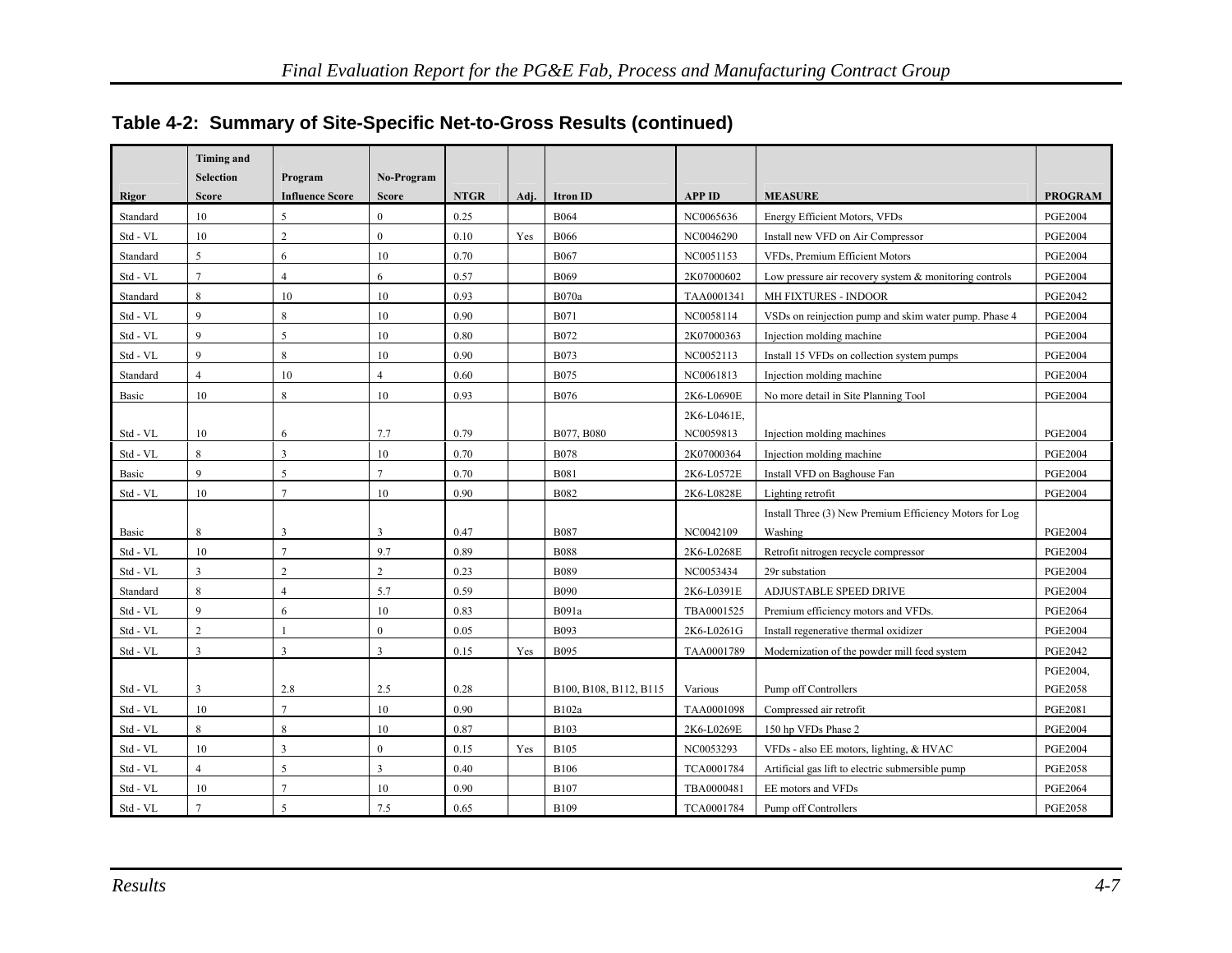|              | <b>Timing and</b>                |                                   |                            |             |      |                  |               |                                                               |                 |
|--------------|----------------------------------|-----------------------------------|----------------------------|-------------|------|------------------|---------------|---------------------------------------------------------------|-----------------|
| <b>Rigor</b> | <b>Selection</b><br><b>Score</b> | Program<br><b>Influence Score</b> | No-Program<br><b>Score</b> | <b>NTGR</b> | Adi. | <b>Itron ID</b>  | <b>APP ID</b> | <b>MEASURE</b>                                                | <b>PROGRAM</b>  |
| $Std - VL$   | 10                               | 6                                 | 10                         | 0.87        |      | <b>B110</b>      | TAA0001093    | MH Indoor fixtures                                            | <b>PGE2042</b>  |
|              |                                  |                                   |                            |             |      |                  |               | VSDs and Premium Efficiency motors on water injection         |                 |
| Std - VL     | 5                                |                                   | $\overline{2}$             | 0.30        |      | <b>B111</b>      | TCA0000258    | pumps                                                         | <b>PGE2058</b>  |
|              |                                  |                                   |                            |             |      |                  | TCA0000893,   |                                                               |                 |
| Std - VL     | 10                               | $\mathbf Q$                       | 9                          | 0.93        |      | B111a, B119      | TCA0000744    | Pump off Controllers                                          | <b>PGE2058</b>  |
| Std - VL     | $\overline{4}$                   | 5                                 | 3                          | 0.40        |      | <b>B114</b>      | TBA0000304    | Artificial gas lift to electric submersible pump with a drive | <b>PGE2058</b>  |
| Standard     | 10                               |                                   | 9.1                        | 0.87        |      | <b>B118</b>      | TAA0001767    | AIR COMPRESSER SYSTEM CHANGE/MODIFY                           | <b>ECOS Air</b> |
| Std - VL     | $\mathcal{I}$                    | $\overline{c}$                    | $\overline{2}$             | 0.20        | Yes  | <b>B122</b>      | 2K08005445    | Install heat recovery                                         | <b>PGE2004</b>  |
|              |                                  |                                   |                            |             |      |                  |               | New pipeline for directly supplying hot feed from DHT to      |                 |
| Std - VL     | 5                                | 3                                 |                            | 0.20        | Yes  | <b>B123</b>      | 2K07000224    | CCU                                                           | <b>PGE2004</b>  |
| Std - VL     | 10                               | 2.5                               | 10                         | 0.25        | Yes  | <b>B124</b>      | TAA0001789    | Install regenerative thermal oxidizer                         | <b>PGE2042</b>  |
| Std - VL     | 10                               | 3                                 | $\overline{0}$             | 0.15        | Yes  | <b>B125</b>      | NC0068194     | Heat recovery devices and regenerative catalytic oxidixer     | <b>PGE2004</b>  |
| Std - VL     | 10                               | 2                                 | 3                          | 0.50        |      | B126, B127, B128 | TAA0001341    | Condensing Economizer                                         | <b>PGE2042</b>  |
| Std - VL     | $\mathcal{I}$                    | 1.5                               | $\mathbf{0}$               | 0.08        | Yes  | <b>B128a</b>     | TAA0001341    | Biofilter                                                     | <b>PGE2042</b>  |
| Std - VL     | 10                               | 2                                 | $\overline{0}$             | 0.10        | Yes  | <b>B129</b>      | NC0071593     | Biofilter                                                     | <b>PGE2004</b>  |
| Standard     | 8                                | 5                                 | 10                         | 0.77        |      | <b>B132</b>      | TAA0001352    | Heat recovery project                                         | <b>PGE2087</b>  |
| Std - VL     | 10                               |                                   | 10                         | 0.90        |      | <b>B133</b>      | TAA0000423    | Process Boiler Economizer                                     | <b>PGE2087</b>  |
| Basic        | 9                                |                                   |                            | 0.57        |      | <b>B134</b>      | TAA0001352    | Condensate and Blowdown heat recovery                         | <b>PGE2087</b>  |

## **Table 4-2: Summary of Site-Specific Net-to-Gross Results (continued)**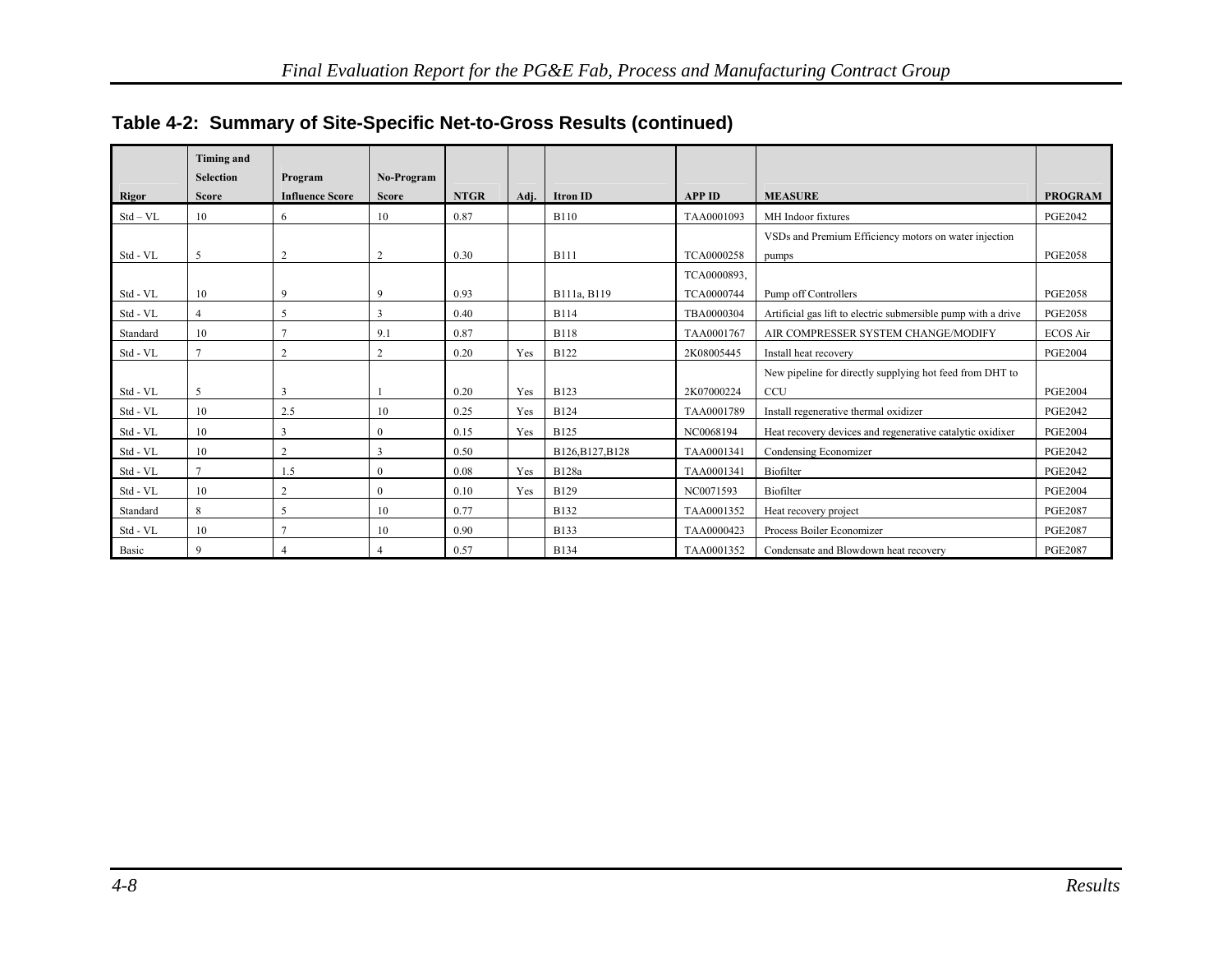# <span id="page-72-0"></span>**4.4 Overall First-Year Gross Impact Realization Rate**

In this sub-section, we present the overall weighted realization rates; that is, for all electric measures combined (i.e., POCs and non-POCs) and, separately, for all gas measures. First, we graphically summarize ex-post versus ex-ante savings estimates for the entire sample.

[Figure 4-2](#page-72-0), [Figure 4-3](#page-73-0) and [Figure 4-4](#page-73-0) present the ex-ante (PG&E tracking system) and expost evaluated savings for the entire sample, for kWh, summer demand kW, and therms, respectively. The charts also include a unity line, which divides the results into those in which the site-specific realization rates were above one (sites above the line) and below one (sites below the line). Any sites for which the kW impact analysis was inconclusive are excluded from the calculation of the program realization rate (they are not defaulted to realization rates of 1.0).

#### **Figure 4-2: First-Year Ex-Post and Ex-Ante Savings (kWh) for PY2006-2008 Gross Sample (n =104)**

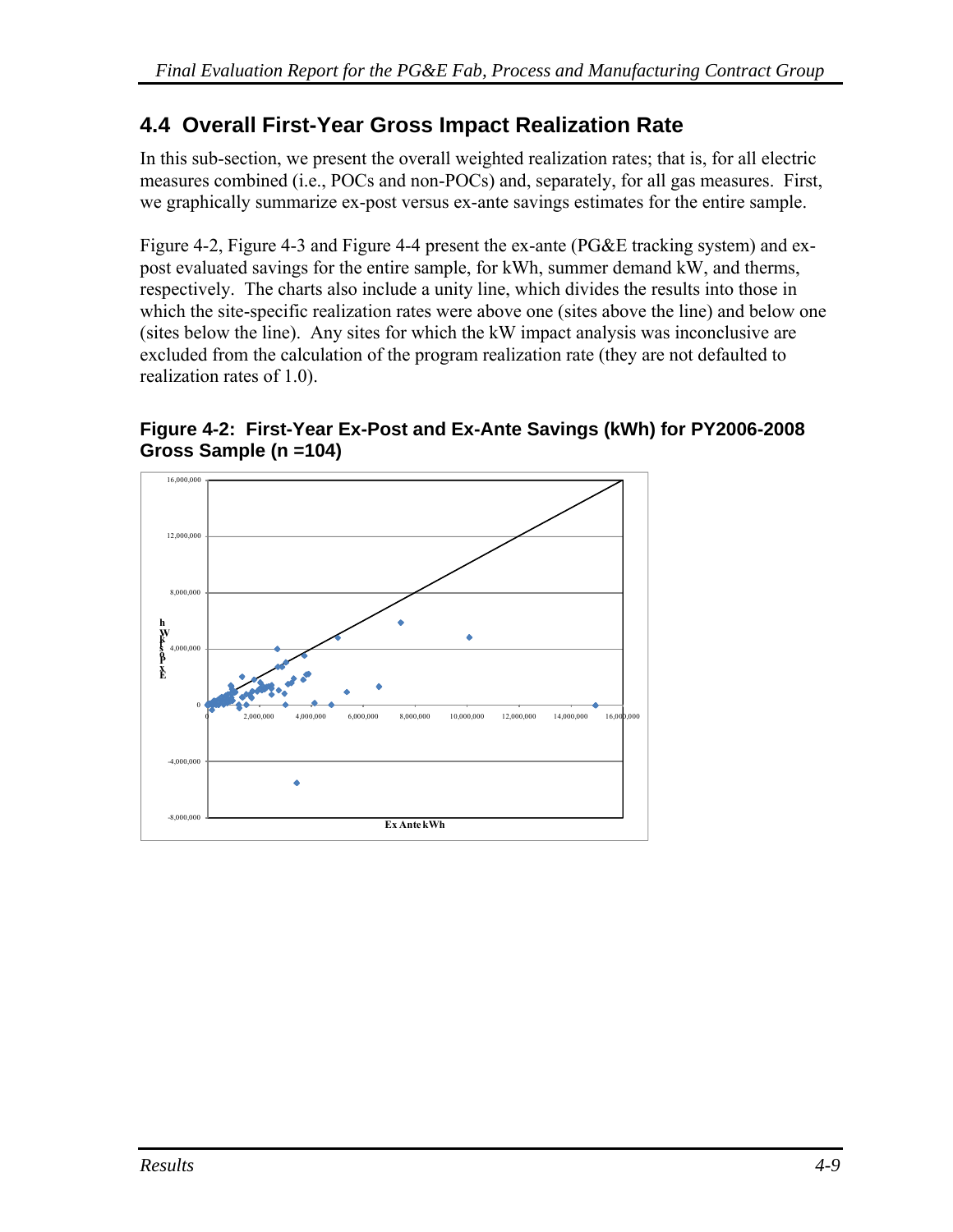

<span id="page-73-0"></span>**Figure 4-3: First-Year Ex-Post and Ex-Ante Savings (kW) for PY2006-2008 Gross Sample (n = 99)** 



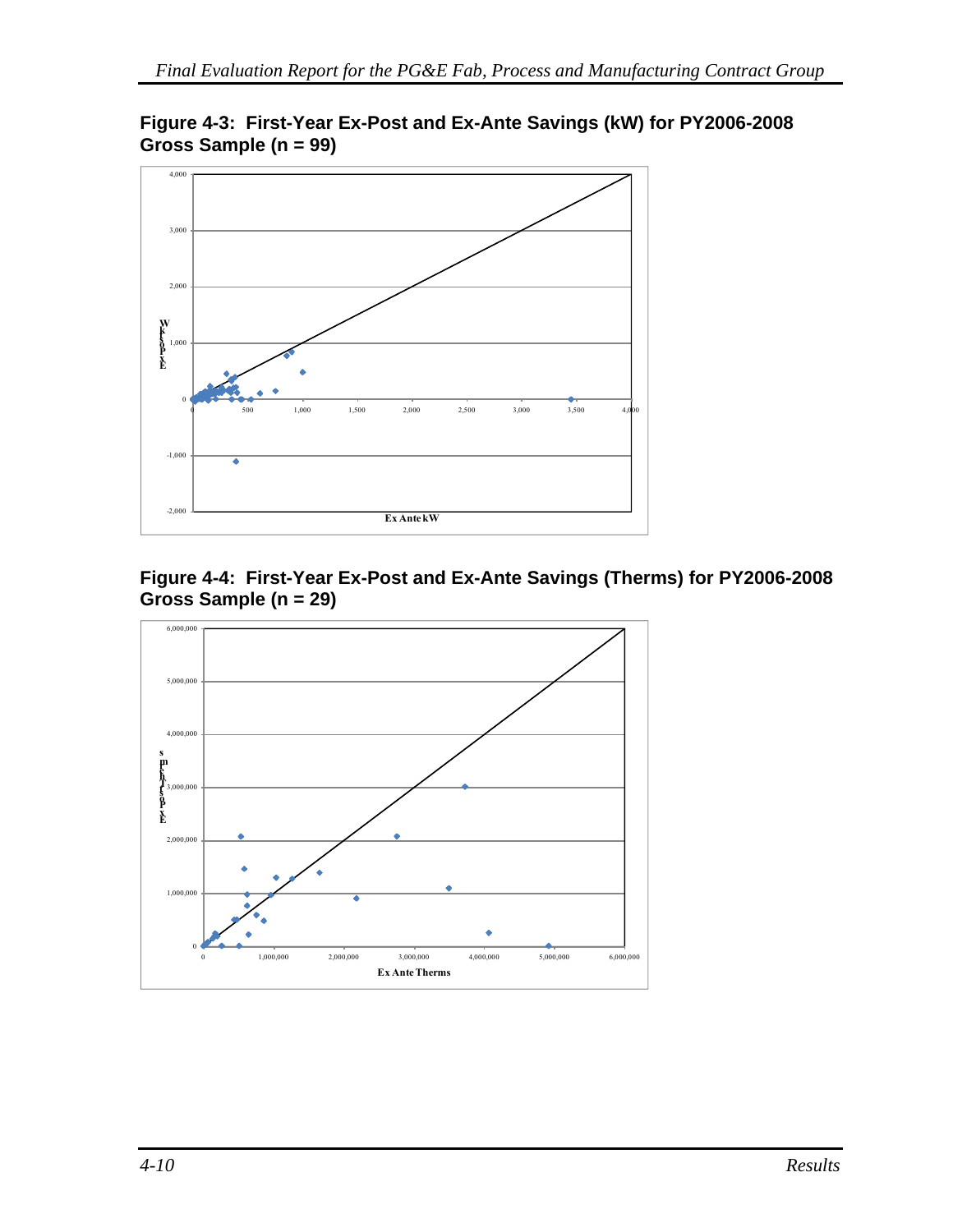<span id="page-74-0"></span>[Figure 4-5](#page-74-0) and [Figure 4-6](#page-74-0) present the ex-ante (tracking system) and ex-post (engineering estimate) savings for the Pump-Off Controller (POC) sample, for kWh and summer demand kW respectively.

**Figure 4-5: First-Year Ex-Post and Ex-Ante Savings (kWh) for PY2006-2008 Gross Pump-Off Controller Sample (n = 41)** 



**Figure 4-6: First-Year Ex-Post and Ex-Ante Savings (kW) for PY2006-2008 Gross Pump-Off Controller Sample (n = 41)** 

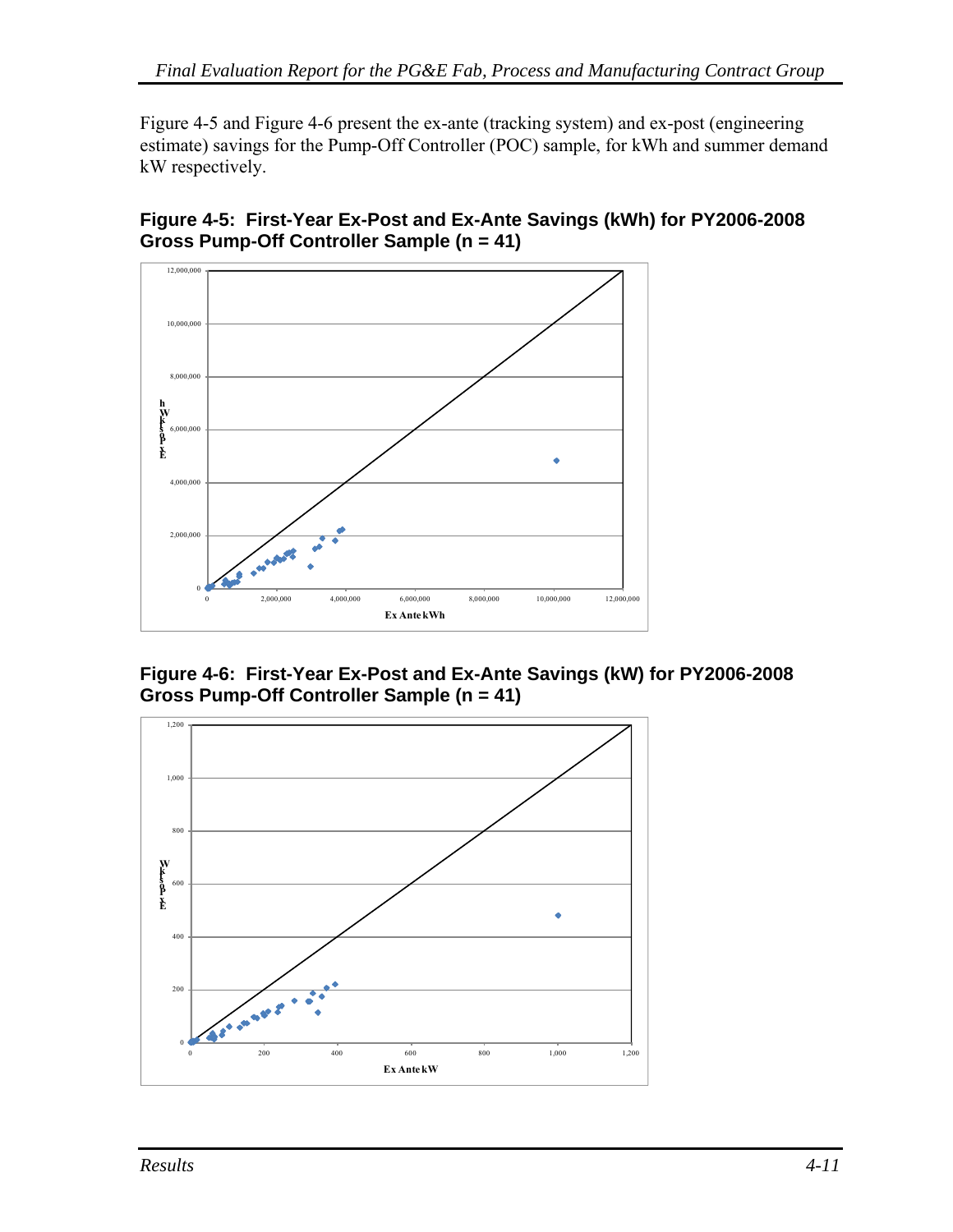<span id="page-75-0"></span>[Figure 4-7](#page-75-0) and [Figure 4-8](#page-75-0) present the ex-ante (tracking system) and ex-post (engineering estimate) savings for the non-POC Electric sample, for kWh and summer demand kW respectively.

**Figure 4-7: First-Year Ex-Post and Ex-Ante Savings (kWh) for PY2006-2008 Gross Electric Non-POC Sample (n = 63)** 



**Figure 4-8: First-Year Ex-Post and Ex-Ante Savings (kW) for PY2006-2008 Gross Electric Non-POC Sample (n = 58)** 

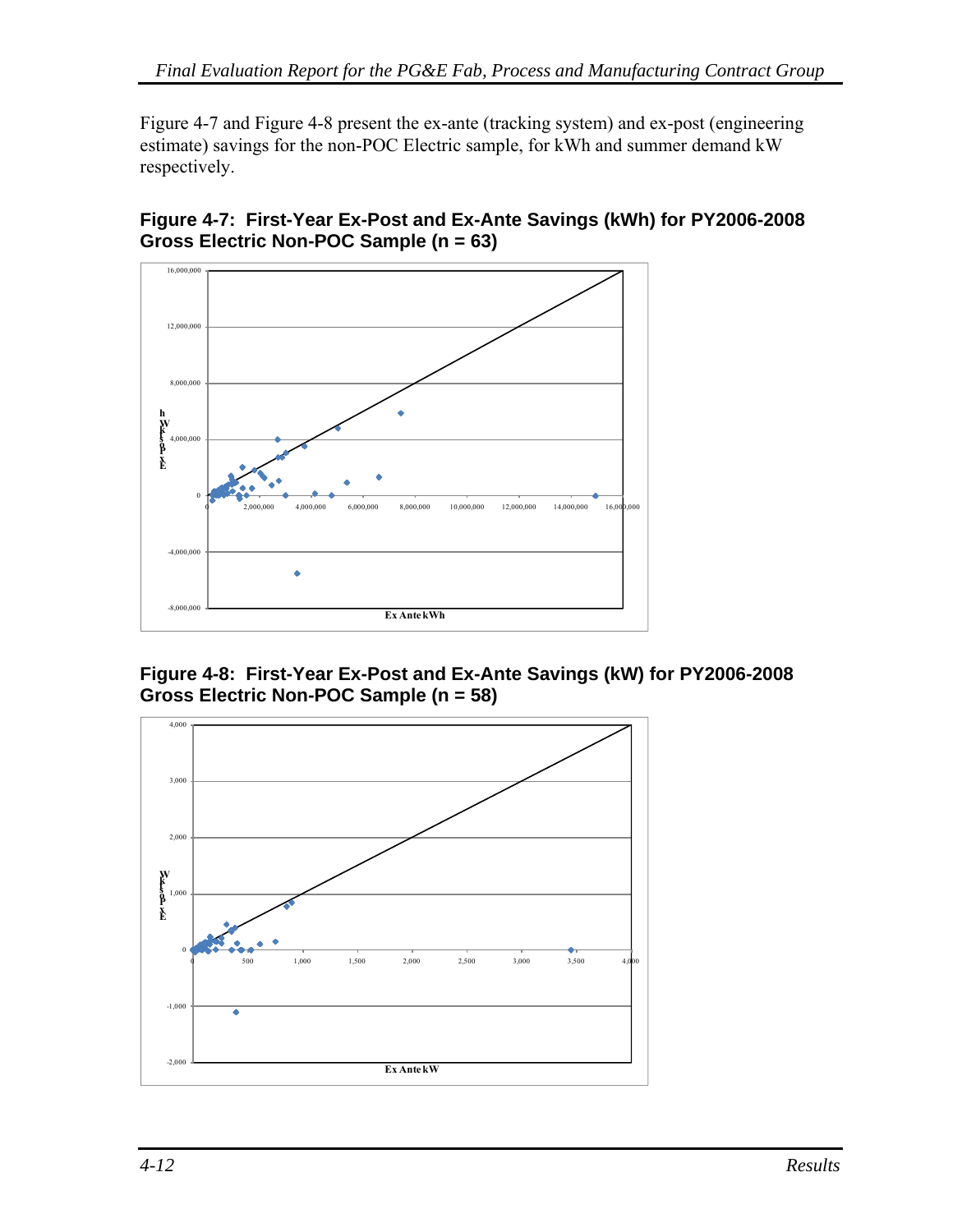<span id="page-76-0"></span>Information for the Gas sample is presented in [Figure 4-4](#page-73-0) above.

# **4.5 Weighted First-Year Overall Program Gross Realization Rates**

To produce the overall realization rate for each sampling domain (POCs, non-POC electric, and gas), the individual realization rates for each of the field sample points were weighted by the size of the energy savings impacts associated with each sample project, and by the proportion of the total program impacts represented by each stratum. The total population impacts for PY2006-2008 are presented below for each of these domains.

[Table 4-3](#page-76-0) through [Table 4-5](#page-76-0) present statistics by sampling stratum for the population and gross impact sample completes used to develop the final weighted results for each sampling domain.

#### **Table 4-3: Tracking System and M&V Gross Sample kWh and kW Savings for PY2006-2008 Pump-Off Controllers by Gross Impact Weighting Stratum**

|                        | Number of Records |        | Gross Ex Ante kWh |            | Gross Ex Ante kW |        |
|------------------------|-------------------|--------|-------------------|------------|------------------|--------|
| <b>Sampling Strata</b> | Population        | Sample | Population        | Sample     | Population       | Sample |
|                        | 12                |        | 45,915,363        | 41,494,213 | 4.661            | 4,218  |
|                        |                   |        | 25,186,925        | 15,908,178 | 2,494            | 1,561  |
|                        | 64                |        | 57.264.412        | 9,946,166  | 5,705            | 978    |
|                        | 38                | 10     | 10,967,428        | 490.423    | 1,060            | 56     |
|                        | 529               |        | 24,316,255        |            | 2.741            |        |
| A <sub>II</sub>        | 656               | 41     | 163,650,384       | 67,838,981 | 16.661           | 6,813  |

#### **Table 4-4: Tracking System and M&V Gross Sample kWh and kW Savings for PY2006-2008 Electric Non-POC Projects by Gross Impact Weighting Stratum**

|                        | Number of Records |        | Gross Ex Ante kWh |             | Gross Ex Ante kW |        |
|------------------------|-------------------|--------|-------------------|-------------|------------------|--------|
| <b>Sampling Strata</b> | Population        | Sample | Population        | Sample      | Population       | Sample |
|                        | 22                | 16     | 96,532,343        | 75,126,091  | 12,674           | 10,096 |
|                        | 15                |        | 30,039,943        | 9,876,617   | 3,532            | 1,109  |
|                        | 137               | 26     | 111,845,708       | 22,870,588  | 13.955           | 2,862  |
|                        | 222               |        | 59,567,119        | 3,913,313   | 8,392            | 656    |
|                        | 360               |        | 20.939.166        | 134.163     | 4.119            |        |
| Αll                    | 756               | 63     | 318,924,279       | 111.920.771 | 42,672           | 14,734 |

#### **Table 4-5: Tracking System and M&V Sample kWh and kW Savings for PY2006-2008 Gas Projects by Gross Impact Weighting Stratum**

|                        | Number of Records |        | Gross Ex Ante Therms |            |  |
|------------------------|-------------------|--------|----------------------|------------|--|
| <b>Sampling Strata</b> | Population        | Sample | Population           | Sample     |  |
|                        |                   |        | 24,058,701           | 24,058,701 |  |
|                        |                   |        | 1,059,000            |            |  |
|                        |                   | 6      | 4,878,873            | 4,878,873  |  |
|                        |                   |        | 2,720,285            | 2,720,285  |  |
|                        | 132               | 10     | 7.427.520            | 1,568,509  |  |
| A <sub>II</sub>        | 152               | 29     | 40,144,380           | 33,226,369 |  |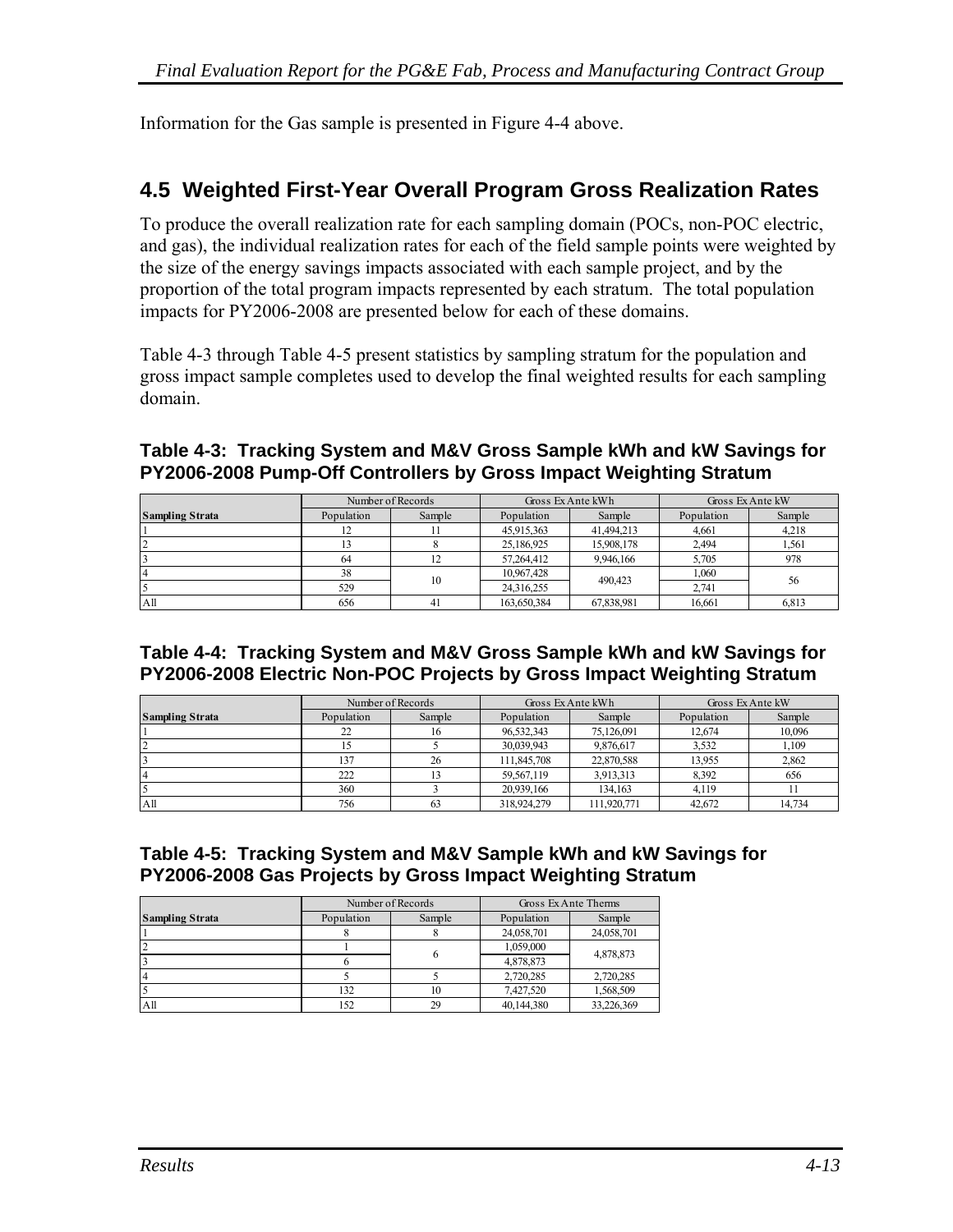<span id="page-77-0"></span>Across all sampled projects, the gross realization rates by stratum, as well as the overall weighted realization rate and the associated confidence interval are shown in [Table 4-6.](#page-77-0) The overall weighted gross realization rate across all sampled projects is 0.49 for kWh, 0.46 for kW and 0.68 for Therms. The 90 percent confidence interval for the 0.48 overall kWh gross realization rate is 0.426 to 0.557.

|                          |                    | RR             |                |
|--------------------------|--------------------|----------------|----------------|
| <b>Sampling Strata</b>   | kWh                | kW             | Therms         |
|                          | 0.39               | 0.32           | 0.41           |
| 2                        | 0.58               | 0.60           | 0.92           |
| $\overline{3}$           | 0.58               | 0.55           |                |
| $\overline{4}$           | 0.34               | 0.30           | 1.76           |
| $\overline{5}$           | 0.62               | 0.62           | 0.93           |
|                          |                    |                |                |
| <b>Weighted RR</b>       | 0.49               | 0.46           | 0.68           |
| 90 Percent CI            | $0.426$ to $0.557$ | 0.372 to 0.541 | 0.621 to 0.733 |
| Relative Precision       | 0.133              | 0.186          | 0.083          |
| N measures in sample     | 104                | 99             | 29             |
| N measures in population | 1,412              | 1,325          | 152            |
| ER                       | 0.86               | 0.86           | 0.30           |

|                         | Table 4-6: PY2006-2008 First-Year Gross Impact Realization Rates Across All |  |  |  |
|-------------------------|-----------------------------------------------------------------------------|--|--|--|
| <b>Sampled Projects</b> |                                                                             |  |  |  |

[Table 4-7](#page-77-0) shows for the Pump-Off Controller sampling domain, the gross realization rates by stratum, as well as the overall weighted realization rate and the associated confidence interval.

|                                | Table 4-7: PY2006-2008 First-Year Gross Impact Realization Rates for Pump- |  |
|--------------------------------|----------------------------------------------------------------------------|--|
| <b>Off Controller Projects</b> |                                                                            |  |

|                          | <b>RR</b>      |                |  |
|--------------------------|----------------|----------------|--|
| <b>Sampling Strata</b>   | kWh            | kW             |  |
|                          | 0.50           | 0.50           |  |
| 2                        | 0.53           | 0.53           |  |
| 3                        | 0.39           | 0.41           |  |
| 4                        | 0.48           | 0.49           |  |
| 5                        |                |                |  |
|                          |                |                |  |
| <b>Weighted RR</b>       | 0.46           | 0.47           |  |
| 90 Percent CI            | 0.418 to 0.502 | 0.428 to 0.514 |  |
| Relative Precision       | 0.091          | 0.092          |  |
| N measures in sample     | 41             | 41             |  |
| N measures in population | 656            | 655            |  |
| ER                       | 0.37           | 0.37           |  |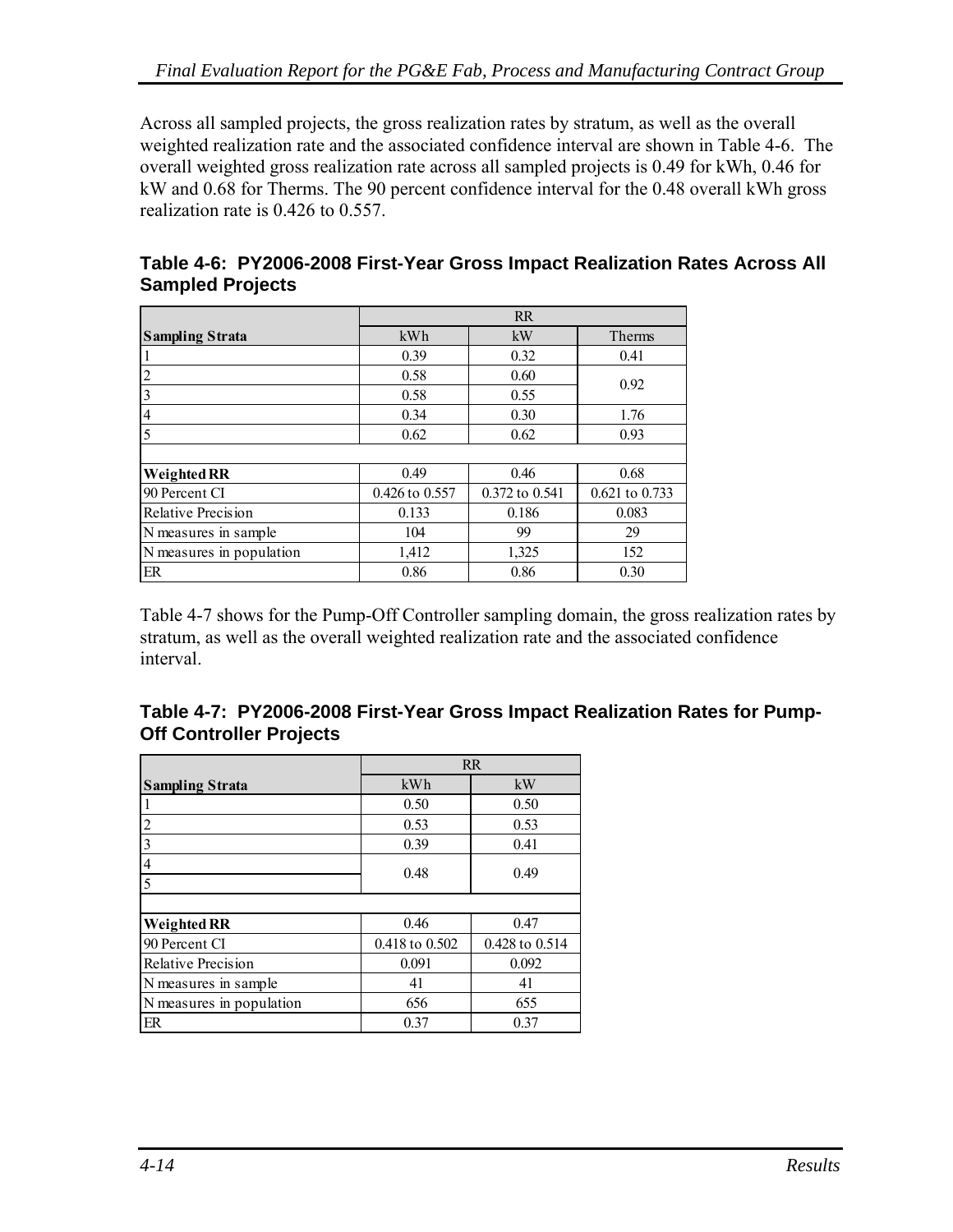<span id="page-78-0"></span>Gross realization rates for the Electric Non-POC domain, are shown in [Table 4-8](#page-78-0) by stratum, as are the overall weighted realization rate and the associated confidence interval.

| Table 4-8: PY2006-2008 First-Year Gross Impact Realization Rates for Electric |  |  |
|-------------------------------------------------------------------------------|--|--|
| <b>Non-POC Projects</b>                                                       |  |  |

|                          | <b>RR</b>      |                |  |
|--------------------------|----------------|----------------|--|
| <b>Sampling Strata</b>   | kWh            | kW             |  |
|                          | 0.33           | 0.25           |  |
| $\overline{c}$           | 0.66           | 0.71           |  |
| 3                        | 0.66           | 0.60           |  |
|                          | 0.33           | 0.29           |  |
| 5                        | 1.08           | 1.26           |  |
|                          |                |                |  |
| <b>Weighted RR</b>       | 0.53           | 0.51           |  |
| 90 Percent CI            | 0.437 to 0.615 | 0.375 to 0.637 |  |
| Relative Precision       | 0.170          | 0.258          |  |
| N measures in sample     | 63             | 58             |  |
| N measures in population | 756            | 670            |  |
| ER                       | 0.85           | 1.25           |  |

Across the gas sample projects, the gross realization rates by stratum, as well as the overall weighted realization rate and the associated confidence interval are shown in [Table 4-9.](#page-78-0)

**Table 4-9: PY2006-2008 First-Year Gross Impact Realization Rates for Gas Projects** 

|                          | RR             |
|--------------------------|----------------|
| <b>Sampling Strata</b>   | Therms         |
|                          | 0.41           |
| $\overline{2}$           | 0.92           |
| $\overline{\mathbf{3}}$  |                |
| $\overline{4}$           | 1.76           |
| $\overline{5}$           | 0.93           |
|                          |                |
| <b>Weighted RR</b>       | 0.68           |
| 90 Percent CI            | 0.621 to 0.733 |
| Relative Precision       | 0.083          |
| N measures in sample.    | 29             |
| N measures in population | 152            |
| ER                       | 0.30           |

The gross realization rates for the PG&E Fab program are lower than the ex-ante evaluation gross realization rates estimated for the statewide SPC program for 2002-2003 (0.89) and 2004-2005 (0.79)[.22](#page-78-0) In addition, the program administrator did not apply a gross realization

 $\overline{a}$ 

<sup>&</sup>lt;sup>22</sup> Note that the statewide SPC program and evaluation included commercial as well as industrial customers.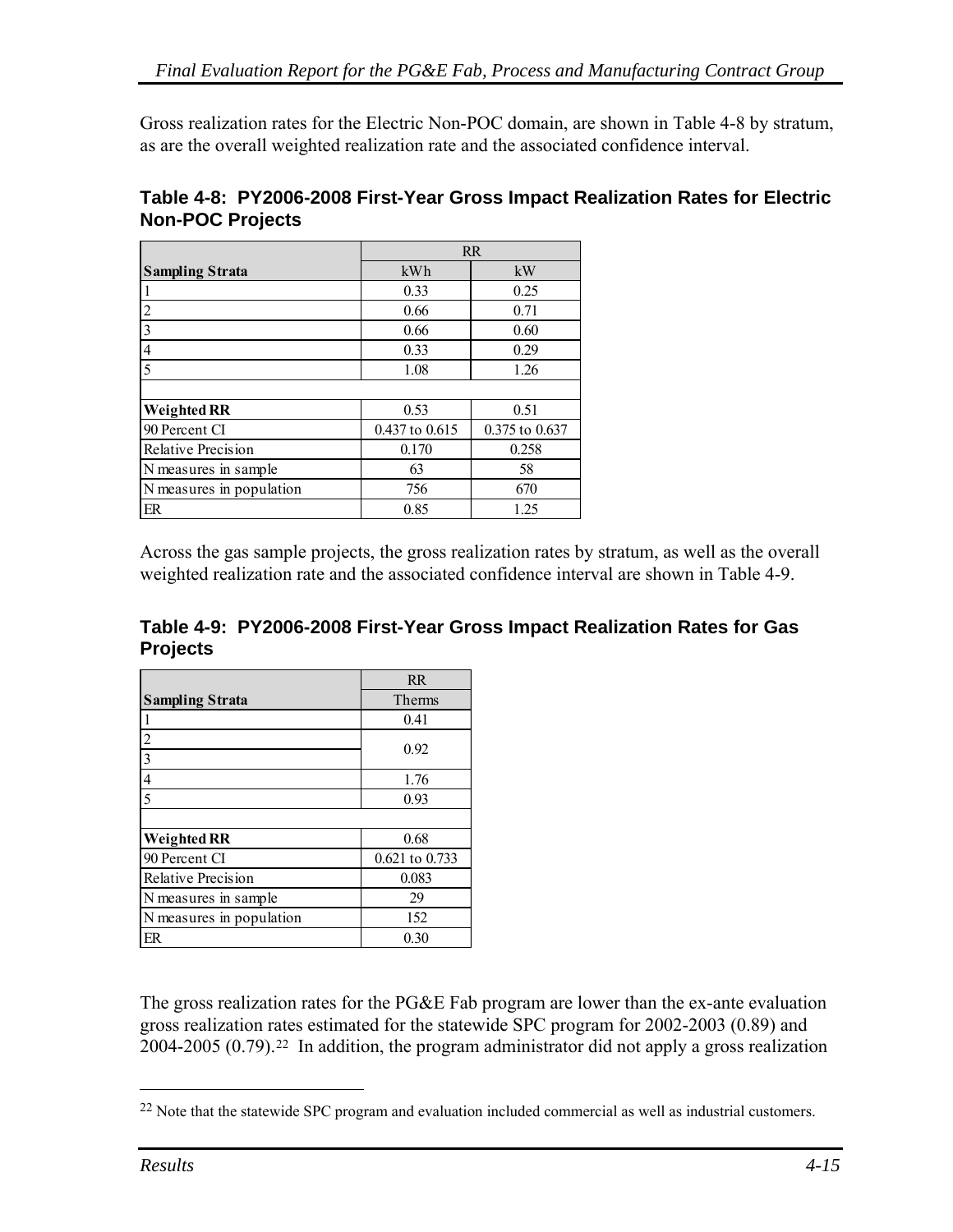<span id="page-79-0"></span>factor to the claimed savings estimates. This further widens the gap between claimed and evaluated gross savings. The likely causes of the lower gross realization rates and recommendations for how to address and improve upon it are presented in Section 5 – Findings and Recommendations.

# **4.6 Net-to-Gross Results**

The methodology used to develop the individual, site-specific net-to-gross estimates is summarized in Section 3. Here, we present the weighted results both for each sampling domain and for selected programs where the findings are sufficiently robust. To produce an estimate of the net-to-gross (NTG) ratio, the individual net-to-gross ratios for each of the applications in the sample were weighted by the size of the impacts associated with the application and the proportion of the total sampling domain impacts represented by each sampling stratum.

[Table 4-10](#page-79-0) through [Table 4-12](#page-80-0) present statistics for the population and net-to-gross sample completes used to develop the final weighted results for each sampling domain. Note that the net-to-gross sample is larger than the gross sample; in addition to gross sampled sites, it also includes a number of 'net-only' sites. For all 3 sampling domains, a large number of surveys were completed, representing very high percentages of the total population and providing for robust results across all sample strata.

#### **Table 4-10: PY2006-2008 Net-to-Gross Evaluation Sample – Tracking System Savings by Gross Impact Weighting Stratum: Pump-Off Controller Projects**

|                        |            | Number of Records | Gross Ex Ante kWh |             | Gross Ex Ante kW |        |
|------------------------|------------|-------------------|-------------------|-------------|------------------|--------|
| <b>Sampling Strata</b> | Population | Sample            | Population        | Sample      | Population       | Sample |
|                        |            |                   | 45,915,363        | 41,494,213  | 4.661            | 4,218  |
|                        |            |                   | 25,186,925        | 25,186,925  | 2.494            | 2,494  |
|                        | 64         | 56                | 57,264,412        | 49,041,760  | 5.705            | 4,829  |
|                        | 38         | 29                | 10,967,428        | 8,181,841   | 1.060            | 813    |
|                        | 529        | 141               | 24.316.255        | 6.181.797   | 2.741            | 692    |
| A <sub>11</sub>        | 656        | 250               | 163,650,384       | 130,086,537 | 16.661           | 13.046 |

#### **Table 4-11: PY2006-2008 Net-to-Gross Evaluation Sample – Tracking System Savings by Gross Impact Weighting Stratum: Electric Non-POC Projects**

|                        |            | Number of Records | Gross Ex Ante kWh |             | Gross Ex Ante kW |        |
|------------------------|------------|-------------------|-------------------|-------------|------------------|--------|
| <b>Sampling Strata</b> | Population | Sample            | Population        | Sample      | Population       | Sample |
|                        | 22         |                   | 96,532,343        | 67,327,297  | 12,674           | 9,306  |
|                        |            |                   | 30,039,943        | 12,167,456  | 3,532            | 1,307  |
|                        | 137        | 65                | 111,845,708       | 52,723,000  | 13.955           | 6,660  |
|                        | 222        | 99                | 59.567.119        | 25,532,241  | 8.392            | 3.578  |
|                        | 360        | 35                | 20.939.166        | 2.139.439   | 4.119            | 288    |
| A <sub>11</sub>        | 756        | 219               | 318,924,279       | 159,889,431 | 42,672           | 21,138 |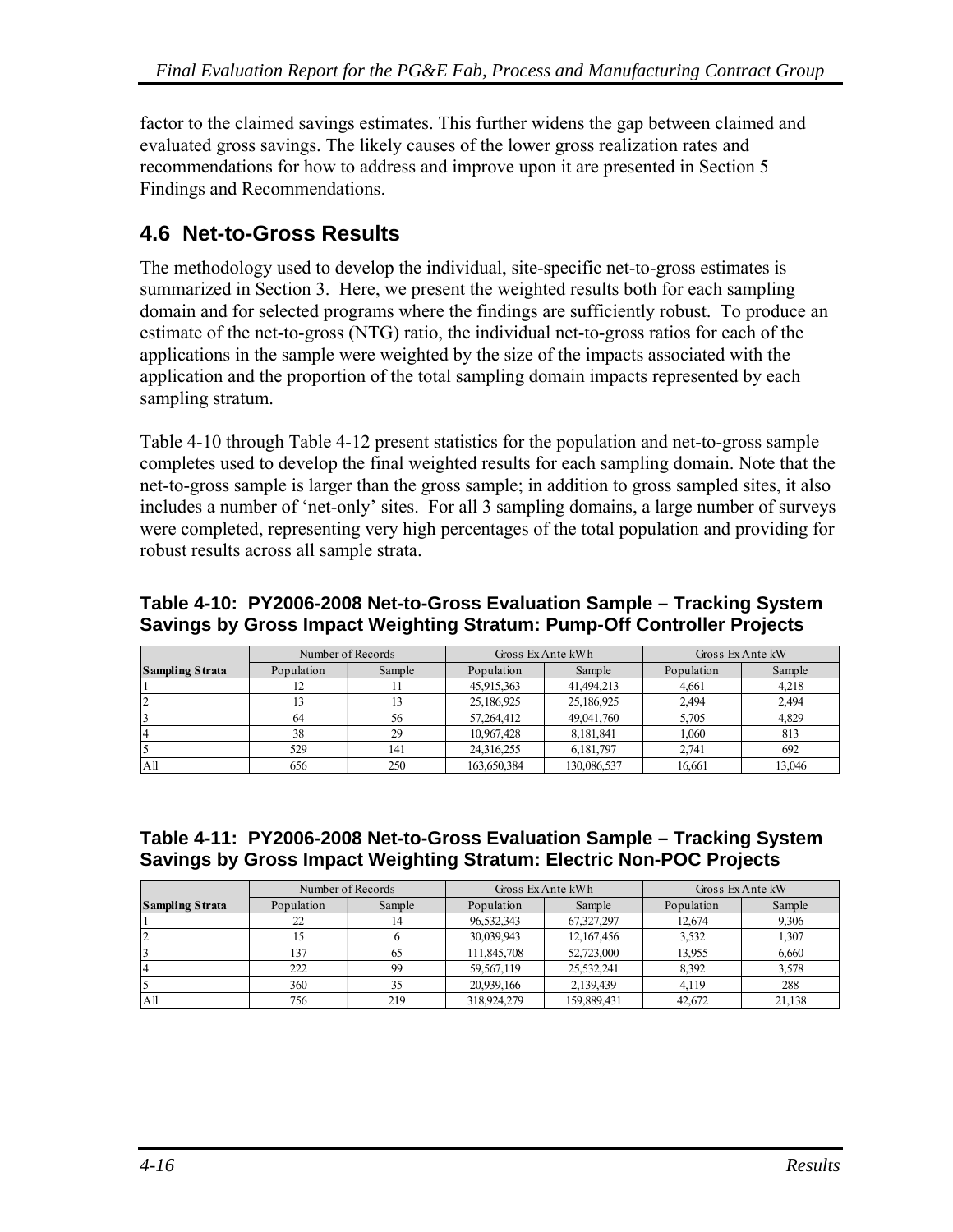|                        |            | Number of Records |            | Gross Ex Ante Therms |
|------------------------|------------|-------------------|------------|----------------------|
| <b>Sampling Strata</b> | Population | Sample            | Population | Sample               |
|                        |            |                   | 24,058,701 | 24,058,701           |
|                        |            |                   | 1,059,000  | 5,937,873            |
|                        |            |                   | 4,878,873  |                      |
|                        |            |                   | 2,720,285  | 1,632,230            |
|                        | 132        | 23                | 7,427,520  | 1,393,671            |
|                        | 152        |                   | 40,144,380 | 33,022,476           |

#### <span id="page-80-0"></span>**Table 4-12: PY2006-2008 Net-to-Gross Evaluation Sample – Tracking System Savings by Gross Impact Weighting Stratum: Gas Projects**

Applying the same ratio estimation weighting approach referenced in the realization rate discussion in the Methods section, the resulting weighted net-to-gross ratio estimate for kWh savings is 0.53. (Corresponding values for kW and gas savings are 0.52 and 0.31, respectively.) The kWh and kW values are virtually identical to the estimate of corresponding net-to-gross ratios for the statewide Standard Performance Contracting (SPC) program in the PY2004-2005 evaluation. In addition, they are very similar to the NTG estimates made in prior SPC evaluations conducted for each program year since the program's inception in 1998. [Table 4-13](#page-80-0) through [Table 4-15](#page-81-0) summarizes the net-to-gross values by stratum, along with the 90 percent confidence interval, overall and for each sampling domain.

|                          | NTGR*          |                |                |  |  |
|--------------------------|----------------|----------------|----------------|--|--|
| <b>Sampling Strata</b>   | kWh            | kW             | Therms         |  |  |
|                          | 0.51           | 0.46           | 0.20           |  |  |
| $\overline{c}$           | 0.56           | 0.57           | 0.26           |  |  |
| 3                        | 0.59           | 0.61           |                |  |  |
| $\overline{4}$           | 0.56           | 0.59           | 0.34           |  |  |
| 5                        | 0.22           | 0.23           | 0.66           |  |  |
|                          |                |                |                |  |  |
| <b>Weighted NTGR</b>     | 0.53           | 0.52           | 0.31           |  |  |
| 90 Percent CI            | 0.505 to 0.547 | 0.491 to 0.543 | 0.277 to 0.334 |  |  |
| Relative Precision       | 0.04           | 0.05           | 0.09           |  |  |
| N measures in sample     | 469            | 449            | 41             |  |  |
| N measures in population | 1,412          | 1,325          | 152            |  |  |
| ER                       | 0.65           | 0.65           | 0.42           |  |  |

#### **Table 4-13: PY2006-2008 Net-to-Gross Ratio: All Projects**[2](#page-80-0)3

\* Consistent with current CPUC policy, the Net-to-Gross ratios in this evaluation reflect the effect of free ridership only and exclude any consideration of spillover.

 $\overline{a}$ 

 $^{23}$  The reader should not draw any conclusions about the results by sampling strata and project size, since the results reflect numerous small-size application submittals by one very large customer.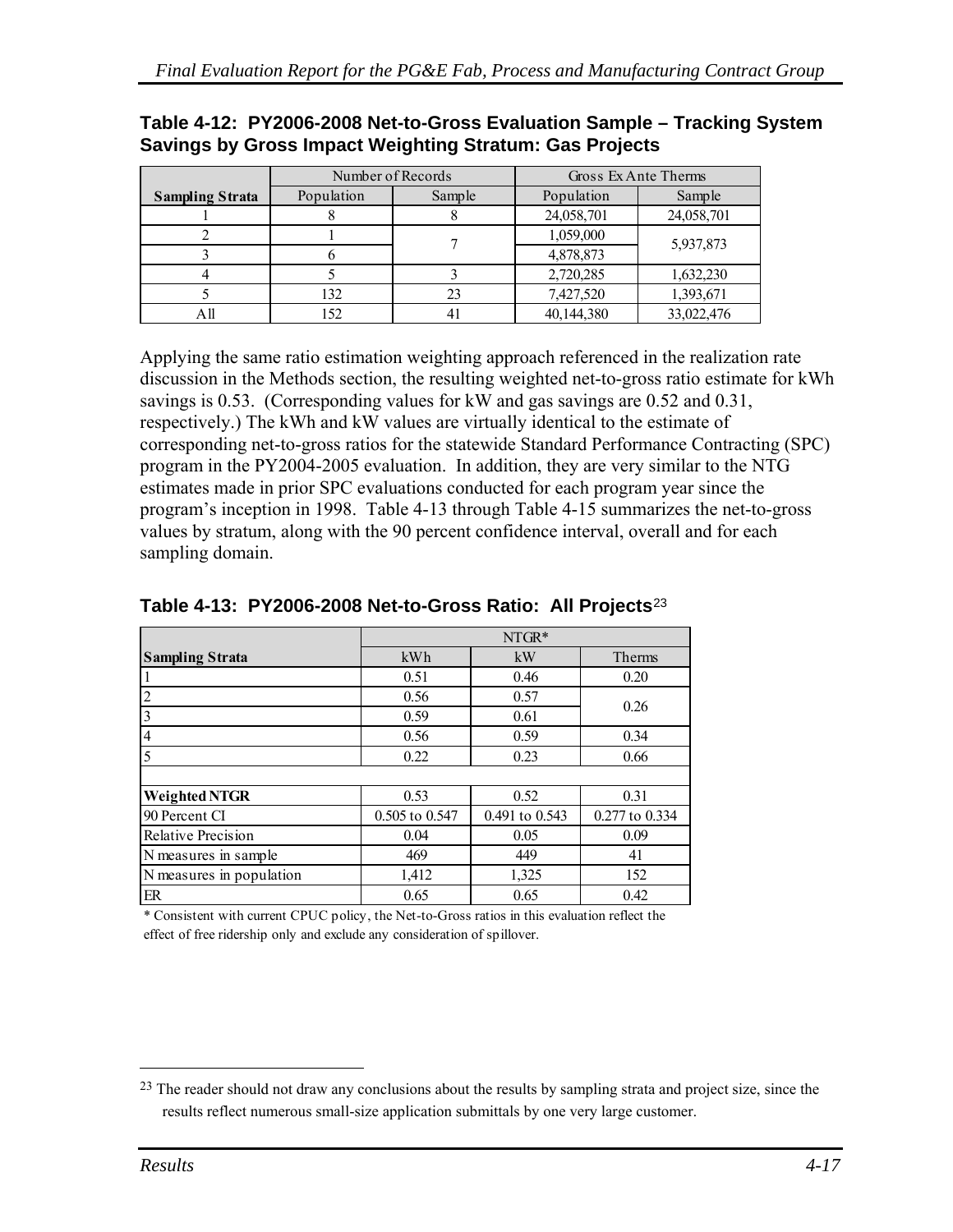|                                | $NTGR*$        |                |  |
|--------------------------------|----------------|----------------|--|
| <b>Sampling Strata</b>         | kWh            | kW             |  |
|                                | 0.49           | 0.49           |  |
| 2                              | 0.58           | 0.58           |  |
| 3                              | 0.50           | 0.51           |  |
| 4                              | 0.54           | 0.54           |  |
| 5                              | 0.05           | 0.05           |  |
|                                |                |                |  |
| <b>Weighted NTGR</b>           | 0.45           | 0.44           |  |
| 90 Percent Confidence Interval | 0.432 to 0.458 | 0.428 to 0.454 |  |
| <b>Relative Precision</b>      | 0.030          | 0.030          |  |
| N measures in sample           | 250            | 250            |  |
| N measures in population       | 656            | 655            |  |
| <b>Error Ratio</b>             | 0.36           | 0.36           |  |

#### <span id="page-81-0"></span>**Table 4-14: PY2006-2008 Net-to-Gross Ratio: Pump-Off Controller Projects**[2](#page-81-0)4

\* Consistent with current CPUC policy, the Net-to-Gross ratios in this evaluation reflect the effect of free ridership only and exclude any consideration of spillover.

#### **Table 4-15: PY2006-2008 Net-to-Gross Ratio: Electric Non-POC Projects**

|                          | NTGR*          |                |  |  |
|--------------------------|----------------|----------------|--|--|
| <b>Sampling Strata</b>   | kWh            | kW             |  |  |
|                          | 0.53           | 0.45           |  |  |
|                          | 0.52           | 0.57           |  |  |
|                          | 0.68           | 0.69           |  |  |
| 4                        | 0.57           | 0.60           |  |  |
| 5                        | 0.69           | 0.68           |  |  |
|                          |                |                |  |  |
| <b>Weighted NTGR</b>     | 0.60           | 0.59           |  |  |
| 90 Percent CI            | 0.561 to 0.639 | 0.544 to 0.633 |  |  |
| Relative Precision       | 0.065          | 0.075          |  |  |
| N measures in sample     | 219            | 199            |  |  |
| N measures in population | 756            | 670            |  |  |
| ER                       | 0.70           | 0.77           |  |  |

\* Consistent with current CPUC policy, the Net-to-Gross ratios in this evaluation reflect the effect of free ridership only and exclude any consideration of spillover.

**Gas NTG Results.** Note that the gas sampling domain results are also reported in [Table](#page-80-0)  [4-13.](#page-80-0) The evaluated NTG value of 0.31 for gas projects is much lower than the values seen in previous SPC evaluations, which ranged from 0.45 to 0.60.[2](#page-81-0)5 Values for the large and

1

<sup>&</sup>lt;sup>24</sup> The reader should not draw any conclusions about the results by sampling strata and project size, since the results reflect numerous small-size application submittals by one very large customer.

<sup>25</sup> Note that this was the first time in recent years that the NTGR was developed separately for gas for large nonresidential SPC-type programs. The observation is based on a comparison of the gas NTGR of 0.31 in this evaluation versus an NTFR for the 2004-05 SPC program of 0.54 (exclusive of adjusters).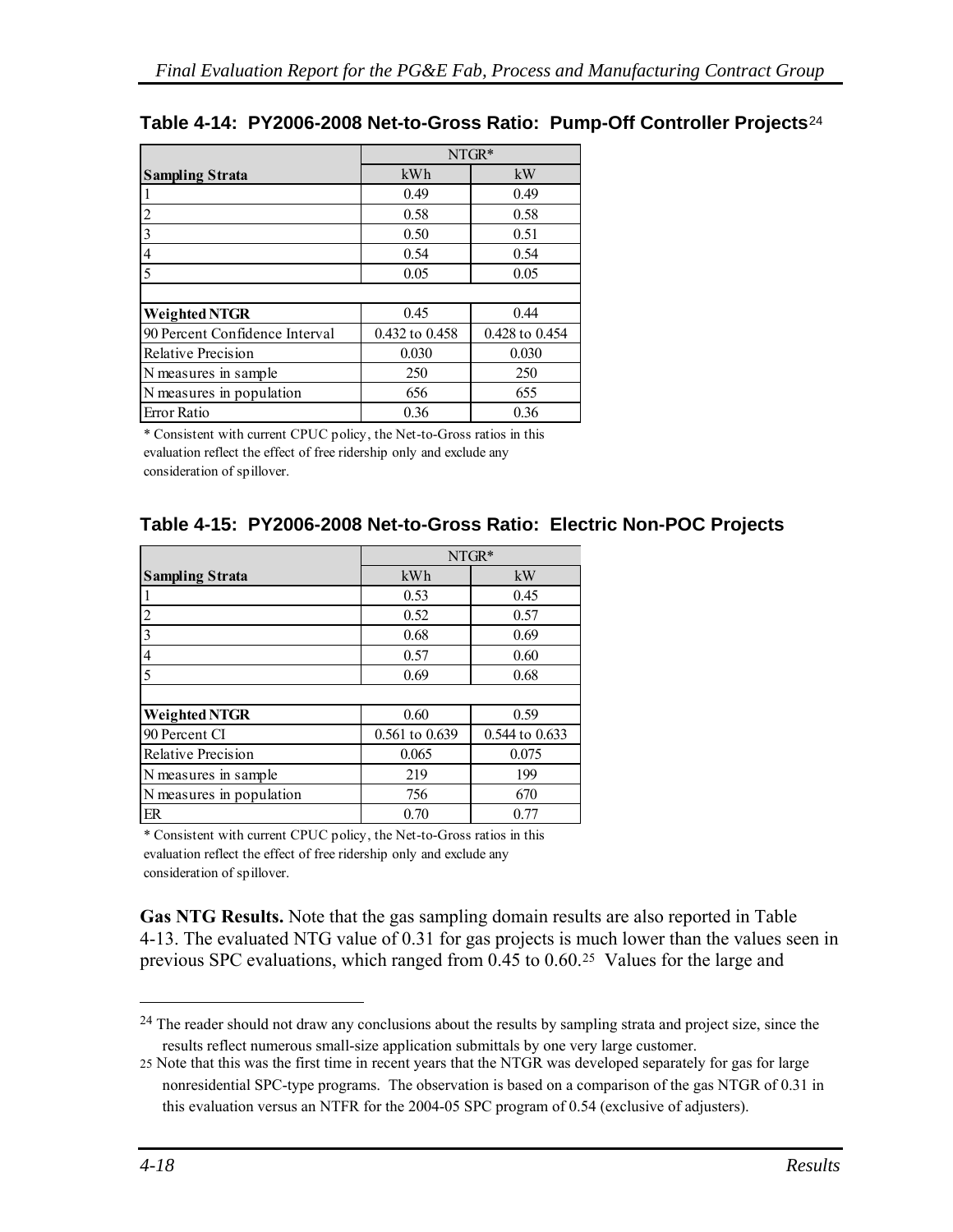medium-sized projects in Tier 1 through 4 are lowest (ranging from 0.20 to 0.34), while that for the smallest Tier 5 projects is much higher (0.66). The likely specific causes of this and recommendations for how to address and improve upon it are presented in Section 5 – Findings and Recommendations.

**POC NTG Results.** The NTG values for Pump-Off Controllers of 0.45 (kWh) and 0.44 (kW) fall below the contract group average and are indicative of moderate to high free ridership. POCs on new oil well applications are particularly prone to high levels of free ridership, since the cost of a POC is a small fraction of the cost of drilling a new well. The POC NTG research was completed in March 2009, and the results were summarized in an Early Feedback memo to the CPUC staff and the utilities. The utilities subsequently decided to suspend rebates on POCs for new well applications starting in 2009.

**Electric Non-POC NTG Results.** Values for Electric Non-POCs (0.60 for kWh and 0.59 for kW) are above the average for all measures, and above the longer-term value for the SPC program. This sampling domain covers a broad range of custom energy efficiency measures, and results vary widely as a function of the project size, measure type, rationale for the project and economic condition of the company, among other factors.

# **4.7 Spillover Results**

In accordance with CPUC policy rules, spillover is not considered in the calculation of the NTG values for PY2006-2008 programs. However, evaluators were directed to research and report on spillover as part of the NTG research. Research was to be performed on only those projects (1) for which significant program influence was reported, and (2) which had sizable impacts.

Itron routinely administered the standard battery of spillover questions as a part of the NTG interview process. However, there were no cases of spillover reported that met both of the above conditions. Therefore, there are no spillover results to report.

# **4.8 Net First-Year Realization Rates**

[Table 4-16](#page-83-0) through [Table 4-19](#page-84-0) below present a comparison, for all projects and for each sampling domain, of the evaluation verified net savings with the final program claimed net savings, as obtained from the final PY2006-2008 reports posted on EEGA. These net realization rates are obtained by combining the net-to-gross ratios and gross impact realization rates to produce estimates of net realization rates. Each of these tables includes a calculation of the evaluation-based net savings as a percentage of the claimed net savings.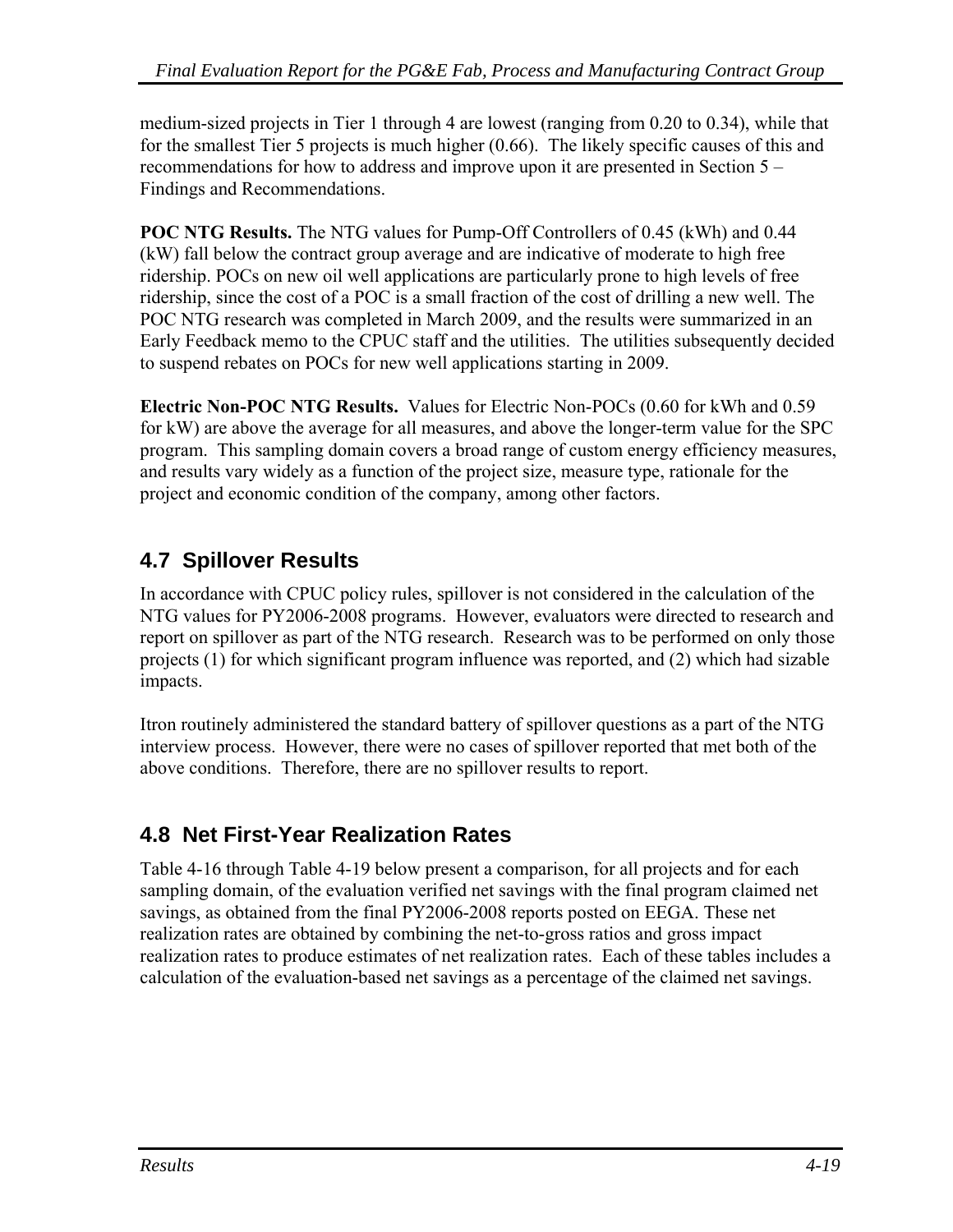<span id="page-83-0"></span>

| Table 4-16: Comparison of First-Year Evaluation-Based Net Savings with the |  |  |
|----------------------------------------------------------------------------|--|--|
| Final Program-Claimed Net Savings: All Projects*                           |  |  |

|                                                |             | <b>Electric Savings</b> | <b>Gas savings</b> |
|------------------------------------------------|-------------|-------------------------|--------------------|
|                                                | kWh/year    | Avg. peak kW            | Therms/year        |
| Tracking                                       |             |                         |                    |
| a. Claimed Gross Savings                       | 482,574,664 | 59,333                  | 40,144,380         |
| b. Claimed NTG Ratio                           | 0.79        | 0.79                    | 0.76               |
| c. Claimed Net Savings $(c = a x b)$           | 379,657,050 | 46,677                  | 30,325,098         |
| <b>Evaluation</b>                              |             |                         |                    |
| d. Evaluation Gross Realization Rate           | 0.49        | 0.46                    | 0.68               |
| e. Evaluated Gross Results ( $e = a x d$ )     | 237,003,506 | 27,093                  | 27,169,773         |
| f. Evaluation NTG Ratio**                      | 0.53        | 0.52                    | 0.31               |
| g. Evaluated Net Results ( $g = e \times f$ )  | 124,731,778 | 14,012                  | 8,302,483          |
| h. Evaluation Net Realization Rate (h = d x f) | 0.26        | 0.236                   | 0.21               |
| i. Evaluated Net Savings as a Fraction of      |             |                         |                    |
| Claimed Net Savings $(i = g / c)$              | 0.33        | 0.30                    | 0.27               |

\* Claimed results exclusive of the 58 PGE2004 records that were included in the New Construction Codes and Standards evaluation.

\*\* Consistent with current CPUC policy, the Net-to-Gross ratios in this evaluation reflect the effect of free ridership only and exclude any consideration of spillover.

#### **Table 4-17: Comparison of First-Year Evaluation-Based Net Savings with the Final Program-Claimed Net Savings: Pump-Off Controller Projects**

|                                                         | <b>Electric Savings</b> |              |  |  |
|---------------------------------------------------------|-------------------------|--------------|--|--|
|                                                         | kWh/year                | Avg. peak kW |  |  |
| Tracking                                                |                         |              |  |  |
| a. Claimed Gross Savings                                | 163,650,384             | 16,661       |  |  |
| b. Claimed NTG Ratio                                    | 0.80                    | 0.80         |  |  |
| c. Claimed Net Savings $(c = a x b)$                    | 130,358,878             | 13,346       |  |  |
| Evaluation                                              |                         |              |  |  |
| d. Evaluation Gross Realization Rate                    | 0.46                    | 0.47         |  |  |
| e. Evaluated Gross Results ( $e = a x d$ )              | 75,349,452              | 7,842        |  |  |
| f. Evaluation NTG Ratio**                               | 0.45                    | 0.44         |  |  |
| g. Evaluated Net Results $(g = e \times f)$             | 33,542,611              | 3,458        |  |  |
| h. Evaluation Net Realization Rate ( $h = d \times f$ ) | 0.20                    | 0.21         |  |  |
| i. Evaluated Net Savings as a Fraction of               |                         |              |  |  |
| Claimed Net Savings $(i = g / c)$                       | 0.26                    | 0.26         |  |  |

\* Claimed results exclusive of the 58 PGE2004 records that were included in the New

Construction Codes and Standards evaluation.

\*\* Consistent with current CPUC policy, the Net-to-Gross ratios in this evaluation reflect the effect of free ridership only and exclude any consideration of spillover.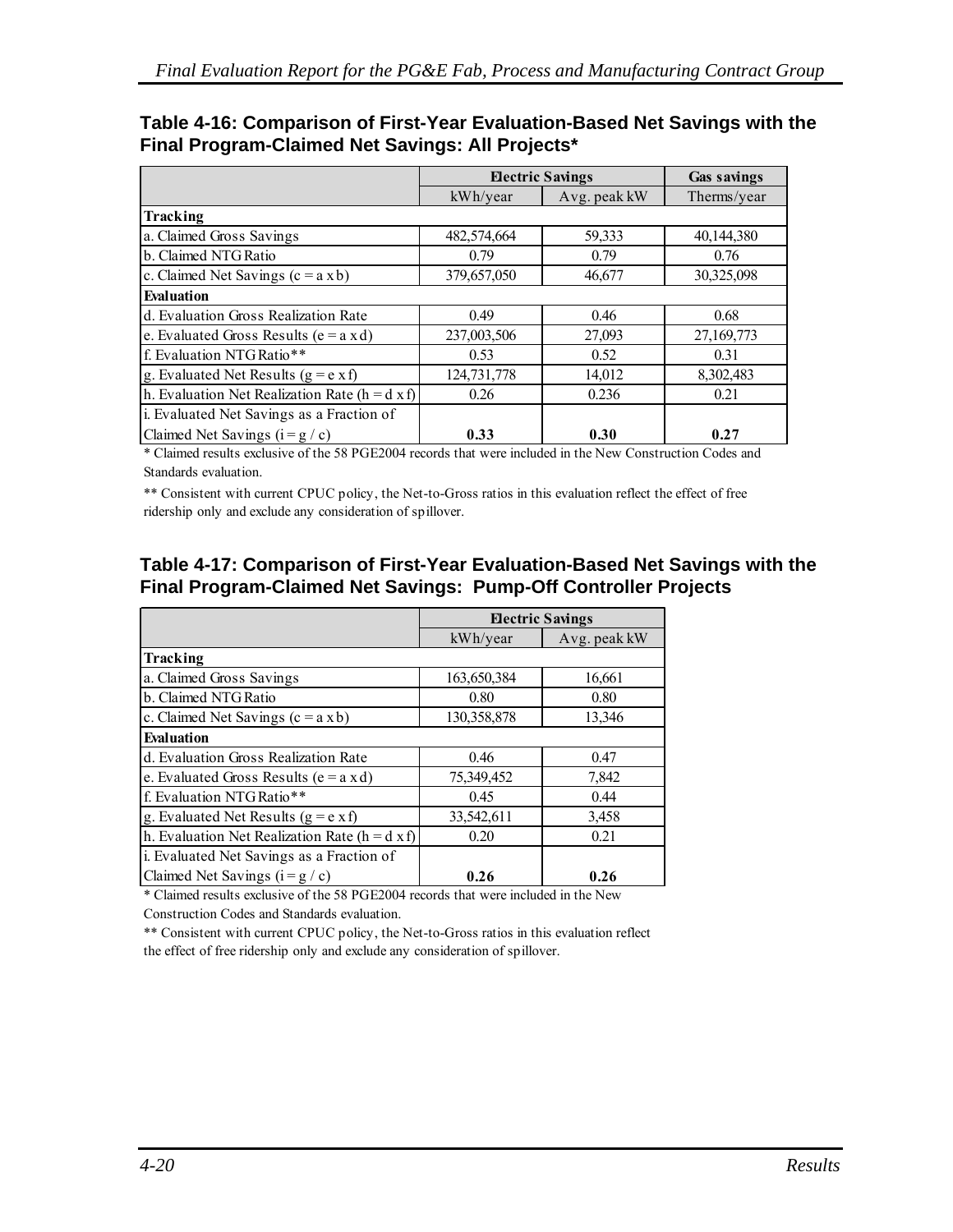#### <span id="page-84-0"></span>**Table 4-18: Comparison of First-Year Evaluation-Based Net Savings with the Final Program-Claimed Net Savings: Electric Non-POC Projects**

|                                                         | <b>Electric Savings</b> |              |  |  |
|---------------------------------------------------------|-------------------------|--------------|--|--|
|                                                         | kWh/year                | Avg. peak kW |  |  |
| Tracking                                                |                         |              |  |  |
| a. Claimed Gross Savings                                | 318,924,279             | 42,672       |  |  |
| b. Claimed NTG Ratio                                    | 0.78                    | 0.78         |  |  |
| c. Claimed Net Savings $(c = a x b)$                    | 249,298,171             | 33,331       |  |  |
| <b>Evaluation</b>                                       |                         |              |  |  |
| d. Evaluation Gross Realization Rate                    | 0.53                    | 0.51         |  |  |
| e. Evaluated Gross Results ( $e = a x d$ )              | 167,824,526             | 21,583       |  |  |
| f. Evaluation NTG Ratio**                               | 0.60                    | 0.59         |  |  |
| g. Evaluated Net Results ( $g = e \times f$ )           | 100,680,800             | 12,703       |  |  |
| h. Evaluation Net Realization Rate ( $h = d \times f$ ) | 0.32                    | 0.30         |  |  |
| i. Evaluated Net Savings as a Fraction of               |                         |              |  |  |
| Claimed Net Savings $(i = g / c)$                       | 0.40                    | 0.38         |  |  |

\* Claimed results exclusive of the 58 PGE2004 records that were included in the New Construction Codes and Standards evaluation.

\*\* Consistent with current CPUC policy, the Net-to-Gross ratios in this evaluation reflect the effect of free ridership only and exclude any consideration of spillover.

### **Table 4-19: Comparison of First-Year Evaluation-Based Net Savings with the Final Program-Claimed Net Savings: Gas Projects**

|                                                         | <b>Gas Savings</b> |
|---------------------------------------------------------|--------------------|
|                                                         | Therms/Year        |
| Tracking                                                |                    |
| a. Claimed Gross Savings                                | 40,144,380         |
| b. Claimed NTG Ratio                                    | 0.76               |
| c. Claimed Net Savings $(c = a x b)$                    | 30,325,098         |
| Evaluation                                              |                    |
| d. Evaluation Gross Realization Rate                    | 0.68               |
| e. Evaluated Gross Results ( $e = a x d$ )              | 27,169,773         |
| f. Evaluation NTG Ratio**                               | 0.31               |
| g. Evaluated Net Results $(g = e \times f)$             | 8,302,483          |
| h. Evaluation Net Realization Rate ( $h = d \times f$ ) | 0.21               |
| i. Evaluated Net Savings as a Fraction of               |                    |
| Claimed Net Savings $(i = g / c)$                       | 0.27               |

\* Claimed results exclusive of the 58 PGE2004 records that were included in the New Construction Codes and Standards evaluation.

\*\* Consistent with current CPUC policy, the Net-to-Gross ratios in this evaluation reflect the effect of free ridership only and exclude any consideration of spillover.

As indicated in the tables above, PG&E included ex-ante estimates of net-to-gross ratios in their claims, but did not include any ex-ante realization rate ratios to adjust the gross impacts in their tracking system for industrial projects. There are fairly significant differences between claimed and evaluated NTGRs. The primary source of these differences are claimed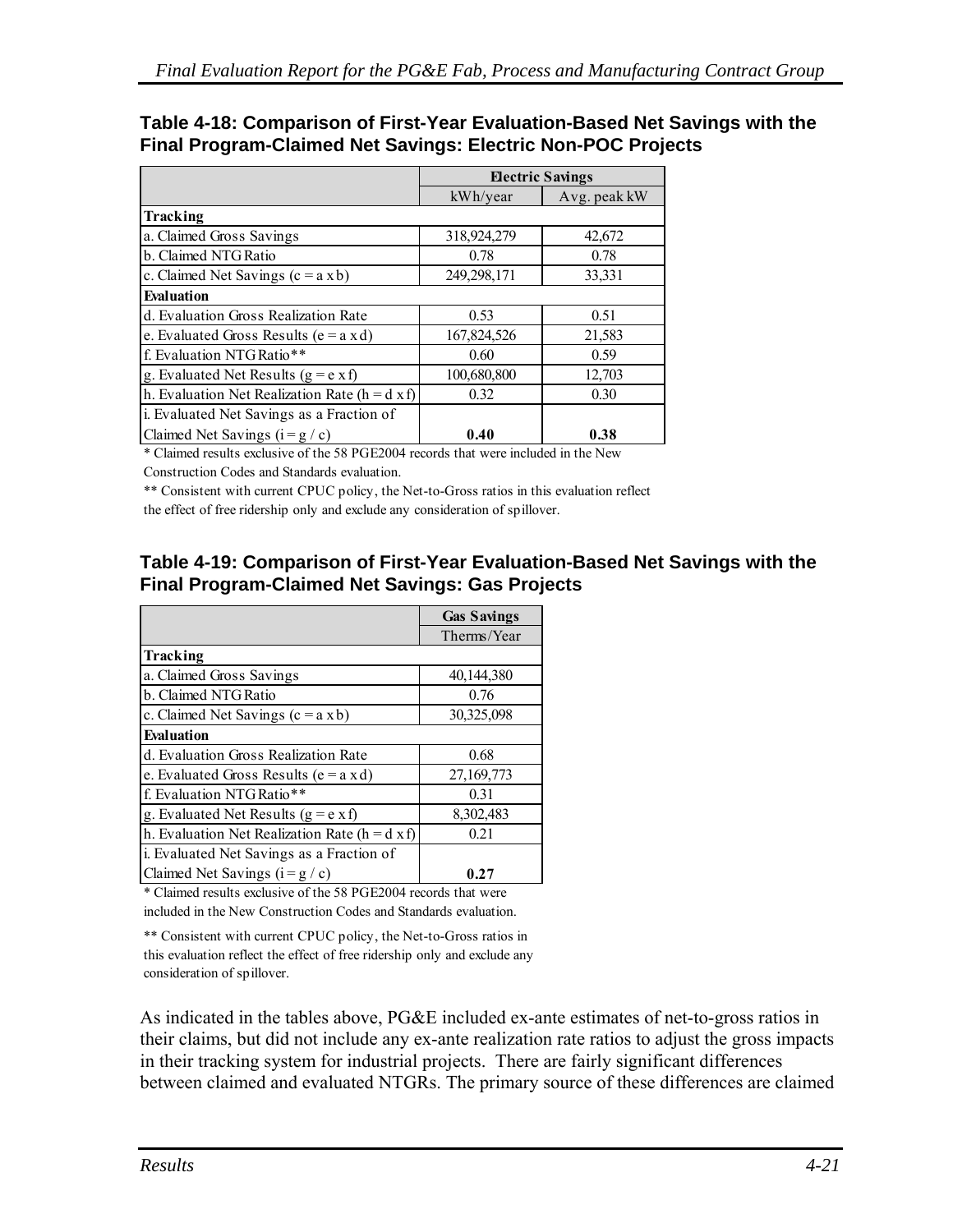<span id="page-85-0"></span>NTGRs which are substantially below evaluated values, which average 0.53 (kWh) across all evaluated electric projects and 0.31 across all evaluated gas projects.

PG&E's ex-ante NTGRs used for this program cycle were based on DEER values which were in effect at the start of the 2006-2008 program cycle. These values of 0.7 for SPC-like measures and 0.94 for new construction measures included estimates of spillover and potential self-report bias that were included in an SPC net-to-gross analysis that was conducted in 2001 and reflected CPUC policy at that time. That policy has since changed and the NTGR is to be reflective of free ridership only, with no adjustments for spillover or self-report bias. Had PG&E instead used the NTGR resulting from the evaluation of the 2004-05 Standard Performance Contracting Program (or earlier SPC evaluations), exclusive of spillover, the ex-ante value would have been much closer to the ex-post NTGR resulting from this evaluation.

Finally, evaluated net savings as a percentage of program claimed net savings range from 26% to 40%, depending on the sampling domain. These values indicate that verified net program savings are on the order of one-fourth to just under one-half of claimed savings, far below program savings estimates. The specific reasons for these low realization rates are discussed in more detail in Section 5 – Findings and Recommendations.

# **4.9 Project Lifetime Impact Reporting**

All of the realization rates presented in the above tables represent first-year results only. The ex-ante and ex-post evaluation kWh, kW and/or therm projections for the 133 on-site sample points were also used to derive a unit energy consumption (UEC) shape over the lifetime of each evaluated project, which takes into account the evaluation team's estimate of savings over the effective useful life (EUL) of the measures. These evaluation-based EULs include some differences in ex-ante and evaluator matching of CPUC-approved EULs to projects and some effects of the recession<sup>[2](#page-85-0)6</sup> (see discussion in Section  $5 -$  Findings and Recommendations). The UEC shapes are normalized to the gross, first-year ex ante savings, and were derived as follows:

■ Each sample point was attributed a whole year's worth of savings for the year in which an incentive was paid for measure installation, regardless of the actual installation date of the measure. Measures for which the incentive paid date was missing or dated after December 31, 2008 were considered installed in year 2008.

 $\overline{a}$ 

<sup>&</sup>lt;sup>26</sup> For sites that were found to have permanently closed (due to the recession or normal market conditions), savings were only included in the site-specific, multi-year savings tables (in Appendix  $D -$  Site Reports) for the years with actual savings (that is, the years prior to closure, typically only one to three years given the earliest year of installation is 2006). The multi-year program savings tables in this section are a roll-up (using the case weights for the sample) of the site-specific, multi-year tables presented in Appendix  $D -$  Site Reports. Consequently, if one were to calculate a weighted average EUL for the program by dividing lifetime savings by first-year savings, the resulting de facto weighted-average EUL for the *program* will be lower than what would be calculated from a weighted average of the EUL values themselves.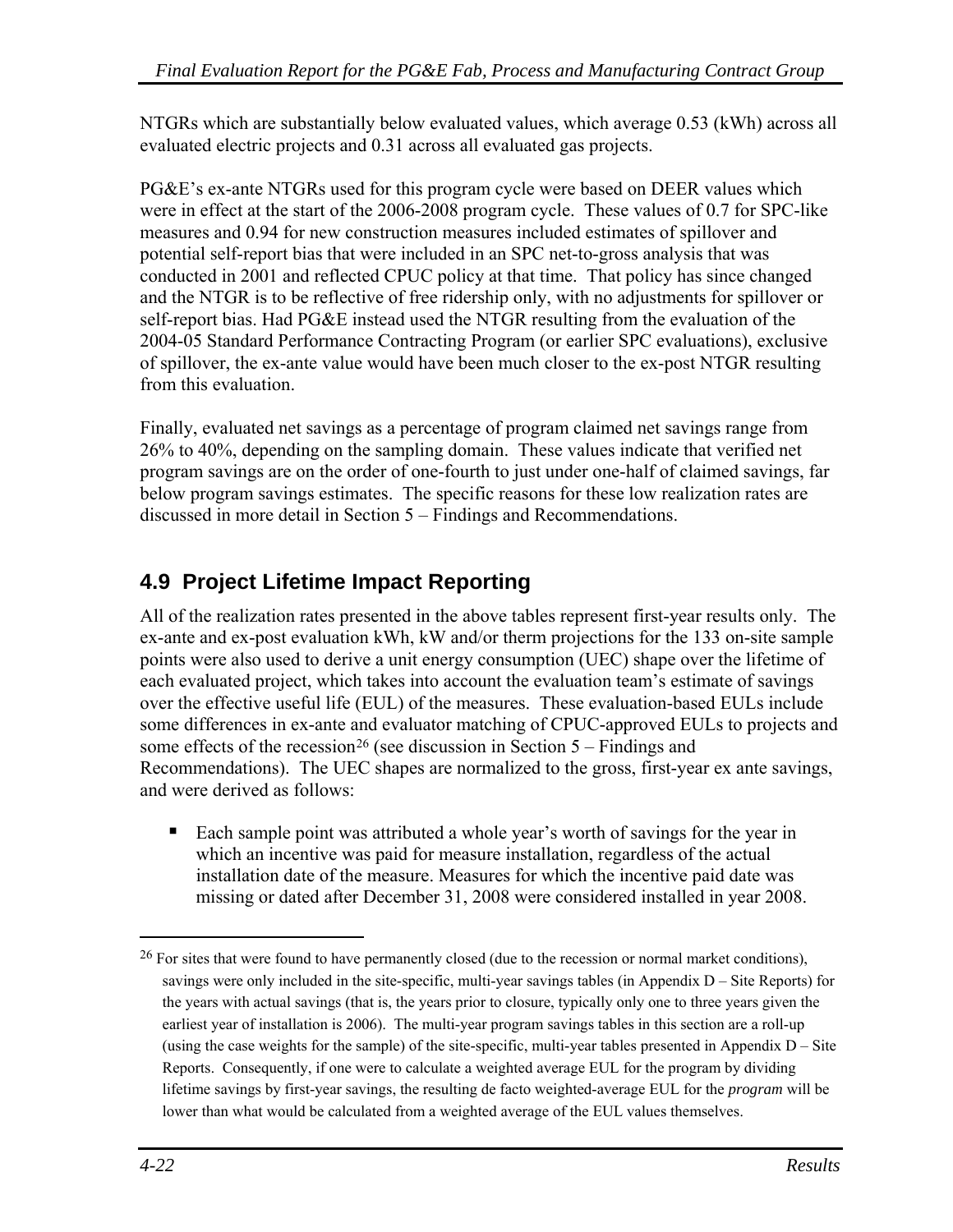- <span id="page-86-0"></span>• The annualized evaluation projections for each sample point were "aligned" so that the first year's savings for each sample point was always labeled "year 1".
- For each of the 133 sample points, the gross ex-ante unit energy consumption (UEC) shape was derived by dividing the 20-year annualized ex-ante savings projection by the tracking database ex-ante savings.
- Similarly, for each sample point, a gross evaluation-based ex-post UEC shape was derived by dividing the 20-year annualized ex-post evaluation projection by the tracking database gross ex-ante savings.
- The tracking database ex-ante savings for each sample point and the program-wide tracking database savings per stratum were used as weights to derive overall gross exante and gross ex-post UEC shapes.
- The net ex-post UEC shape was obtained by multiplying the gross ex-post UEC shape by the net-to-gross ratio.

The gross ex-ante, gross ex-post and net ex-post UEC shapes for each of the three sampling domains are presented in [Table 4-20](#page-86-0) to [Table 4-22.](#page-87-0) The net ex-post shape incorporates both the engineering realization rates and the net-to-gross ratios.

|                |          |         |          |            |         |          |            | Gross      | Gross      |            |
|----------------|----------|---------|----------|------------|---------|----------|------------|------------|------------|------------|
|                |          | Gross   | Gross    |            | Gross   | Gross    |            | ExAnte     | ExPost     | Net ExPost |
|                |          | ExAnte  | ExPost   | Net ExPost | ExAnte  | ExPost   | Net ExPost | Claimed    | Verified   | Verified   |
|                | Calendar | Claimed | Verified | Verified   | Claimed | Verified | Verified   | Therm      | Therm      | Therm      |
| Year           | Year     | kWh UEC | kWh UEC  | kWh UEC    | kW UEC  | kW UEC   | kW UEC     | <b>UEC</b> | <b>UEC</b> | <b>UEC</b> |
|                | 2006     | 1.000   | 0.491    | 0.258      | 1.000   | 0.457    | 0.236      | 1.000      | 0.677      | 0.207      |
| $\overline{2}$ | 2007     | 1.000   | 0.493    | 0.259      | 1.000   | 0.457    | 0.237      | 1.000      | 0.677      | 0.207      |
| 3              | 2008     | 1.000   | 0.474    | 0.249      | 1.000   | 0.447    | 0.231      | 1.000      | 0.641      | 0.196      |
| 4              | 2009     | 1.000   | 0.429    | 0.226      | 1.000   | 0.407    | 0.211      | 1.000      | 0.604      | 0.185      |
| 5              | 2010     | 1.000   | 0.424    | 0.223      | 1.000   | 0.400    | 0.207      | 1.000      | 0.604      | 0.185      |
| 6              | 2011     | 1.000   | 0.424    | 0.223      | 1.000   | 0.400    | 0.207      | 1.000      | 0.596      | 0.182      |
| 7              | 2012     | 1.000   | 0.424    | 0.223      | 1.000   | 0.400    | 0.207      | 1.000      | 0.596      | 0.182      |
| 8              | 2013     | 1.000   | 0.424    | 0.223      | 1.000   | 0.400    | 0.207      | 1.000      | 0.596      | 0.182      |
| 9              | 2014     | 1.000   | 0.386    | 0.203      | 1.000   | 0.376    | 0.194      | 1.000      | 0.596      | 0.182      |
| 10             | 2015     | 1.000   | 0.369    | 0.194      | 1.000   | 0.357    | 0.185      | 1.000      | 0.596      | 0.182      |
| 11             | 2016     | 0.935   | 0.353    | 0.186      | 0.939   | 0.345    | 0.178      | 1.000      | 0.589      | 0.180      |
| 12             | 2017     | 0.935   | 0.349    | 0.184      | 0.939   | 0.341    | 0.176      | 1.000      | 0.589      | 0.180      |
| 13             | 2018     | 0.935   | 0.349    | 0.184      | 0.939   | 0.341    | 0.176      | 1.000      | 0.589      | 0.180      |
| 14             | 2019     | 0.935   | 0.349    | 0.184      | 0.939   | 0.341    | 0.176      | 1.000      | 0.589      | 0.180      |
| 15             | 2020     | 0.935   | 0.349    | 0.184      | 0.930   | 0.334    | 0.173      | 1.000      | 0.589      | 0.180      |
| 16             | 2021     | 0.365   | 0.033    | 0.017      | 0.406   | 0.037    | 0.019      | 0.978      | 0.379      | 0.116      |
| 17             | 2022     | 0.266   | 0.005    | 0.002      | 0.300   | 0.000    | 0.000      | 0.978      | 0.379      | 0.116      |
| 18             | 2023     | 0.266   | 0.005    | 0.002      | 0.300   | 0.000    | 0.000      | 0.978      | 0.379      | 0.116      |
| 19             | 2024     | 0.266   | 0.005    | 0.002      | 0.300   | 0.000    | 0.000      | 0.978      | 0.379      | 0.116      |
| 20             | 2025     | 0.266   | 0.005    | 0.002      | 0.300   | 0.000    | 0.000      | 0.978      | 0.379      | 0.116      |

#### **Table 4-20: Lifetime Unit Energy Consumption Shapes (normalized to firstyear, gross ex ante savings): All Projects**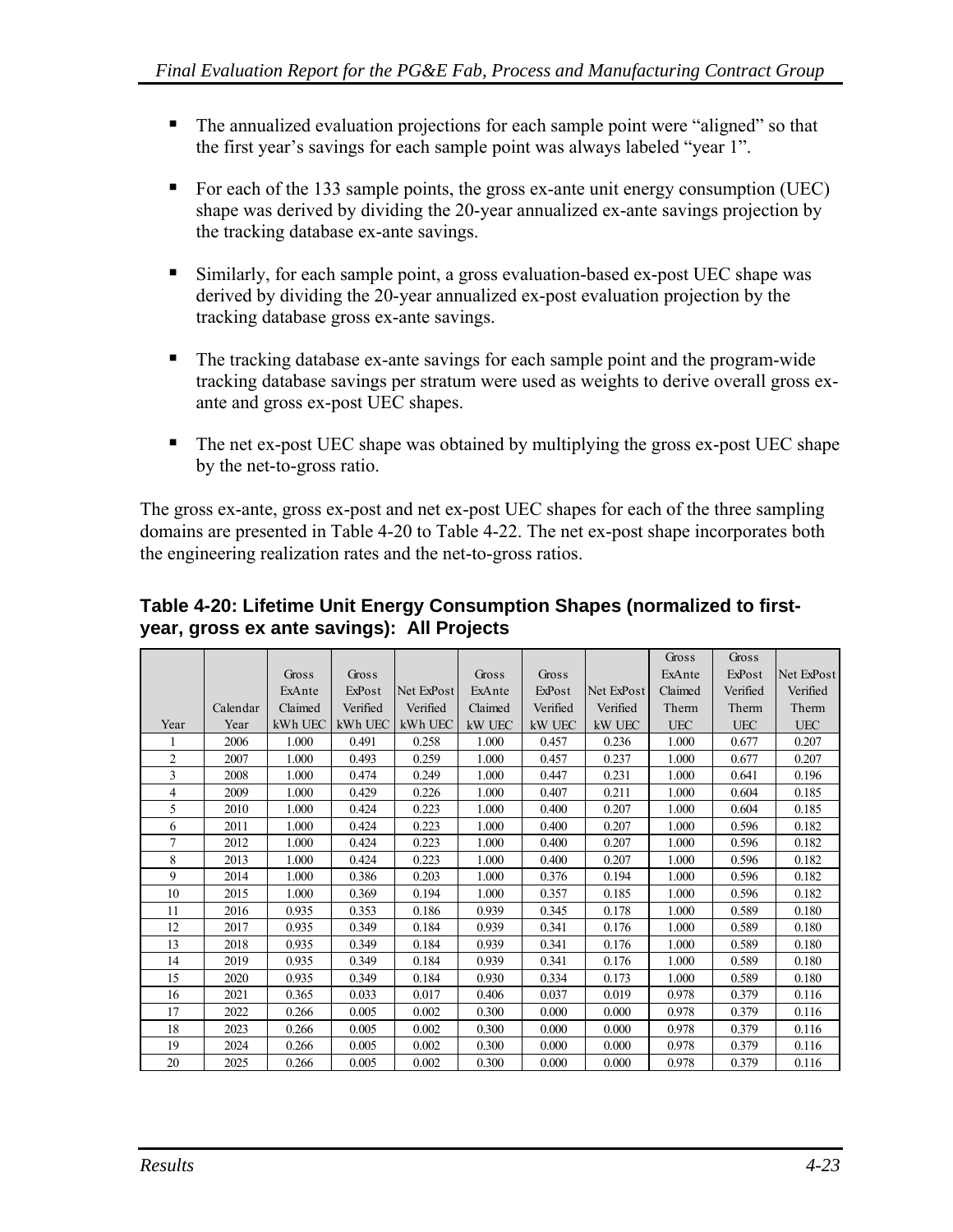<span id="page-87-0"></span>

| Table 4-21: Lifetime Unit Energy Consumption Shapes (normalized to first- |  |  |
|---------------------------------------------------------------------------|--|--|
| year, gross ex ante savings): Pump-Off Controllers                        |  |  |

|                |          | Gross   | Gross    |            | Gross   | Gross    |            |
|----------------|----------|---------|----------|------------|---------|----------|------------|
|                |          | ExAnte  | ExPost   | Net ExPost | ExAnte  | ExPost   | Net ExPost |
|                | Calendar | Claimed | Verified | Verified   | Claimed | Verified | Verified   |
| Year           | Year     | kWh UEC | kWh UEC  | kWh UEC    | kW UEC  | kW UEC   | kW UEC     |
| 1              | 2006     | 1.000   | 0.460    | 0.205      | 1.000   | 0.471    | 0.208      |
| $\overline{2}$ | 2007     | 1.000   | 0.457    | 0.203      | 1.000   | 0.466    | 0.205      |
| 3              | 2008     | 1.000   | 0.457    | 0.203      | 1.000   | 0.466    | 0.205      |
| $\overline{4}$ | 2009     | 1.000   | 0.457    | 0.203      | 1.000   | 0.466    | 0.205      |
| 5              | 2010     | 1.000   | 0.457    | 0.203      | 1.000   | 0.466    | 0.205      |
| 6              | 2011     | 1.000   | 0.457    | 0.203      | 1.000   | 0.466    | 0.205      |
| $\overline{7}$ | 2012     | 1.000   | 0.457    | 0.203      | 1.000   | 0.466    | 0.205      |
| 8              | 2013     | 1.000   | 0.457    | 0.203      | 1.000   | 0.466    | 0.205      |
| 9              | 2014     | 1.000   | 0.457    | 0.203      | 1.000   | 0.466    | 0.205      |
| 10             | 2015     | 1.000   | 0.457    | 0.203      | 1.000   | 0.466    | 0.205      |
| 11             | 2016     | 1.000   | 0.457    | 0.203      | 1.000   | 0.466    | 0.205      |
| 12             | 2017     | 1.000   | 0.457    | 0.203      | 1.000   | 0.466    | 0.205      |
| 13             | 2018     | 1.000   | 0.457    | 0.203      | 1.000   | 0.466    | 0.205      |
| 14             | 2019     | 1.000   | 0.457    | 0.203      | 1.000   | 0.466    | 0.205      |
| 15             | 2020     | 1.000   | 0.457    | 0.203      | 1.000   | 0.466    | 0.205      |
| 16             | 2021     | 0.284   | 0.000    | 0.000      | 0.305   | 0.000    | 0.000      |
| 17             | 2022     | 0.284   | 0.000    | 0.000      | 0.305   | 0.000    | 0.000      |
| 18             | 2023     | 0.284   | 0.000    | 0.000      | 0.305   | 0.000    | 0.000      |
| 19             | 2024     | 0.284   | 0.000    | 0.000      | 0.305   | 0.000    | 0.000      |
| 20             | 2025     | 0.284   | 0.000    | 0.000      | 0.305   | 0.000    | 0.000      |
|                |          |         |          |            |         |          |            |

#### **Table 4-22: Lifetime Unit Energy Consumption Shapes (normalized to firstyear, gross ex ante savings): Electric Non-POC Projects**

|                |          | Gross   | Gross    |            | Gross   | Gross    |            |
|----------------|----------|---------|----------|------------|---------|----------|------------|
|                |          | ExAnte  | ExPost   | Net ExPost | ExAnte  | ExPost   | Net ExPost |
|                | Calendar | Claimed | Verified | Verified   | Claimed | Verified | Verified   |
| Year           | Year     | kWh UEC | kWh UEC  | kWh UEC    | kW UEC  | kW UEC   | kW UEC     |
| 1              | 2006     | 1.000   | 0.526    | 0.316      | 1.000   | 0.506    | 0.298      |
| $\overline{2}$ | 2007     | 1.000   | 0.530    | 0.318      | 1.000   | 0.508    | 0.299      |
| 3              | 2008     | 1.000   | 0.497    | 0.298      | 1.000   | 0.491    | 0.289      |
| $\overline{4}$ | 2009     | 1.000   | 0.427    | 0.256      | 1.000   | 0.433    | 0.255      |
| 5              | 2010     | 1.000   | 0.420    | 0.252      | 1.000   | 0.423    | 0.249      |
| 6              | 2011     | 1.000   | 0.420    | 0.252      | 1.000   | 0.423    | 0.249      |
| $\overline{7}$ | 2012     | 1.000   | 0.420    | 0.252      | 1.000   | 0.423    | 0.249      |
| 8              | 2013     | 1.000   | 0.420    | 0.252      | 1.000   | 0.423    | 0.249      |
| 9              | 2014     | 1.000   | 0.355    | 0.213      | 1.000   | 0.391    | 0.230      |
| 10             | 2015     | 1.000   | 0.330    | 0.198      | 1.000   | 0.366    | 0.215      |
| 11             | 2016     | 0.907   | 0.309    | 0.186      | 0.918   | 0.350    | 0.206      |
| 12             | 2017     | 0.907   | 0.300    | 0.180      | 0.918   | 0.342    | 0.201      |
| 13             | 2018     | 0.907   | 0.300    | 0.180      | 0.918   | 0.342    | 0.201      |
| 14             | 2019     | 0.907   | 0.300    | 0.180      | 0.918   | 0.342    | 0.201      |
| 15             | 2020     | 0.907   | 0.300    | 0.180      | 0.907   | 0.333    | 0.196      |
| 16             | 2021     | 0.443   | 0.066    | 0.039      | 0.476   | 0.126    | 0.074      |
| 17             | 2022     | 0.273   | 0.007    | 0.004      | 0.283   | 0.000    | 0.000      |
| 18             | 2023     | 0.273   | 0.007    | 0.004      | 0.283   | 0.000    | 0.000      |
| 19             | 2024     | 0.273   | 0.007    | 0.004      | 0.283   | 0.000    | 0.000      |
| 20             | 2025     | 0.273   | 0.007    | 0.004      | 0.283   | 0.000    | 0.000      |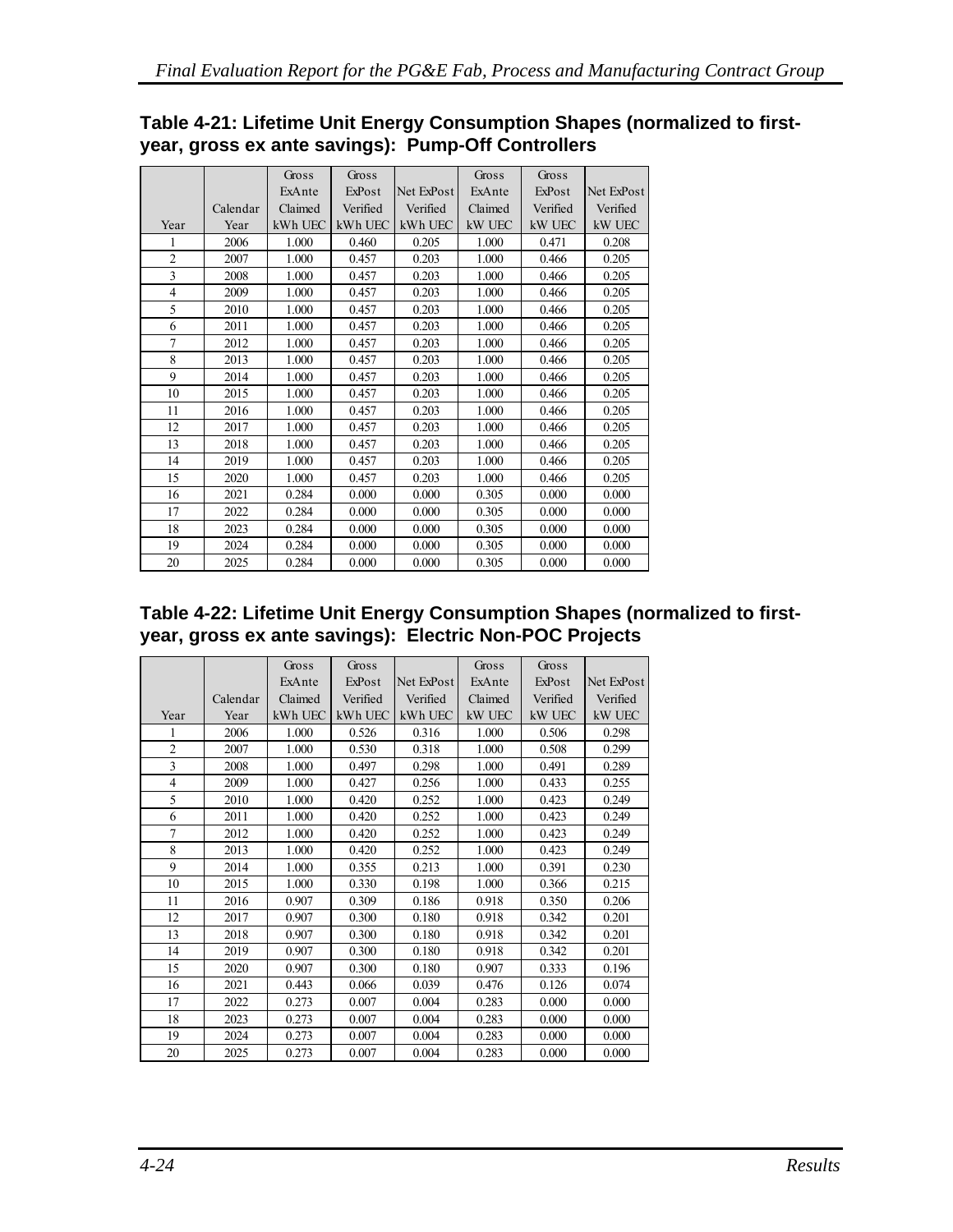# <span id="page-88-0"></span>**Discussion of Findings and Recommendations**

In this section, we discuss key findings from the PG&E Fab evaluation and provide associated recommendations. We begin with an overall summary and then discuss findings and recommendations related to specific areas such as baseline specification, program influence, ex ante documentation, tracking systems, pump-off controllers, gas projects, and the evaluation itself.

# **5.1 Summary of 2006-2008 PG&E Industrial Findings[27](#page-88-0)**

As shown in Section 4 of this report, the overall net realization rate for all projects implemented by all of the industrial programs covered in the scope of this CPUC evaluation contract group is 0.33, with a gross realization rate of 0.49 and net-to-gross ratio of 0.53. For Gas projects, the gross realization rate is somewhat higher, (0.68), but the net-to-gross ratio is much lower (0.31), resulting in an overall net realization rate of 0.27. These quantitative results indicate that the programs are significantly overestimating their savings claims. In addition, the results for the 2006-2008 program cycle show little to no improvement as compared to the historic results for industrial sector programs and may in fact be worse.

These results would be of concern in their own right but are made more significant by several policy considerations. Previous evaluations have identified many of the same issues as identified in this evaluation yet these key problem areas do not seem to have been adequately addressed. This raises a concern as to whether previous evaluation results have been seriously considered or simply cannot be successfully addressed. The question remains as to how to increase the effectiveness of industrial efficiency programs given the history of the programs and the challenges that the sector presents. We note that, despite these challenges and results, the industrial sector remains an important area for achieving cost effective and significant energy efficiency reductions above those that would otherwise occur due to natural market forces. In addition, programs may remain cost effective even with mediocre realization rates due to the size of the savings opportunities as compared with other sectors. There are a number of specific findings that help to explain why the ex-post savings estimates are significantly below the ex-ante. These findings are discussed in the remainder of this chapter.

1

 $^{27}$  All of the projects cited as examples in this section have detailed site-reports which are contained in Appendix D to this report.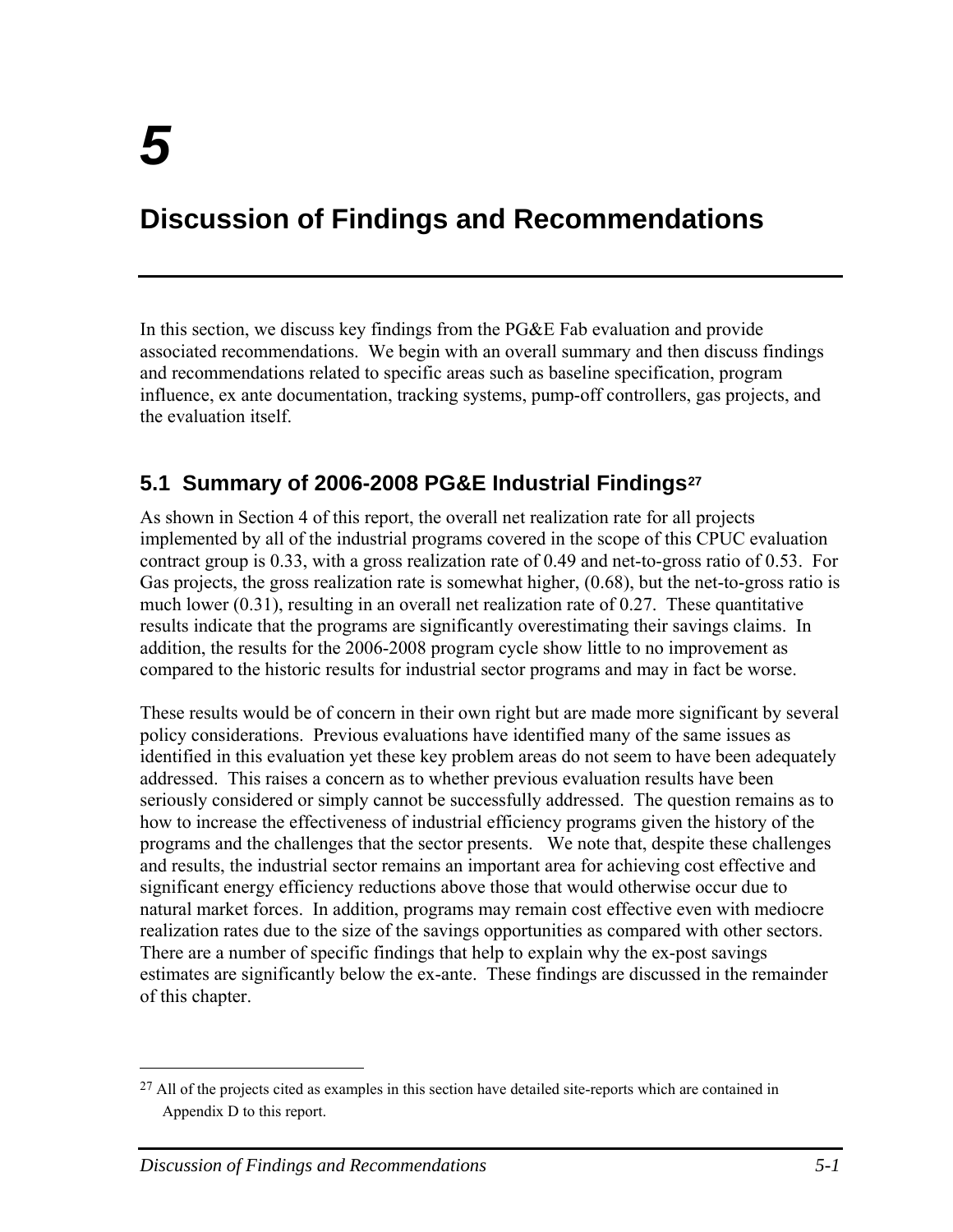# **5.2 Problems with Baselines and Gross Savings**

# *5.2.1 Significant Problems with Baselines Used for Claimed Savings*

**Incorrect use of pre-existing equipment as baseline for estimated savings and inadequate use of remaining useful life (RUL) estimates; inadequate use of replace-onburnout and natural turnover baselines; inadequate use of industry standard practice baseline as referenced in program procedures manuals** 

The most common problem in the industrial programs is the use of pre-existing (often referred to as "in situ") equipment as the baseline for estimating program incentives and savings. In many cases, savings were calculated relative to an in situ baseline and then assumed to occur over the entire period of the effective useful life (EUL) of the new equipment. This assumption would only be justifiable in situations where the program induced an early replacement of equipment that would otherwise have had a very high probability of continuing in operation for a period equal to the EUL of the new equipment. Such cases are likely to be extremely rare in practice, yet they are the convention in the program claims. Instead, we find that many of the projects are, in fact, replace-on-burnout or natural turnover events. That is, the pre-existing equipment was either at the end of its physical life or at the end of its effective life because the customer decided to replace the equipment for reasons other than achieving energy savings (e.g., to improve product quality, respond to regulatory requirements, increase production, etc.). There are also a few cases where we estimate that the existing equipment was replaced early but that it's remaining useful life (RUL) was less then the EUL of the new equipment. In these cases, the appropriate approach is to use the in situ equipment as the baseline for the period of the RUL and then to use new equipment as the baseline for the remaining life of the measure (this issue is discussed further in Section 3 of this report). Again, the programs rarely estimate savings in this way but assume savings relative to the in situ equipment over the entire EUL.

In a number of cases in our sample, projects were allowed in the program even when they were clearly a natural turnover event driven by non-energy related production issues that had no readily apparent alternative upon which to make a reasonable baseline claim. Instead, such cases often used a baseline that referenced the in situ equipment, even when the equipment was obviously at the end of its effective useful life or was changed for business reasons other than efficiency improvement. Historically, such projects with no clear alternative to that implemented by the customer have been adjusted in evaluators' free ridership assessments and applied to the net-to-gross ratio. However, these program claims are inconsistent with most of the industrial programs' procedure manual references to "industry standard practice" as the baseline from which savings and incentives are to be estimated. Consequently, in this evaluation we used current industry standard practice to estimate gross savings for applications in which there was strong evidence for use of a replace on burnout or natural turnover baseline (increased and improved use of industry standard practice baselines are discussed further in Section 3). In some cases, the resulting gross savings were zero due to the lack of any alternative to the project implemented by the customer (and the lack of any associated program effect).

Example Sites - B095, B038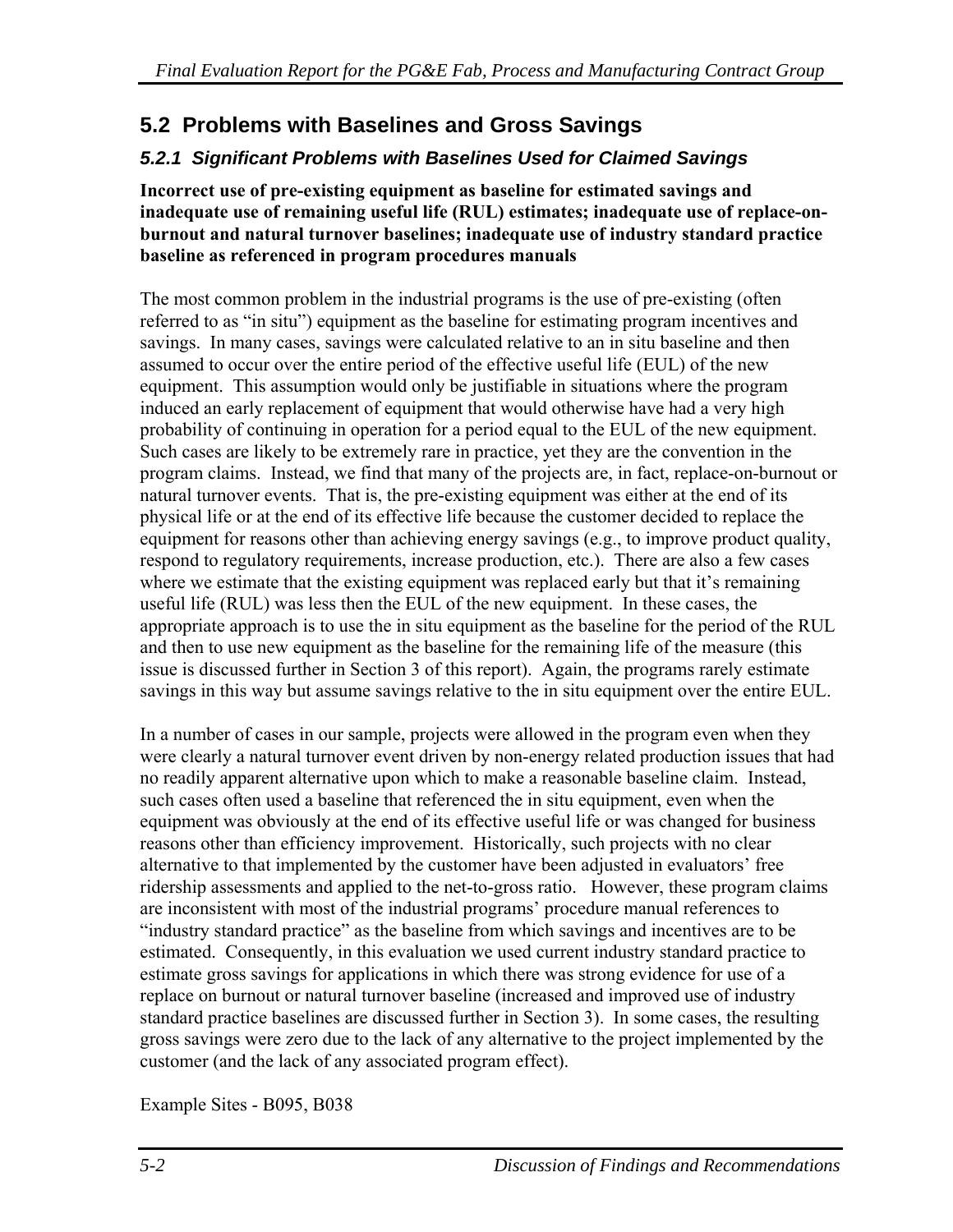### <span id="page-90-0"></span>*Recommendation: Significantly Overhaul Baseline Specifications Used for Estimating Claimed Savings and Customer Incentives*

As discussed above, there are a myriad of problems associated with the baseline specification practices observed for the PG&E Fab contract group through this evaluation. Corrective actions that are recommended to address and eliminate these problems include the following:

- a) End the practice of using in situ baselines over the EUL of the measure as the default baseline for estimating savings and paying incentives.
- b) Identify projects explicitly in program files as replace-on-burnout, natural turnover, <sup>[2](#page-90-0)8</sup> or early replacement.
- c) For the replace-on-burnout and natural turnover cases, which are likely to be the majority if identified properly, baselines should be based on the efficiency of alternative new equipment, not the existing in situ equipment (see related discussion on defining standard practice below).
- d) In the case of early replacement, if a claim is going to made for program-induced early replacement of functioning equipment, and if permitted under CPUC policy, claims should include evidence and documentation of the remaining useful life (RUL) of the equipment replaced, the estimated time at which the equipment would have been replaced in the future, and the effect of the program in accelerating early replacement. In situ baselines should only be claimed in such situations for the period equal to the RUL of the existing equipment; new equipment should then form the basis for the baseline for the remaining portion of the claimed savings.

### *Recommendation: Clarify and Enforce the Definition of "Industry Standard Practice" Used to Set Baselines for Savings Estimates and Incentives*

A number of savings claims were inconsistent with procedure manual references to "industry standard practice" as the baseline from which savings and incentives are to be estimated. Unfortunately, there is little precision and documentation associated with this term, despite its wide use throughout the industry in custom efficiency programs. As a result, different engineers, analysts, program managers, evaluators, and evaluation managers often come to different conclusions on what specific equipment and efficiency levels reflect standard practice. The lack of precision problem is exacerbated in the industrial sector due to the lack of mass market data that can be used to quantify efficiency levels and associated market shares.

 $\overline{a}$ 

<sup>&</sup>lt;sup>28</sup> For the purposes of establishing a baseline for gross savings, natural turnover is replacement of equipment or major renovation that occurs for reasons other than equipment burnout (e.g., environmental compliance, technological obsolescence, management of production risk due to failure of aging equipment, modernization of the facility, expansion of capacity for current or future needs, etc.) but not for the *primary* purpose of achieving energy efficiency savings.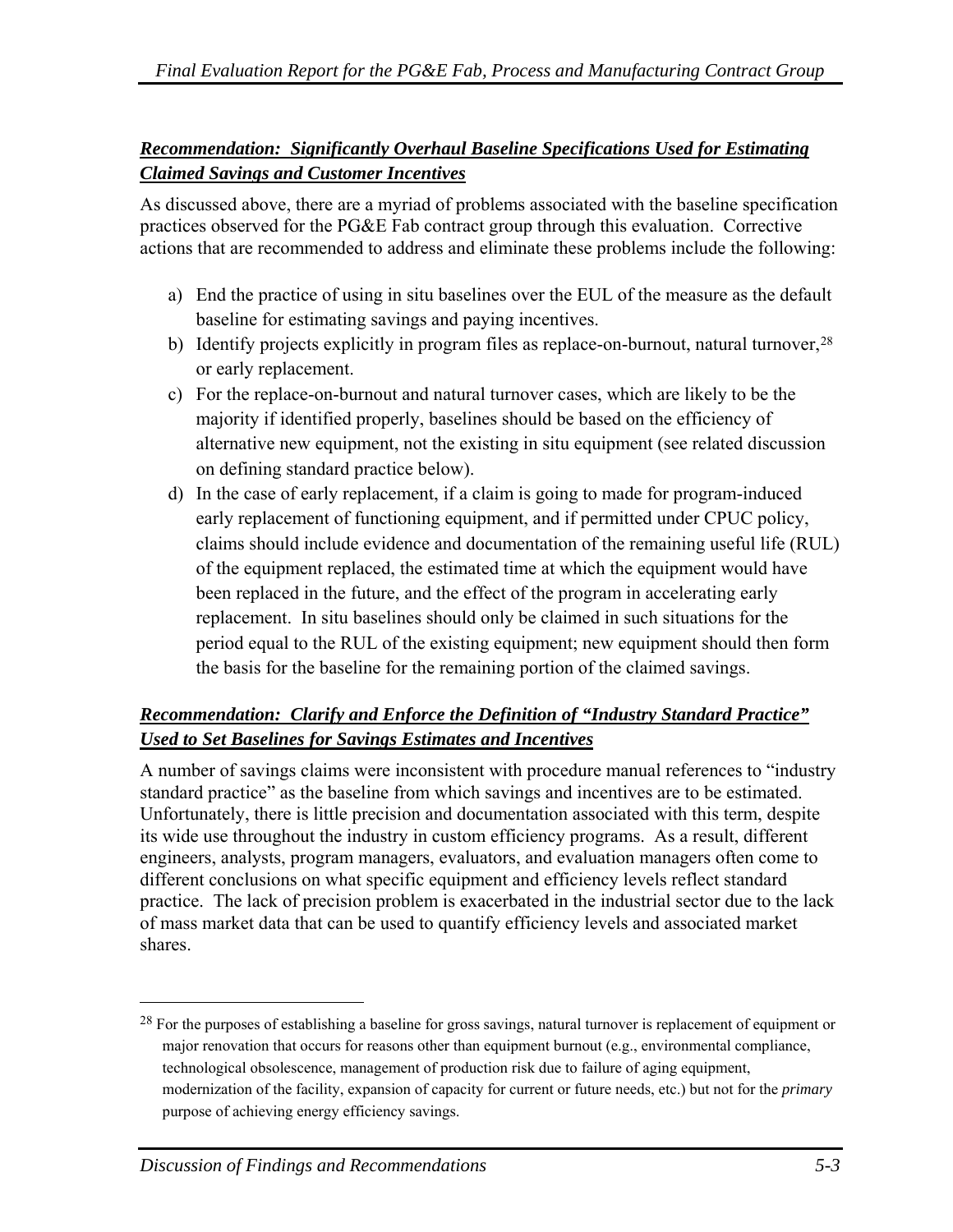It is strongly recommended that, for the next EE program cycle (2010-2012), the CPUC and IOUs should ensure that program and policy references to "industry standard practice" are more precisely defined with respect to program participation requirements, incentive level payments, gross versus net savings attribution, and energy efficiency goal attainment. For example, the CPUC and IOUs could define "industry standard practice" more explicitly with respect to whether it is intended to reflect the mean or typical efficiency, the minimum efficiency available, the efficiency level that a certain percentage of the market exceeds (e.g., 75%) or some other explicit criteria. We recommend that "standard practice" be defined somewhere in between the market minimum and the mean efficiency of the market. Setting the baseline efficiency higher will generally result in an improvement in program-induced savings and higher net and gross realization rates in future evaluations; however, setting the baseline definition too high could present a challenge if there is limited availability of the very highest efficiency options.

# *5.2.2 Some Projects with Inadequate Basis for Claimed Savings*

Another related area concerns the basis for the savings claims being made. In some cases, there was inadequate engineering or physical basis for claiming savings or little or no reference to empirical information to substantiate the estimate of savings. Measurements were inconclusive for some of these measures and, given the lack of empirical data on the basis for savings estimates, it is difficult both to accept the ex ante claim and to develop an ex post estimate of savings.

Example Sites - B043, B127a, B130

# *Recommendation: Put Measures with an Inadequate Empirical Basis for Savings Estimates in the Emerging Technologies Program*

We found that several projects included in our sample had measures that were very new and lacked empirical data or a compelling engineering theory upon which to base and defend savings estimates. We found, as noted above, these cases also present evaluation challenges given the lack of scientific literature and sometimes small samples available. The CPUC and IOUs should develop more explicit criteria for determining whether new measures are included under resource programs or in the Emerging Technologies program. Measures with highly uncertain savings in need of detailed research to establish validity, expected savings, and repeatable algorithms and measurement protocols should be included in the Emerging Technologies program.

### *5.2.3 Some Projects with Inadequate Enforcement of Program and Policy Rules*

There were a few sampled sites where we concluded that the project for which savings were claimed and incentives paid did not qualify for the program because of violations of the program rules or the CPUC's energy efficiency policy rules. As discussed in Section 3 – Methods, we worked closely with the Energy Division to assess potential violations of program and policy rules. Energy Division evaluation managers made the final determination of such violations. For those cases, ex post savings were set to zero.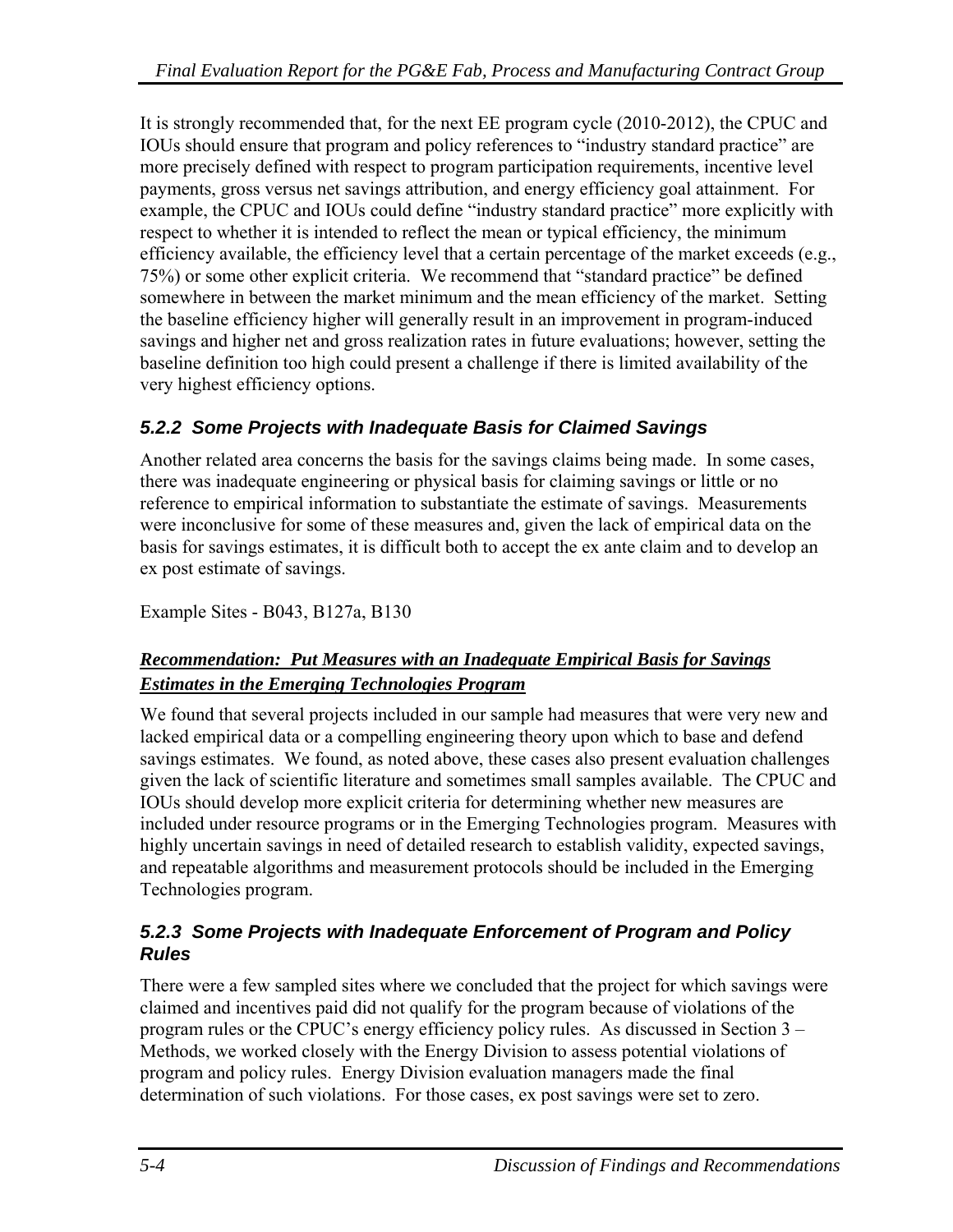Examples of these cases included payments for repairs and routine maintenance that did not meet the program and policy requirements for the industrial programs. In one case, incentives were paid for replacement of industrial oven bricks in an application in which such replacement was a necessary and routine part of oven maintenance.

Example Sites – B055, B056, B135, B041a

### *Recommendation: Improve Enforcement of Program Eligibility and Policy Rule Requirements*

Program eligibility and CPUC energy efficiency policy rules should be consistently enforced. Improved enforcement will improve gross realization rates. Where deviations or clarifications of program or policy rules are deemed necessary, program administrators should formally request changes or exceptions from Energy Division, or ALJ rulings as appropriate, and provide documentation and rationales during the implementation process. Energy Division should consider reviewing program and policy rule enforcement for samples of projects periodically throughout the program implementation cycle.

### *5.2.4 General Issues with Ex-Ante Savings Calculations and Project Reviews*

As in prior SPC evaluations, we found a number of cases where the assumptions for the program calculations were unverified and undocumented. Increased documentation of input assumptions for savings estimation is needed, particularly, for larger and more complex sites. To the program's credit, there are energy savings calculations for many controls, refrigeration, and compressed air projects that are based on actual data. However, for many other similarly complex projects, the calculations use an assumed load or estimated average annual load point. In some cases, the applicant assumed that the system would operate an estimated number of hours at a certain load before the modification, and then based their calculations on a reduced number of hours and/or load. Program savings estimates for such projects are too often based on unverified assumptions that can vary widely from site to site. Often, rules of thumb and averages are used in these calculations and there appears, from the results of this evaluation, to be a general tendency to make overly optimistic savings-related assumptions. There is sometimes no measured data to back up the load estimates, nor any documentation of how the load varies throughout the year.

In general, the comprehensiveness of application reviews by program administrators and their proxies varied widely. Some of the applications had very thorough reviews, including documented inquiries to the project sponsor requesting supporting information. However, it appeared that many of the applications received only a cursory review and post installation inspection was very limited and inconclusive.

#### *Recommendation: Increase the Conservatism of Savings Estimates*

By definition, ex ante estimates of custom measure savings in the industrial sector are likely to have significant uncertainty given the nature and complexity of the projects. Under these conditions, it is important to adopt an expected-value to conservative orientation to savings estimation and to avoid systematically optimistic assumptions. The ex post gross realization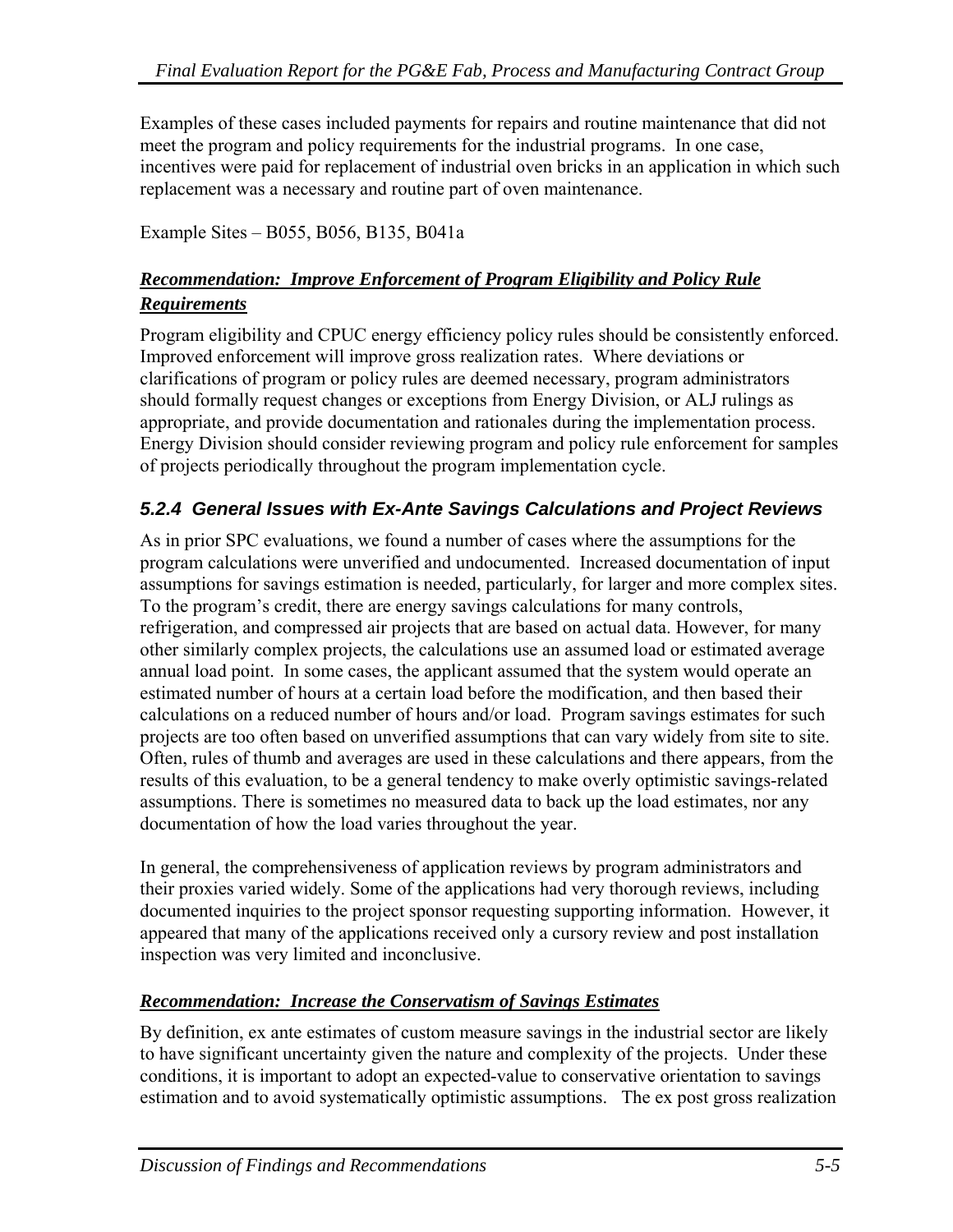rates indicate that savings-related assumptions have been too optimistic on average. We recommend that the programs make more conservative assumptions for calculated (custom) projects in the industrial sector in the next program cycle until ex post realization rates increase. Increased measurement could be used to address any customer concerns about savings estimates being too conservative; that is, claims of higher savings would have to be substantiated with pre- and post-installation measurement (possibly with Energy Division review for projects with the largest savings claims and incentive levels).

### *Recommendation: Use a Gross Realization Rate Adjustment in Savings Claims in Program Tracking Systems*

Use of a realization rate adjustment in future program cycle ex ante estimates of custom measure claims should be strongly considered until future evaluation results indicate higher gross realization rates. The size of the adjustment to use for the next cycle is closely related to the extent to which the other recommendations made regarding improving specific aspects of gross savings estimation are addressed.

#### *5.2.5 Some Projects with Inadequate Declaration of Fuel Switching, Multi-Fuel Impacts, Distributed Generation*

We found that several of our sampled sites involved multiple fuels, fuel switching, or distributed generation but that the savings claim and ex ante analyses did not include these impacts. All program-induced changes in fuel use should be included in savings claims and associated analyses. Some projects claimed savings in one fuel (usually electricity) but neglected changes caused by the project in other fuels (often increases in other fuel use). Other projects were essentially fuel switching projects but did not include a three-prong test analysis and documentation as required by CPUC policy.

Example Sites – B064, B041a, B043

#### *Recommendation: Aggregate and Approve Fuel Switching and Distributed Generation-Related Projects in One or More Explicit Programs or Clearly Identified Program Elements*

Fuel switching projects are often very complex in the industrial sector and require careful and complete analysis in order to determine whether they are appropriate for ratepayer-funded energy efficiency incentives and services. These projects should be clearly identified as fuel switching in utility tracking systems and include the three-prong test in accordance with CPUC policy. We recommend that the CPUC consider requiring fuel switching projects to only be permitted through an explicit fuel switching program, or an easily tracked program element, that can be appropriately approved in advance and then reviewed, monitored, and evaluated. If the CPUC approves use of fuel switching, it should investigate whether refinements are needed to the three-prong test to address the state's greenhouse gas reduction policies.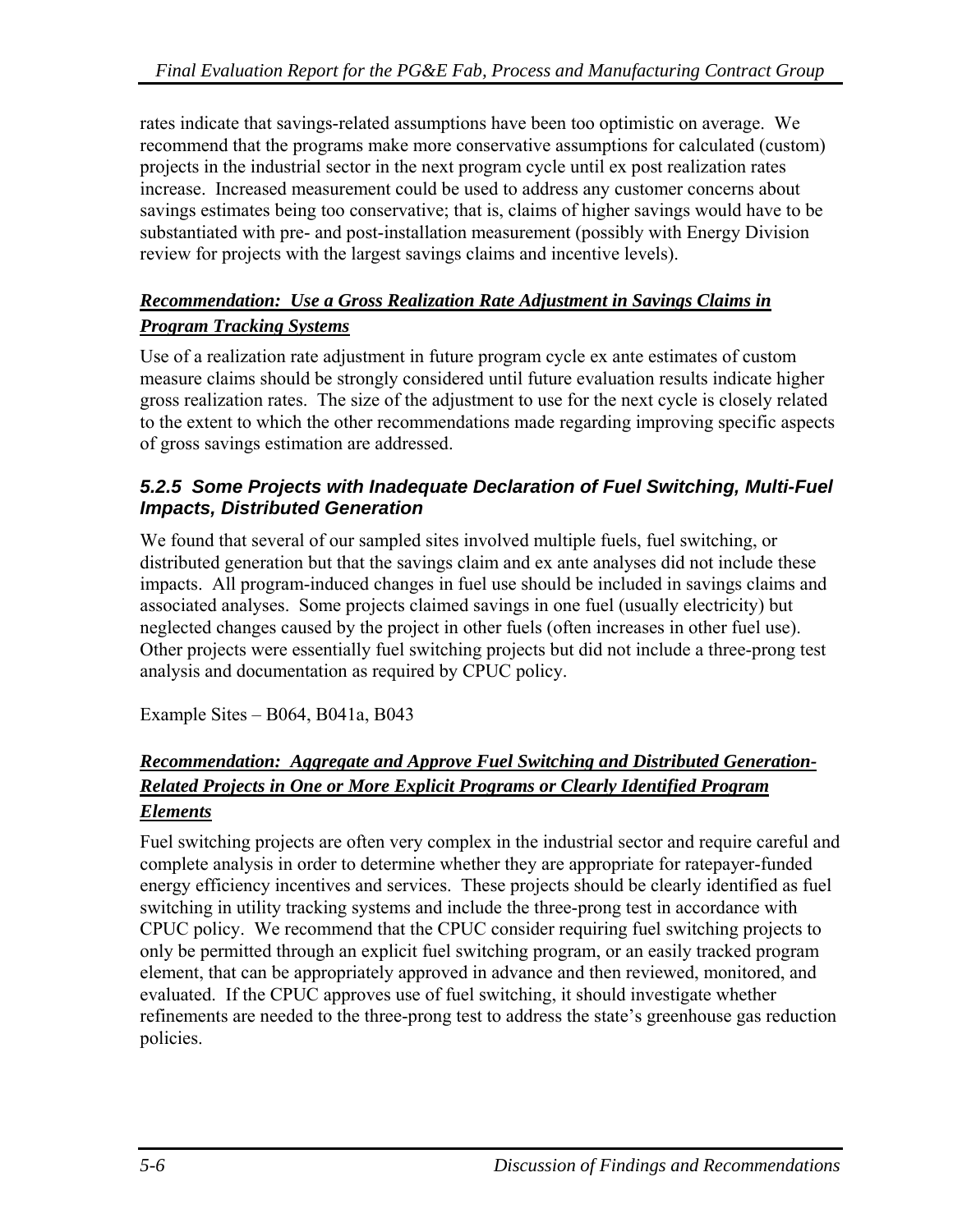#### *5.2.6 Some Projects with Inadequate Consideration of Total System Energy Analysis*

Some of the sampled sites involved industrial processes and systems with complex energy interrelationships that were germane to savings claims but not considered in the ex ante analyses. Energy usage was in some cases only analyzed for a portion of the system that was directly affected by the measure or project even though there were energy interactions with other systems that were also materially affected by the project. Over-isolation of project analysis can lead to problems with baseline specification, savings estimation, and program influence.

Example Site – B063, B071

#### *Recommendation: Include More Complete Energy Analysis for Systems Related to Energy Savings Claims*

More complete energy analysis for projects that have an energy efficiency element will help to improve savings estimates and identify potential problems or issues that need to be addressed to improve realized savings.

# *5.2.7 Non-Operational Measures*

Some of the installed measures had already been disabled at the time the evaluation was conducted. There were a number of reasons for this. In two cases, the company was concerned about the possibility of losing temperature and humidity on some critical buildings, and returned their HVAC system to manual control until it could identify an alternative strategy.

Example Sites - B049 and B050, B116a (only two of five pumps operating)

### *5.2.8 Some Projects with Significant Effects of Recession*

Energy savings were also affected by the economic recession that began, according to the National Bureau of Economic Research, in December 2007. For several of our sampled projects, the facility had closed down, resulting in zero savings (since measures have to be operational according to program and policy rules). In other cases, production levels had been reduced, sometimes resulting in corresponding reductions in savings estimates. The project team did not forecast whether closed plants would reopen or whether open plants would close after the evaluation period. Due to the sensitivity of economic cycles and midterm structural changes in industry composition, we recommend later in this section (under evaluation findings and recommendations) that further research be conducted to assess the persistence of industrial program savings over time (from program cycles preceding 2006- 2008 as well). This research would be useful to CPUC, CEC, and IOU efforts to improve understanding of consumption changes in the CEC and IOUs' load forecasts and energy savings from energy efficiency programs.

Example Sites – B013, B006, B024a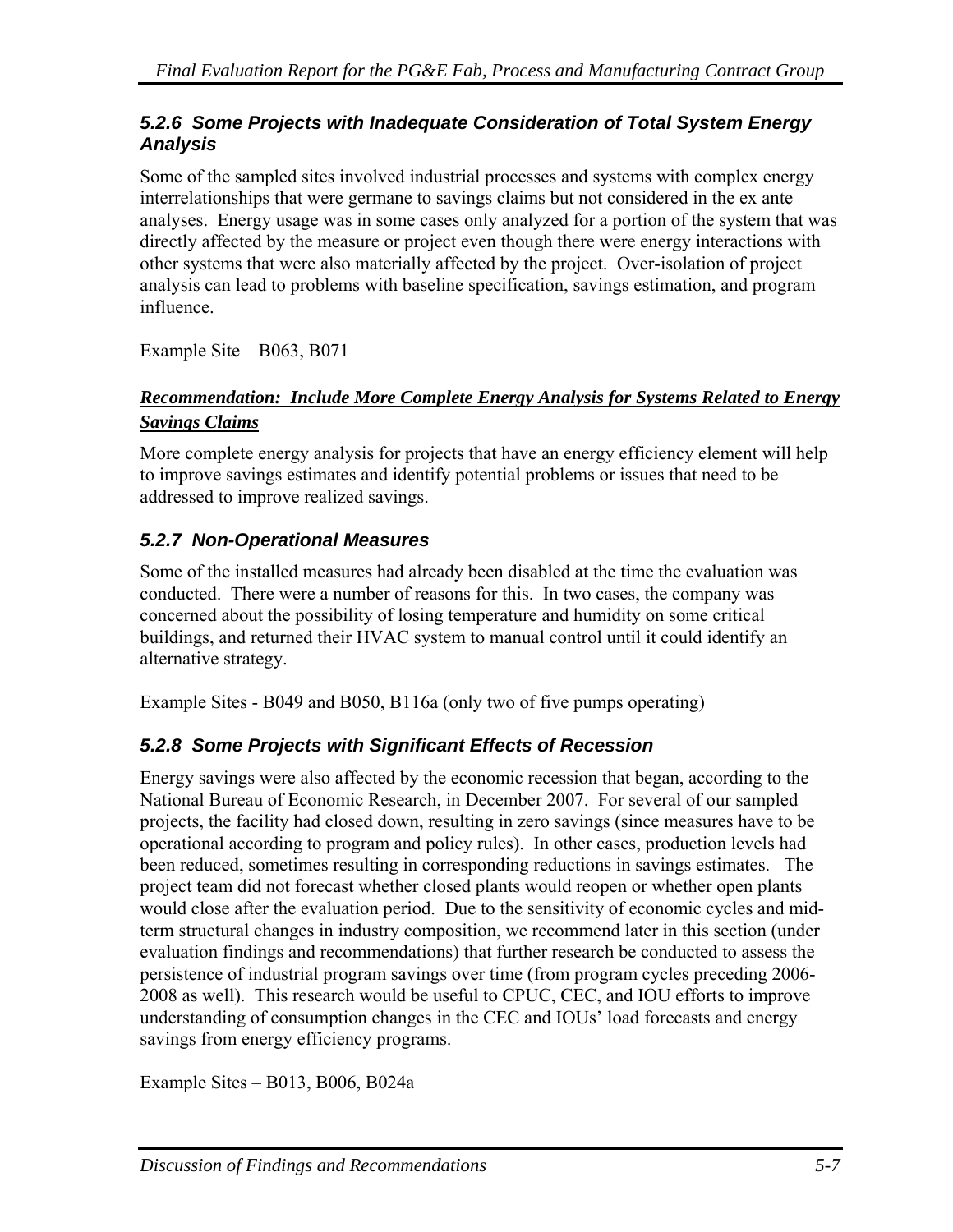# <span id="page-95-0"></span>**5.3 Free Ridership – Moderate (Electric) to Low (Gas) Program Influence**

As indicated from the results in Section 4, we estimated moderate to low percentage of claimed savings that were program-induced. In the current evaluation, the evidence indicates that program implementers often arrived late in the decision making process and offered incentives for projects that had obviously already been decided upon. This is a form of cream-skimming that may be associated with program staff being focused on gross rather than net savings, resulting in weak or non-existent net-to-gross related screening of projects. Similarly, as discussed under baselines above, we found that program claims were made on a number of projects that customers initiated for non-energy savings reasons and for which no alternative was ever considered. We also found program incentives were offered for measures and technologies that are industry standard practice (thus significantly increasing the odds of free ridership in any given application). Program attribution was also limited when program incentives were offered for projects that were being implemented by end users in response to mandates from other regulatory agencies, for example, citations from air resources boards.

While we are sensitive to the fact that it is not easy to provide the level of expertise needed at the right time to move industrial customers to higher levels of efficiency given their complex production- and site-specific processes, we also observe that very few readily identifiable steps have been taken by the programs with the specific goal of reducing free ridership.

As shown in the table below, the level of free ridership for the 2006-2008 PG&E Fab programs is comparable to those estimated in previous SPC evaluations for electric measures but lower for gas.

| $(1 - Free Ridership)$ | 1998    | 1999 | 2000 | 2001 | 2002 | 2003 | 2004-2005 |
|------------------------|---------|------|------|------|------|------|-----------|
| Weighted               | $0.53*$ | 0.51 | 0.41 | 0.65 | 0.45 | 0.59 | 0.57      |
| Unweighted             | 0.49    | 0.48 | 0.46 | 0.55 | 0.45 | 0.60 | 0.54      |

**Table 5-1: Statewide Standard Performance Contracting (SPC) Program Evaluation Net to Gross Ratios, 1998-2005** 

\* Weighted by incentives rather than by kWh savings.

Previous evaluations of the SPC and even earlier industrial programs<sup>[2](#page-95-0)9</sup> all raised concern regarding the relatively high levels of free ridership and provided recommendations for reducing these levels. These findings occurred in both low and high goals environments.

1

<sup>29</sup> A review of net-to-gross ratios for California programs as far back as the 1980s estimated an average value of 0.5 for industrial rebate programs. See Rufo, Michael W., and Nancy L. Bester, "An Investigation of Commercial and Industrial Utility Demand-Side Management Program Impacts," Energy Program Evaluation: Conservation and Resource Management, Proceedings from the 1989 International Energy Program Evaluation Conference, Chicago, IL, August, 1989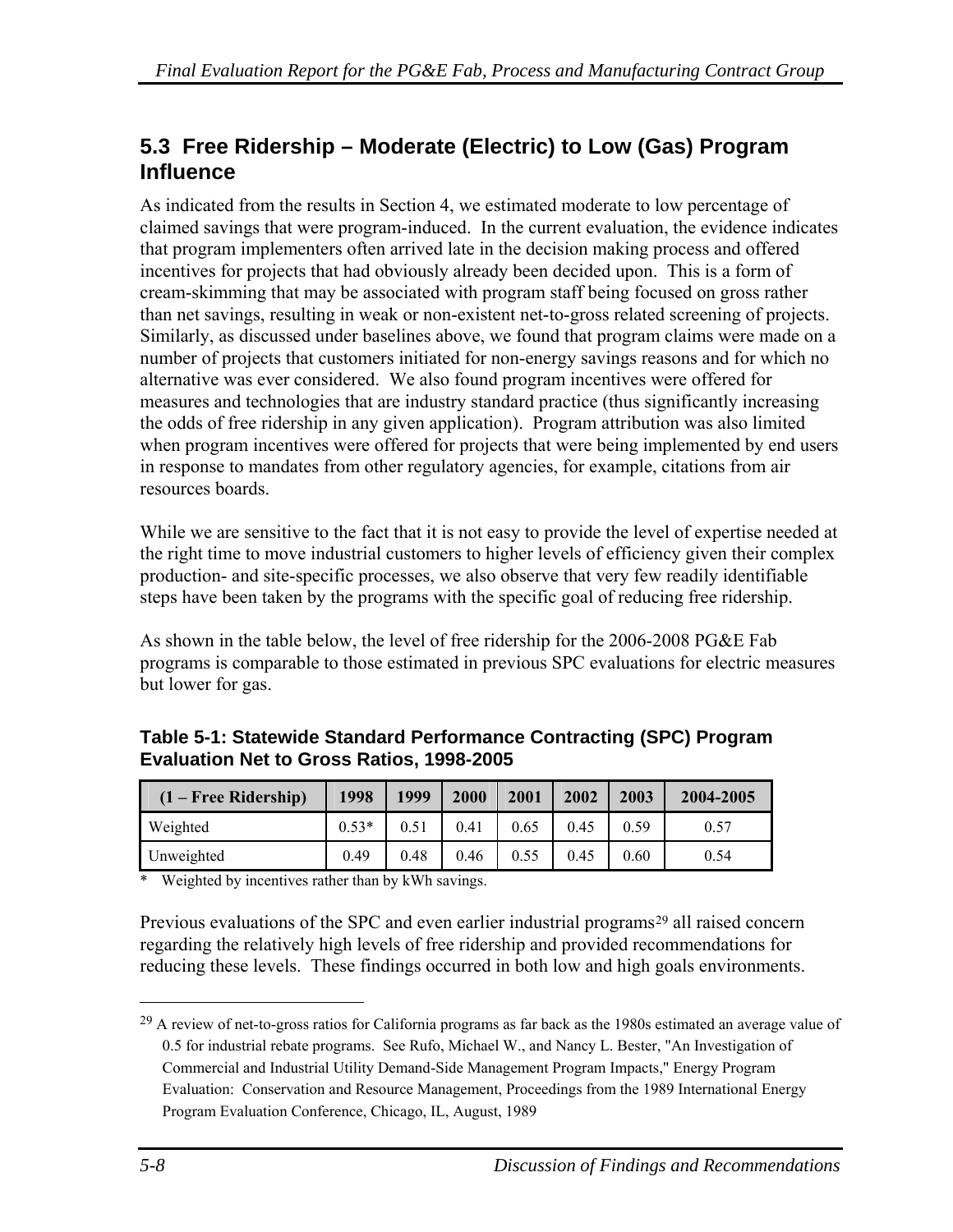<span id="page-96-0"></span>However, over decadal periods it appears that insufficient effort has been expended on trying to develop and implement approaches to improve the industrial free ridership situation. We believe this issue needs significant CPUC and utility management attention given the longterm pervasiveness of this issue and inherent challenges (and opportunities) in the industrial sector.

Example Sites – *Arrival late* –B032, B121, *Projects with non energy motivations* –B095, B041a, B128a, B038, B122, *Standard practice -* B124, B093, B037

The recommendations below are suggestions for consideration with the end goal being lower levels of free ridership on a percentage basis, while still maintaining high levels of total net savings. We recognize that the utility has ultimate responsibility for program implementation, and the CPUC has responsibility for energy efficiency policy, and each must weigh a variety of different factors, some of which are competing, in developing program requirements, implementation strategies, and policies. The recommendations are not meant to be prescriptive and the utility and CPUC may develop and prefer other approaches to achieve the same overarching goals. We recognize that there are advantages and disadvantages to each of these recommendations as well, many of which are discussed in the CPUC and IOU-sponsored National Energy Efficiency Best Practices volume on custom incentive programs for large nonresidential customers.[3](#page-96-0)0

### *Recommendation: Carefully Review Qualifying Measures for Each Program and Eliminate Eligibility for Those that Are Standard Practice*

Measures that are already extremely likely to be installed by the vast majority of the market should in most cases not qualify for incentives. Although identification of such measures can be difficult in practice in the industrial sector, a number of such measures can be identified through investigation of industry practices (e.g., interviews with manufacturers, distributors, retailers, and designers), analysis of sales data, and review of evaluation results. A balance must be struck, in determining which measures to retain and which to eliminate, between reducing free ridership and avoiding significant lost opportunities.

### *Recommendation: Increase the Capability of the Program Influence Advanced Industrial Efficiency Improvements*

As we have noted elsewhere in this evaluation, influencing industrial customers to implement energy efficiency projects that go beyond their normal practices and plans is extremely difficult in practice. This sector is probably the most complex and challenging sector in the energy efficiency portfolio due to the engineering and site specific complexities. It is a very difficult task to identify and field the level of highly specialized labor resources and program offerings needed to achieve the magnitude of aggressive efficiency goals in this sector. To move these customers further along the efficiency spectrum takes time and advanced levels of technical expertise, often requiring expertise in specific industry production practices and

 $\overline{a}$ 

<sup>30</sup> Itron, 2005. National Energy Efficiency Best Practices Study. *Volume NR5 – Nonresidential Large Comprehensive Incentive Programs*. www.eebestpractices.com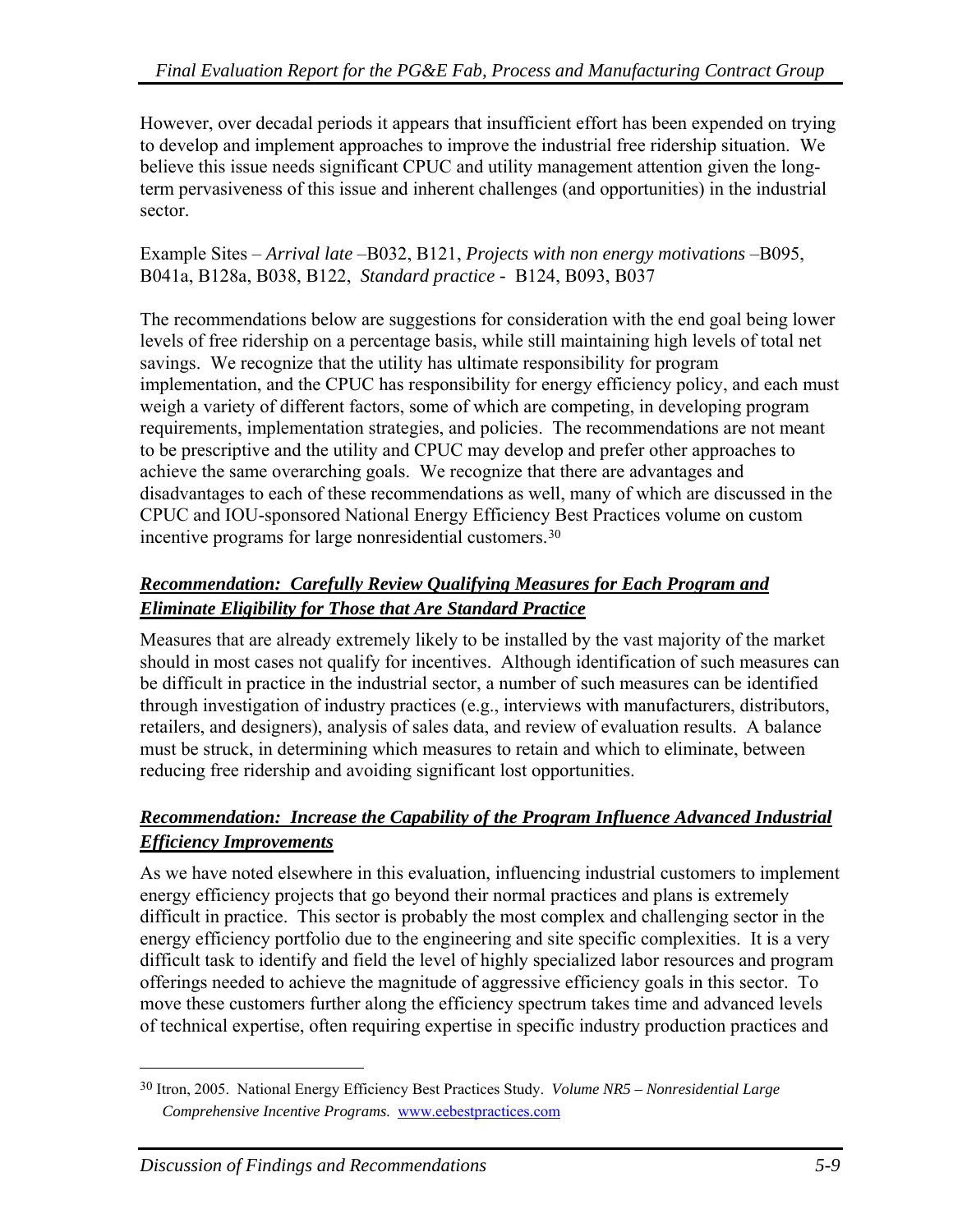options. In addition, even with the right level of expertise on hand, increasing program influence requires providing advanced energy efficiency options directly to end users at the earliest stages of their equipment or facility modification decision making. There is already significant industrial expertise available at the utility and third-party contractors and PG&E should be commended for having developed a large and strong industrial efficiency team for 2006-2008. This expertise should be built upon and further increased. Development of the depth of technical expertise required to increase the net effects of the programs is a long term endeavor that requires both utility and regulatory support. Industrial experts need to know that there will be consistent support over time for efficiency programs if they choose to invest significant portions of their careers in program implementation. End users need to be confident that the suggestions of program staff will work to achieve the targeted savings while also meeting their various production and business requirements.

### *Recommendation: Enhance the Program's Capability to Become Involved with Projects at the Earliest Possible Stage*

Program involvement after the decision to install energy efficient equipment had been made was seen in several projects and is obviously problematic. Program involvement at an early stage to identify large equipment and facility changes helps ensure efficiency opportunities are appropriately considered and maximize the chances of program influence. Utilization of sales or related tracking systems helps prevent projects from becoming lost opportunities.

### *Recommendation: Provide Continuity in Account Representative Assignments, Particularly for the Largest Customers*

Another 'touch point' of program influence is the utility account representative. The utility likely has an internal incentive to maintain continuity in account representative-customer relationships; however, we found many instances where the utility account reps had been reassigned one or more times during the project lifecycle. The likelihood of utility program influence could be weakened in such cases, because the assigned representative may lack the long-term relationship and continuity needed to provide a significant influence on the installed project. Utilities should continue to seek to provide continuity in these account rep assignments, particularly for their largest customers.

### *Recommendation: Consider Using Early Project NTG and Baseline Screening Prior to the Incentive Being Approved for the Largest Projects and those with Significant Policy Issues such as Fuel Switching, Self Generation, and Greenhouse Gas Impacts*

For the largest projects and those with significant policy issues, we recommend that the CPUC consider implementing an Early Project NTG and Baseline Screening step. This step would involve having the CPUC evaluation team review the baseline claim and conduct NTG interviews during the participant's project implementation and program participation decision. The purpose of this screening would be to obtain critical information regarding program influence that might lead to the project being re-defined to increase efficiency levels and program influence or dropped if no influence is evident. This early review could be helpful to the proper specification of the project baseline and the minimization of free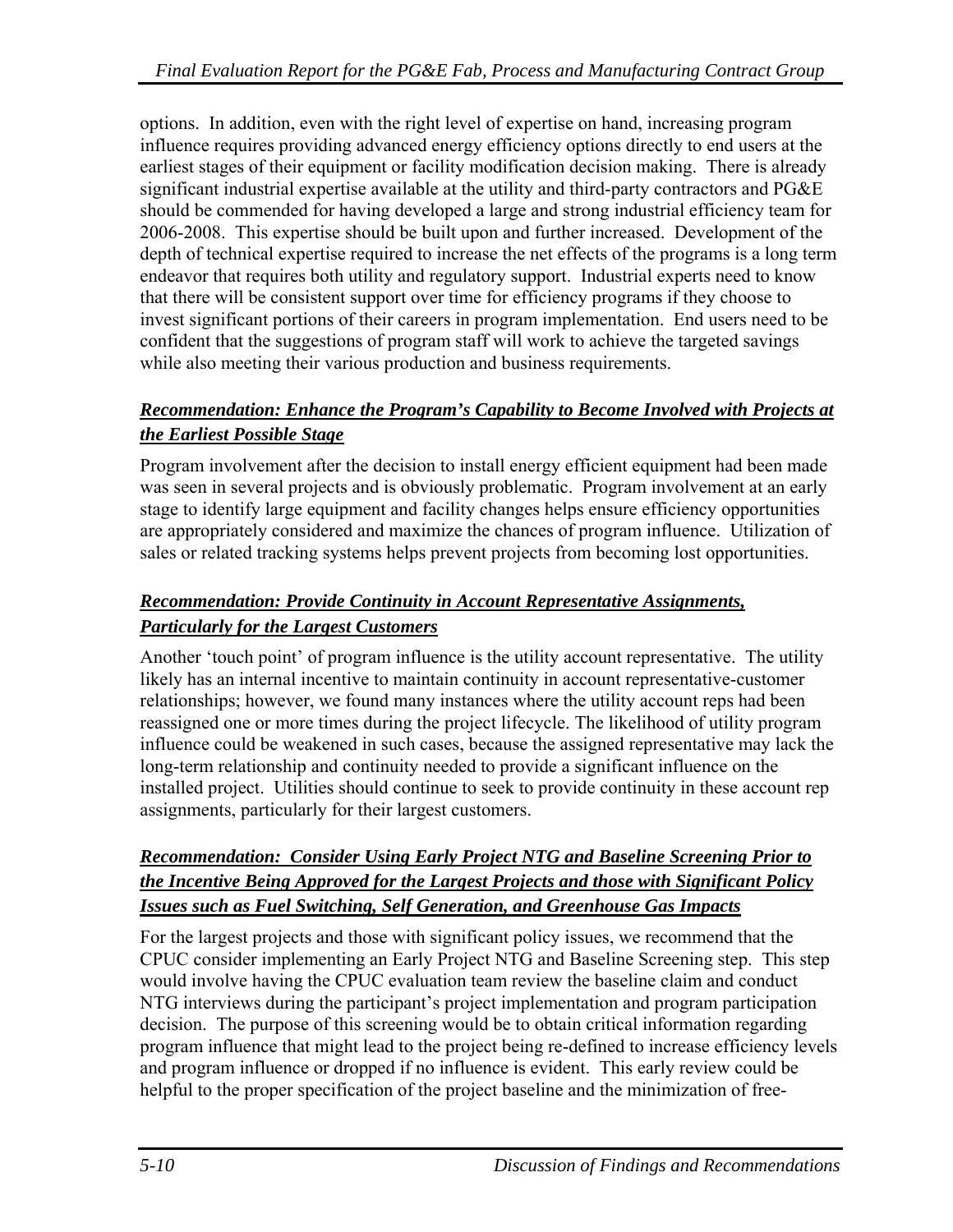<span id="page-98-0"></span>ridership for large, complex, and policy sensitive projects. This approach would also have the advantage of capturing critical information on program influence early in the decision making process, while the information is still fresh in the mind of the decisionmaker(s).

**Other recommendations to reduce free ridership.** The following are overarching freeridership-related recommendations:

#### *Consider Limiting or Excluding Incentive Payments to Known Free Riders*

One obvious and simple approach to reducing free ridership is for program administrators to simply exclude projects from the program that they (or possibly the Energy Division) believe have a high probability of being free riders. Administrators in several other jurisdictions have used this approach. In these cases, the administrator has the flexibility to determine total incentive amounts on a case-by-case basis, including zero incentives. We believe consideration should be given to implementation of a process by which projects considered to be very high likelihood free riders are excluded from participation (or, conversely, must go to higher efficiency levels than initially planned in order to participate).<sup>[3](#page-98-0)1</sup> Alternatively, or in conjunction with this type of approach, rules could be developed that exclude incentive payments for projects that are driven exclusively by non-energy factors that produce energy savings as a by-product, such as some naturally-occurring improvements in certain industrial processes.

### *Recommendation: Consider Incorporating a Payback Floor*

The use of a payback floor (minimum payback level based on energy savings alone) can help to reduce free ridership by eliminating projects that have extremely quick paybacks and thus little need for ratepayer-funded incentives. With a payback floor, the program may also avoid incenting projects that are primarily being done for reasons other than energy savings (modernization, production efficiency, environmental compliance, etc.).

### *Set Incentive Levels to Maximize Net not Gross Program Impacts*

Free riders dilute the market impact of program dollars. Payback floors and increasing incentives with increasing payback levels are one approach. Another is to tie incentive levels to individual measures or types of measures that are known to have extremely high or low naturally occurring adoption levels.

### *Consider Tying Staff Performance to Independently Verified Net Results*

Tying performance reviews of program staff to verified savings as reported through an independent M&V or impact evaluation process is likely to increase project quality and the accuracy of initial savings estimates. Marketing staff, in particular, should have any financial incentives tied to savings that are independently verified.

 $\overline{a}$ 

<sup>&</sup>lt;sup>31</sup> If necessary, such a process could involve an advisory group that includes staff from the Energy Division (to address any customer concerns). This would offer IOUs appropriate protection from claims that such exclusions were unfounded or unfair.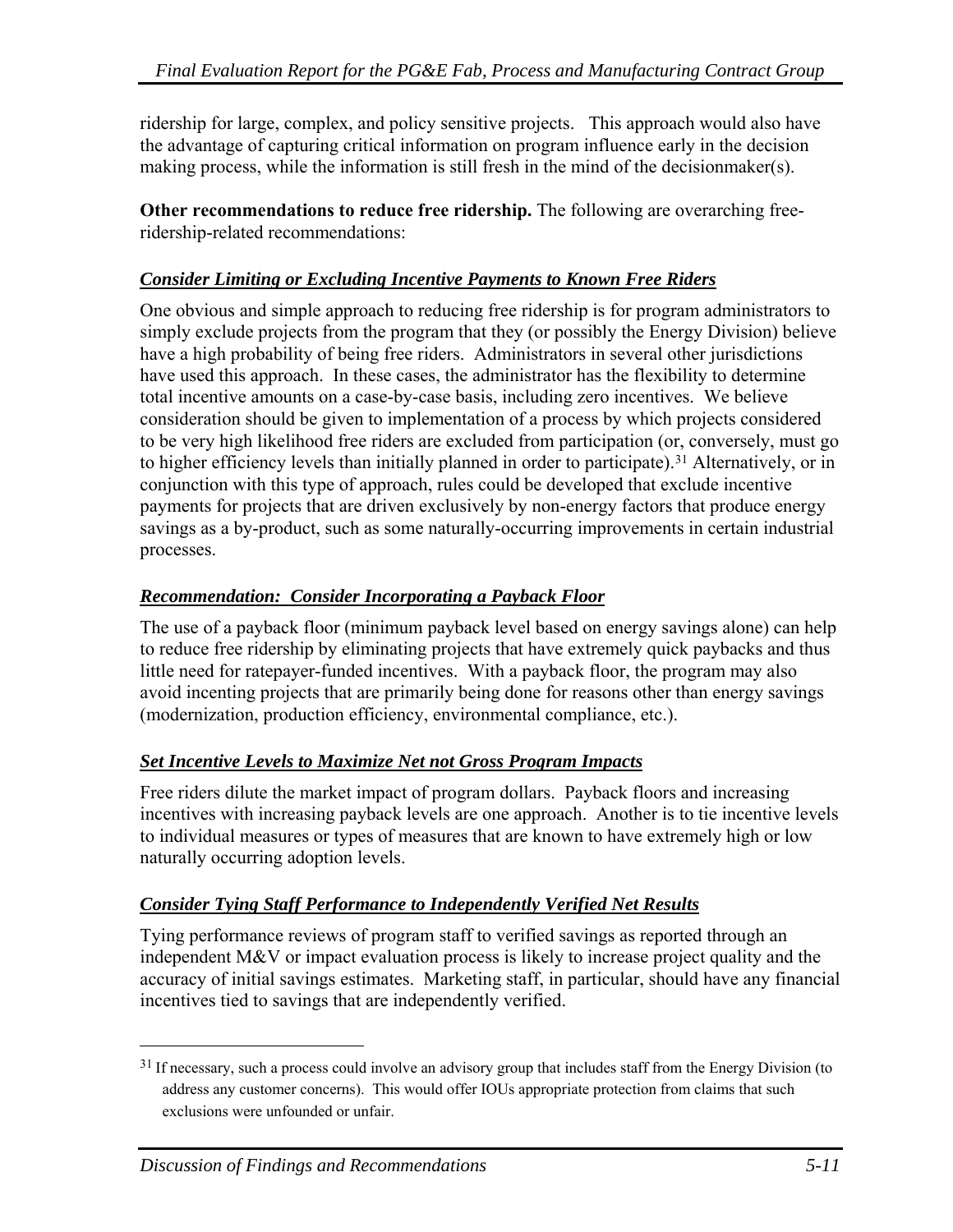# **5.4 Areas of Success**

Despite finding the problems described above and elsewhere in this section on a significant portion of the projects sampled for this evaluation, it is important to also recognize that there was a portion of the sampled projects for which we found significant gross and net impacts. We found net realization rates (product of gross realization rate and net-to-gross ratio) of 70% or above for 14% of the projects sampled. Obviously, if this fraction was higher, the overall program realization rate would be commensurably higher as well. Thus, although increasing the fraction of high realization projects is critically important for the future industrial programs, it is also important to draw attention to those projects that were successful and to look to those projects as models for how the overall program impact can be improved in the future.

# *5.4.1 Gross*

As noted above only a small percentage of projects had high net realization rates (product of gross realization rate and net-to-gross ratio); however, a significant share of non-POC projects (40%) had reasonably high gross realization rates (over 0.8). These projects tended to have more realistic assumptions and analyses than those with lower gross realization rates. Some of the engineering, use of monitoring, and application documentation was also very good. Increasing the proportion of projects with the characteristics shared by these higher realization rate sites would lead to an increase in the overall realization rate in the future.

In the previous 2004-05 SPC evaluation, we found extensive use of an itemized approach to estimate the energy savings and incentive. This resulted in inaccuracies in savings estimation for measures where this approach was not appropriate. In this current evaluation effort, we found much less reliance on the itemized approach, to the credit of the programs*.*

# *5.4.2 Net*

Many of the projects developed by certain third party programs have demonstrated highlevels of program influence (although a few have lower levels as well). In addition to providing a rebate, these programs provide extensive 'handholding' throughout the project lifecycle. The programs get in early – often at the 'idea generation' stage – and work closely with the customer through all project phases. Some good examples of this are the Energy Efficiency Services for Oil Production program (PGE2058), the California Wastewater Process Optimization Program (PGE2046) and the Commercial and Industrial Boiler Efficiency Program (PGE2087).

# *5.4.3 Market-Driven Efficiency is Strong in this Sector*

In some cases, high free ridership can be viewed as a positive indicator of strong market driven efficiency. Some companies' internal  $CO<sub>2</sub>$  reduction policies may be increasing this (e.g., B123). A challenge for the programs is to influence these customers to go even further in their efficiency plans than they would otherwise due to their own internal policies and financial criteria. In one sense, this means setting baselines higher – which can be accomplished by using industry standard practice rather than in situ practice – as the basis for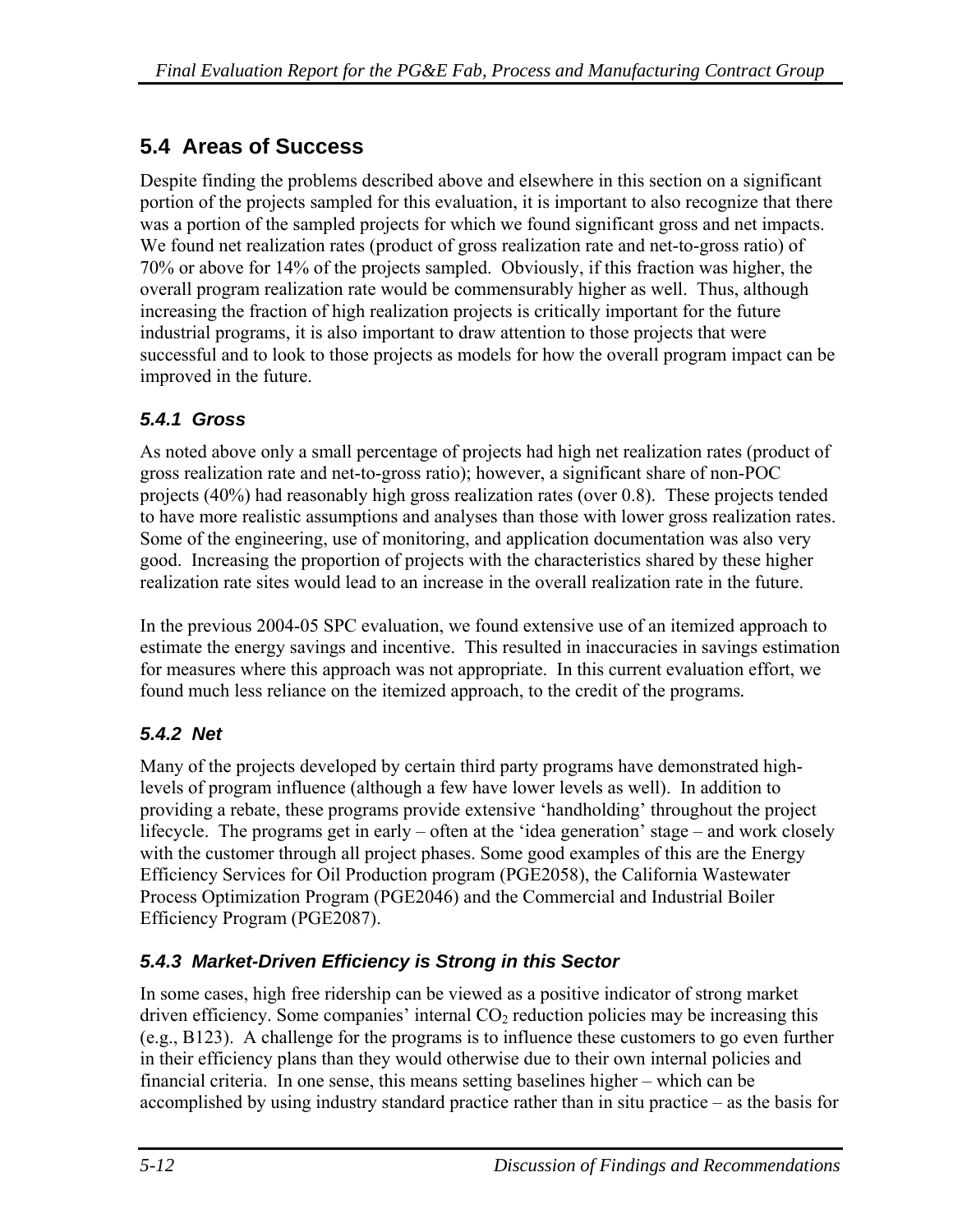<span id="page-100-0"></span>program participation and incentives. It can also mean developing customer specific baselines based on the plans the customer had at the initial point of program interaction.

# **5.5 Other Application-Related Findings**

#### *5.5.1 Unclear from Project Applications Whether Post-Installation Cost Tracking and Incremental Cost Analysis and True-up is being Conducted*

Cost data in project files and the utility databases for industrial efficiency projects are generally ex ante values that are based on a generic estimate of costs across projects (e.g., \$0.22 per kWh savings claimed). We found significantly different actual project costs through our ex post analyses for our impact sample. Existing information on industrial incremental costs is extremely limited. The CPUC has indicated that the program administrators are to collect and true up actual incremental costs for custom projects.[3](#page-100-0)2 Actual industrial custom costs (and incremental costs which require additional analysis of the costs of alternative projects) were not usually included in the project applications that we sampled, however, we do not know if the program administrators are collecting and analyzing industrial custom measure cost data in a separate activity.

### *Recommendation: More information is needed on industrial project costs, non-energy costs and benefits, net present value analysis, and associated participant cost-effectiveness analysis*

There has been very little analysis conducted of the actual incremental costs of industrial energy efficiency projects. Rules of thumb, such as assuming that incentives represent half of incremental costs, appear to have been used instead as proxies. In addition, there is inadequate financial analysis conducted on program projects to determine what portion of the customer's financial investment threshold is associated with the energy savings of particular projects versus non-energy factors such as increases in production and reductions in labor, materials, and regulatory compliance costs. Further research is needed on industrial incremental measure costs in general and increased financial analysis should be included in industrial project applications, especially for the projects with the largest incentives. Increased review of project financials inclusive of non-energy factors can also help to reduce free ridership.

# *5.5.2 Differences between Ex Ante and Evaluation EULs*

For a number of the sampled sites, the evaluation team differed with the choice of EUL in the ex ante claim. This occurred for a significant portion of the sample. The primary measures for which the evaluation team utilized a different EUL were POCs (15 years instead of the ex ante 20 because POCs are a control measure) and certain gas boiler measures. As noted

<sup>32</sup> Administrative Law Judge's Ruling on EM&V Protocol Issues, Rulemaking 01-08-028, September 2, 2005. APPENDIX 3: Joint Staff's Proposed Process for Estimating and Verifying Parameters Needed to Calculate Net Resource Benefits.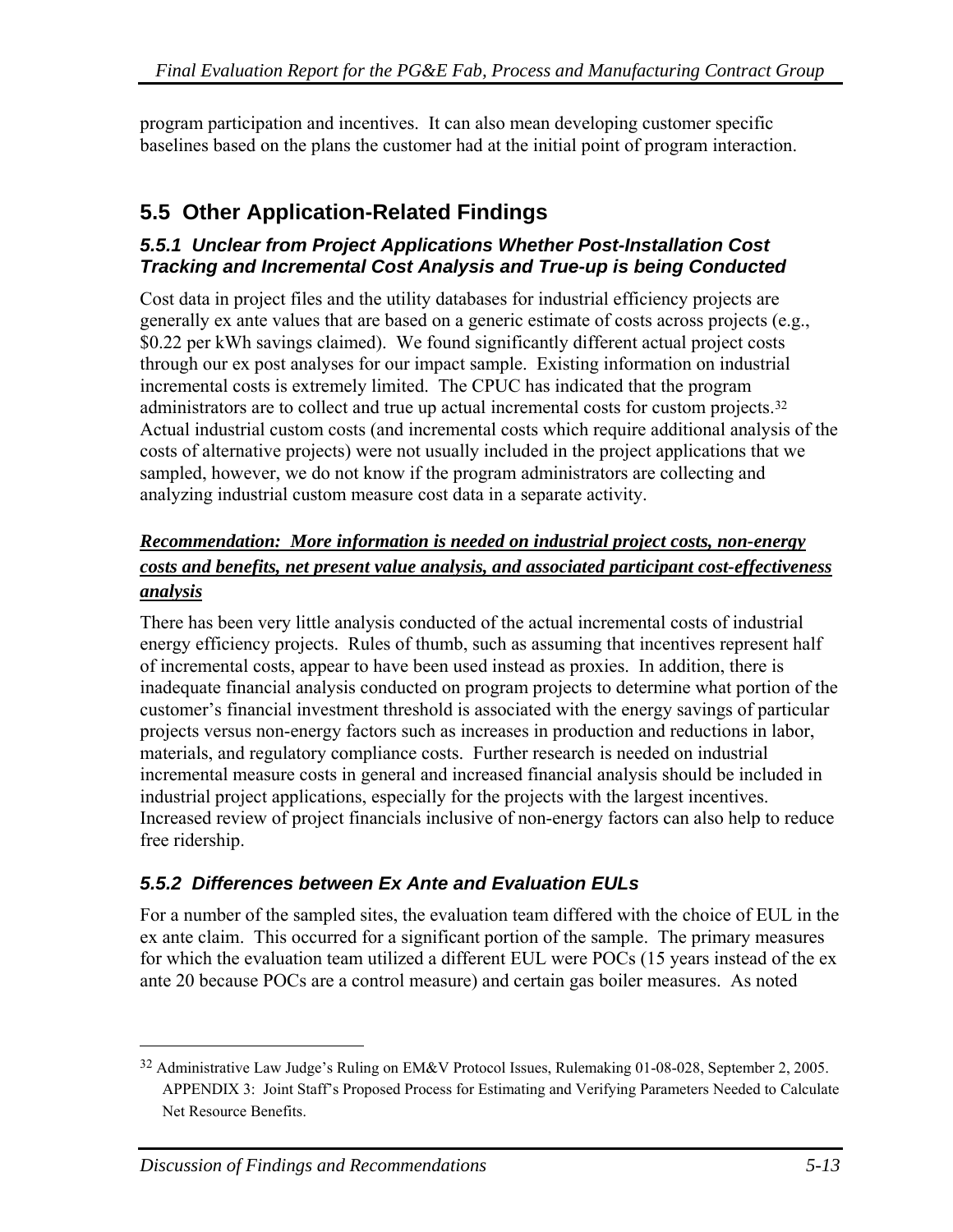<span id="page-101-0"></span>above under the recession-related finding, effective EULs were also reduced due to some facilities being shut down.

### *Recommendation: Add POCs and Other Common Industrial Measures to DEER EUL Tables*

Many industrial measures do not currently match well with CPUC-approved EUL values in DEER. Additional research is needed on more common industrial measure EULs.

# **5.6 Tracking System and Electronic Claims-Related Findings**

This section addresses specific issues and evaluation-related problems found with PG&E's tracking system, which were uncovered in the course of performing the evaluation. Specific problems include missing information about measure descriptions, high level and inconsistent measure descriptions, missing measure units, inconsistency with quarterly data extracts and a lack of site addresses where the measures were installed. This section will also include tracking system-related items where PG&E should be commended.

**Tracking System Extracts missing a description of the measure installed.** This issue can be divided into two parts:

- **Measure descriptions in the tracking system are high-level and inconsistently applied** across the programs. For example, pump-off controllers are coded as "PROCESS OTHER" in the Standard Performance Contract (SPC) Program, "PROCESS ENERGY EFFICIENCY MOTOR" in the Nonresidential Retrofit Program, "PROCESS (CUSTOMIZED)" in the Nonresidential New Construction Program, and "ROD BEAM PUMP-OFF CONTROLLER" in the Global Energy Partners third party program.
- The tracking extract for PGE2004 includes a project description field, but in many cases the field contains the customer name rather than a project description. In some cases the field was populated with a very general description (e.g. "POC for new oil well  $-75$  hp").

**Tracking system extracts missing a description of measure "units" and the number of units installed.** For a lighting project, it would be expected that the tracking systems would include the type and number of lamps installed. However, for one of the programs<sup>[33](#page-101-0)</sup> reviewed in this evaluation, the "HIGH EFFICIENCY LIGHTING" measures recorded in the tracking system had neither the type nor units installed.

The two issues listed above can be handled in the site-specific engineering portion of the evaluation where the application and associated paperwork usually provide this detail, however, this issue is quite problematic for the net-to-gross analysis. PG&E's tracking system does not contain specific information that can be used in a customer survey. These

1

<sup>&</sup>lt;sup>33</sup> 58 projects from this program (the Nonresidential New Construction Program) were initially assigned to the PG&E Fab contract group, but were later reassigned to the New Construction contract group.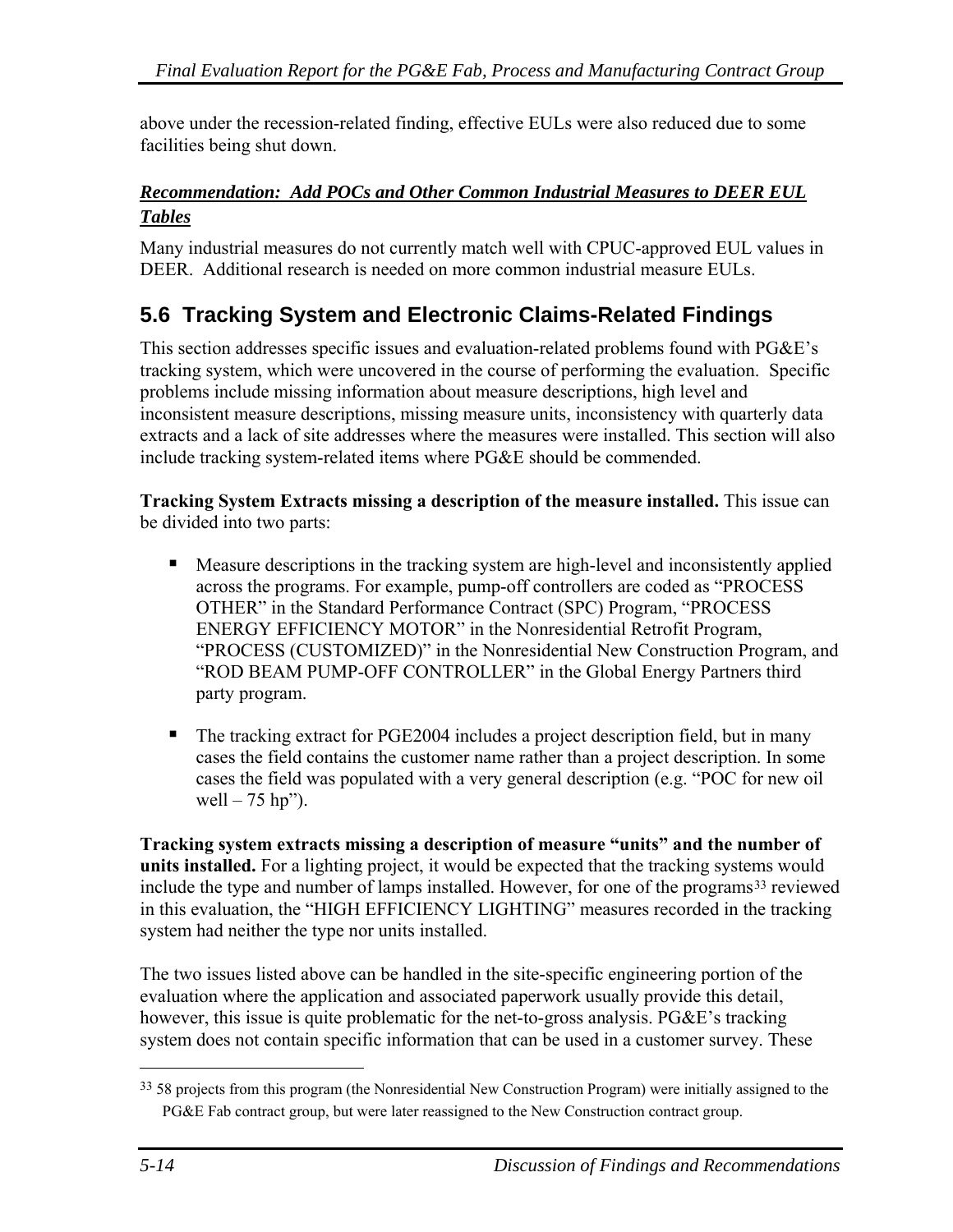specifics are needed to help a customer recall facts around the installation of a specific measure (e.g., details regarding the measure description, measure units and measure counts).

**Projects split into multiple applications**. Balkanizing projects into different applications and programs makes evaluation and oversight extremely difficult and inefficient. Projects should address entire systems and be kept together as comprehensive projects when the measures are truly connected or identical.

**Consistency with the Tracking System Extracts.** PG&E's Q1 2008 tracking extract had two records for PGE2004 marked as 'paid', however, these records did not appear in subsequent extracts. PG&E explained that these projects failed to incorporate the complete list of measures installed and the original tracking system entry was cancelled and the project was re-assigned a new application number with changes in the install date and check paid date for these projects. These changes have an effect on the sample frame for this evaluation. Should this happen in the future, we recommend that PG&E simply add line items to existing applications to make up the difference in savings.

**Tracking System Extract lacks address where a measure is installed.** Currently, to obtain site addresses, the tracking extract must be merged with customer information in another data source; however, this method does not always produce site information. We recommend that PG&E import all of the site information into the tracking system at the time of program participation.

**PG&E Support for Tracking System Follow-up and Data Requests.** The tracking system issues listed above resulted in frequent follow-up requests to PG&E for additional information in order to proceed with engineering or net-to-gross analysis. PG&E staff was always willing to work with us to deliver the data or information in a timely manner. In some cases data and/or application files were delivered in phases as the information was gathered. The turn-around time was reasonable but did slow in the last few months due to the large number of data requests coming at the same time.

# **5.7 High Impact Measure Findings**

# *5.7.1 Pump-Off Controllers (POC) Related Findings*

### *Gross Impact Related POC Findings*

This evaluation has concluded that the use of POCs on previously uncontrolled oil wells can be an effective strategy that saves both energy (kWh) and demand (kW); however, at levels significantly below those estimated in the program claims (the gross realization rate for POCs is 0.46).

**Benefits of POCs.** In addition to energy savings, a very important benefit of POCs is their ability to allow for continuous monitoring and optimization of well pumps. Often, the POCs utilize radio telemetry and are networked to a central computer – allowing real time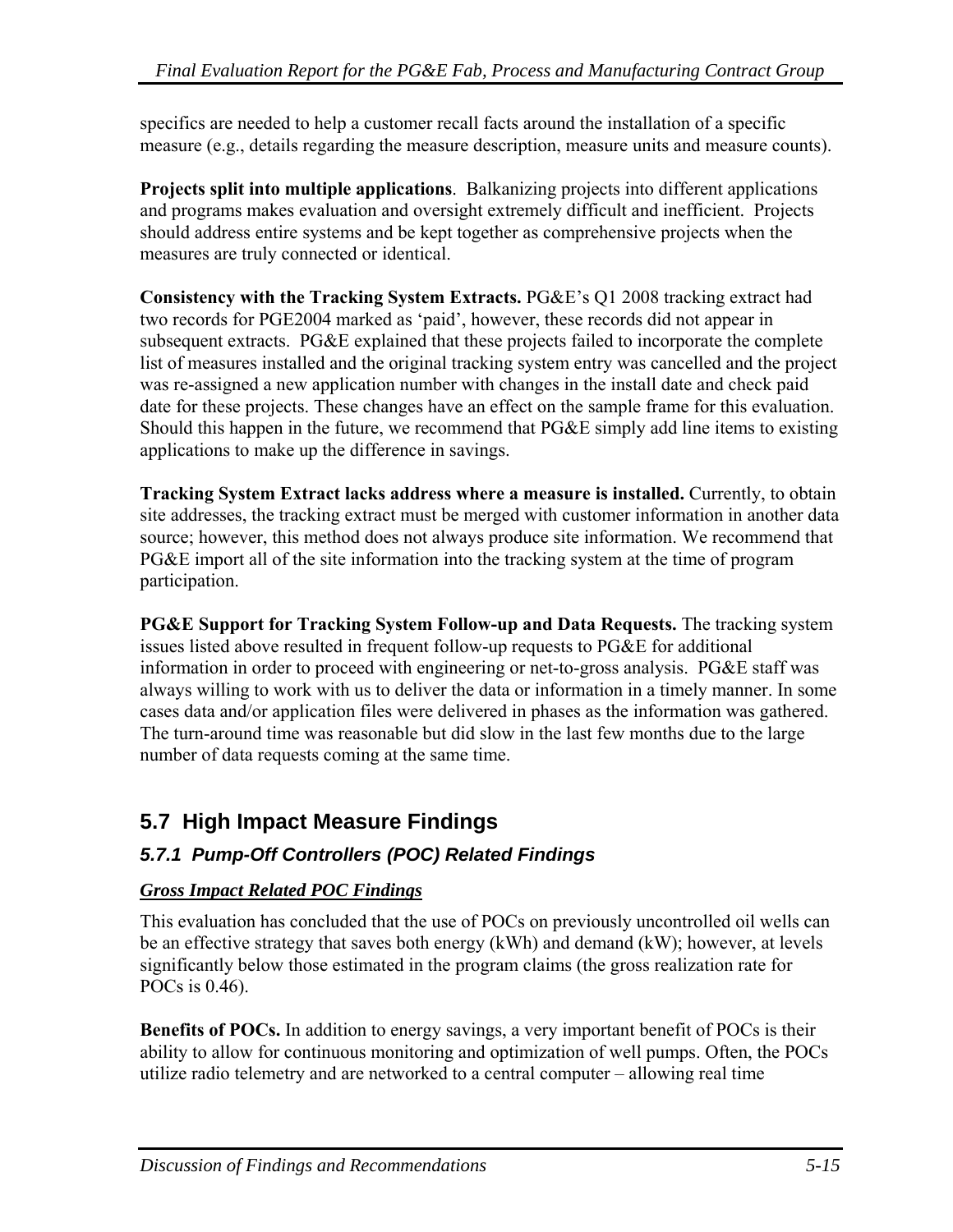monitoring and control of wells from a remote location. These capabilities were among the first advantages promoted by POC vendors – and continue to be important today.

Another major benefit of POCs is their early warning of well conditions – before the well goes into a "pump-off" condition. The POC's effectiveness at reducing wear and tear on the well helps to prevent breakdowns and lost pumping time. The POC itself does not seem to affect overall well production either positively or negatively.

POCs also improve pump efficiency, since they enable more pumping under fully loaded conditions. This results in higher motor loading and higher kW demand at the pump. This is usually offset by lower hours of use – though not always. Less than 5% of the cases show higher use.

**Pump-Off Effectiveness**. Some wells, especially newer ones, do not pump off. It is difficult to estimate an exact percentage of wells in this situation, but 10% of wells would be a conservative estimate. Some implementers (especially Global Energy Partners) conducted pre-and post-monitoring and when they found a well was not pumping off, therefore there was no savings. The POC was either not eligible for a program rebate, or was moved to a new location (and subsequently became eligible for a rebate). In the case of one facility, no savings were given, but the company still received a rebate.

**Pre-Existing Technologies**. Older POCs are in place on some wells and many save less energy than the newer POCs. POCs also have replaced time clocks on a small portion of wells, many of which had already been decommissioned. In general, time clocks are notoriously unreliable and may be detrimental to the well, due to their rigid on/off regimes irrespective of the downhole conditions. Sometimes these cause rod failures and increase the need for maintenance.

# *Net Impact Related POC Findings*

### *Qualitative NTG-Related POC Findings*

A number of general themes have emerged from the POC NTG interviews, which have implications for the degree of free ridership, and extent of market transformation for this measure. These are summarized below.

**Awareness of the significant non-energy benefits of POCs has increased considerably since 2006.** In addition to reducing energy usage and wear and tear on wells, POCs with telemetry allow users to remotely diagnose and operate oil wells from the comfort of their office. Many companies reported not being aware of these benefits during the first year of the program cycle (2006), but gradually becoming aware of them as they gained experience with the POCs.

**POC installation as standard practice.** For existing wells in California, POCs are not commonly installed outside of rebate programs. Only one of the 16 companies interviewed acknowledged installing POCs as a standard practice for both its existing and new wells.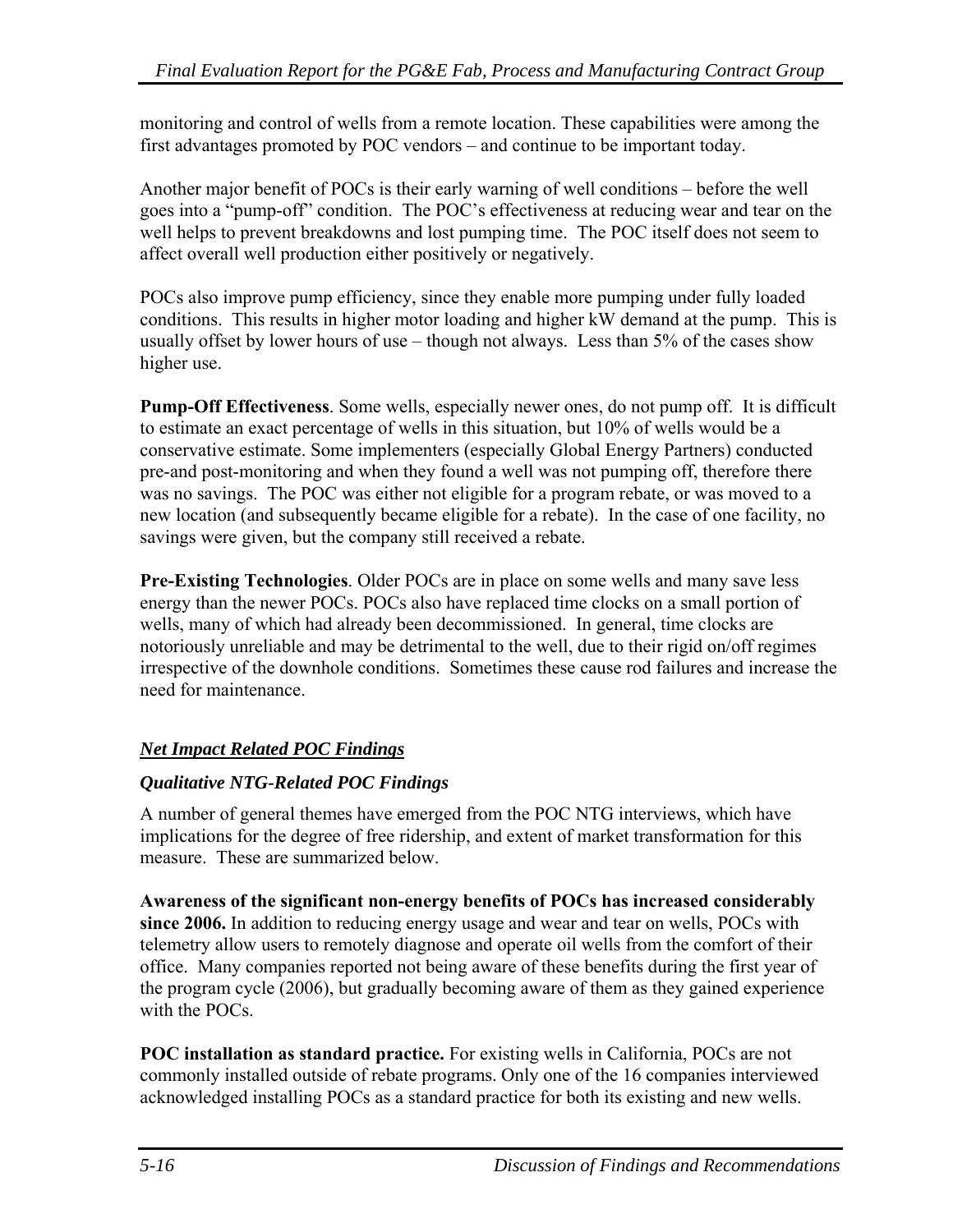This company accounts for 11% of POC installations through Q4 2008. Two of the major oil companies are installing POCs on existing wells in Texas and Oklahoma, states without rebate programs, and expect to have POCs on all wells in the next three or four years.

**For new wells, installation of POCs as a standard practice has become more common**. The economics of installing a POC on a new well is compelling since the cost of a POC (~\$4,000) is insignificant compared to the cost of drilling and completing a new well (~\$250,000), while the benefits of a POC are extensive. Three of the four major oil companies interviewed indicated they would install POCs on new wells in California even without rebates

**Effect of oil price volatility on POC installations.** Volatile oil prices have affected the POC market in various ways. Higher oil prices present up until late 2008 had a positive effect on the POC market by making more capital available to fund POC investments. This led to strategies to install substantial numbers of POCs during the entire 2006-08 period. Conversely, it is possible that current lower oil prices might reduce capital availability for POC investments and lower the number of POC projects now and in the near future. POC installations are continuing into early 2009 as previously planned and funded projects are implemented, but many companies are re-evaluating their capital investment plans and slowing down or halting POC installations on new wells. Capital is less available than previously. In such an environment, and depending on the economics of each case (e.g., payback and internal rates of return with and without the rebate), the rebate may become a more important consideration in the decision to install POCs, for companies that have not adopted POC installations as a standard practice. Further economic and related analysis is needed to increase the certainty of this assessment.

**Company size. Larger oil companies (the majors) are farther along in their adoptions of POCs than smaller, independent companies**. Larger oil companies, particularly those with operations in multiple states, are more likely to have installed POCs on a significant percentage of wells, both existing and new.

**Effect of rebate programs.** The role of the rebate program in helping projects meet payback or other financial criteria varies, but generally reduces energy-only payback periods by roughly 50 percent, from around two years on average to around one year on average. While no oil producers were willing to provide information on specific payback criteria, several said that the rebates made POCs an attractive alternative to drilling or developing new wells. California's rebate programs are widely reported to have influenced participants' installations of POCs, particularly for existing wells, in various ways. For example, the Global program was widely praised for providing a turnkey approach with respect to preparing rebate applications, assisting with rebate payment processing steps, etc. Program staff and account representatives were also rated highly for their efforts in making the customer aware of POCs and their eligibility for POC rebates. Program rebates were also rated as important in POC installs by the majority of participants. Among the comments made were: (1) Program rebates make POCs as attractive an investment as expanded oil production/drilling – even when oil prices are high, and (2) program rebates help participants to install POCs on a much larger scale and under a more accelerated schedule than in the absence of rebates.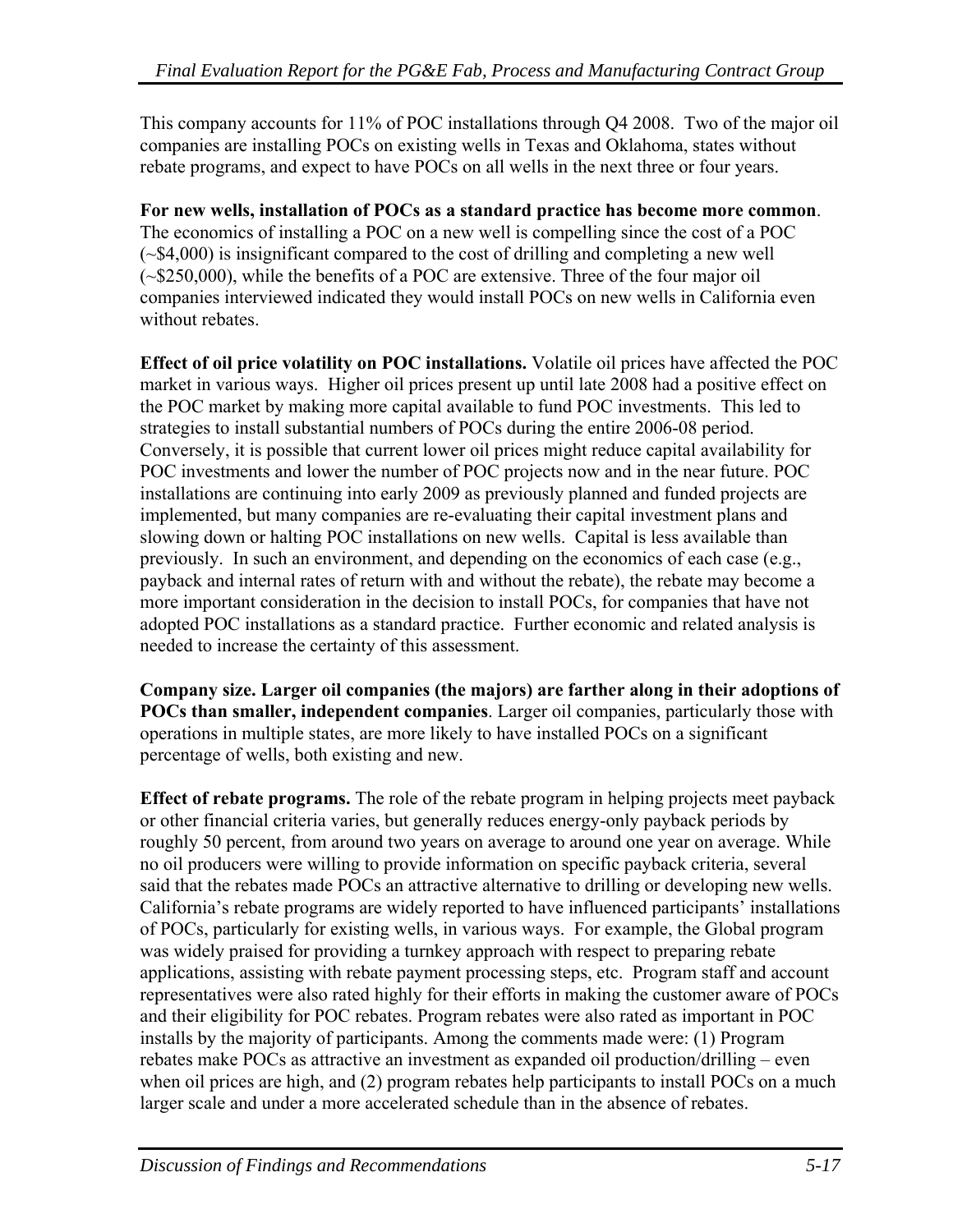#### *Quantitative NTG-Related POC Findings*

On average, our NTG findings suggest the 2006-2008 rebate programs had a moderate level of influence over participants' decision to install POCs, as indicated by a weighted average NTG ratio of 0.45 for kWh and 0.44 for kW for the POC measure category across all companies interviewed. However, it is important to note that program influence levels (i.e., NTG ratios) vary widely by company as a function of several factors:

- Corporate size and structure (i.e., whether the firm is a "major" integrated firm vs. a smaller independent company)
- Awareness of POC energy and non-energy benefits
- **Presence or absence of a corporate environmental or energy efficiency policy**
- Availability of capital to fund POC installations
- For major oil companies, NTG ratios vary widely but are generally quite low.
	- − Values range from 0.00 to 0.75. Values for two of the three companies interviewed are below 0.50. NTG values are substantially higher for existing wells (0.65) than for new wells (0.20), reflecting the influence of two firms with many POC installations whose responses indicated a high degree of free ridership for new wells. Three of the four companies indicated that POC installation is standard practice for all new well projects. One company that had installed hundreds of POCs before participating in the program said they were standard practice for both existing and new wells. Most companies acknowledge that POCs are beneficial for reasons that go well beyond energy savings.
- For smaller independent companies, NTG values likewise vary significantly by company, ranging from 0.40 to 0.93. Values are 0.50 or above for all but two companies.
	- − The weighted average NTG value for independents is 0.74, which suggests that program influence is significant for these types of companies. None of the companies interviewed indicated that POCs were standard practice for either existing or new wells.
- The overall NTG ratio of 0.45 for kWh and 0.44 for kW has implications for rebate levels and other program design parameters. These findings were shared with the CPUC staff and the utilities in an early feedback memo in early 2009. The utilities subsequently elected to suspend POC rebates on new oil wells.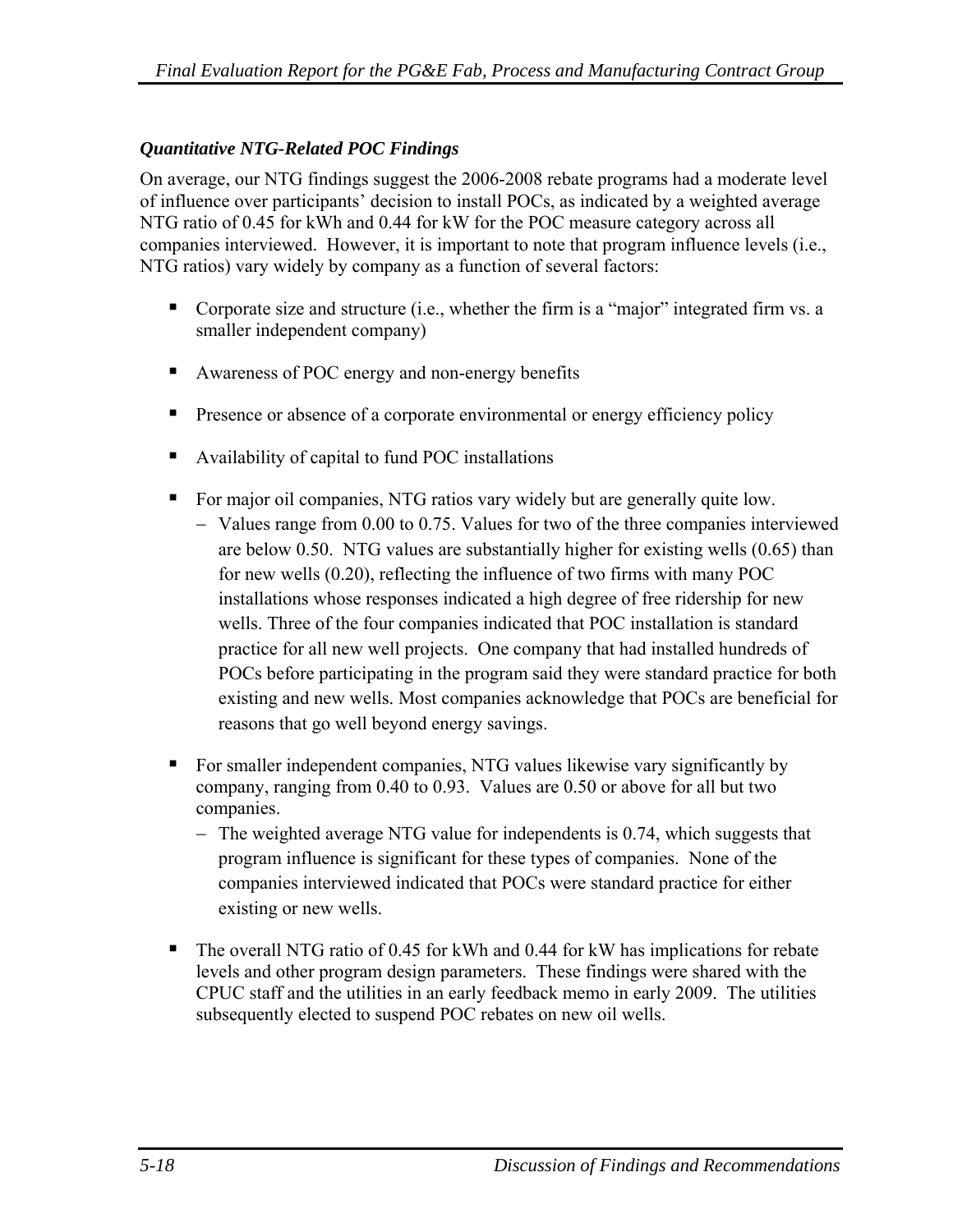# *5.7.2 Gas Projects Net-to-Gross Findings*

On average, our NTG findings suggest the 2006-2008 rebate programs had a low level of influence over participants' decisions to install energy efficient custom gas projects, as indicated by a weighted average NTG ratio of 0.31 for therms across all sample points. However, it is important to note that program influence levels (i.e., NTG ratios) vary widely by stratum, i.e., size of project. In general, the very largest projects had among the highest levels of free ridership, as evidenced by the low NTG values for Tier 1 projects (0.20) and Tier 2 and 3 projects (0.26). In contrast, the smallest Tier 5 projects had the lowest free ridership, as indicated by the NTG value of 0.66. There were a number of reasons why the largest projects, in particular, were prone to high free ridership:

Many of the projects were largely done for reasons other than improving energy efficiency. Most of the largest gas projects were primarily motivated by factors other than the desire to reduce energy use. Virtually all of these projects were implemented for one of the following reasons: to address and solve an existing operational problem, to comply with air quality regulations, as part of an overall plant expansion or refurbishment, to improve plant productivity, or to reduce labor or material costs. Because the installation of new equipment, regardless of the reasons for it, led to a reduction in energy use as the old equipment was swapped out, these types of custom projects were deemed eligible for rebates by the program implementers and administrator. However, the NTG interviews revealed the real reasons for the project were often not related to the program, and that the overall level of program influence was too often extremely low (in some cases, zero).

The program often became involved long after the customer's decisionmaking stage. Many large custom gas projects were conceived years before the program became involved. In many cases, the program became involved **after** the go/no-go decision on the project was made. Therefore, there was little or no program influence on the decision to do these projects.

The ideas for the projects often came from within each company. This issue is related to the previous point of late program involvement. Because the program arrived at a late stage, the project concepts had already been developed (usually by the company's internal staff or the design/consulting engineers hired by the company to support each project).

The business case for each project was already strong, without consideration of the program rebate. Many of the companies interviewed cited high natural gas prices as a prime motivation for the project. Many revealed that the project payback or ROI already met their cut-off point or hurdle rate without the rebate.

# **5.8 Evaluation-Related Findings and Recommendations**

This subsection presents our recommendations and related findings with respect to future industrial sector program evaluations.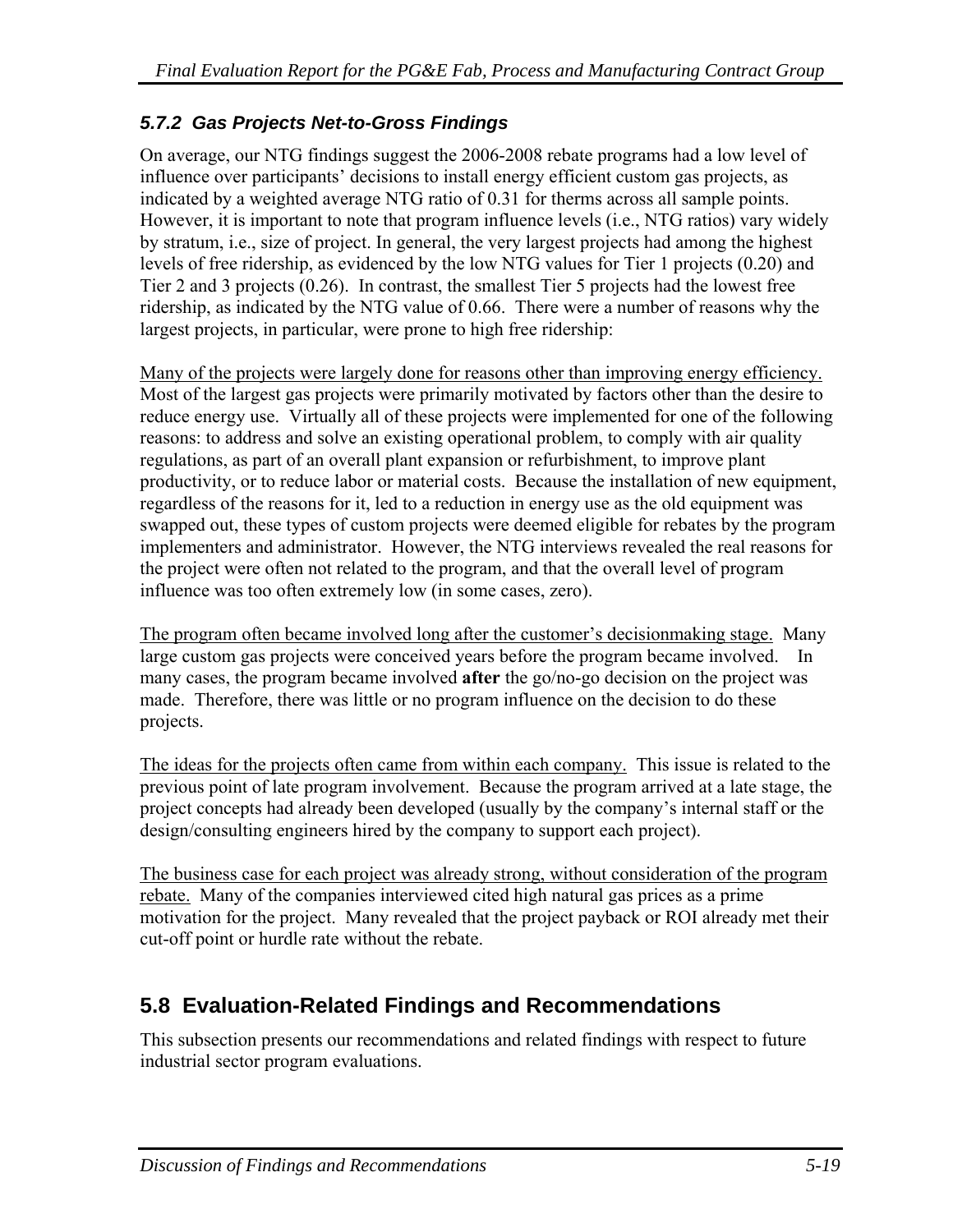#### *Recommendation: Involve impact evaluators in large projects and a sample of projects on a real-time basis throughout the program cycle*

The timing of evaluation processes should be accelerated. Under the current approach, where evaluation activities commence after or well into the program cycle, many projects are evaluated two to three years after they are implemented. Often, the primary decision maker has left. In a few cases in this evaluation, companies had gone bankrupt or transferred operations to another location. Moving the evaluation process forward in time to occur just after the project is installed would effectively address this problem. This can be accomplished through earlier contracting and implementation of the evaluation, combined with improved utility tracking and early reporting of installations (as well as projects in the pipeline), more frequent sampling and evaluation of projects throughout the program plan period.

#### *Recommendation: Evaluation participation requirements should be strengthened*

In the course of conducting the evaluation, we experienced 'pushback' from many participants who either refused to participate in evaluation surveys and on-sites or declined to provide required data and documentation. This made it difficult to conduct the evaluation efficiently and can lead to systematic bias. Evaluation participation requirements need to be clearly explained to participants; both at the time they are paid incentives, and later, when evaluation activities commence. Evaluation participation should be clearly and obviously written into program participation and incentive payment agreements.

#### *Recommendation: Conduct a full complement of impact, process, and market evaluations*

Large customer programs and markets are very dynamic and require regular assessment in order that they may be continuously improved by program managers and policymakers. Most of the effort for the 2006-2008 industrial evaluation focused on impact evaluation, in accordance with Energy Division's evaluation priorities. Future evaluations should consider more integration of process evaluation and market assessment to capture research economies and reduce customer and vendor interview burdens.

#### *Recommendation: Stagger the timing of process and ex post impact tasks so that process evaluations can be conducted and results communicated on a relatively real-time basis*

If process and impact evaluations are more integrated in future evaluations, care must be taken to schedule activities and deliverables appropriately. Because of the sometimes long project installation lag after program commitment in these programs, it is important to schedule process evaluation tasks to be conducted during or just after each program year so that results can be utilized to improve program processes for the subsequent program year (rather than producing results only late in the three-year program cycle for use in the next program cycle).